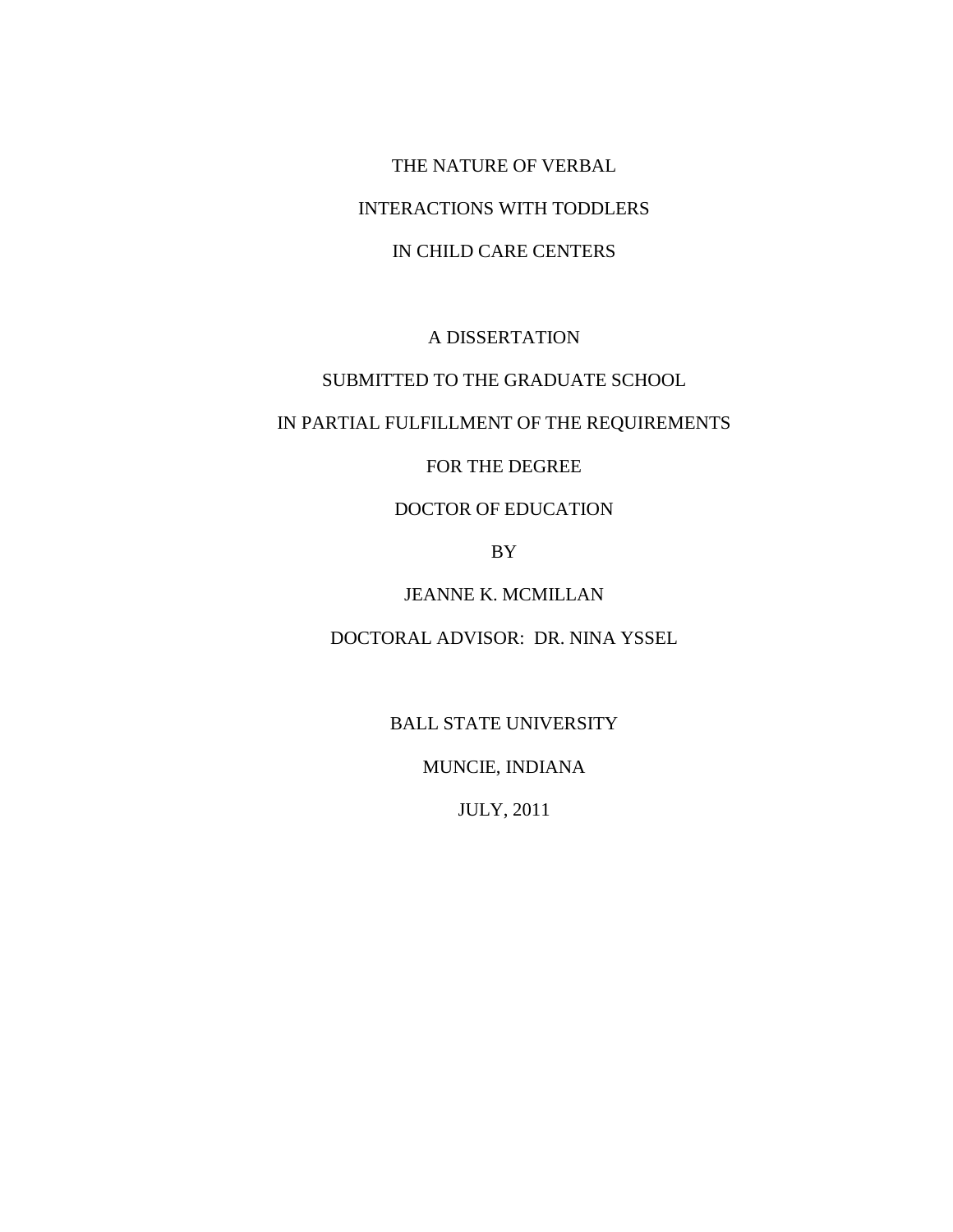#### DEDICATION

This dissertation is dedicated to my husband, Gary, and to my daughters, Alissa and Jordan. Their love, support, and encouragement were essential to the completion of this work. In addition, this research would not be possible without the support and encouragement of friends and extended family who provided me with encouragement, care packages, advice, technical support (Chris – you are the best!) and a listening ear when I needed one. I am confident my mother, Kira Gibson, was a prayer warrior throughout and to her, I give my utmost gratitude. Without the strong work ethic instilled in me by my parents, grandparents and extended family I would have abandoned this project – thank you for giving me a life-long love of learning. To my "golden", Bailey – thanks for being my late night, silent partner and foot warmer. To the faculty and staff in the department of Speech Pathology – I give my thanks for their understanding, support, and encouragement.

I am grateful to the many friends who traveled parallel paths with mine in completion of their own doctoral journeys. Our mutual pursuits bonded us in a unique way. Your passions and "heart" for children everywhere will make a difference. I am also grateful to the child care providers and children who allowed me to enter their world in a small way and who taught me much.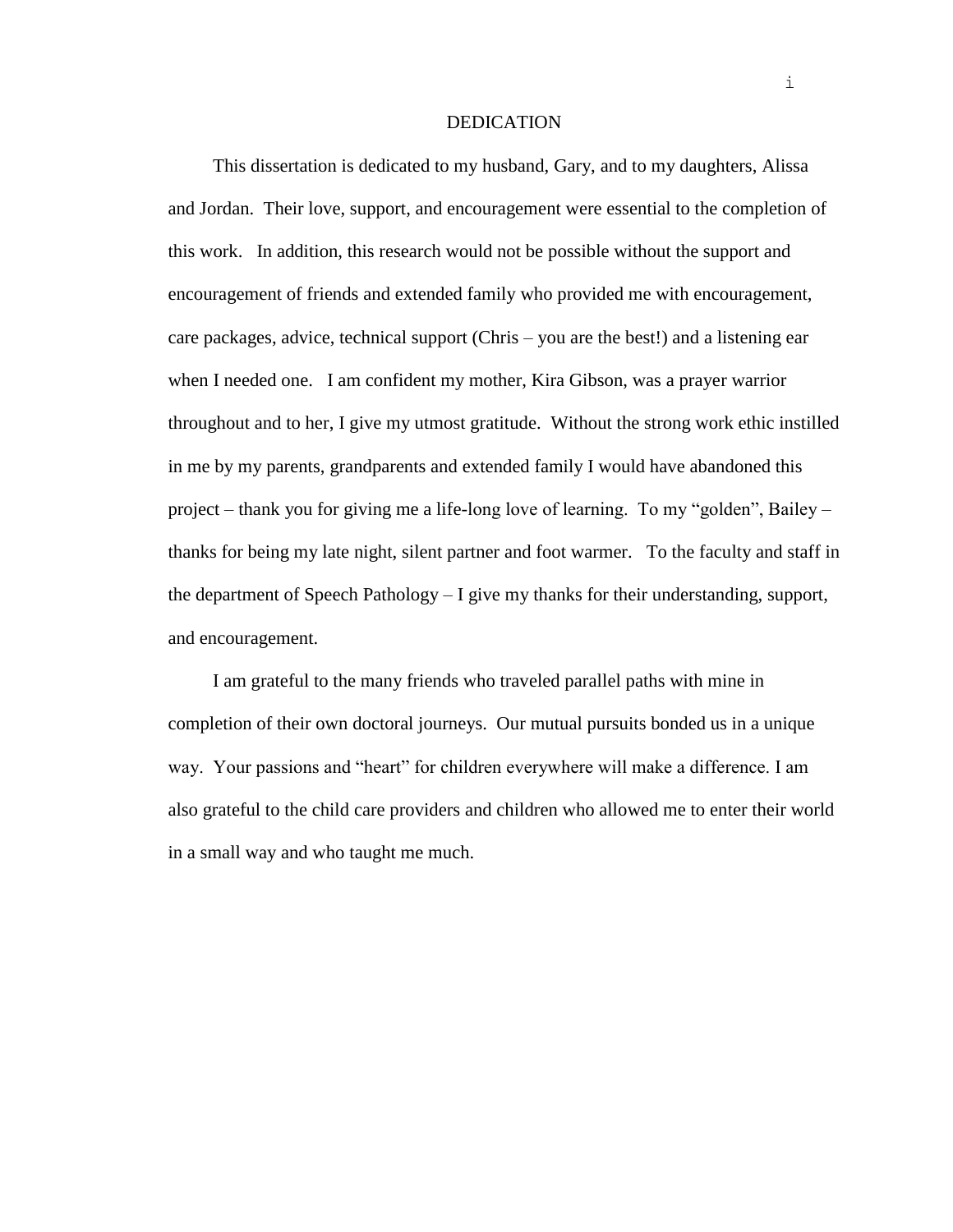### ACKNOWLEDGEMENTS

An old African proverb states; *It takes a village to raise a child.* This proverb has been quoted by many and used to stress the monumental task before those that have a vested interest in the lives of children. So too, it takes a "village" to write a dissertation and complete a doctoral degree.

There are many who have contributed to this work, some well before I actually took the first step towards completion when it was only a circling thought. To each of you, too many to list here, I sincerely thank you and hope that in a small way, my work will positively contribute to the lives of young children.

Dr. Nina Yssel – Your steadfast support and encouragement as my committee chair have been instrumental in creating this finished product. You helped me through the rough parts and never seemed to give up even when life's challenges arose – Thank you! Dr. Azar Hadadian – Your expertise was very valuable in providing insight and further inquiry. I appreciate the time you took with me – especially your guidance with statistical analysis.

Dr. Pat Clark – Your passion for young children and those that have power to impact young learners is contagious – Thank you!

Dr. Richard Seymour – I could not ask for a better "assigned" person on my committee. Your warmth, caring, insight, and sense of humor were much appreciated.

Dr. Mary Jo Germani – Your belief in me was most valuable in helping me to finish. Thanks for helping me to make light of even difficult obstacles and to stay focused, yet realistic.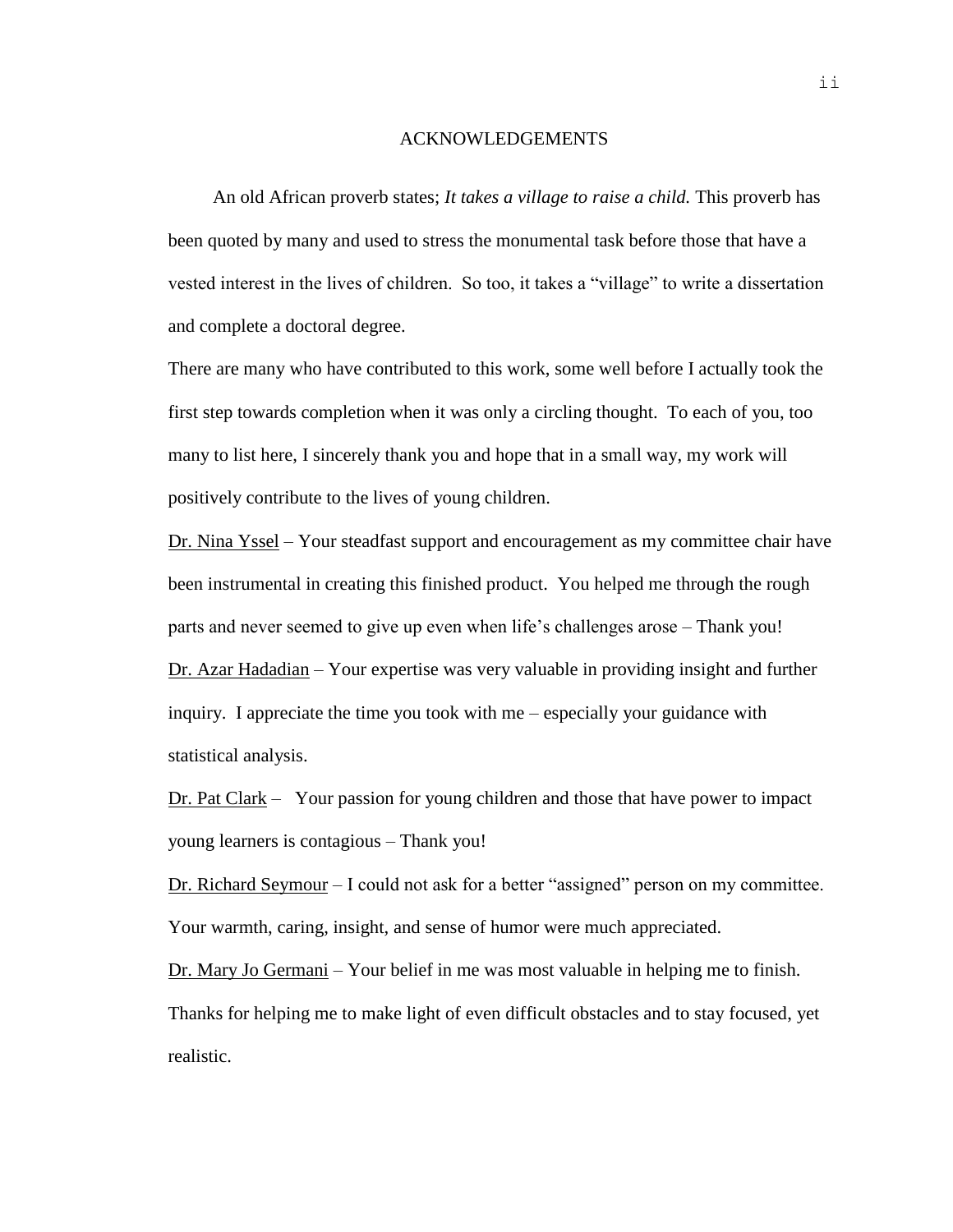Chris Keller – The "best" friend anyone could ever ask for. You were there for me at all hours and from beginning to end. You computer wizardry helped me through many a crisis and I relied heavily on your ability to help me keep it all in perspective. Thank you!

Ingrid Hinkley - You were a steadfast encourager and supporter and a great listening ear of which I am most appreciative.

Dr. Karen Thatcher – You paved the way and made it easier for me to follow – Thanks! Dr. Holmes Finch and Cen Wang – Your ability to explain statistical analysis is a true gift. Thank you for finding time to share that gift with me.

Gary, Alissa and Jordan - I love you and am so very blessed to have you in my life. God is good!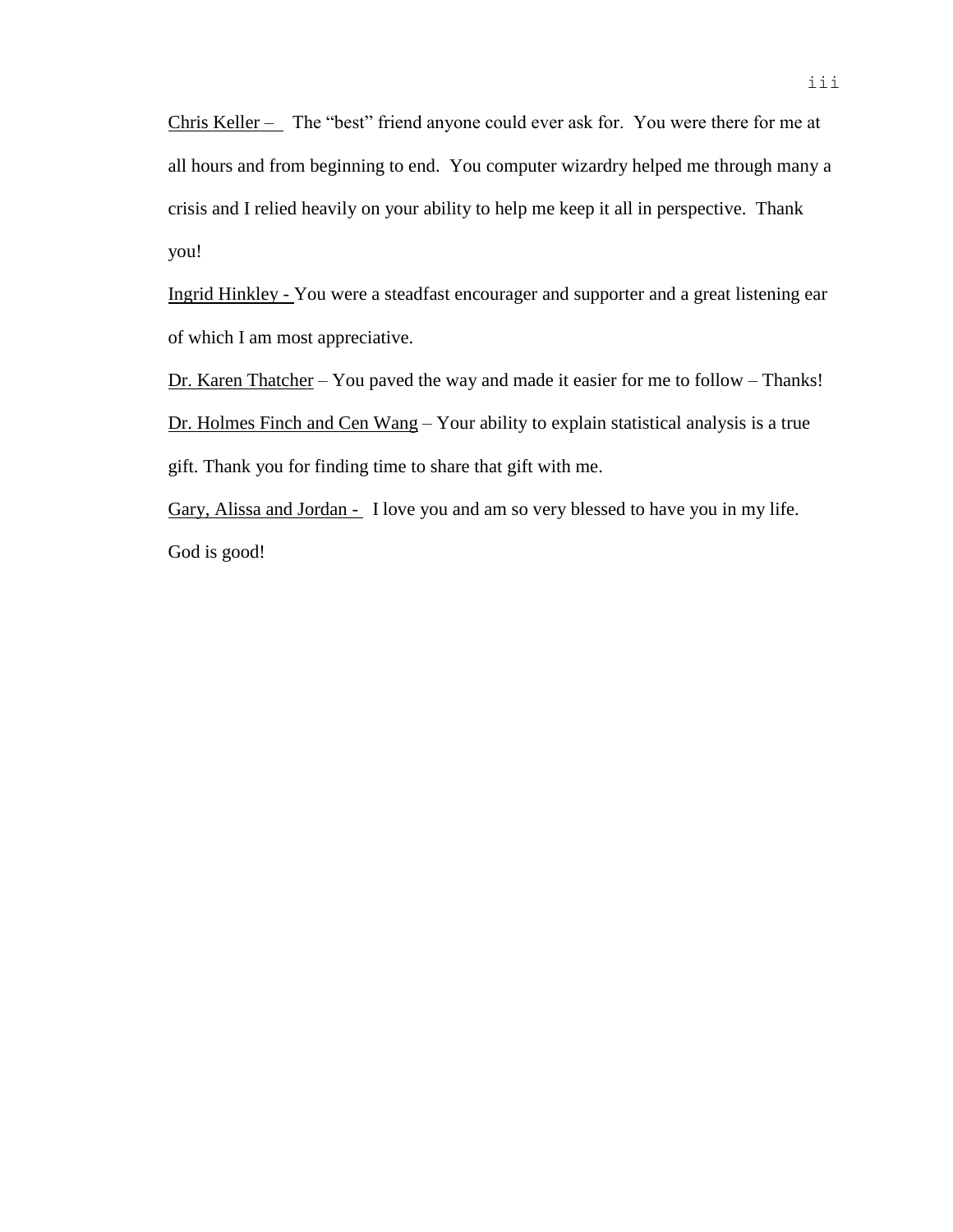# TABLE OF CONTENTS

# **CHAPTERS**

| $\mathbf{I}$ . |  |
|----------------|--|
|                |  |
|                |  |
|                |  |
|                |  |
|                |  |
|                |  |
|                |  |
|                |  |
| II.            |  |
|                |  |
|                |  |
|                |  |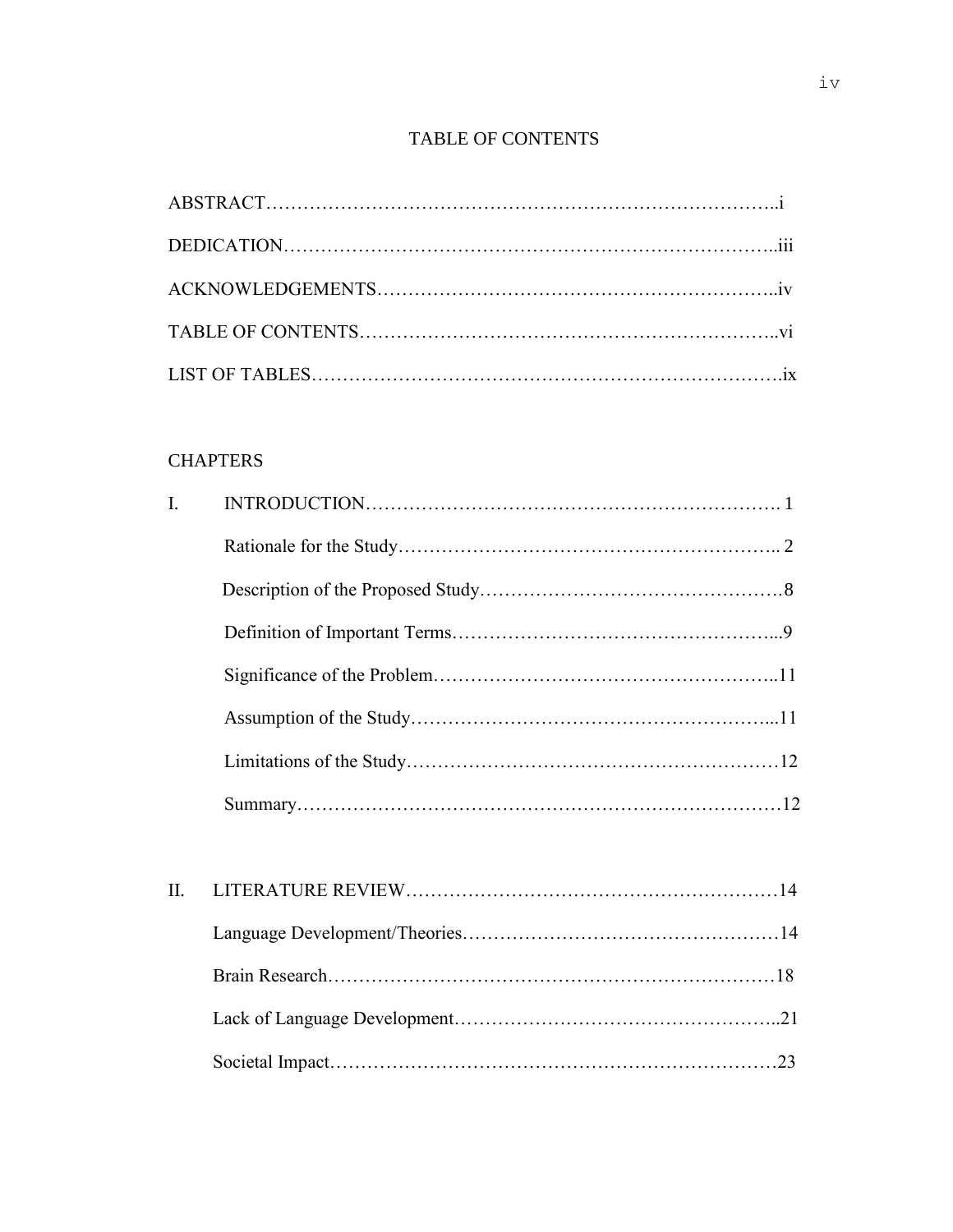| III. |  |
|------|--|
|      |  |
|      |  |
|      |  |
|      |  |
|      |  |
|      |  |
| IV.  |  |
|      |  |
|      |  |
|      |  |
|      |  |
| V.   |  |
|      |  |
|      |  |
|      |  |
|      |  |
|      |  |
|      |  |
|      |  |
|      |  |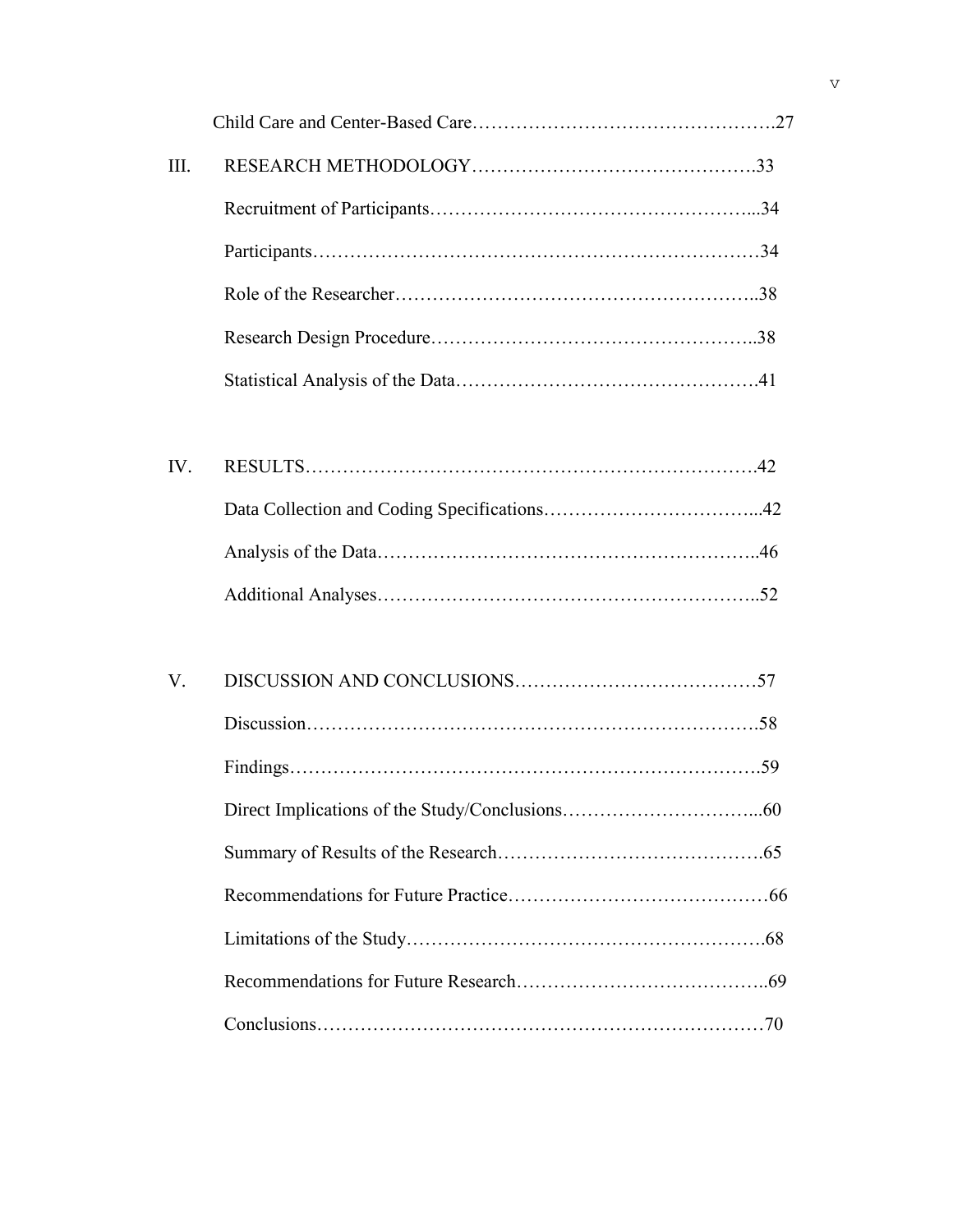| E.          |  |
|-------------|--|
| $F_{\cdot}$ |  |
|             |  |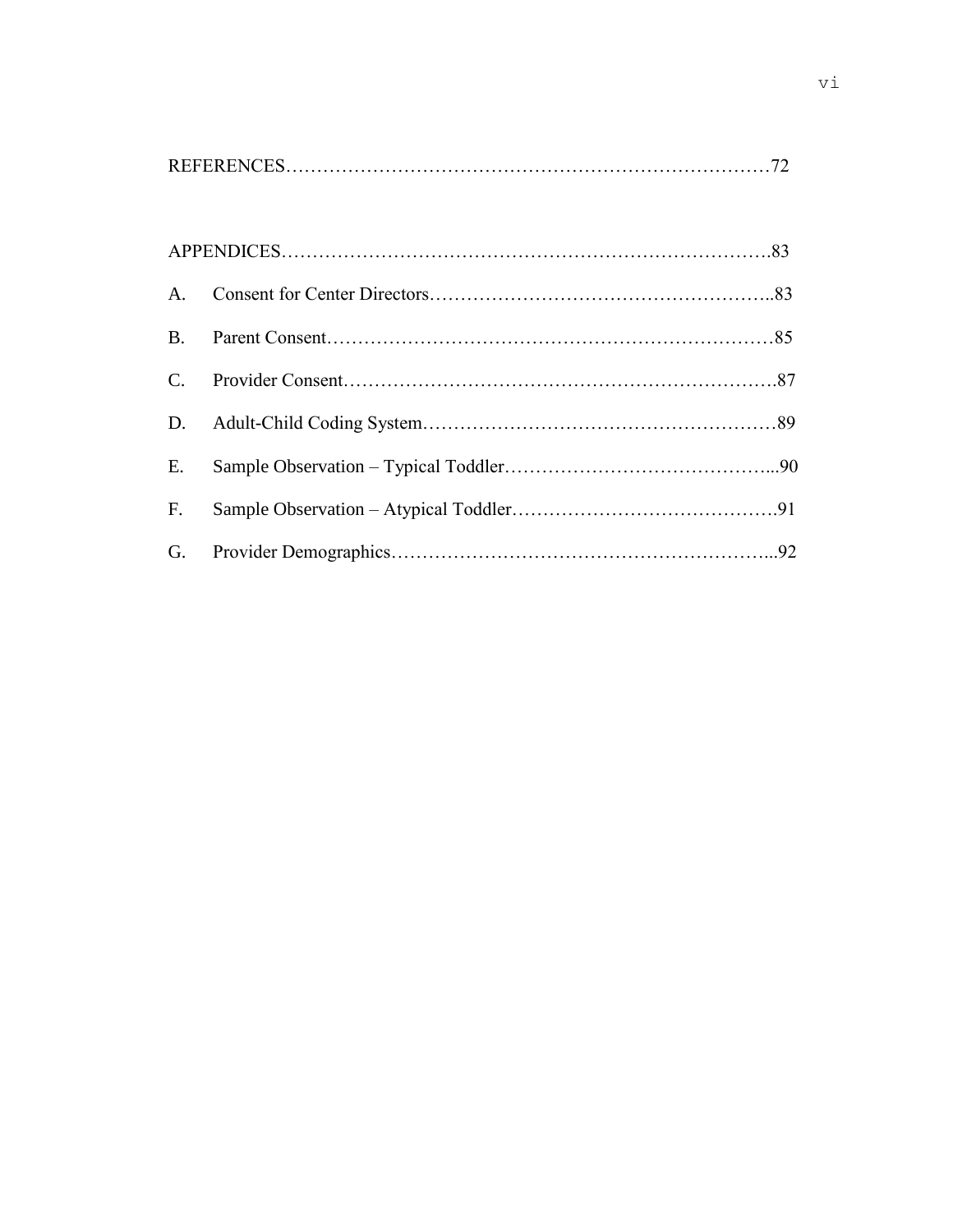# LIST OF TABLES

| Table            |                                                                 | Page |
|------------------|-----------------------------------------------------------------|------|
| 1.               |                                                                 | 47   |
| 2.               |                                                                 | 48   |
| 3.               |                                                                 | 49   |
| $\overline{4}$ . | Model Fit Statistics for Each of the Three Dependent Variables  |      |
|                  |                                                                 |      |
| 5.               | Model Fit Statistics for Each of the Three Dependent Variables  |      |
|                  |                                                                 |      |
| 6.               | Analysis of Parameter Estimates Using Negative Binomial         |      |
|                  |                                                                 |      |
| 7.               |                                                                 |      |
| 8.               | Occurrence Rates of Interaction Types Used with All             |      |
|                  |                                                                 | 53   |
| 9.               | Occurrence Rates of All Interaction Types with All              |      |
|                  |                                                                 | 54   |
| 10.              |                                                                 | 55   |
| 11.              | Model Fit Statistics for Providers' degree and the Three        |      |
|                  |                                                                 | 57   |
| 12.              | Results of Negative Binomial Regression Analysis for            |      |
|                  |                                                                 |      |
| 13.              | Model Fit Statistics for Years of Experience and the Three      |      |
|                  |                                                                 |      |
| 14.              | Results of Negative Binomial Regression Analysis for Providers' |      |
|                  |                                                                 |      |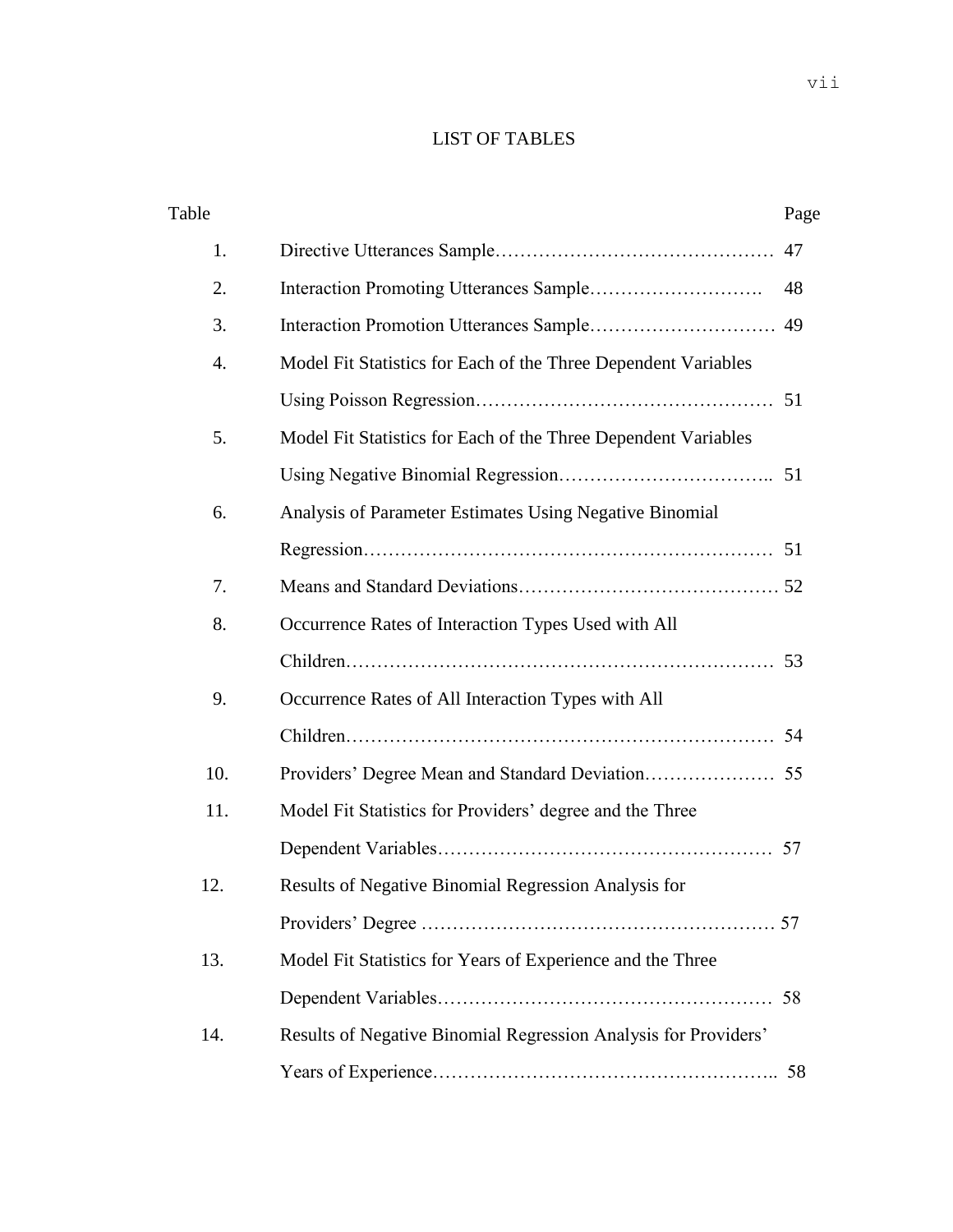# CHAPTER I INTRODUCTION

At no other time in the history of our country has the education of our children been under such intense scrutiny. The 2001 Elementary and Secondary Education Act, also known as No Child Left Behind (No Child Left Behind [NCLB], 2002), established a challenge for the United States in regard to educating our school-age children. The main directive was to "close the achievement gap" by ensuring success for all students. Since the advent of NCLB, much attention has been directed toward accountability for children reaching age/grade level expectations with educators receiving the brunt of this scrutiny. This increased interest in young children seems to come from several factors (Gallagher, Clifford & Maxwell, 2004). One factor is the sharp increase in mothers of young children joining the workforce (Kamerman & Gatenio, 2003). A second factor is increased understanding of the importance and connection of early brain development and stimulation to later development (Shonkoff & Phillips, 2000). A third factor is increasing evidence that large numbers of children enter public schools unready and unprepared to take full advantage of their school experience (Kagan & Cohen, 1997; McMillen & Kaufman, 2006; Zill & West, 2001). A fourth factor is increasing pressure to improve achievement of school children who are at-risk for social or academic failure (Clifford, Early, & Hills, 1999; Neuman, 2003). As a result of these factors, a body of research is emerging that indicates even our very youngest learners, toddlers and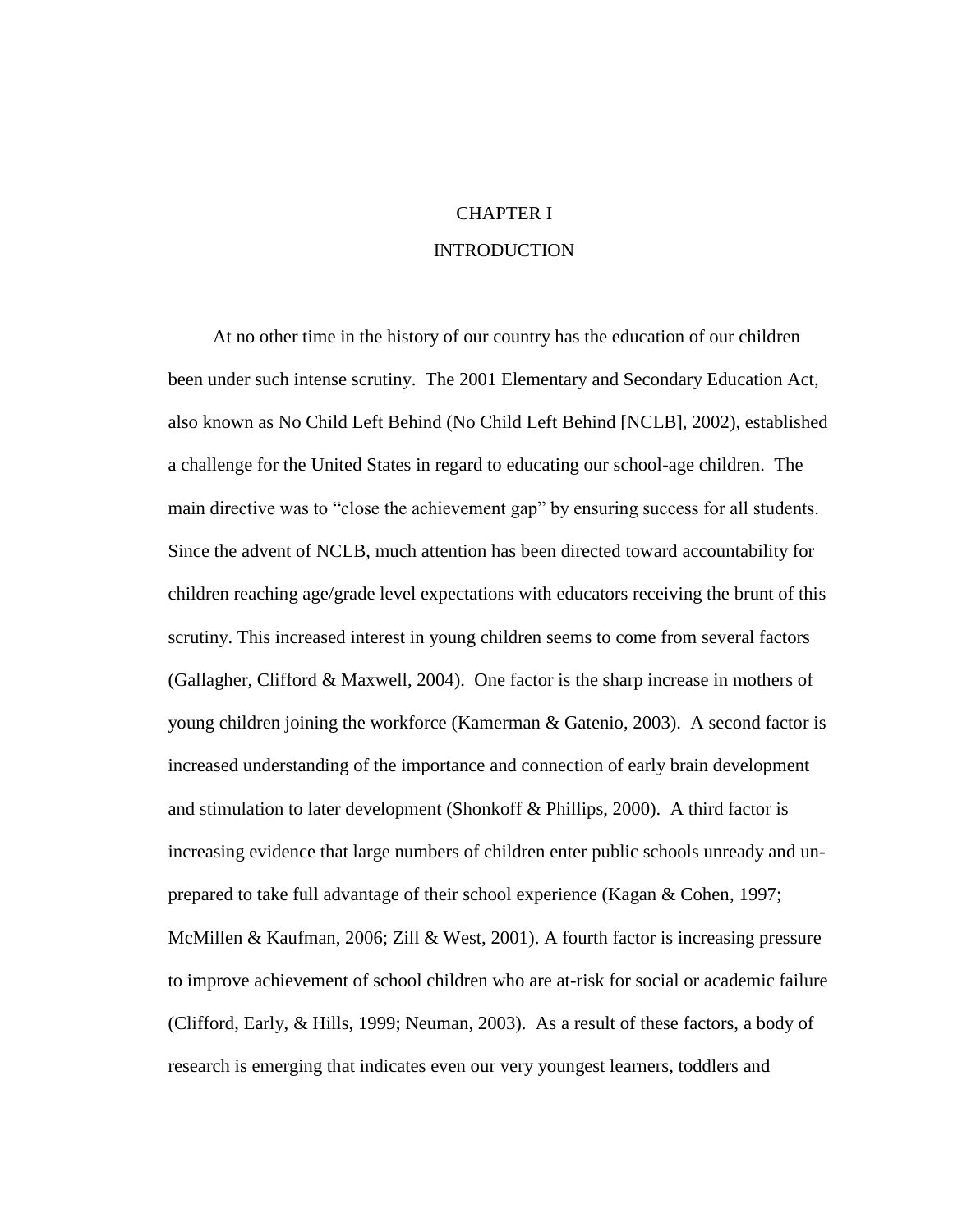preschoolers, may be in danger of being "left behind" in what could be epidemic proportions relative to school readiness (Bardige, 2005). Over the last decade, approximately one-third of children entering kindergarten have been viewed by their kindergarten teachers as not ready for the level of work typically required in kindergarten (Carnegie Task Force On Meeting The Needs Of Young Children, 1994).

Researchers (Bardige, 2005; Hart & Risley, 1995; Wertheimer & Croan, 2003) have reported the occurrence of limited language competence in today's preschool age children. Working parents and poor quality child care/preschool programs have been suggested as possibly contributing to this finding. Also noted were differences in language competence related to family and child, as well as the strong link between language competence and school readiness/success.

If America's educational system is to rise to the challenge of the federal mandates issued in NCLB, researchers, educators, administrators, and parents must seriously consider the growing body of evidence that indicates the existence of problems even before children enter into formal education (Shonkoff & Phillips, 2000; Wertheimer & Croan, 2003). Researchers are investigating why our nation's children are starting school with less than optimal skills and thus being "left behind" before they cross the threshold into kindergarten or first grade. The rationale for this study summarizes some of their findings.

#### Rationale for the Study

Educators have begun to focus attention on young learners as they look for answers to NCLB mandates. It stands to reason that starting school with the expected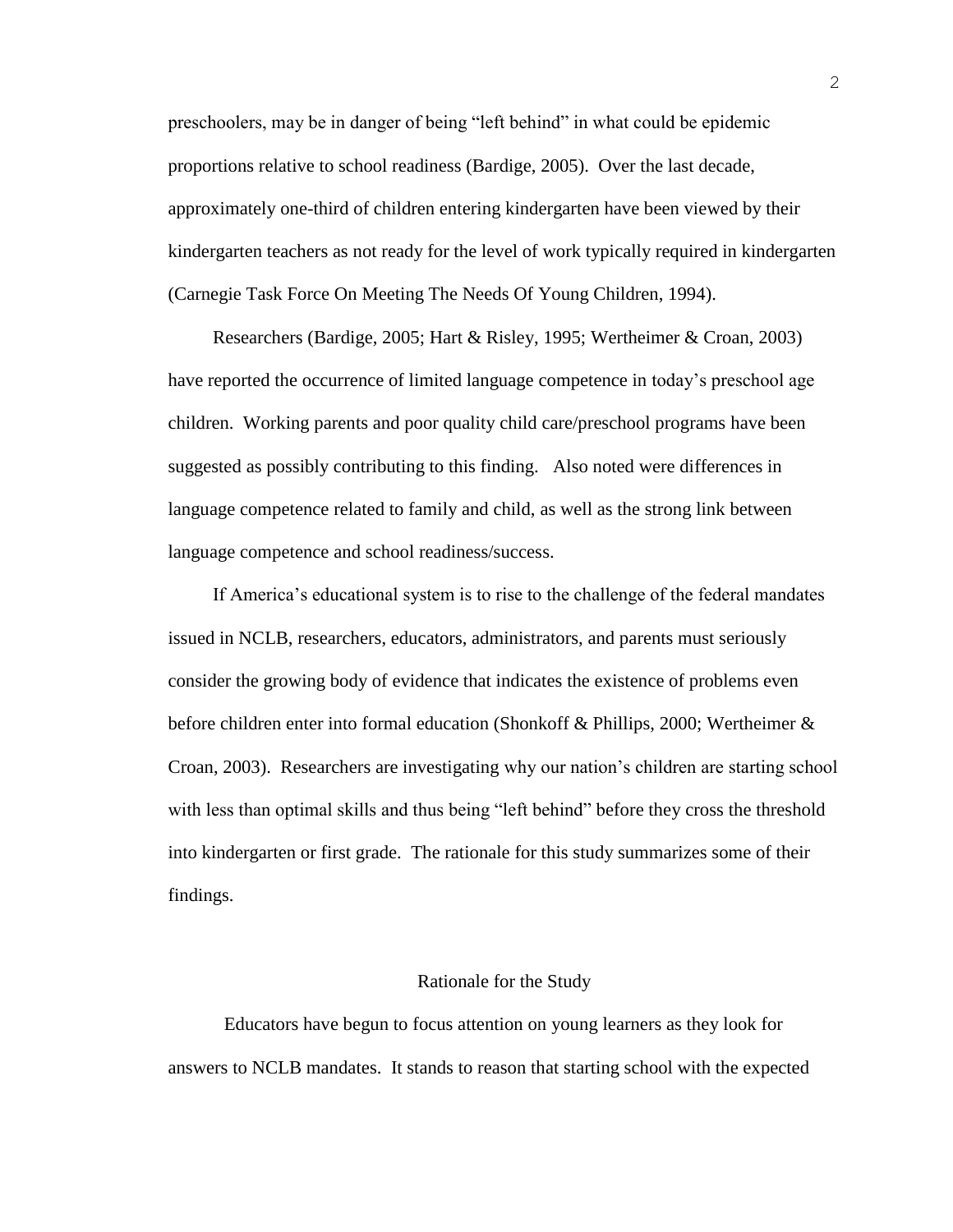concepts and skills has potential to impact educational success for our nation's children. Researchers report that during these early formative years, a rapid period of brain growth and development is occurring that relies on the provision of appropriate experiences by significant others to assure optimum outcomes (Shonkoff & Phillips, 2000; Shore, 1997). Neural connections are being formed based upon experiences which in turn result in rapid processing of information and new learning (Shore, 1997).

According to researchers in the field of neurobiology, genes and experiences interact to form the structural design of the developing brain. An active and necessary aspect of this interaction is the "serve and return" nature of a child's engagement in relationships with significant others which include parents, caregivers, extended family, (National Scientific Council on the Developing Child, 2007). Others contend early experiences determine if the structural design of a child's developing brain will provide a strong or weak foundation for all future learning (Center on the Developing Child at Harvard University, 2007).

In a 2006 Indiana Bureau of Child Care annual report published by the Indiana Family and Social Services Administration, it was reported that birth to age two is the most important time for human brain growth. By age three, "children have already developed most of their capacity to acquire vocabulary" (p.7). In addition, the report indicated a child's capacity to learn is determined by age five. Furthermore, the report indicated this early brain growth is accomplished by response to experiences in which neurological networks are built. The report stated that "a quality early care and learning environment is critical to this development and to school readiness skills" (p.7).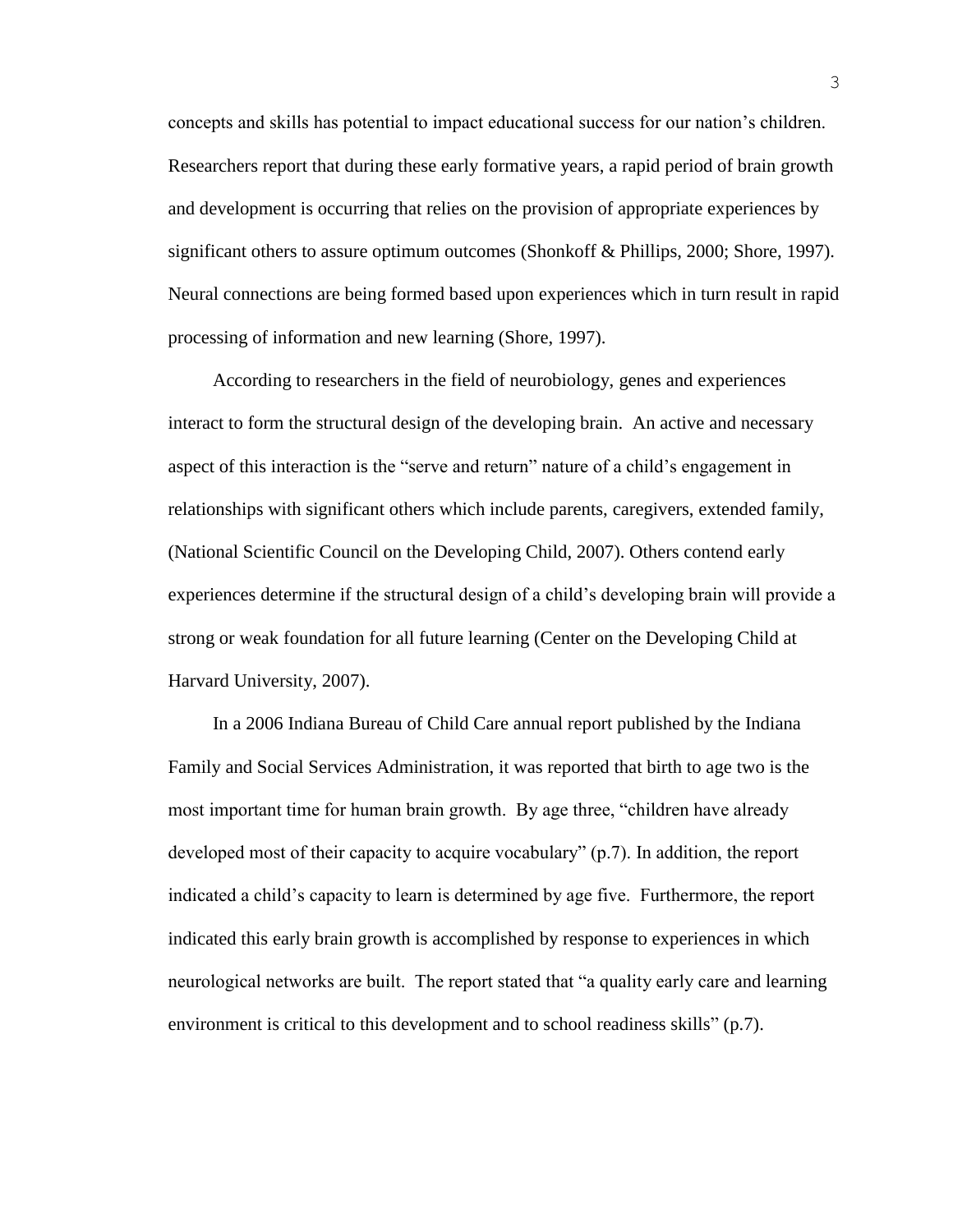Of importance to school readiness is a strong foundation in language acquisition, knowledge, and use. Within this critical developmental period, children should progress from understanding and using a small vocabulary of single words, primarily nouns, to understanding and using adult-like sentence structures (Apel & Masterson, 2001). How children progress in the area of language development, knowledge and use is vastly determined by the quality of experiences and people available to them (Apel & Masterson, 2001).

Differences among young children at the time of school entry have been reported. Hart and Risley's (1995) research makes a strong argument for looking at our youngest learners for answers as to why our children are starting their school years "behind." They followed the language experiences and vocabulary development/size of forty-two children in three groups. The groups included, children whose mothers received public assistance, children from working families with low to moderate incomes, and children from professional families. Differences in the size of the children's vocabularies were statistically significant at eighteen months of age with differences continuing to increase until thirty-six months of age. Children from the highest income families were found to have vocabularies twice as large as those from the lowest income families. By age four, it was projected the children in professional families would have heard an average of fifty million words, while those in working class families would have heard an average of thirty million vocabulary words that decreased to fifteen million for children from families receiving public assistance. Hart and Risley (1995) reported significant differences, both quantitatively and qualitatively, in the language environments in children's homes linked to socioeconomic status. Further, they reported that IQ and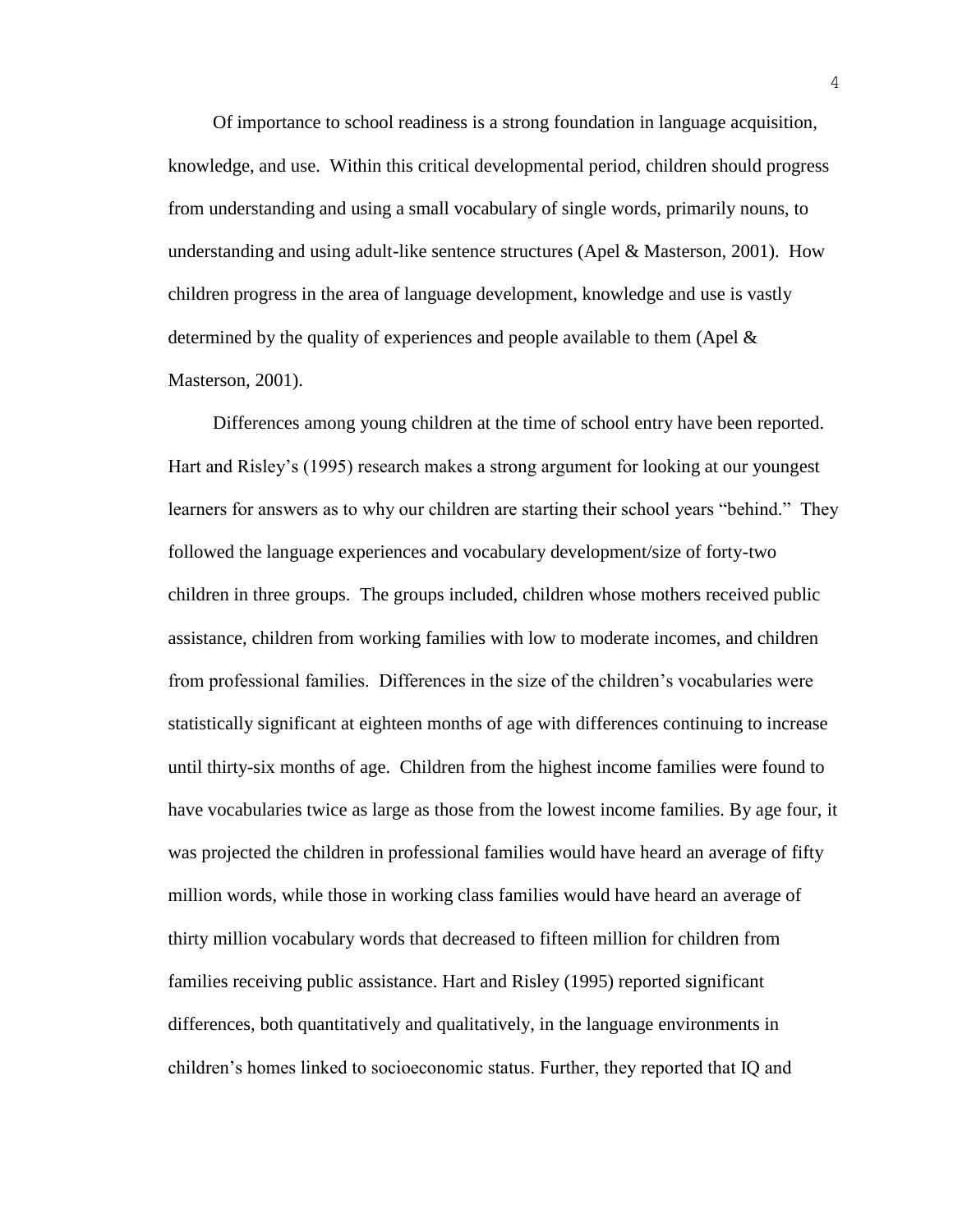future academic success were associated with the number of adult words heard by a child developing language.

Other studies have supported Hart and Risley's classic work (1995). These researchers have reported maternal input in greater quantities as an explanation for why children from higher socioeconomic (SES) homes have more advanced language skills than same age peers in lower SES homes (Hoff, 2003; Temas-LeMonda, Bornstein, & Baumwell, 2001). In addition, Hart and Risley reported that children from lower SES homes have been found to receive more prohibitions and fewer affirmations in their interactions with significant others in comparison to like-age peers in higher SES homes, thus resulting in lower language achievement. Other studies (e.g. Murray & Hornbaker, 1997; Rocissano & Yatchmink, 1983) support this as well, finding that children receiving a directive style of interaction dominated by commands and following of adult agendas present with inhibited language development. This directive style of interaction makes it difficult for young children to attach meaning to the words they hear because it lacks sensitivity and elaboration (Murray & Hornbaker, 1997; Rocissano & Yatchmink, 1983). Wittmer and Honig (1991) studied question types used with three-year-old children from low-income families in child care. They found that providers overwhelmingly used convergent type questions despite the fact that children of this age are equally capable of answering a divergent question that would also enhance language and cognitive skill development. They identified a need for teacher training on verbal interactions important for developing toddlers.

Over the course of the last thirty years, a period of rapid social change has occurred resulting in more diverse employment opportunities for women as well as an increase in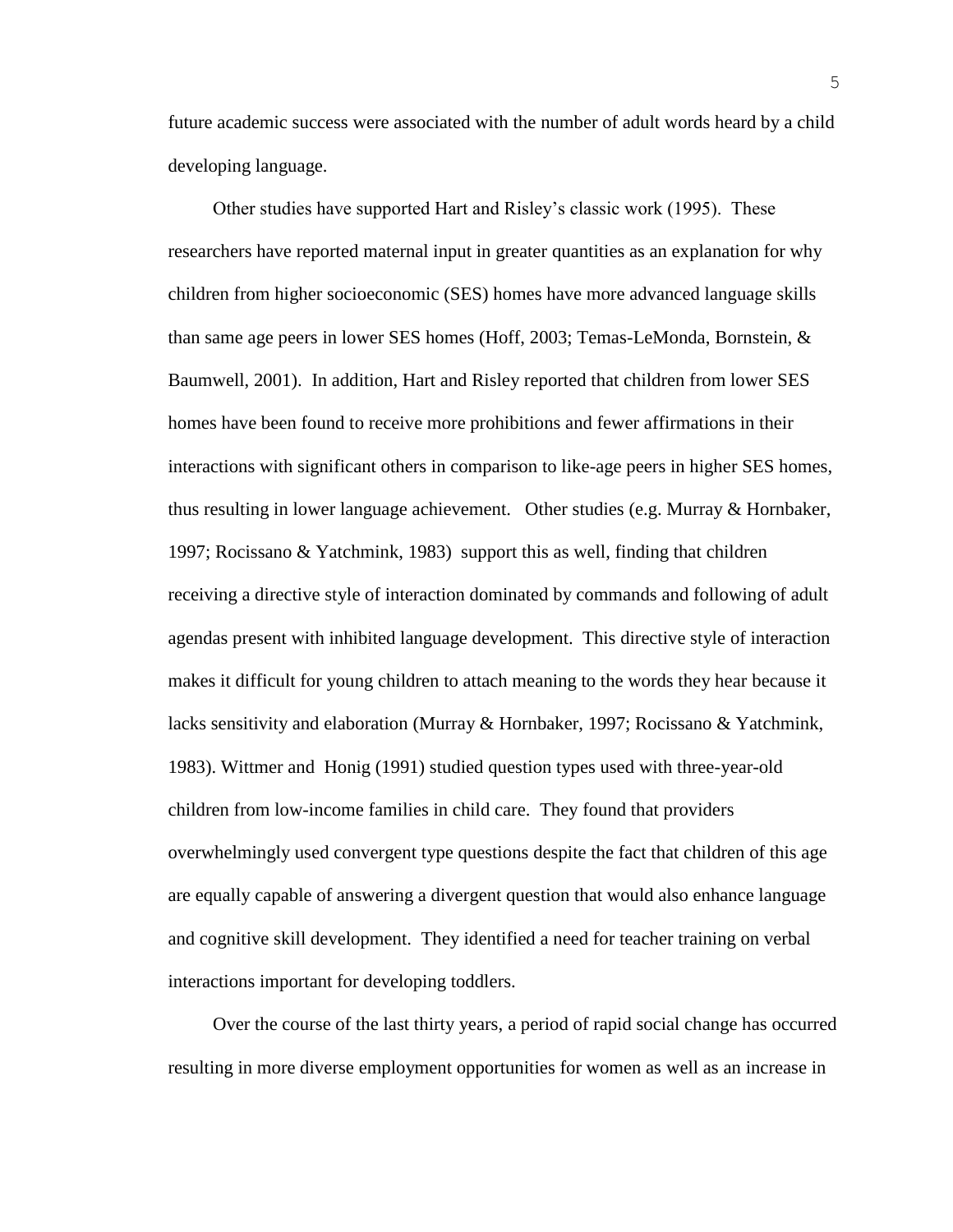the cost of raising a family. Progressively more mothers have entered the workforce when their children are young. In addition, longer work weeks and increases in divorce and single parent families have combined to intensify the use of child care for the nation's youngest children. Children are spending less time with their parents, forcing parents to become increasingly more reliant upon others to provide enriching experiences during the critical language learning years (Bardige, 2005).

An increasing number of families today are utilizing child care services for their young children. Estimates indicate in 2005, 60% of all preschool children (age birth to five years) in the United States attended some form of child care compared to 52% in 1991. Of children one to three years of age, 43% of America's children spend at least some time in child care (National Center for Education Statistics, 2005). In addition, an increasing number of children with developmental disabilities are enrolled in child care settings (Stahmer & Carter, 2005).

The statistical evidence translates into a shift in responsibility for building the necessary foundation for early school readiness/success. In decades past, children spent much of their early years at home in the care of a parent or close family member. School readiness was primarily the responsibility of a parent/family member who potentially could devote individualized or family friendly attention to the nurturing and fostering of developmental skills important for school success. This shift in responsibility has led researchers to begin to critically investigate whether proper and necessary school readiness is being addressed by those now responsible for the care and nurturing of our youngest learners, especially those young learners identified as developmentally at risk (Burchinal et al., 2000; Fontaine, Torre, & Grafwallner, 2006; Peisner-Feinberg et al.,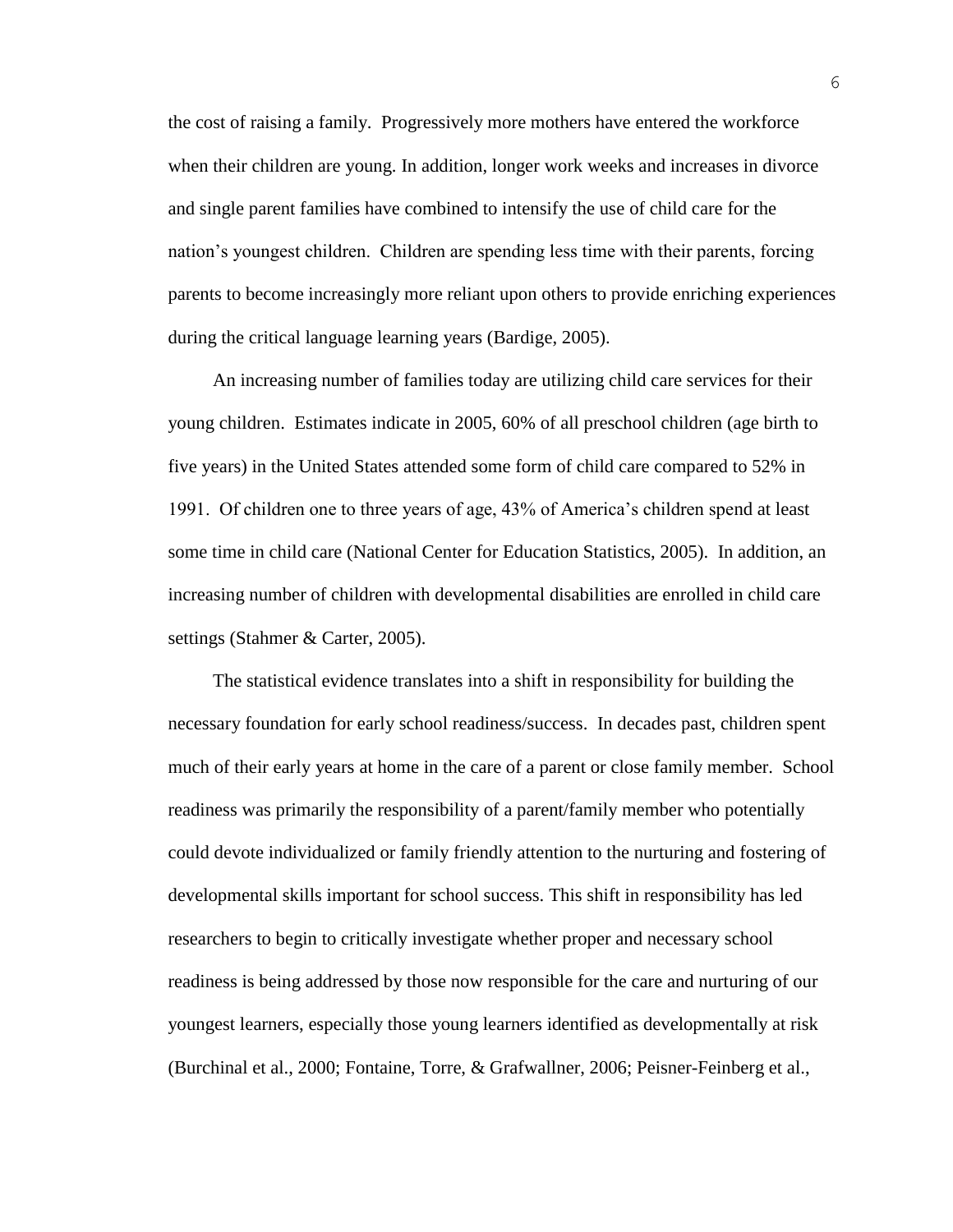1999). Attention is being directed to quality of child care in the United States and how quality affects early development and learning for children enrolled in care outside of the family home.

Traditionally, early education has been viewed largely as the responsibility of parents with minimal public supports. Child care can be expensive for parents, with high quality child care coming at a high financial cost to parents. In addition, early child care providers and educators are "increasingly underpaid, underprepared and undersupported in their jobs" (Bardige, 2005, p. 102). These issues result in limited availability of quality child care for most young children in our nation. Lack of quality child care translates into lack of essential exposure and opportunity for language growth and development, thus resulting in children not ready to begin formal education (Bardige, 2005).

A study conducted by the National Institute of Child Health and Human Development (1998) on early child care, reported that children whose mothers exhibited warmth and encouragement during structured teaching tasks exhibited more advanced learning development. In addition, children age three who had been in a high quality child-care setting with teachers who provided appropriate language stimulation, tended to score higher on tests of both receptive and expressive language than those children receiving lower quality care. This study further highlighted that what was of most significance was the quality of the interaction occurring between child and caregiver. This study found that the quality of children's child-care experiences could "mitigate" or "exacerbate" the influence of a less optimal parenting style.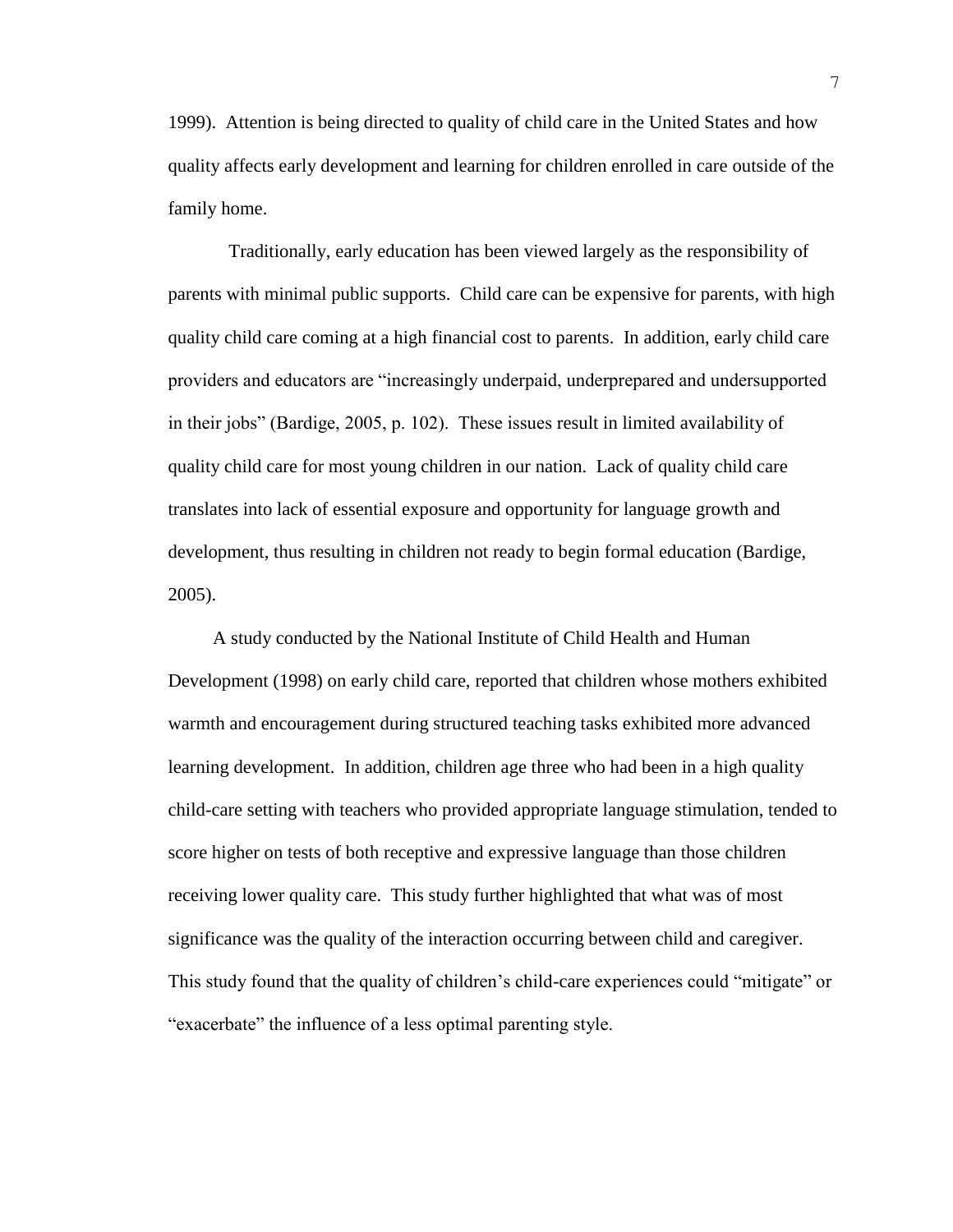Huttenlocher (1998) reported an extensive relation between naturally occurring variations in children's language environments and their language skills. She indicated the language development of children is related to the speech heard both at home and at child-care/school. Multiple researchers support the claim that language input plays a major causal role in the language development of children (Burchinal et al., 2000; Hoff, 2003; Murray, Fees, Crowe, Murphy & Henriksen, 2006).

Not much is known in regard to the "language exposure of young children in center-based child care programs" (Murray et al., 2006, p. 234) and particularly that of children developing atypically. Growing agreement regarding the importance of including infants and toddlers with developmental delays and disabilities in settings with peers developing typically has resulted in larger numbers of early care settings becoming inclusive (Odom & Diamond, 1998). This study proposes to investigate one component of quality child care, the verbal communication interactions of child care providers with toddlers, particularly those children exhibiting atypical development. As indicated previously, quality interactions and experiences during the first five years of life are vital for adequate language development preparing our youngest learners for successful entry into formal academic learning. Language development underlies academic success. It would stand to reason that this is of more critical importance for those identified as exhibiting atypical development, especially in the area of communication.

#### Description of the Proposed Study

The researcher utilized four child care centers for access to participants. Child care providers working in classrooms for children in the age range of 16-36 months along with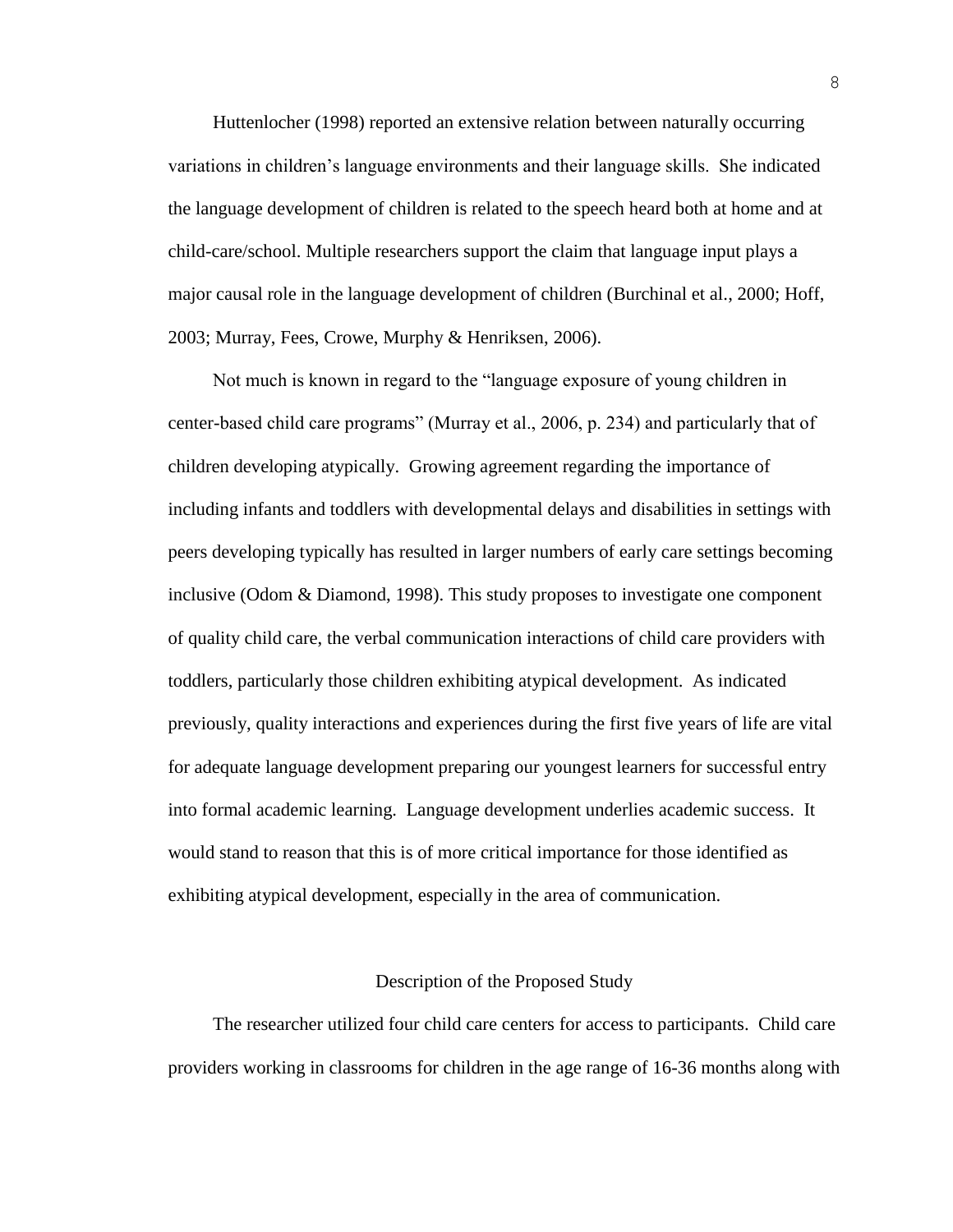the children in these classrooms were included. Atypically developing toddlers were identified as those receiving First Steps/Early Intervention or services provided by public school three to five programs. Observational data of adult to child verbal interactions within the scope of daily routines and activities were compiled. Observations were 20- 45 minutes in length depending on the activity/routine being observed. Total number of toddlers included was 26, with 10 toddlers developing atypically. The toddlers developing atypically primarily presented with a delay in the domain of communication. The total number of providers included was 23.

Observational data collected during natural routines and activities were coded. Adult utterances were coded using measures similar to those previously identified by Hart and Risley (1995) and subsequently utilized in other studies and by other researchers (Girolametto, Hoaken, Weitzman, & Van Leishout, 2000a; Girolametto & Weitzman, 2002; Girolametto, Weitzman, Van Leishout & Duff, 2000b). Measures of quality and quantity were gathered. Inter-rater reliability was correlated using a second observer at the beginning of data collection. In addition, comparison of individual caregiver interactions with typically developing versus atypically developing children was completed.

#### Definition of Important Terms

Atypically developing – Exhibiting skills in developmental domains not appropriate to chronological age expectations.

Communicative intent  $-A$  toddler uses some form of communication (pointing, vocalizing, gesturing or word) to gain attention, protest, question or comment.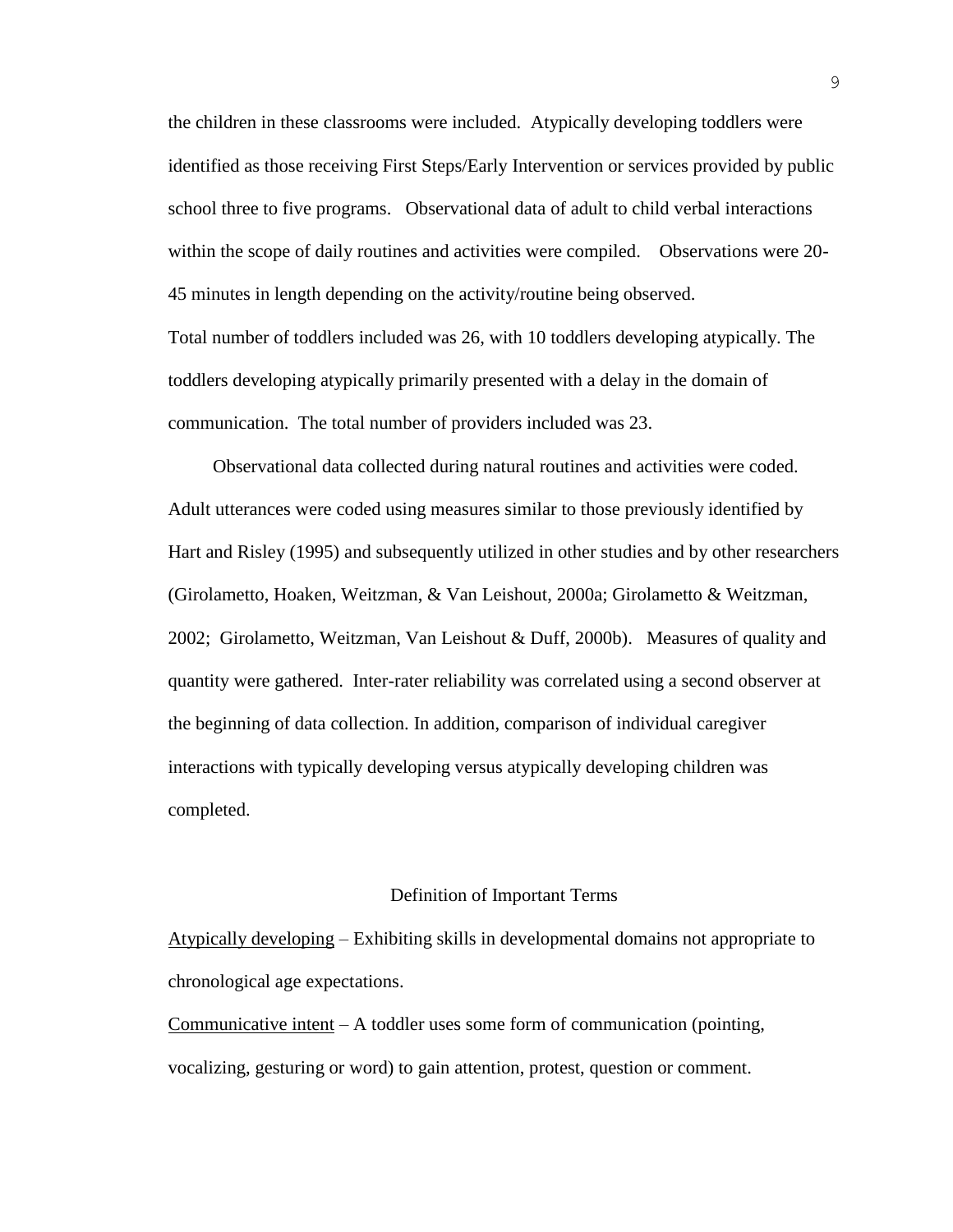Child care provider/caregiver –  $Person(s)$  employed by the facility for the sole purpose of providing physical care and nurturing of the children attending the setting. Physical care/nurturing can include diapering, feeding, keeping safe from harm, holding, rocking, playing with, and providing enriching experiences.

Child care setting – Facilities that provide care for children ranging in age from six weeks through school age. Care is provided/available for varying amounts of time with most being open twelve hours per day.

Indiana First Steps Early Intervention System for Infants and Toddlers with Special

Needs – a family-centered, coordinated system providing services to children age 0 to 36 months exhibiting a diagnosed medical or physical condition that has a high probability of resulting in developmental delay, and/or a 25% delay (-2 standard deviations) in one or more developmental domains including cognition, gross motor, fine motor, adaptive skills, communication and social skills, and/or a 20% delay (-1.5 standard deviations) in 2 or more of these areas (Family & Social Services Administration [FSSA], 2011). National Association for the Education of Young Children (NAEYC) – organization

developed to improve the well-being of young children with particular emphasis on the quality of educational/developmental services.

Toddler – A child in the chronological age range of 16-36 months of age.

Typically developing – Meeting developmental milestones at accepted age range.

Utterances – A "natural unit of speech bounded by breaths or pauses, or a complete unit of talk; bounded by the speaker's silence" (Murray et al., 2006, p. 235).

Verbal interaction – A caregiver directs a verbal utterance to a particular child in an attempt to convey information.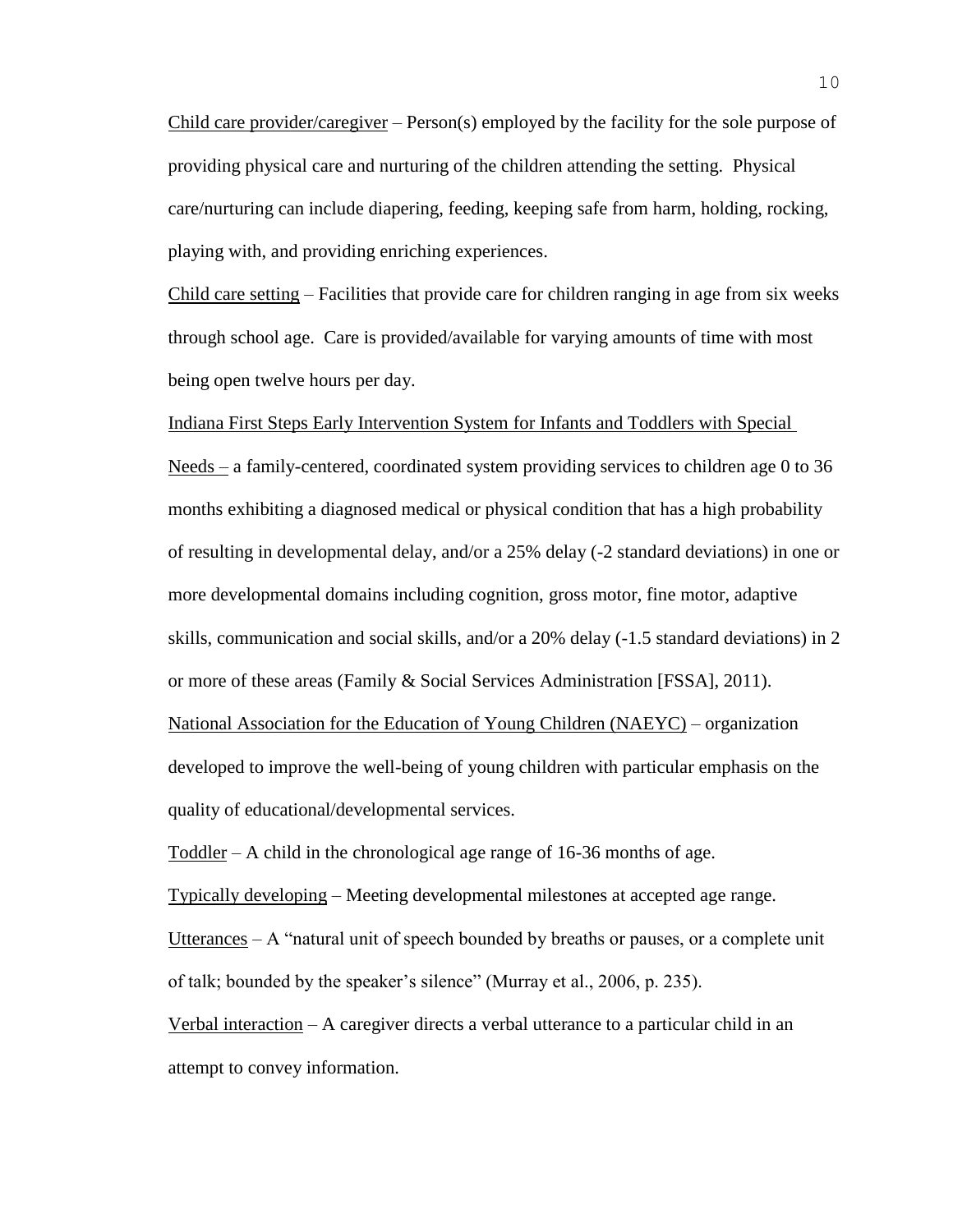#### Significance of the Problem

The tenets of No Child Left Behind (NCLB) have resulted in increased pressure regarding the education of our children. Those with a vested interest in education have investigated many areas searching for ways to improve the American educational system. The importance of early environments rich in language exposure for young children has been widely explored in literature (NICHD Early Child Care Research Network, 2002; Peisner-Feinberg et al., 2001). Use of oral language by those entrusted with the care of young children has been found to be directly associated with both early and later language development as well as development of literacy skills (NICHD Early Child Care Research Network, 2005; O'Brien & Bi, 1995). In addition, the amount and type of verbal interactions used by adults caring for young children relate directly to the amount and type of language used by toddlers to express their wants and needs (Girolametto  $\&$ Weitzman, 2002; Girolametto et al., 2000a).This study adds to the growing body of research helping to identify ways in which we can help our young children be ready for the rigors of academic learning and school success. To ignore our youngest learners, especially those already identified as at risk, is to continue to set the stage for children being "left behind" in the educational system due to inadequate language skills.

#### Assumption of the Study

During completion of this research, one basic assumption existed:

1. The interactions observed and included in the study were assumed to be typical of the setting.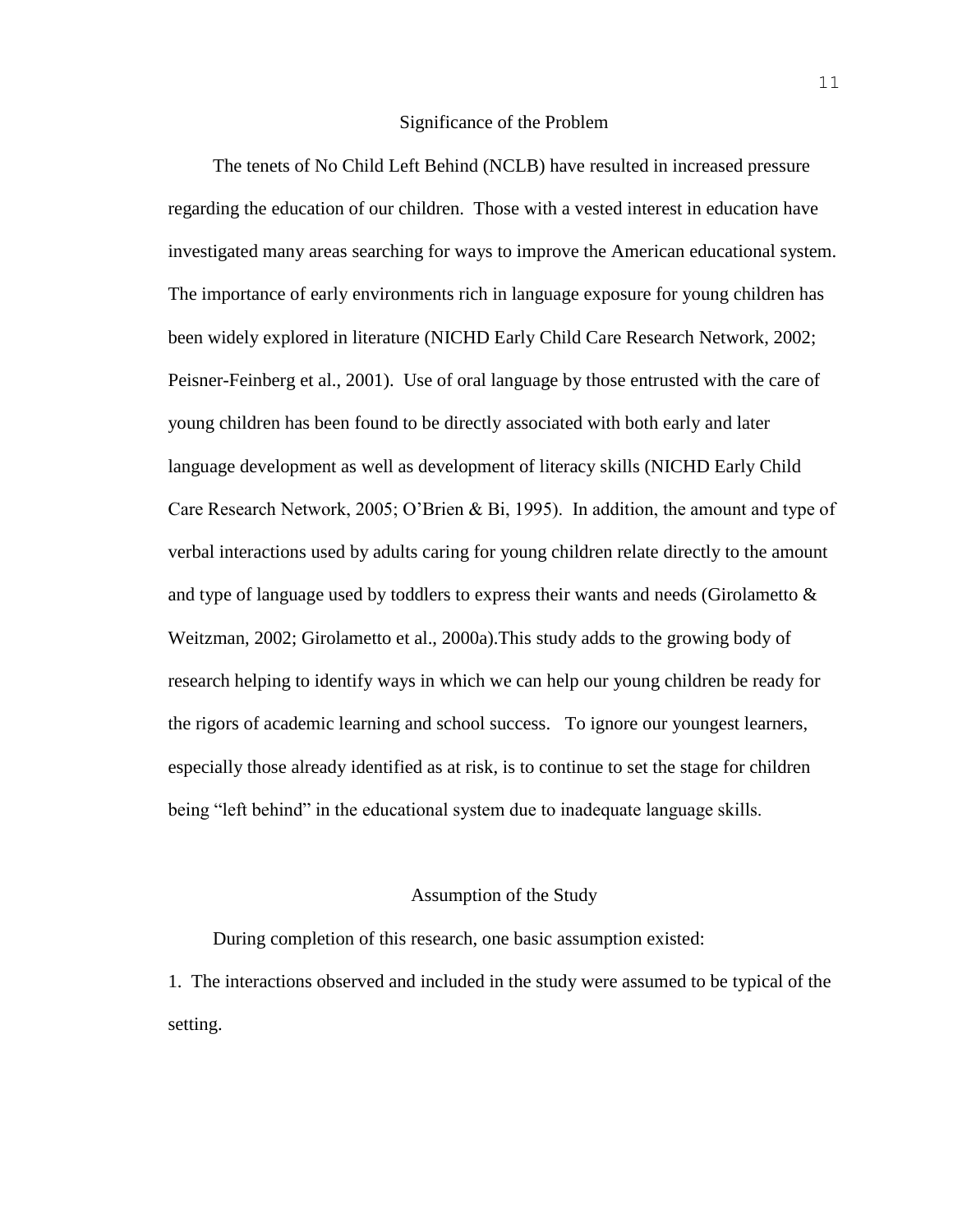#### Limitations of the Study

As inherent in any research study, this study included some limitations. First, due to the sample size, results are not as robust as would be possible with a larger population of participants.

Second, the impact of this study could have been more far reaching by inclusion of additional data too cumbersome for the purpose of this dissertation. Additional data for future consideration might include such aspects as; provider interview/questionnaire to determine communicative skill set, training of providers, SES of participants, and standardized language assessment of all toddler participants.

Third, children and providers included in this study may have been influenced by the presence of the researcher. Even though the researcher was a passive observer during natural routines, participants may have changed the way in which they interacted or responded while the researcher was watching. Data gathered may reflect these changes in behavior and verbal interactions.

Lastly, this study included atypically developing toddlers. The toddlers in this study were not representative of all possible causes of developmental delay. Toddlers with diagnosed speech/language delay were primarily the atypically developing population included. Thus, results cannot be generalized to other populations of diagnosed delay.

### Summary

To be successful at school entry, children must possess an existing set of skills and knowledge base. Of critical importance is that of language knowledge and use. Those in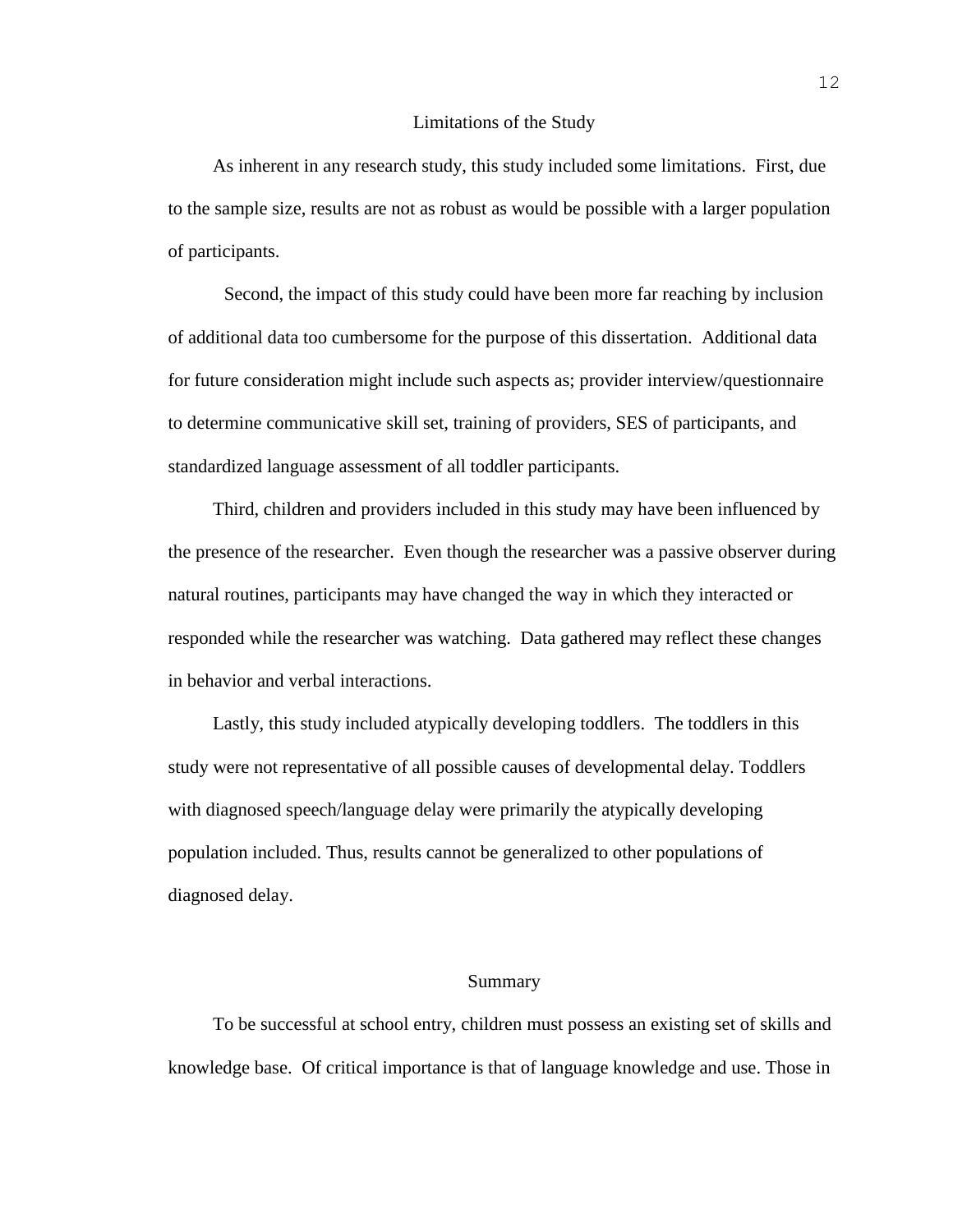the profession of early childhood education and related fields acknowledge that language development relies heavily upon the environment, experiences, and significant others available to children during the early, critical periods. Likewise, those in the profession of early childhood, as well as related professions, acknowledge that provision of these key elements is not occurring for many children in our nation. A review of the literature available supported the need for further research in this area. This study investigated the nature of verbal communication interactions available to atypically developing toddlers in a child care setting.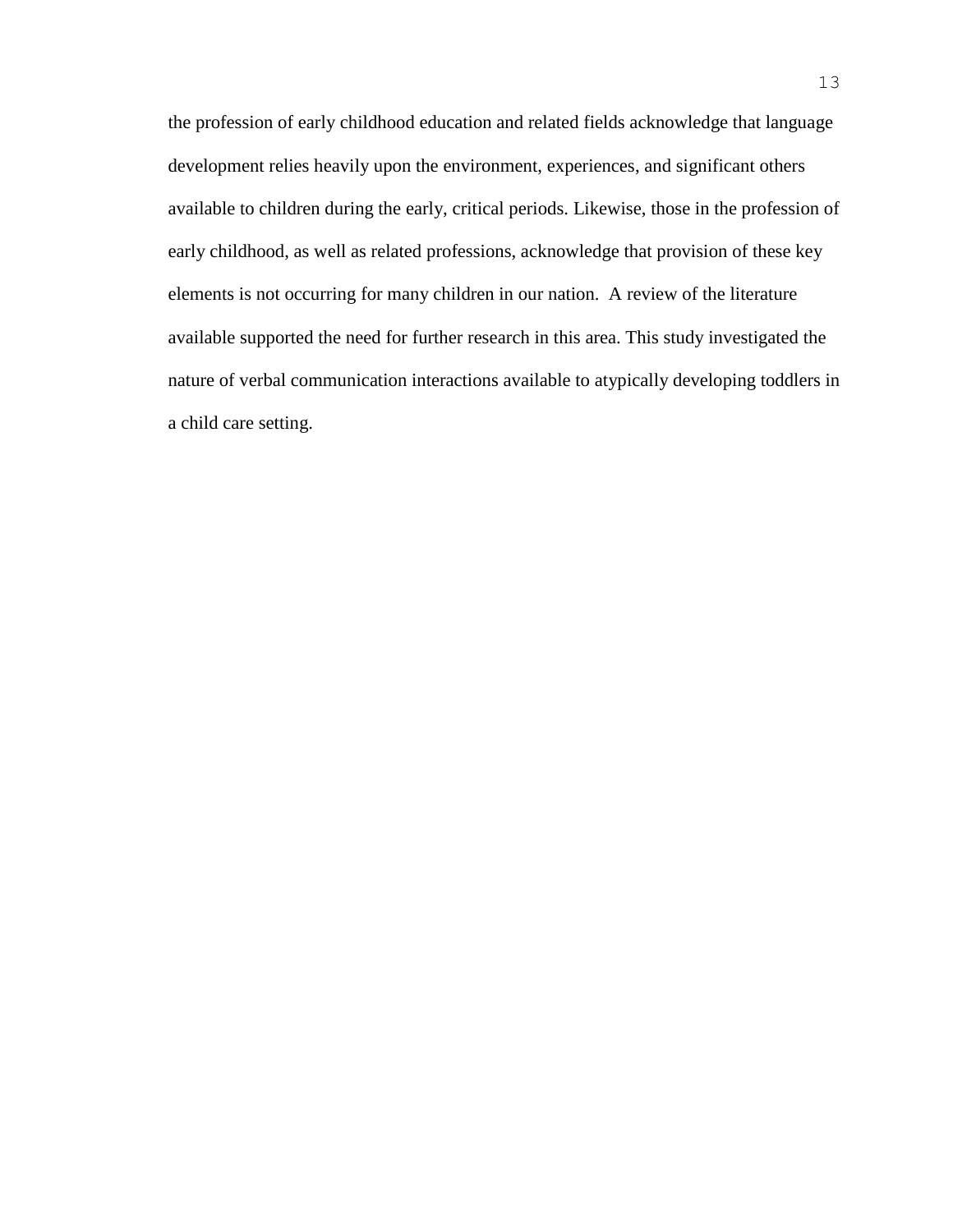# CHAPTER II LITERATURE REVIEW

Over the past several decades, changes occurring on multiple fronts in the United States have coincided to result in monumental changes in parenting and the realm of early childhood policy and practice. Improving the "nature and nurture" of our young children has received much attention by scientists, researchers, policy makers, educators, related professionals and parents (Shonkoff & Phillips, 2000). "From the time of conception to the first day of kindergarten, development proceeds at a pace exceeding that of any subsequent stage of life" (Shonkoff & Phillips, 2000, p. 4). Advances in brain research, impact of environmental factors including socioeconomic status, parenting and child care, as well as better understanding of skills needed for successful school entry, have all come together to bring to the forefront the needs of young children. The literature reviewed will investigate the area of early language development which is closely linked to the focus of this study.

#### Language Development/Theories

For many years a multitude of scholars, researchers, developmental psychologists, linguists, philosophers, and other disciplines have invested countless hours, even years, into studying how language is learned/developed. Several varying perspectives have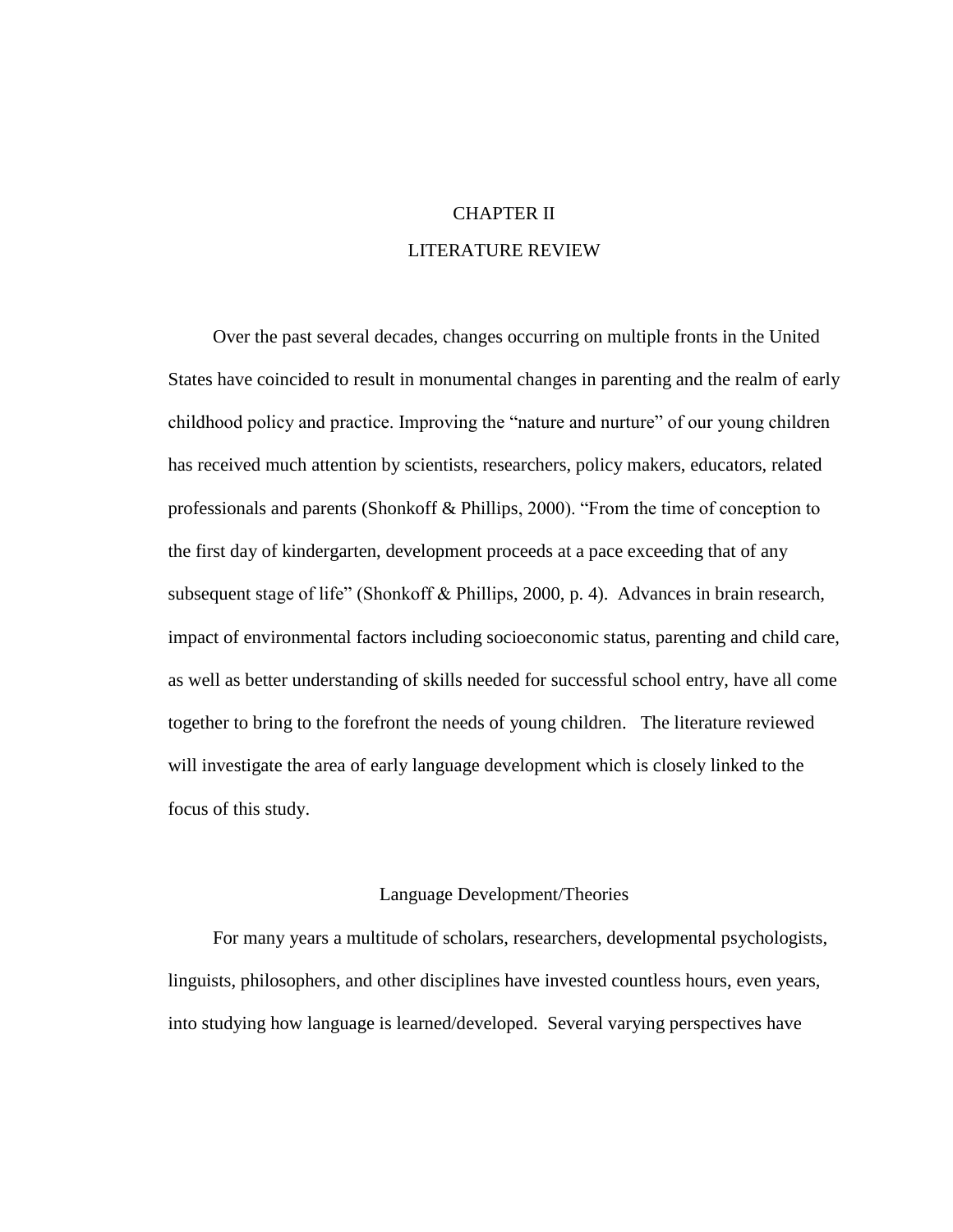been proposed as theoretical models to understand this complex ability of young children (Machado, 2007; Otto, 2002).

B. F. Skinner is attributed with the Behaviorist theory (Machado, 2007) which focuses on learning in general but has also been applied to the understanding of how language is learned. This theory suggests that significant others (e.g. parents and main caregivers) exert substantial influence over the quantity and quality of language learning/usage as well as the attitude the child develops about communicating in general. Operant conditioning, according to behaviorism, explains the process of imitation (Otto, 2002). A child's attempt at imitating adult speech is often followed by reinforcement from a significant other. Through this on-going conditioning of responses, language develops. Behaviorists all agree that environment, or nurture, is the critical component of language acquisition, pointing out that differences occur and are explained by the widely varying environments children experience (Hulit & Howard, 2006). Using the contribution of behaviorism, current researchers have focused on exploring the more dynamic processes that take place in varying contexts that serve to support language development with children being viewed as active participants in the construction of their language skills (Otto, 2002).

In comparison, the nativist interpretation focuses on the importance of nature. Nativists emphasize innate human capacities as being responsible for language acquisition and development (Hulit & Howard, 2006, Otto, 2002). Noam Chomsky, a linguist, is the major contributor to this theory of development. Chomsky theorizes that language is universal among humans and unique to humans due to a powerful inborn drive to communicate (Hulit & Howard, 2006).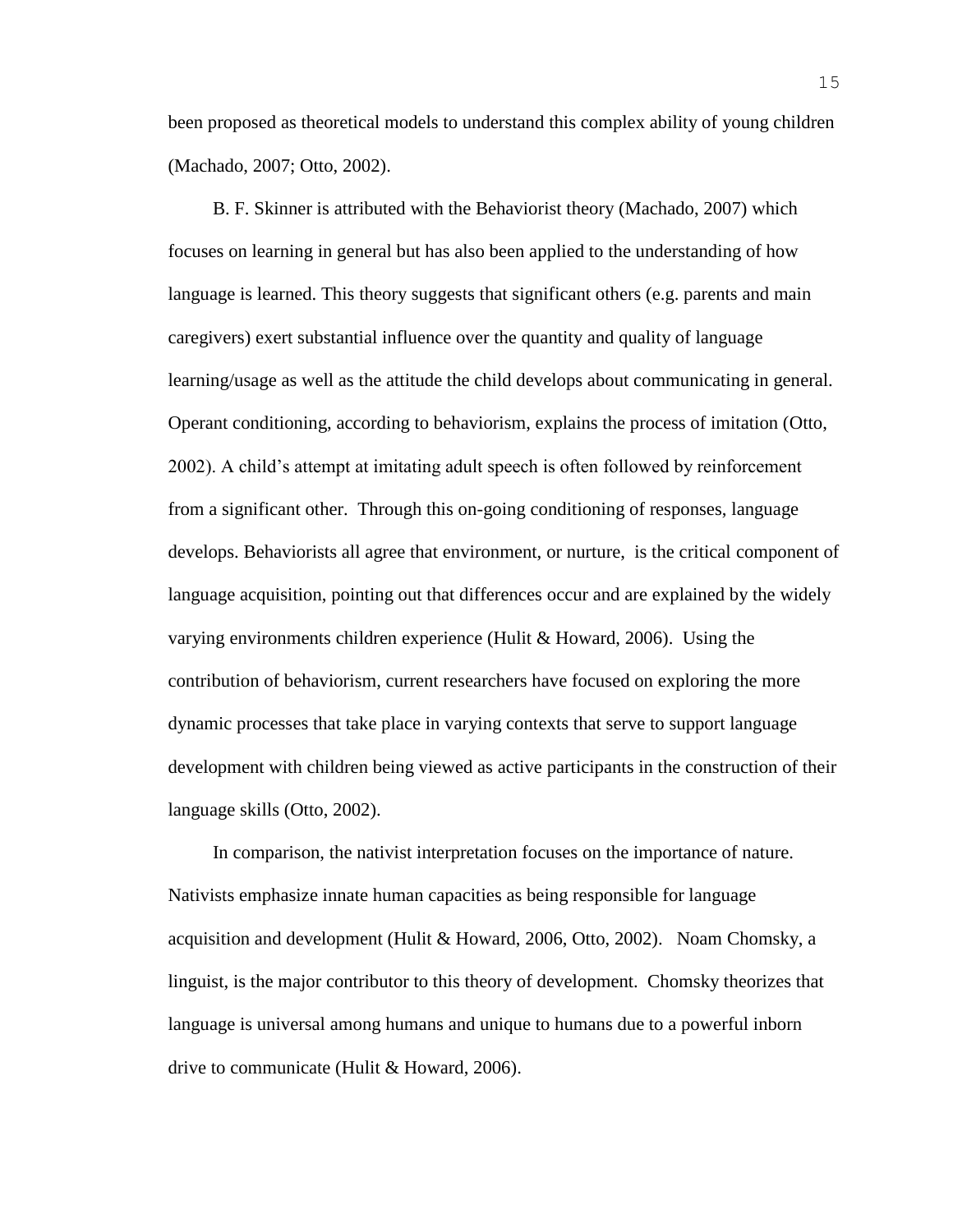Within the nativist perspective, children learn language by discovering the structure of their own language system, making them active participants in learning language. Nativists sometimes refer to this as "hypothesis testing", in which children actually test hypotheses of how language is articulated, used, and manipulated. Supporters of this theory argue that language development is essentially an identical experience for all human beings no matter what language they speak, where they live, or what language models they interact with (Otto, 2002) .

Another theory is that of cognitive interpretation. Within this perspective language develops in relationship to development of cognition. Development of a child's thinking determines when the child can learn to speak as well as what the child can say. Piaget's cognitive theory with its stages of cognitive development underlies much of the tenets of this theory (Hulit  $\&$  Howard, 2006). Theorists from this perspective view Piaget's sensorimotor period, which extends from birth to two years of age, as critical for speech and language development. Cognitive theorists believe that language itself is not an innate characteristic but the precursors to language development are. Cognitive theorists disagree with behaviorists by believing language is not a learned behavior; rather, that language emerges as a product of cognitive development for the purpose of conceptual representation and manipulation (Hulit & Howard, 2006).

Cognitive theorists point out several correlations between language development and other cognitive behaviors. These correlations include; symbolic play and knowledge that language can represent people, places, things and ideas, problem solving with tools, and importance of imitation both physical and verbal. Theorists from this perspective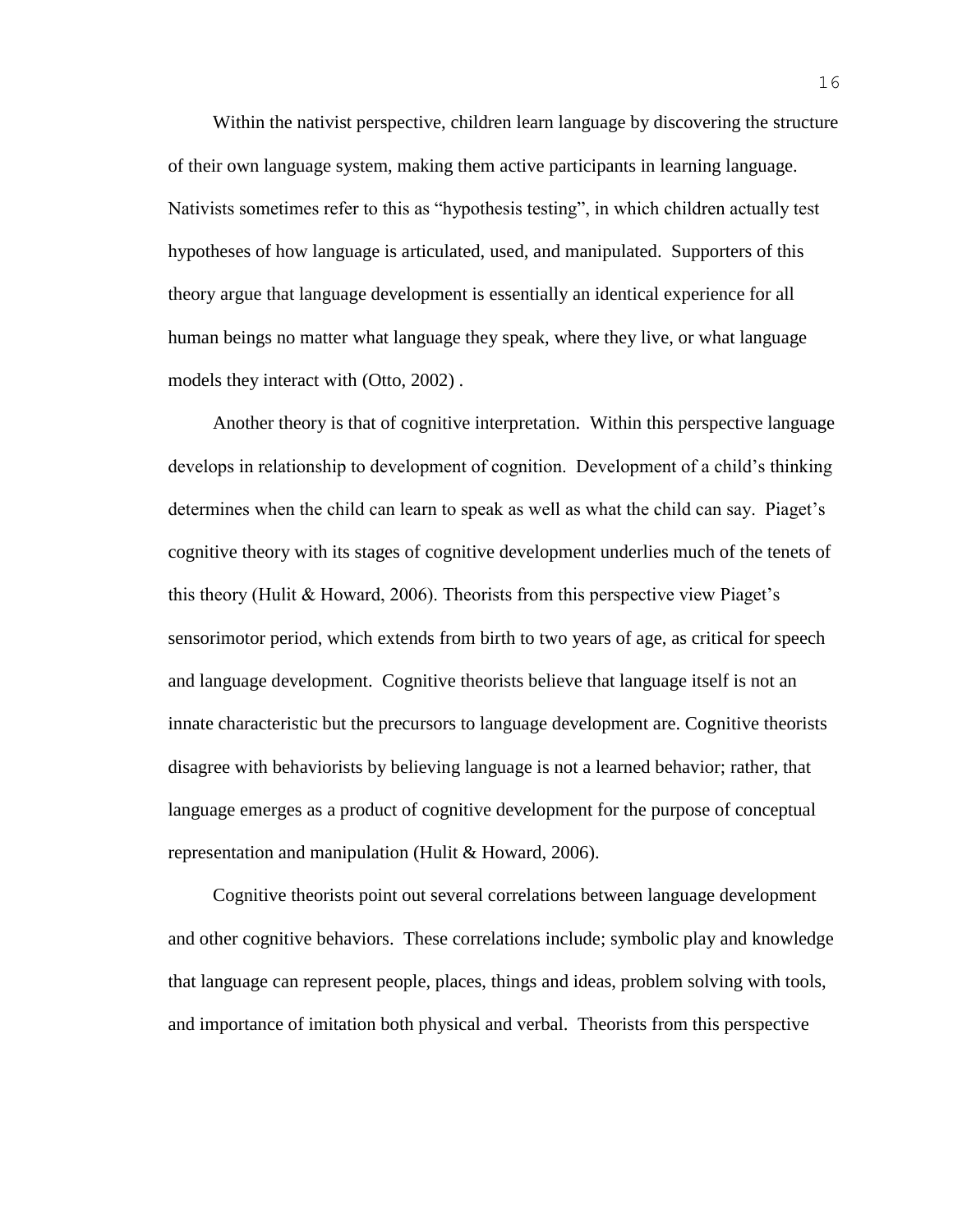indicate that cognitive maturation explains the emergence and development of language (Hulit & Howard, 2006).

Another cognitive theorist, Vygotsky (1986) in his work *Thought and Language,*  suggested meaningful social exchanges prepare children for combining thought and speech resulting in inner speech development. He further suggested this inner speech leads to oral communication and is also the basis for written language. Vygotsky believed that during the second year speech begins to support intellectual growth and thoughts are spoken resulting in a major event in which children come to the realization that everything has a name (Otto, 2002).

Unlike Piaget, Vygotsky suggested the main function of language development is to meet social needs (Otto, 2002). He described the role of adults in the child's environment as being crucial in supporting language acquisition. The adult often creates situations in which the child is an effective communicator. Vygotsky coined the term, *zone of proximal development*, to describe the occurrence in which an adult interprets or mediates a child's attempt so as to achieve success (Otto, 2002). This theory stresses the importance of both environment and context in which language is being learned, or the pragmatic aspects of language. Both home and cultural environment are important time bound contexts for language development.

To date, researchers have not been able to come to a consensus regarding a theory of language development. According to some (e.g., Hulit & Howard, 2006), there appears to be a trend towards a more middle ground belief. Researchers (e.g., Gopnik, Meltzoff, & Kuhl, 1999) face multiple challenges in defining what children know at each point and how they learn more which leaves much difficult, scientific work yet undone.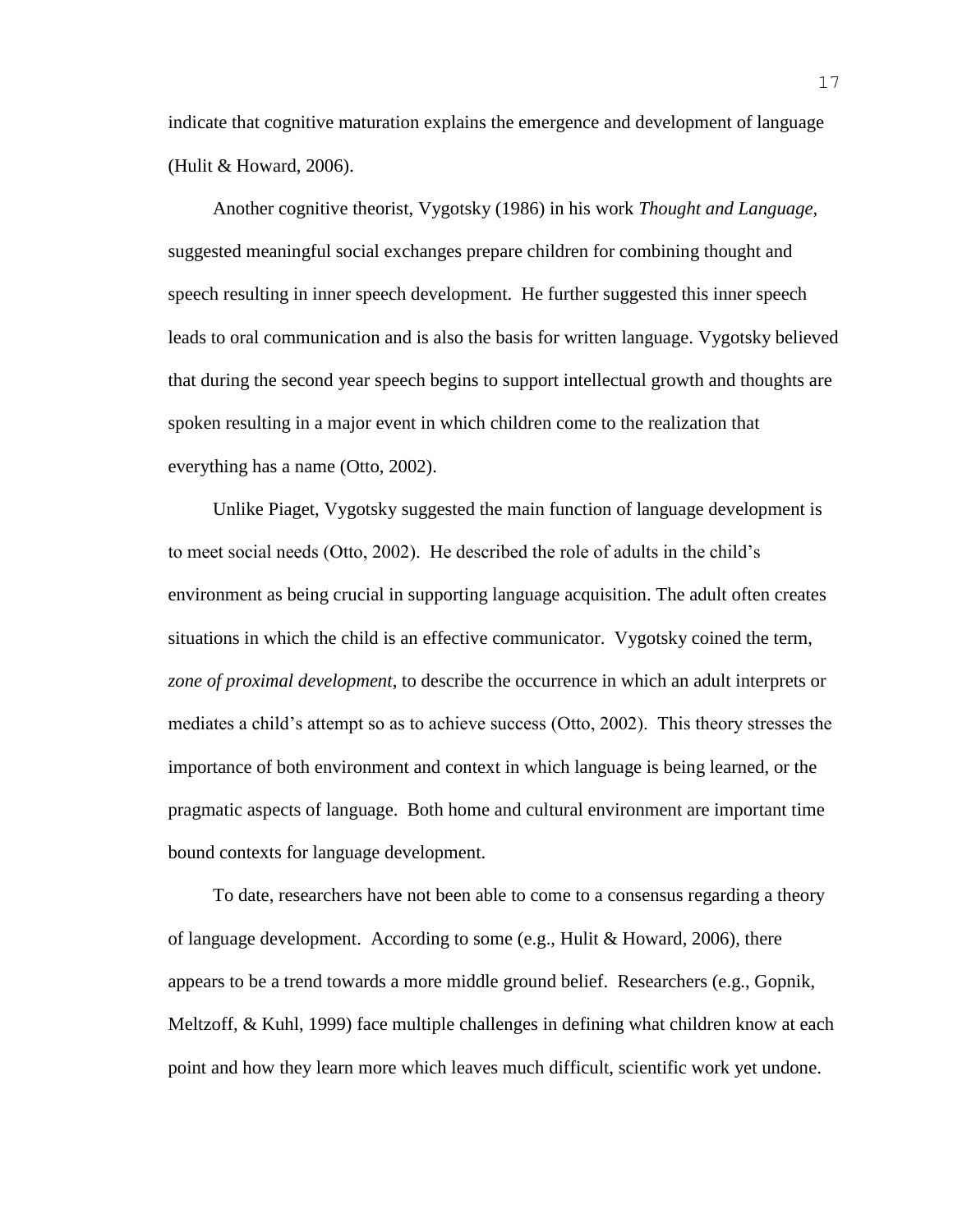#### Brain Research

In 2000, The National Academy of Sciences reviewed the science of early childhood development in *From Neurons to Neighborhoods: The Science of Early Childhood Development* (Shonkoff & Phillips, 2000). This report indicated that what happens during the first months and first years of a child's life sets either a strong, sturdy stage or a weak, fragile one for what is to follow. Advances in brain research in the areas of neurobiological, behavioral, and social sciences have resulted in greater understanding of the factors that influence, positively or negatively, the development of young children.

Developmental neurobiologists have determined that "developmental processes of brain growth are based on the expectation that certain experiences will occur that will organize and structure essential behavioral systems" (Shonkoff & Phillips, 2000, p. 54). It is estimated that at birth each neuron contained in the cerebral cortex has approximately 2,500 synapses with the number of synapses peaking at two to three years of age, when there are about 15,000 per neuron (Machado, 2007). New experiences, particularly at the formative ages of a few months to five years, are needed for "triggering" brain growth and refinement of existing structures of the brain. These "experience-dependent" developments are unique to the human brain and reflect special adaptability and plasticity that are lifelong attributes (Nelson, 1999).

Many scientists now believe that during the first few years of childhood there are a number of sensitive periods when the brain demands certain types of information to create or stabilize various longer lasting connections (Nash, 1997; National Scientific Council on the Developing Child, 2007). Some researchers suggest that if a child does not receive the necessary amount and type of stimulation during these critical windows of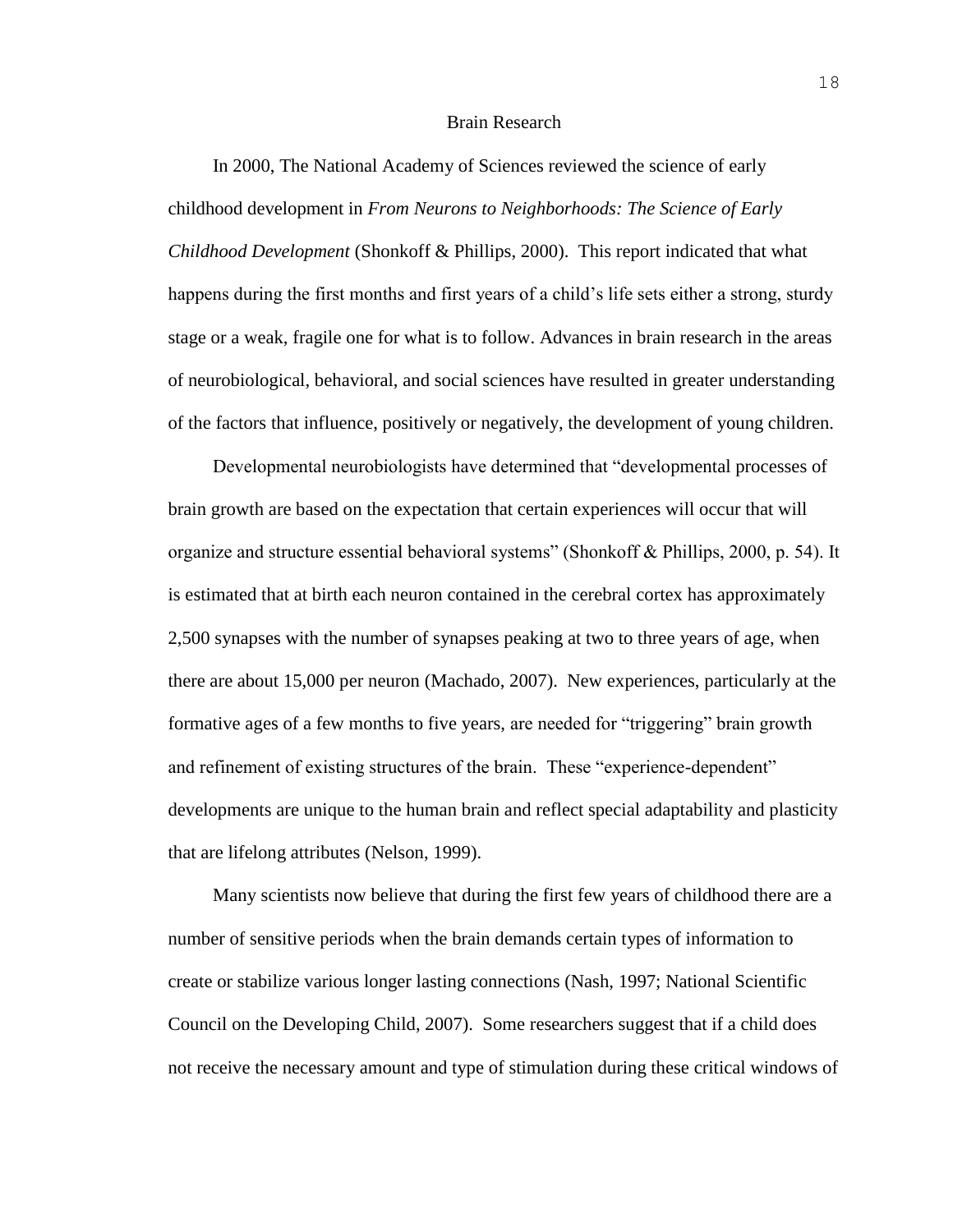opportunity, deficits will occur (e.g., Acredolo & Goodwyn, 2000). The neurobiological literature refers to these windows of opportunity as "critical periods" or "plastic periods" (Shore, 1997). For young children, environment and availability of appropriate experiences at the right developmental stage are critical elements that determine the relative strength or weakness of the "brain's architecture" (National Scientific Council on the Developing Child, 2007b).

Recent findings have correlated with the early, classic works of such theorists as Piaget and Vygotsky as well as more recent contributors such as Bruner (1981, 1983) and Brazelton and Cramer (1990). Findings have revealed that what occurs in the early years is both powerful and vulnerable. The "first two years mark an important period of brain development during which the density of short-range synaptic connections reaches its peak" (National Institute of Child Health and Human Development Early Child Care Research Network, 2000, p. 960). Connections during this critical period are created based upon input available from the environment. Three factors explain the increased flexibility of a developing brain (National Scientific Council on the Developing Child, 2007b). First, initially the brain develops many more "connections" than it ultimately needs for optimal functioning. The extra, unneeded, connections are eventually "pruned" away over time. Second, the brain's ability to form new connections and eliminate those that are incorrect is most powerful in a maturing brain. Finally, the flexibility of the early formed circuits allows for shaping and restructuring. Once a particular neural pattern is firmly established, it is most difficult for new and different experiences to make a change. These features of a developing brain indicate that early experiences have a huge impact.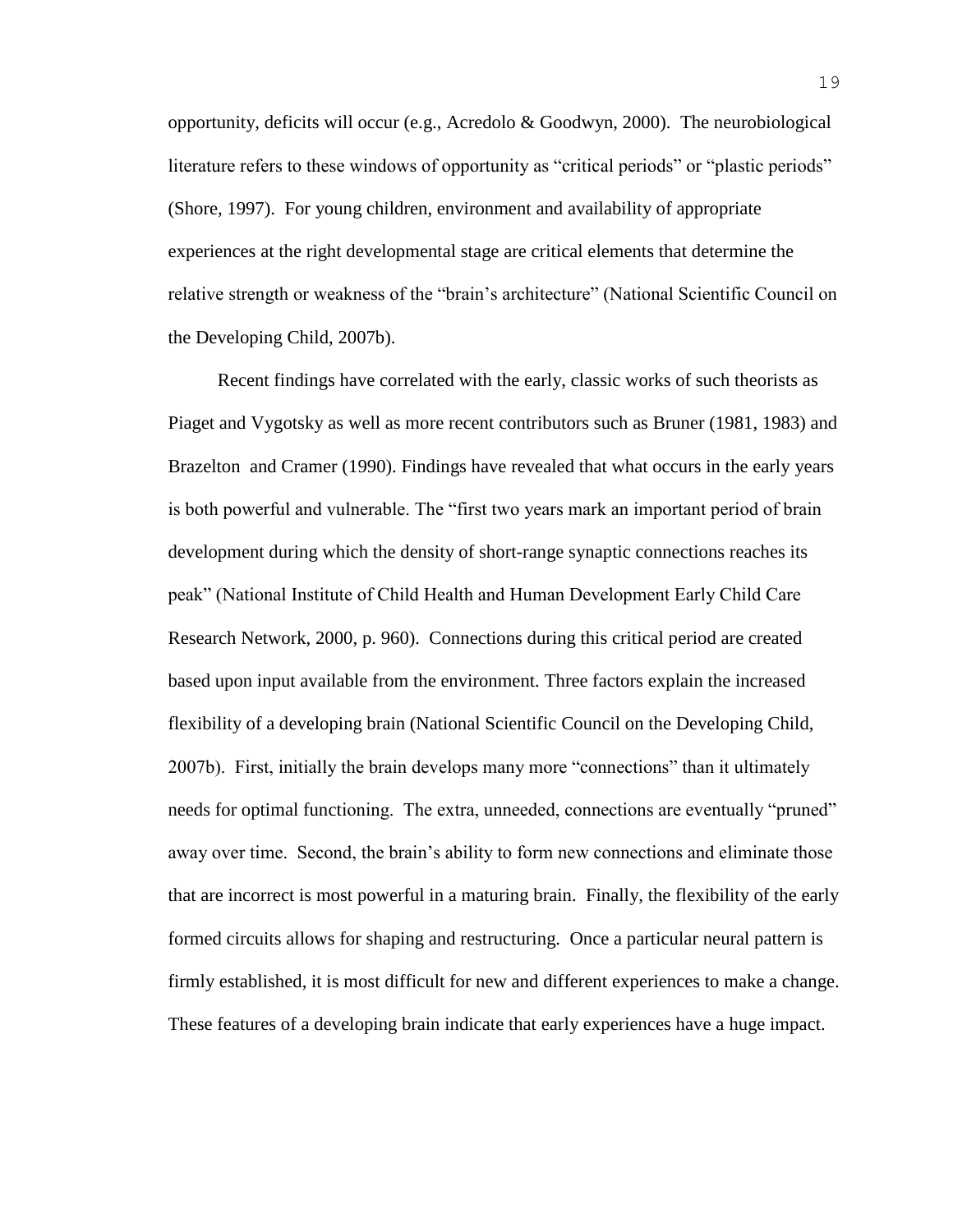This knowledge of the importance of neural plasticity and the impact of early experiences unfortunately has far reaching negative aspects as well. A developing brain is highly susceptible to adverse conditions as well as positive conditions. These adverse conditions may include a deficit in a sensory system such as vision or hearing, neglect, abuse, low quality experiences, etc., which may, if left unresolved or unassisted, result in life-long neural and developmental issues (National Scientific Council on the Developing Child, 2007b).

During the first two years of neural development, the groundwork or neural architecture is forming for one essential element of language, vocabulary development. Basic understandings occurring during the infant-toddler period underlie symbol knowledge which is the basis of later school learning and abstract thinking in later years (Bloom, 2000). Thus, verbal and cognitive stimulation and experiences by significant others, including caregivers, in the first two years of life may have pronounced impact on later development of language and cognitive competence (Society for Research in Child Development, Inc., 2000).

Amazingly, most infants come into this world primed, ready, and eager for learning. They exhibit astounding innate capabilities to learn skills in a variety of domains. Of utmost importance is their inner desire to communicate. The quality of a child's life is dependent, to a great extent, on his/her ability to communicate (Apel  $\&$ Masterson, 2001). Language permeates all experiences. Communication with caregiving adults is of paramount importance at birth and beyond. This communicative relationship is essential for emotional and cognitive growth and development for any young child. This skill remains important across the lifespan.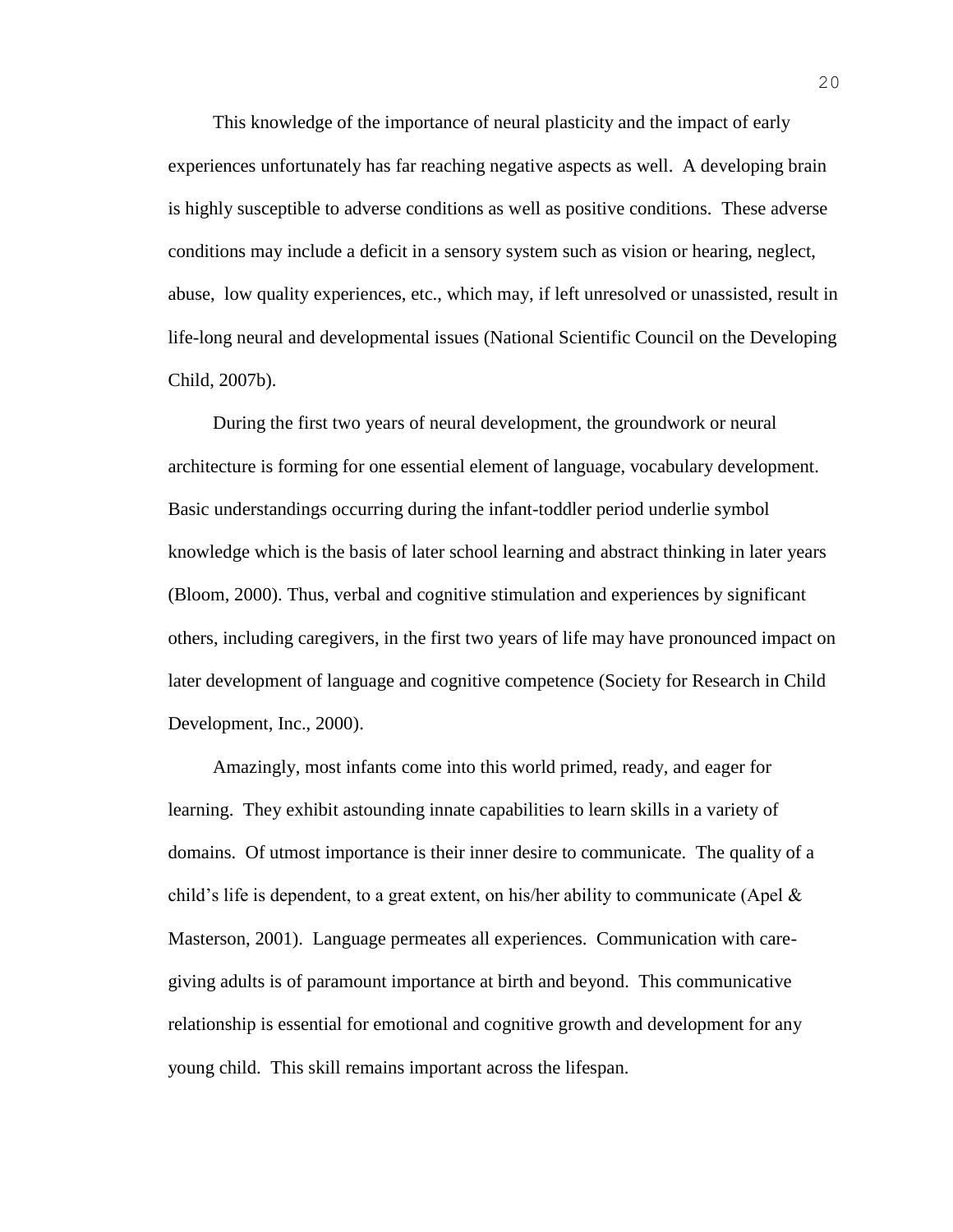Infants communicate on their first day with a cry that quickly develops into differentiated cries and vocalizations that caregivers can interpret and respond to accordingly, thus resulting in a reciprocal, communicative exchange (Apel & Masterson, 2001). Around the time a child celebrates his/her first birthday a first word emerges. This first word is met with much excitement and reinforcement by significant others in the child's world thus resulting in more single words quickly following the first. By the fourth birthday, almost all children are speaking in complete, mostly adult-like sentences. This rapidly expanding language ability connects them with others in their world, helps them to control their behavior, and enables them to take in a limitless amount of information. In addition, it provides the basis for literacy skills, success in school, emotional intelligence and life success (Bardige, 2005).

## Lack of Language Development

As described in the previous section, language learning is deeply embedded in the early years. Many children are fortunate and develop adult-like language competence with ease by age five. Unfortunately, many other children do not. As explained in more detail in a later section, children from lower SES situations are at risk for below age-level language skills upon school entry. In addition, children with varying medical and developmental conditions are significantly at risk for below age level language skills.

According to Indiana's Family and Social Service Administration (2008) 9,014 children were served in 2007 through First Steps, Indiana's early intervention program for children birth to three years of age. Of the total served, 49% received speech and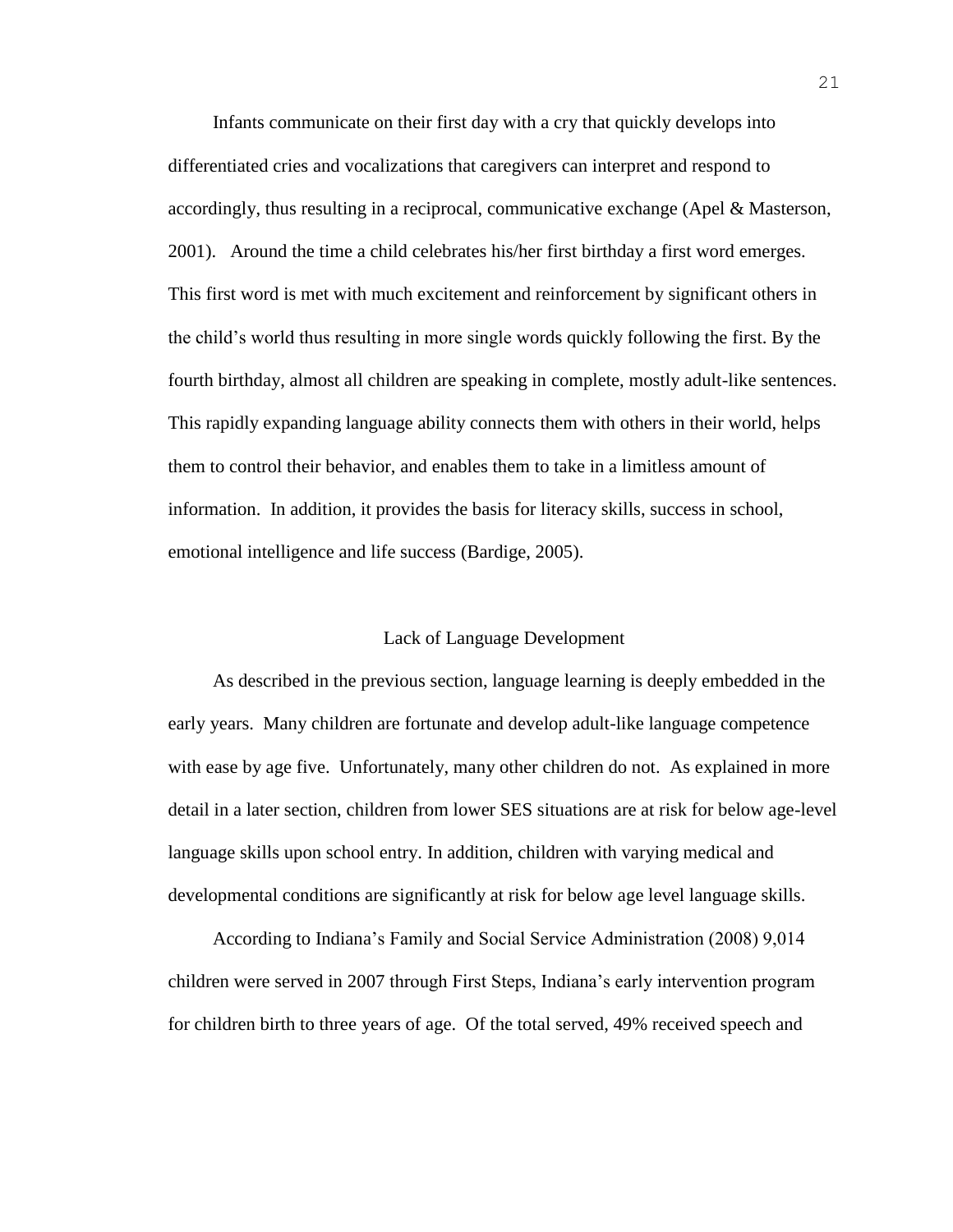language intervention. Speech and language delay accounted for almost half of the children identified as in need of early intervention services.

Language impairment has been identified as the most common form of childhood disability with prevalence in preschool age children estimated to be 7.6% (Webster et al., 2006). In addition, statistics also indicate over half of the children served in mental health clinics throughout the United States have a language delay/impairment (Rescorla, Ross, & McClure, 2007). Nationally, researchers estimate that approximately one third of children entering kindergarten exhibit below age level skills in critical areas of language development (Lee & Burkham, 2002).

These statistics help to explain the enormity of language delay evident in our nation's young children. The numbers alone do not begin to describe the manner in which language delays impact other areas of development and academic readiness. Rescorla et al. (2007) have researched one area related to language delay – that of "comorbidity" of language delay and behavioral/emotional problems in both toddlers and preschoolers. Their research indicated very little "comorbidity" for toddlers but increased manifestation of emotional/behavioral problems in preschool age children. Rescorla et al. (2007) hypothesized that preschoolers who are unable to communicate effectively through language may develop negative behaviors such as withdrawal, anxiety and/or aggression. They further contend that intervention in a proactive manner at the toddler stage could prevent manifestation of negative behaviors in preschoolers.

Other researchers (Briggs-Gowan & Carter, 2002; Tervo, 2007) have supported the connection of language delay to social-emotional problems. These researchers investigated expressive language delays specifically. Results indicated that toddlers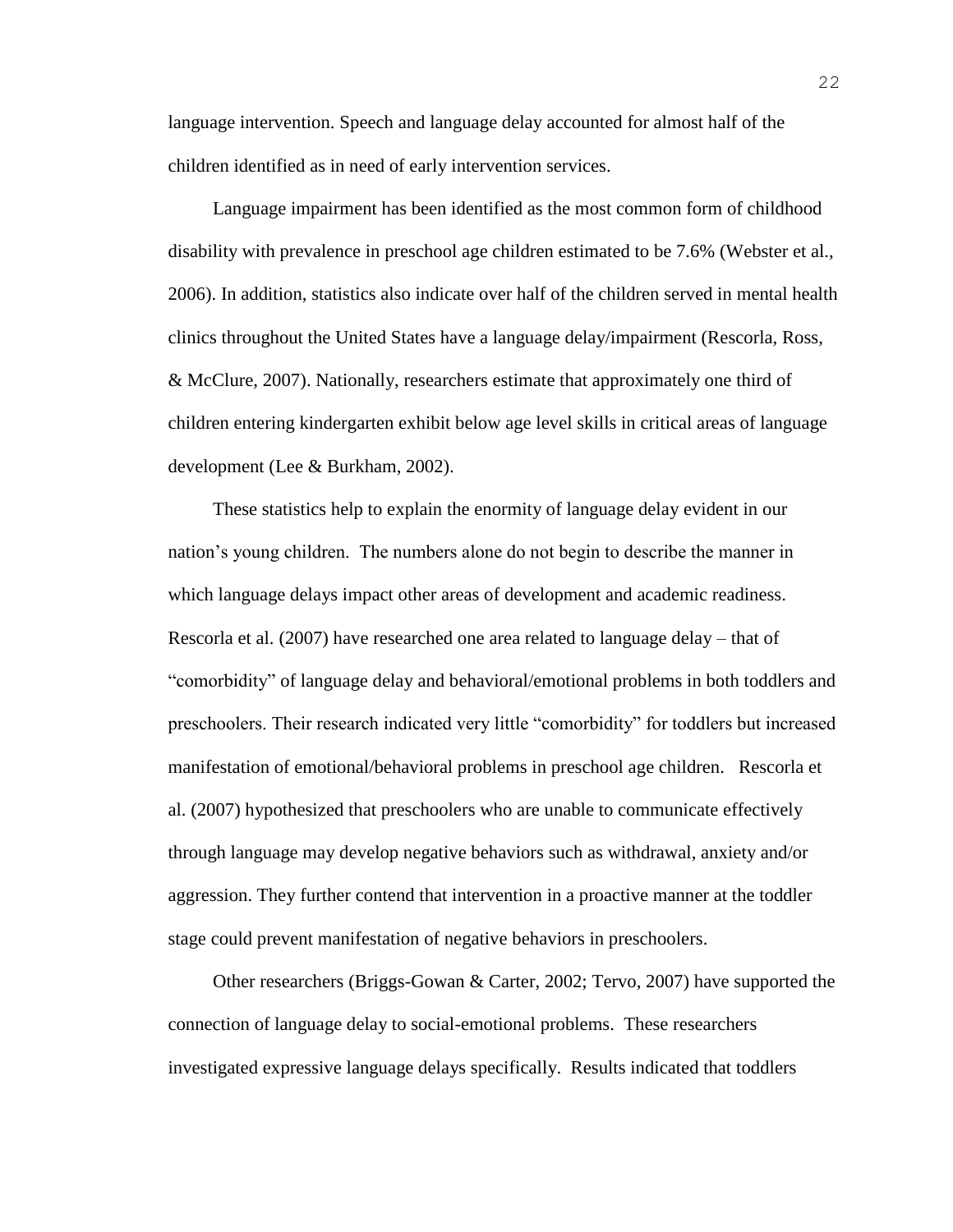exhibiting delays in expressive language skills were more likely to exhibit socialemotional difficulties that were manifested in depression/withdrawal, difficulty in social relatedness, and difficulty engaging in pretend play/imitation with overall less interest in play.

## Societal Impact

Many societal aspects and changes have been identified as playing an integral part in the "nature and nurture" of young learners, specifically that of language development. One such aspect examined for decades is that of socioeconomic status (SES). Early childhood researchers have begun to look more closely at how SES impacts developing children by isolating those components that contribute most to early school success or failure. Of particular importance is that of SES and language competence of young learners.

Hart and Risley (1995) followed the language experiences and vocabulary development/size of forty-two children in three groups. The three groups included children whose mothers received public assistance, children from working families with low to moderate incomes, and children from professional families. Differences in the size of the children's vocabularies were statistically significant at eighteen months of age and continued to grow until thirty-six months of age. Children from the highest income families were found to have vocabularies twice as large as those from the lowest income families. By age four, the children in the professional families would have heard an average of fifty million words, while those in working class families would have heard an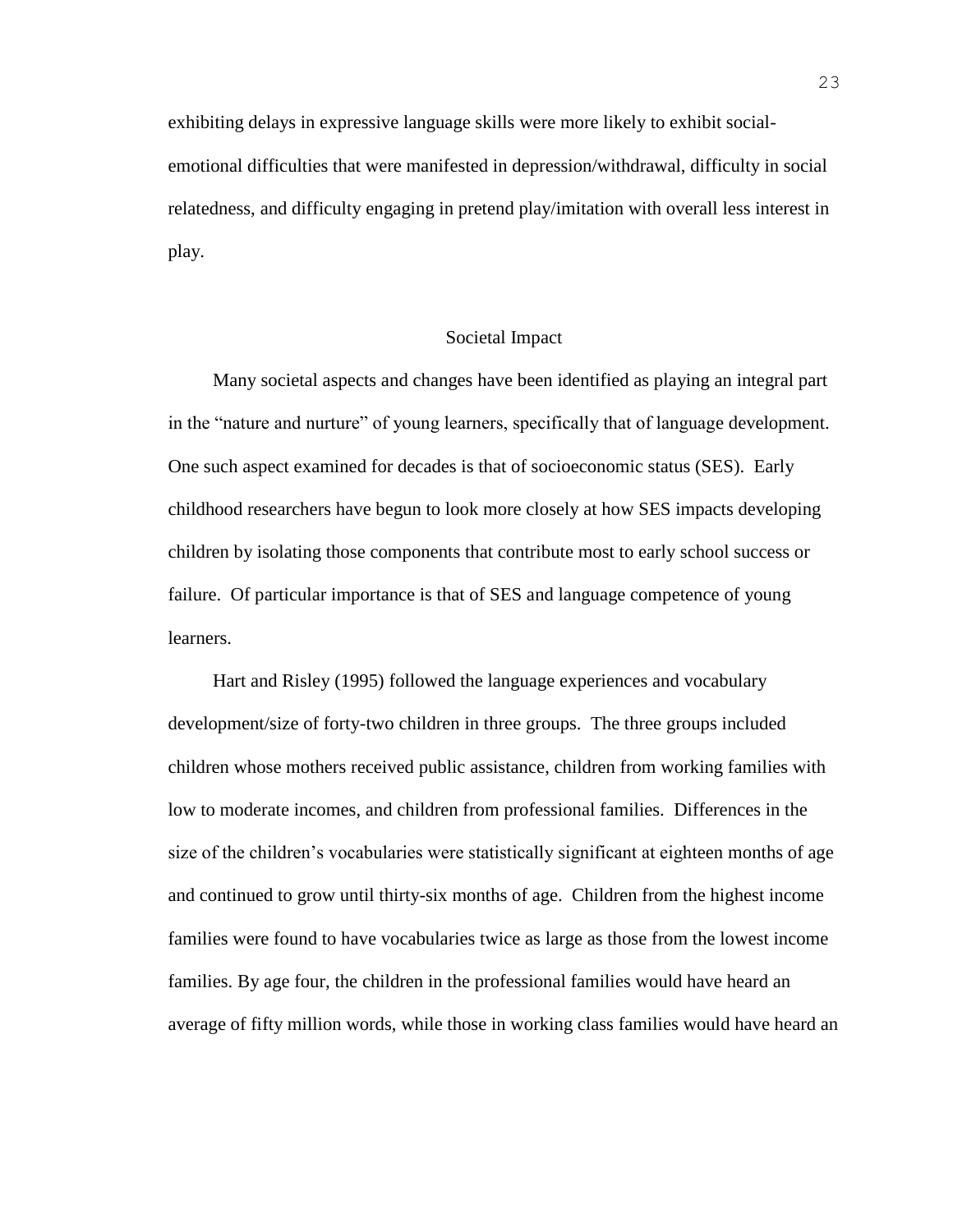average of thirty million words that decreased to fifteen million for the children from families receiving public assistance.

Hart and Risley (1999), in their subsequent book, investigated why these differences occur. They reported that in homes across the economic spectrum parents use mostly the same amount of talk directed towards completing routine tasks of family life, including behavior management. The differences were found in the amount of "optional" talk occurring when parent and children played together or conversed as they engaged in parallel tasks. In homes rich in language, parents and children were found to be "partners in play" in which parents supplemented their routine interactions with playful conversations. In these more talkative families, toddlers were hearing and practicing more varied and complex language. As the children increased in knowledge and communicative skill, parents responded with increasingly complex information-rich language, forming a "dance of communication" resulting in a rapid learning pace.

Snow (cited in Dickinson & Tabors, 2001), conducted an observational study in which she recorded the conversations of low-income toddlers and preschoolers at home and at child-care programs. She continued to collect data while the children were in school and analyzed learning outcomes. Her findings revealed that children who as preschoolers engaged with adults in more decontextualized conversations (talk that included references to past, future and imagined events) did better on reading comprehension tests through sixth grade. Results also indicated a large vocabulary at school entry is a strong indicator of later success.

Goleman (1995) provided a summary of research on the development and critical importance of social and emotional competence in children. Deeply embedded in the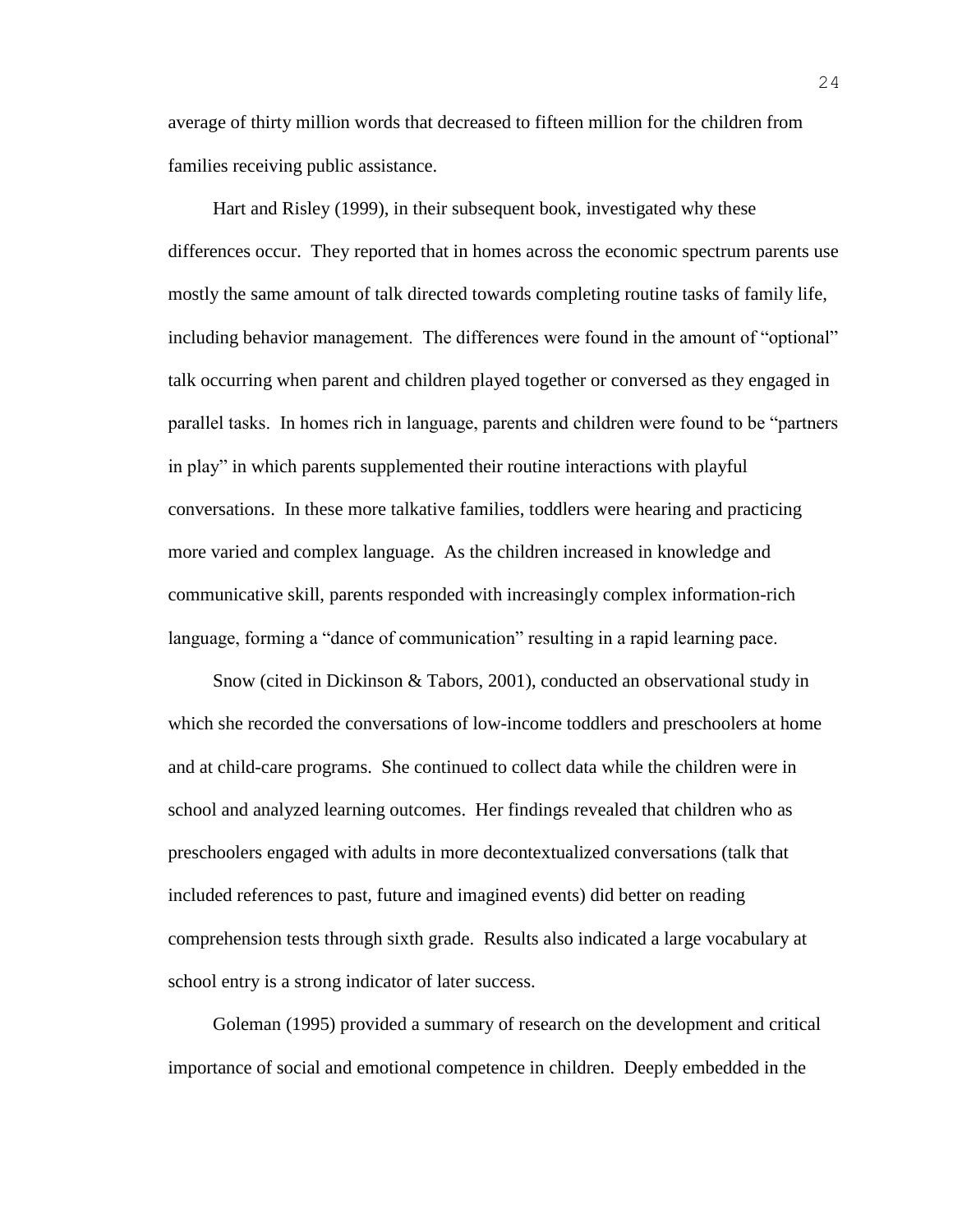development of social and emotional skills in children is the use of words. Children cannot effectively and competently gain emotional control, resolve conflicts, or use social problem-solving techniques without the words or language to do so. Children without the ability to ask for what they want or need without whining, convince a playmate to share instead of grabbing, negotiate instead of hitting, or talk themselves through challenges do not have a strong basis on which to continue to develop skills, making them vulnerable or at-risk for weak social and emotional skills negatively impacting school success.

Hoff (2003) reported family SES is "a powerful predictor of many aspects of child development" (p. 1368). The focus of current research has been to identify the "pathways" by which SES wields such a significant impact (Shonkoff & Phillips, 2000; Linver, Brooks-Gunn, & Kohen, 2002). Early language development, particularly vocabulary development, has been linked to both SES and early school success. In her investigation of SES and vocabulary development, Hoff (2003) researched "the mechanism by which SES influences children's productive vocabulary development" (p.1373). Hoff conducted observations of naturalistic interactions between high SES and mid SES mothers and their two-year-old children. Transcripts were utilized to estimate growth in productive vocabularies between two visits, ten weeks apart. Her results indicated high SES children's productive vocabularies exhibited a higher growth rate and reported that differences were due to differences in maternal speech.

Societal changes over the last few decades have resulted in more working mothers to accommodate the rising cost of raising a family. Increasingly, mothers have entered the workforce when their children are young. Working mothers have become the norm across all social classes. Even those mothers who "could afford to stay home" (Bardige,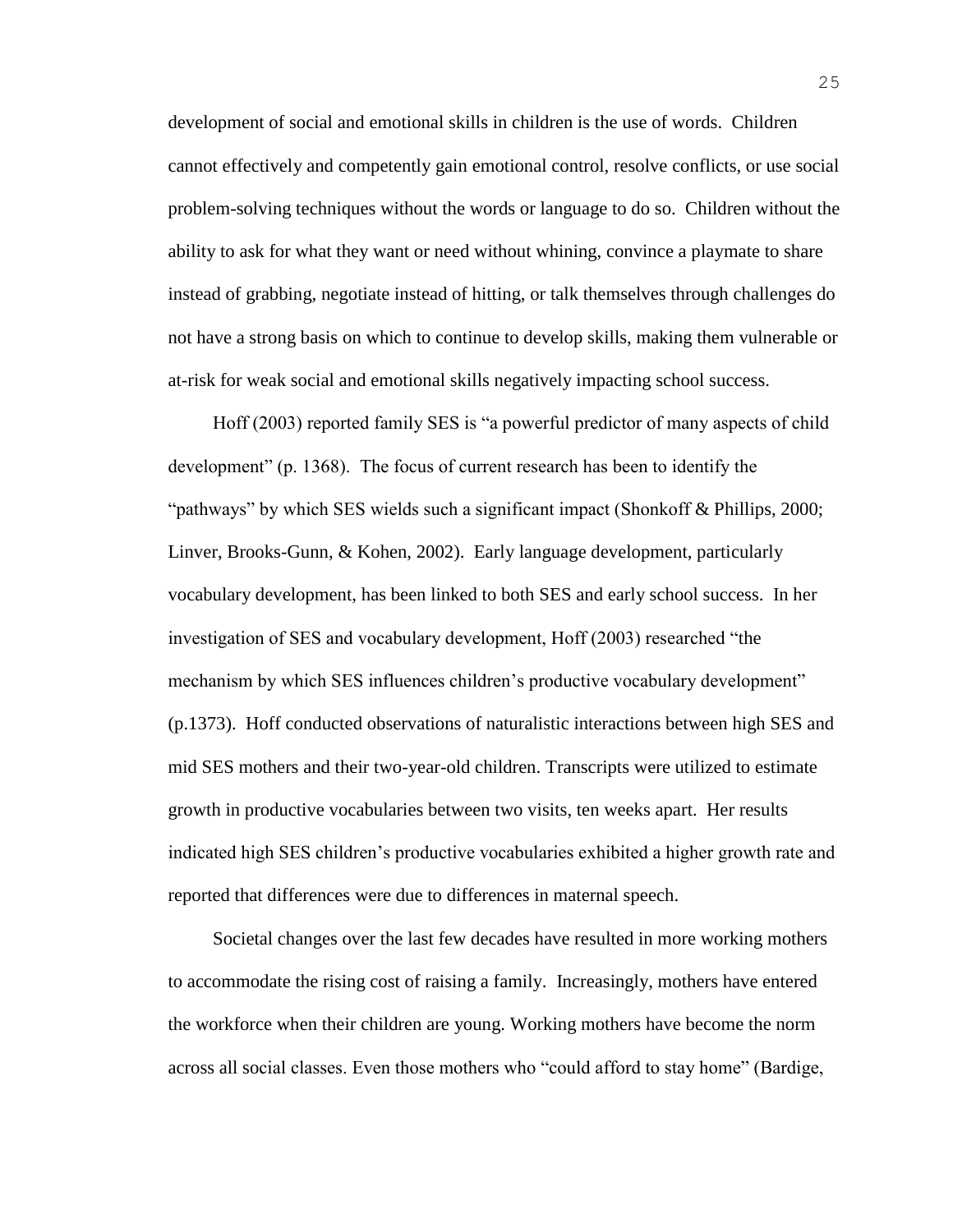2005, p. 103), have opted to return to the workforce due to increased opportunities. In addition, longer work weeks and higher divorce rates, single parent families, and teen parenthood have combined to increase the use of child care for our youngest children. Children are spending less time with their parents, forcing parents to become increasingly more reliant on others during the critical language learning years (Bardige, 2005).

Trends in children entering day care indicate a move towards entry into nonmaternal care at a younger age – often as young as six weeks. In 1990, over half of the infants under one year of age received regular care by someone other than a parent (Burchinal et al., 2000). In 2005, 60% of children age zero – six years, about 12 million, received child care from someone other than a parent on a regular basis in the United States (Forum on Child and Family Statistics, 2007). According to a U.S. Census Bureau press release of February, 2008, 89% of children under the age of five with an employed mother were in some form of regular child care. Over 30% of these children were cared for in a center-based facility such as a day care center, nursery school or preschool (U.S. Census Bureau News, 2008). The National Institute of Child Health and Human Development Early Child Care Research Network (2000) followed 1,391 children in a ten-site representative, longitudinal sample from birth to age three and shared findings with Congress. Findings indicated most children begin child care very early in infancy for extensive hours and with multiple caregivers. Most children were found to be in child care by four months of age and averaged 33 hours of care per week during their first year.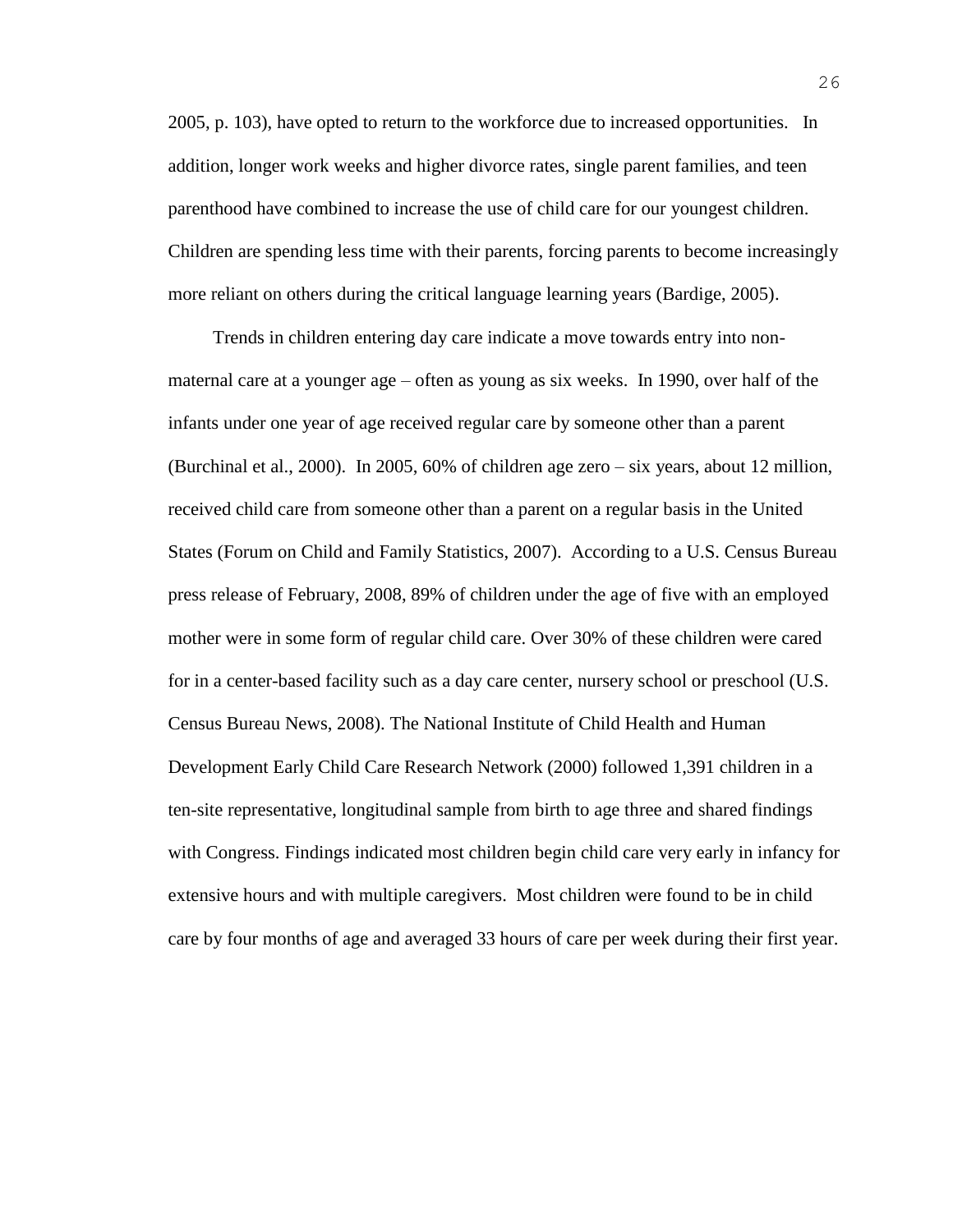#### Child Care and Center-Based Care

With the increased use of center-based child care in the United States, researchers have looked more closely at who is actually providing this center-based care. According to the Bureau of Labor Statistics (2008), child care is one of the fastest growing industries in the United States. Positions in the child care industry are projected to grow about 34% in the next few years. Centers operate independently or as part of a national or local company, with many centers operating for 12 hours per day and a few providing 24 hour services. In 2006, child care services provided 807,000 wage and salary positions with 80% of centers employing fewer than 20 workers. The median age of child care providers was 38 with about 21% of workers under age 24. On average, 42% of care providers have a high school diploma or less which reflects required minimal training for most jobs in the industry. In 2006, the average hourly salary for a nonsupervisory worker in the child care industry was \$10.53 with a weekly earnings of approximately \$316. As indicated in "talking points" provided by the Bureau of Labor Statistics (2008), frequent job openings due to overall dissatisfaction with pay and benefits as well as stressful conditions result in high turn-over.

According to the 2005 Indiana Child Care Workforce Study, more than half of center-based providers reported little more than a high school diploma and are responsible for caring for over 115,000 children daily across the state with the median pay reported at \$7.95/hour. Only 11% of center-based providers reported having an associate's degree or above. Turnover rate for full-time "teachers" was reported to be at 26% annually. Statistics for Indiana match the national averages and suggest, despite research that indicates the learning and development of our young children depend on the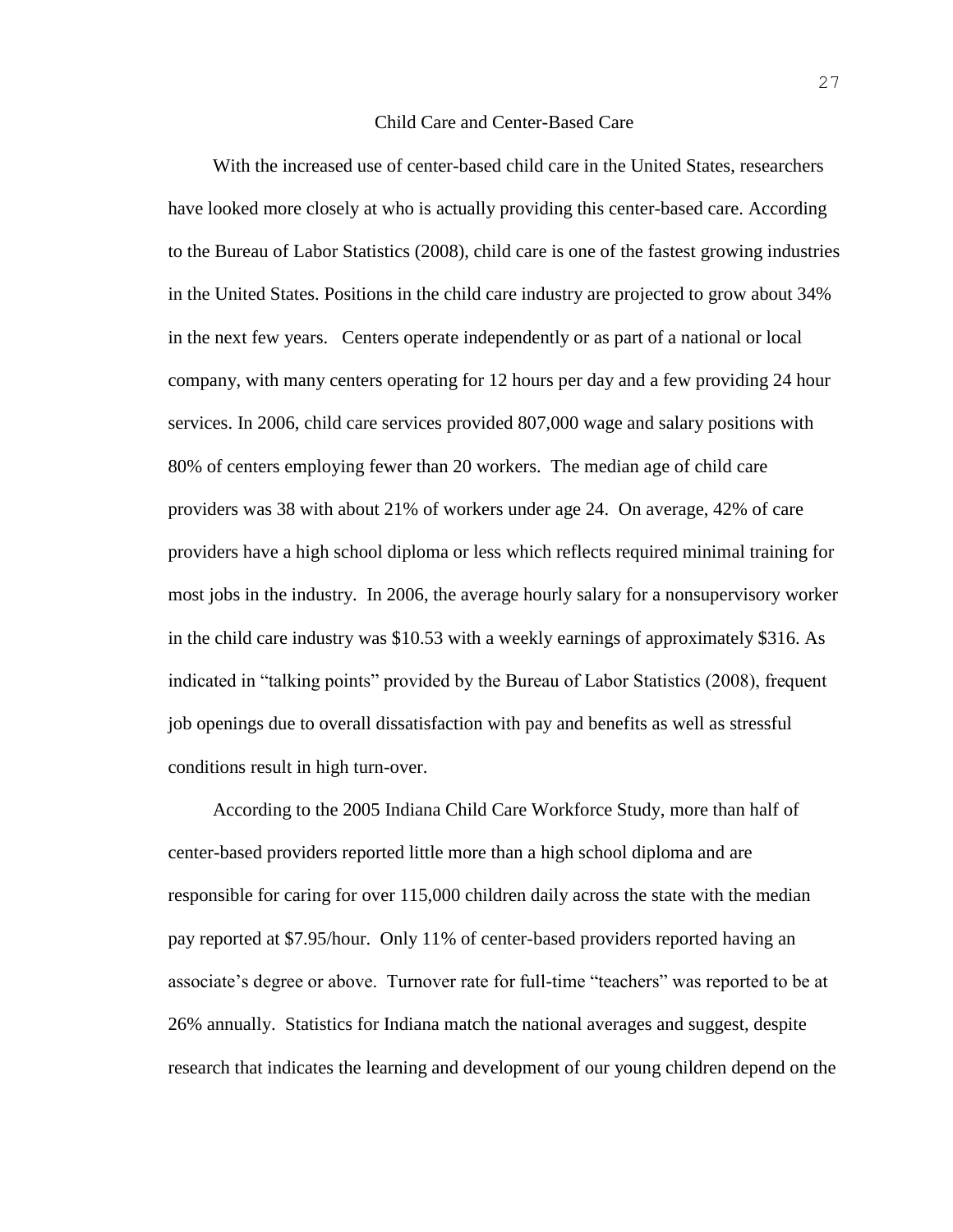educational qualifications of their care providers; our society has been slow to make positive changes in the care and nurturing or our youngest children (Indiana Child Care Work Force Study, 2005).

## *Quality of Child Care/Relationships to Development of Language*

The societal changes in how young children are being raised in our country have resulted in major controversy among professionals regarding the impact of such early non-maternal, group care on the development of very young children (Burchinal et al. 2000). This controversy has led to research that suggests a connection between quality of child care and impact on development – particularly language and cognition important for school readiness and success.

A body of research exists linking children's language development with the quality of child-care environments. Quality of child care is directly linked to several general factors: Bardige (2005) indicated teachers' training and education, the staff/child ratio and the level of compensation the staff receives as key factors. Others refer to an "iron triangle" when considering indicators of quality related to child care programs (e.g., Vernon-Feagans, Hurley, Yount, Wambolt, & Kolak, 2007). The "iron triangle" is formed by the number of children in the classroom, the education level of the teacher, and the child-to-caregiver ratio. Vernon-Feagans and colleagues (2007) examined data from three child care sites related to the indicators of quality and found children in higher quality centers significantly outperformed peers in lower quality centers with a greater difference occurring over time particularly in the area of vocabulary. Investigators rate fewer than half of the settings for children in their formative years, ages two and three, as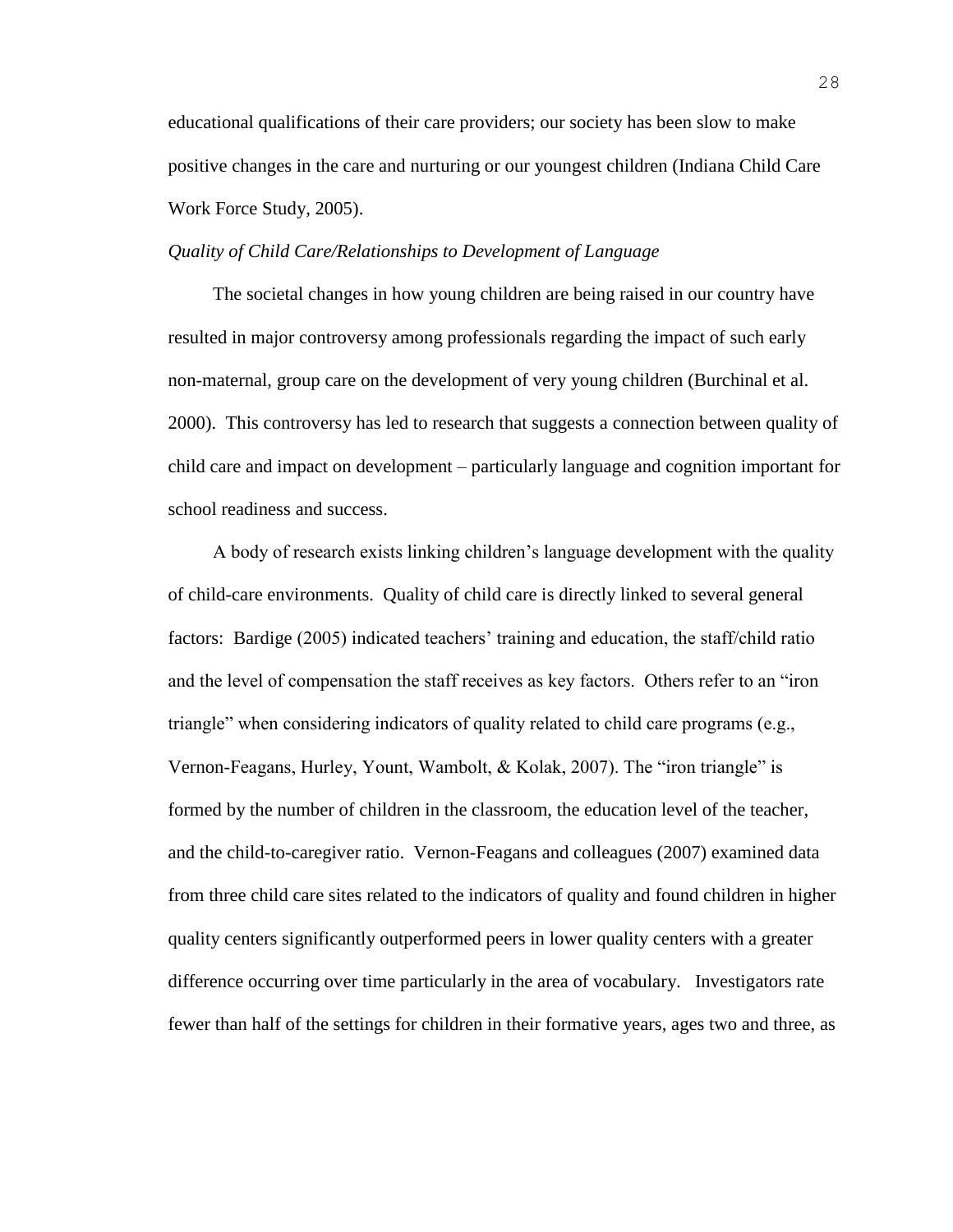characterized by "positive caregiving" or "developmentally appropriate" care (Bardige, 2005, p. 19).

One of the most important indicators of quality care is the extent to which child care providers receive training in child development, including language development (Doherty, Lero, Goelman, Tougas, & LaGrange, 2000). Those providers with specialized training are more likely to provide the responsive social contexts necessary for language learning. In contrast, those providers lacking in specialized training of this nature are more likely to be directive in their interactions with young children (Arnett, 1989; Doherty et al,, 2000). Directive interactions include those that control behavior, call attention, or issue commands. Language input that is responsive to the topics of the child's own choosing is more likely to provide the motivation necessary for children to both attend and learn from adult language models (Girolametto, et al., 2000; Rocissano & Yatchmink, 1993; Tennant, McNaughton, & Glynn, 1988).

Interactions between children and caregivers have long been acknowledged as important to both cognitive and language development (Bloom, 1991; Bronstein & Bruner, 1989). The National Institute of Child Health and Human Development Early Child Care Research Network (2000) published a report based upon children from 10 sites in the United States who were followed from birth to age three to investigate how experiences in child care relate to both cognitive and language development. This study included a variety of assessments of family and child care environments along with cognitive and language competence. Results of this large scale study indicated that quality of child care directly impacted both cognitive and language performance. Provider ratings of responsivity and sensitivity were related to cognitive and language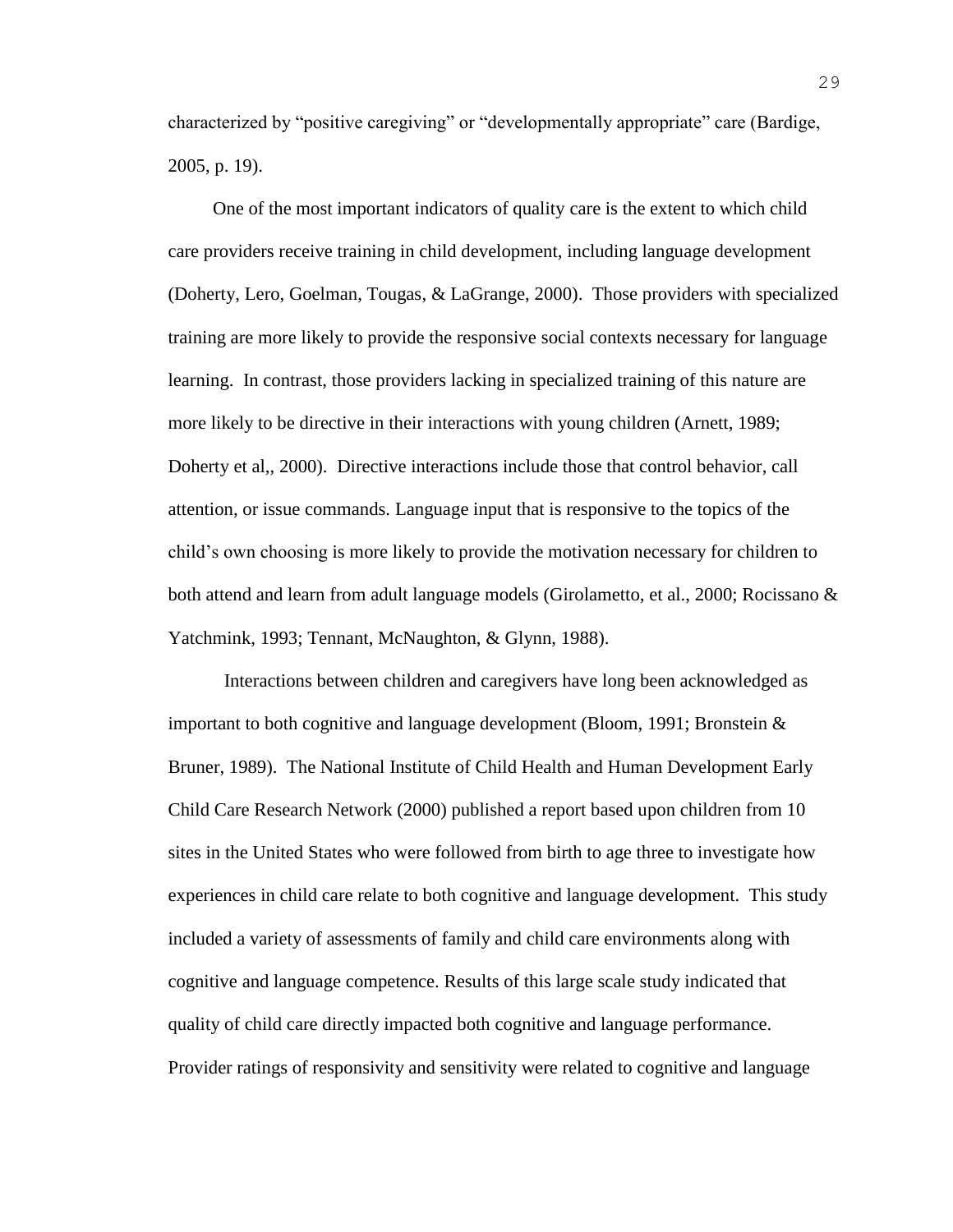outcomes throughout the first three years of life. Frequency of language stimulation was found to be an especially critical element of care giving during the first two years of life. The researchers concluded that quality of child care was a consistent predictor of both language and cognitive development for children under age three.

In addition, other important features of the child-teacher dynamic that contribute to language development have been identified. Rudd, Cain, and Saxon (2008) reported joint attention to be of importance. Joint attention refers to the process of sharing one's experience of looking at or observing an object or event, by following an eye gaze or point. In their treatment group, toddlers whose care provider engaged in joint attention with more frequency and duration, acquired more language. Levels of noise in child care centers have also been found to be an important consideration with regard to language development. Newman (2005) reported background noise levels in some centers can interfere with language development in children younger than 13 months. Very young children learn to speak by being spoken to yet have difficulty discriminating voices from even mild levels of background noise.

Research similar to the question specific to this study has been conducted. Many researchers have described teacher's child directed talk as being overly directive and unresponsive (e.g., Cicognani & Zani, 1992; Pellegrino & Scopesi, 1990; Polyzoi, 1997). Girolametto et al. (2000a) investigated three types of directives used by child care providers during two context related interactions (book sharing and play-doh activity) with toddlers and preschoolers. These three types included behavior control, response control, and conversational control. The researchers collected data on language modeling interactions as a source for comparison. Results indicated care provider input that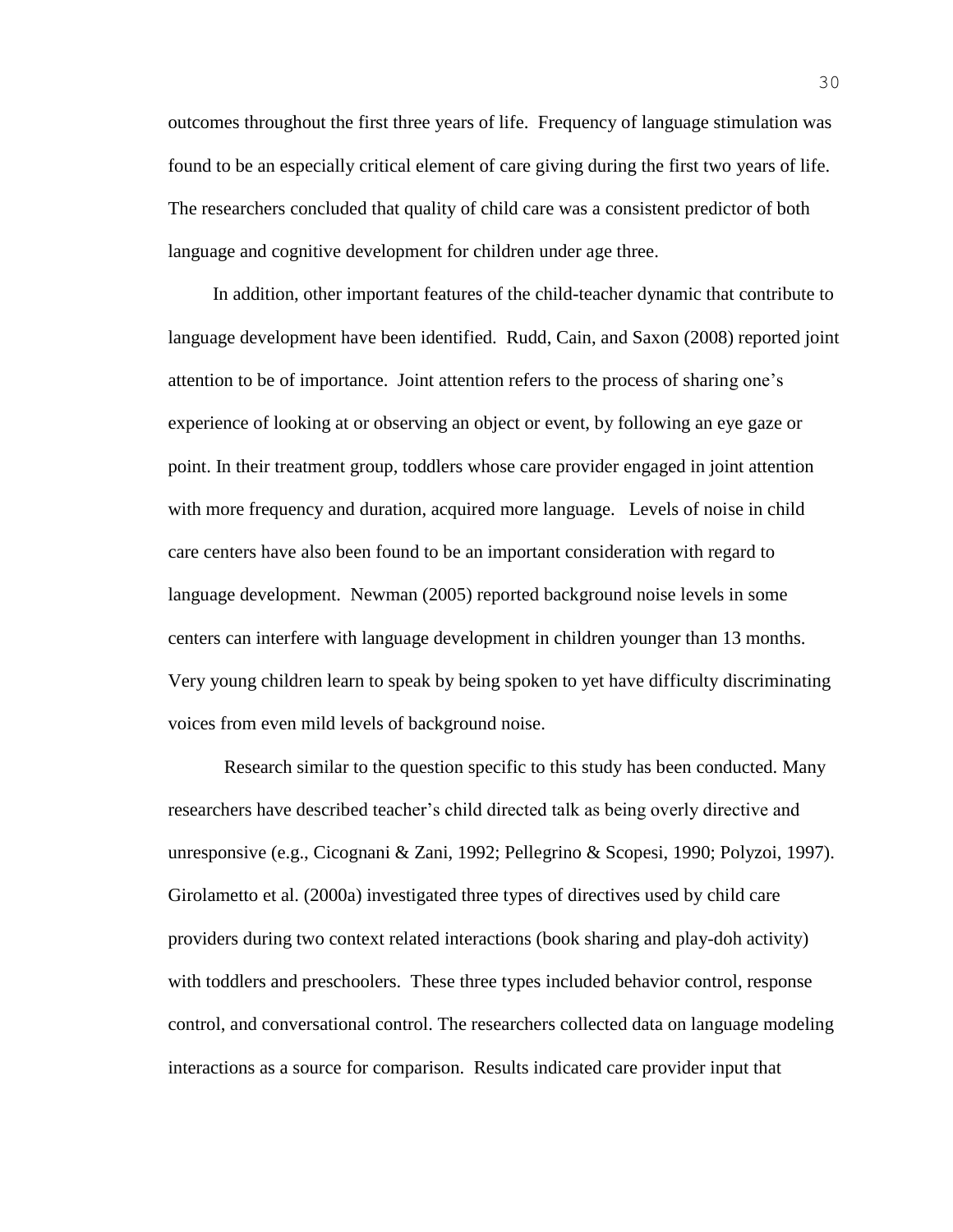controls behavior and limits turn-taking is associated with restricted and less language use by the children and in contrast, conversational control resulted in the greatest amount of talk by the children as well as more diverse vocabulary and more complex language structures.

Girolametto and Weitzman (2002) investigated the language input and responsiveness of 26 child care providers working in center-based programs with toddlers and preschoolers. Results indicated providers used more labeling with toddlers and more topic extensions with preschoolers and that responsiveness of providers was highly dependent upon the context or activity. Results further indicated that with toddlers, interaction promoting strategies were positively related to toddlers' production of language. Interaction promoting responses were those that engage children in extended conversations and include questions to encourage turn-taking. Responsiveness was also studied by Honig and Wittmer (1982). They found that toddlers sought caregiver help or attention by approaching teachers and that these communication attempts were ignored or negatively responded to one-third of the time.

Lastly, Girolametto et al. (2000a) investigated language input of child care providers to children with identified developmental delay, including delay in language development, and found language input directed towards the subjects was directive in nature and not "finely tuned" to their expressive levels. These findings would suggest that even though providers have awareness of specific areas of delay, appropriate modifications in interaction to promote development of specific skills are not occurring. Research specific to verbal interactions for atypically developing children in child care is significantly lacking in the literature.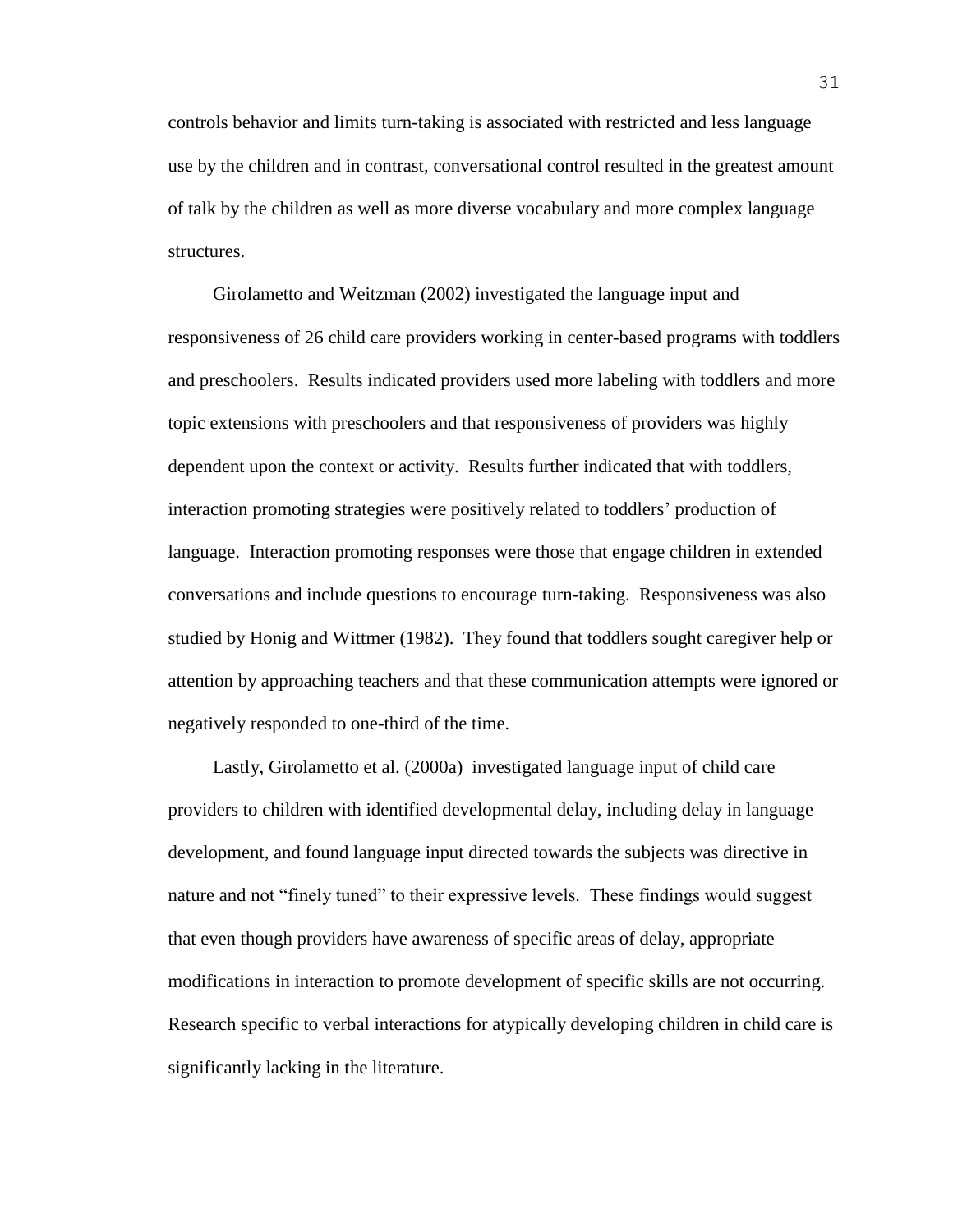As presented in this review of literature, some aspects of the nature of communication interactions with toddlers in day care settings have been investigated. However, more research is needed to further determine the necessary experiences and nurturing all of our youngest learners require to begin school with the skills necessary for learning. The purpose of this study was to identify and analyze characteristics of verbal interactions with typical and atypically developing toddlers in child care settings to further contribute to the growing body of research striving to make a difference in the academic success of our children.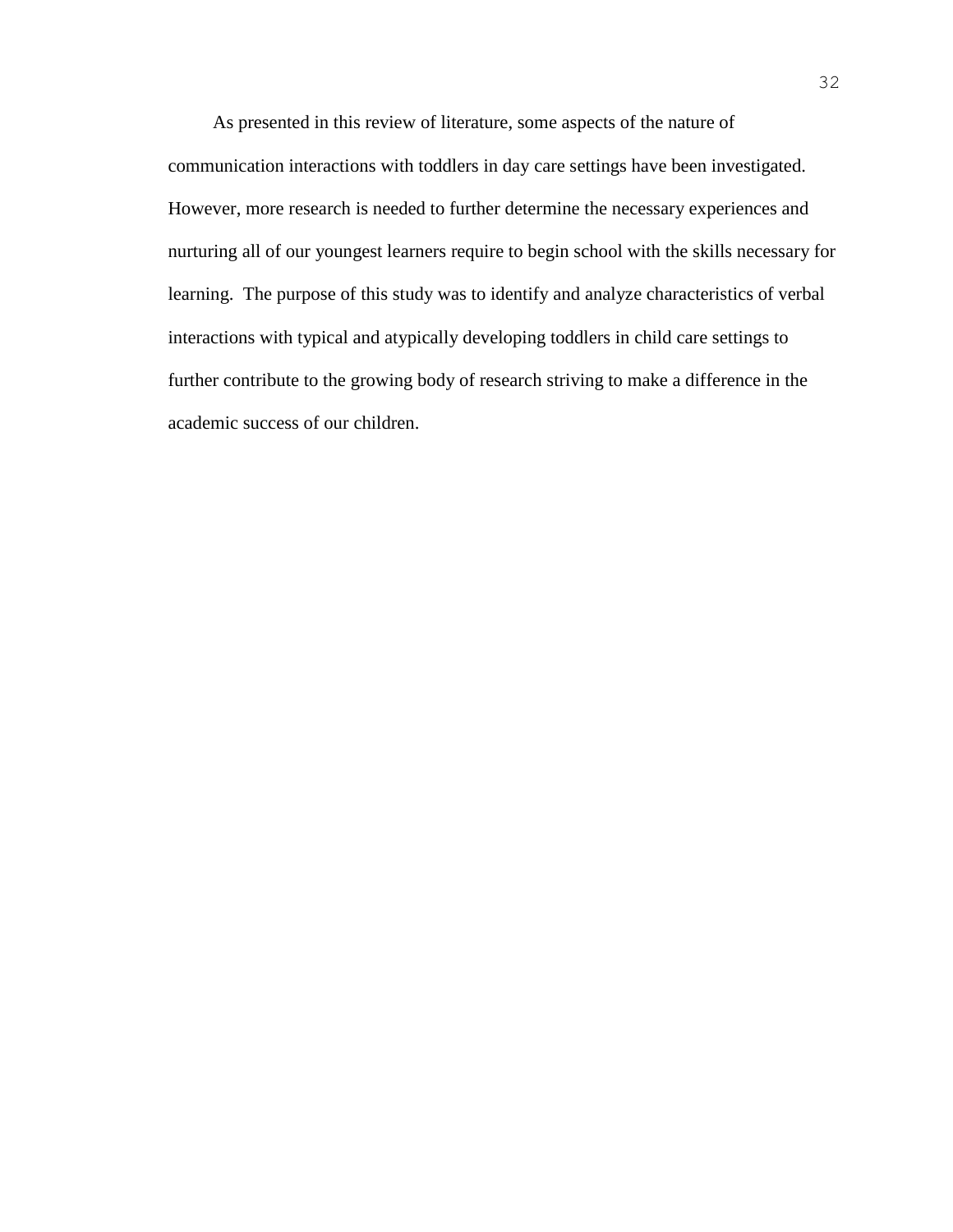#### CHAPTER III

# RESEARCH METHODOLOGY

#### Restatement of Purpose

Not all children begin school with the requisite readiness skills for learning, particularly in the area of language competence. The primary purpose of this study was to investigate the verbal interactions of toddlers and providers in a child care setting. In recent years, researchers have reported limited language competence in today's youngest learners (e.g., Bardige, 2005; Hart & Risley, 1995; Wertheimer & Croan, 2003) and have suggested less than optimal language stimulation may be occurring in child care centers (Girolametto & Weitzman, 2002; Peisner-Feinberg et al., 2001). This chapter describes the investigation and includes a description of the participants, design/procedures of the study, methods for dealing with validity and reliability, as well as data analysis in response to the research question. Of particular importance to this researcher was the following question:

Do differences exist in the verbal interactions of child care providers with typically developing toddlers vs. atypically developing toddlers?

 *Hypothesis # 1* – No differences in either frequency or type of interactions by child care providers will be evident between typically and atypically developing toddlers.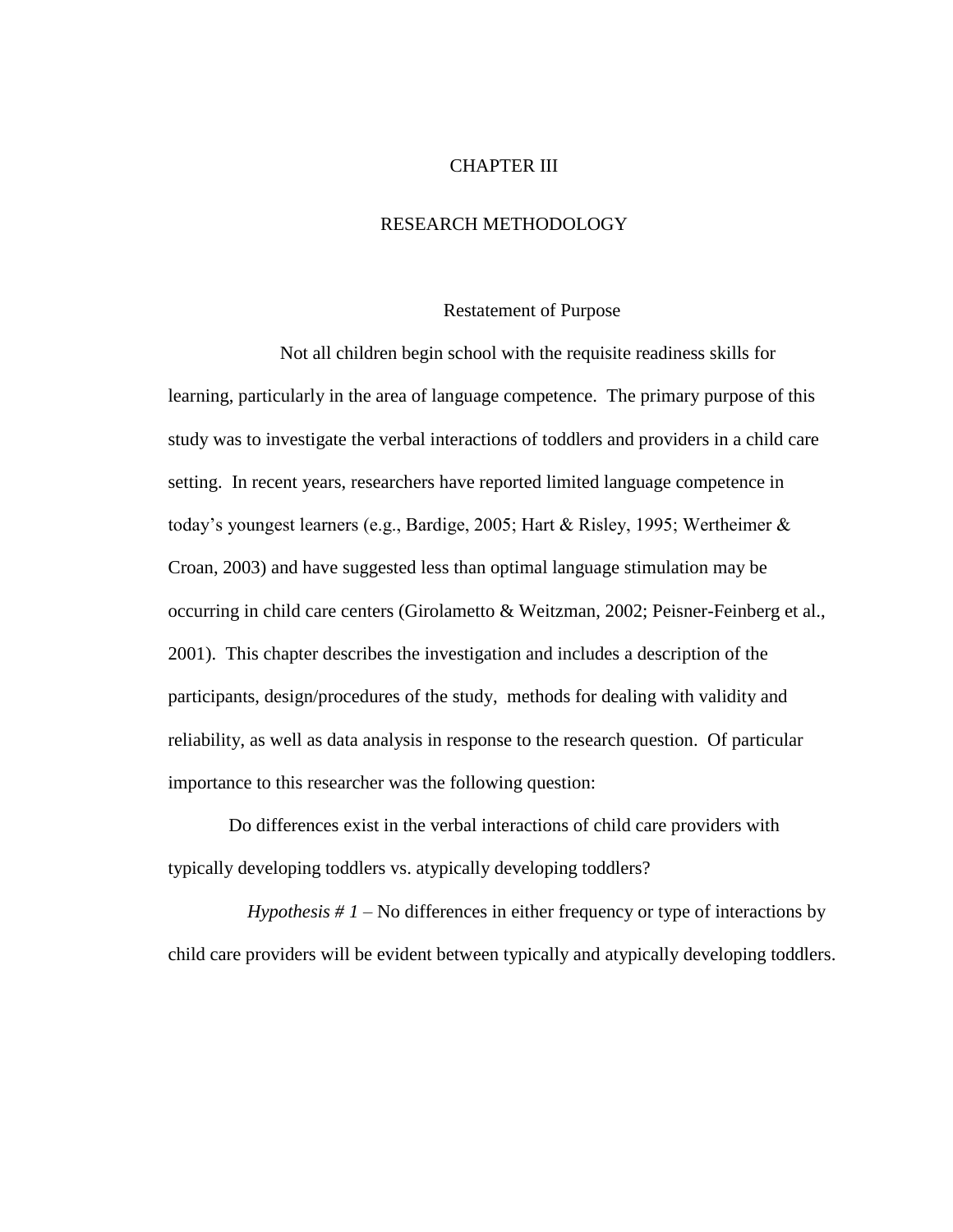#### Recruitment of Participants

Four child care facilities offering classes for toddlers ages 16 -36 months located within a full-time, early education program with childcare services for children 16 months to five years of age in two cities in the Central Indiana area were utilized as sites for this study. All four facilities selected were fully accredited by the National Association for the Education of Young Children (NAEYC). The researcher made initial contact with each director via email. In the initial email, the researcher briefly discussed the nature of the study. When the site directors indicated a willingness to participate, the principal investigator arranged a face-to-face meeting to provide appropriate consent forms for all directors (see Appendix A), parents/children in targeted classrooms (see Appendix B), and care providers in targeted classrooms (see Appendix C). It is important to note that the care providers were given no specific direction regarding the purpose of the observations. The site directors were then responsible for distributing the consent forms to appropriate individuals. All consent forms included a brief description of the study and an explanation of the rights of children and parents as participants. The researcher gathered the completed consent forms from the site directors after allowing for an approximate two week period for completion/return.

#### Participants

Two groups of participants were recruited for this study from four child care centers in the greater Muncie and Indianapolis areas. For the first group, child care providers, a total of 45 consents were returned (Site C=7, Site D = 7, Site E = 15 and Site  $F = 16$ ). For the second group, toddlers, a total of 111 parental/child consent forms were returned (Site C = 16, Site D = 23, Site E = 28 and Site F = 44).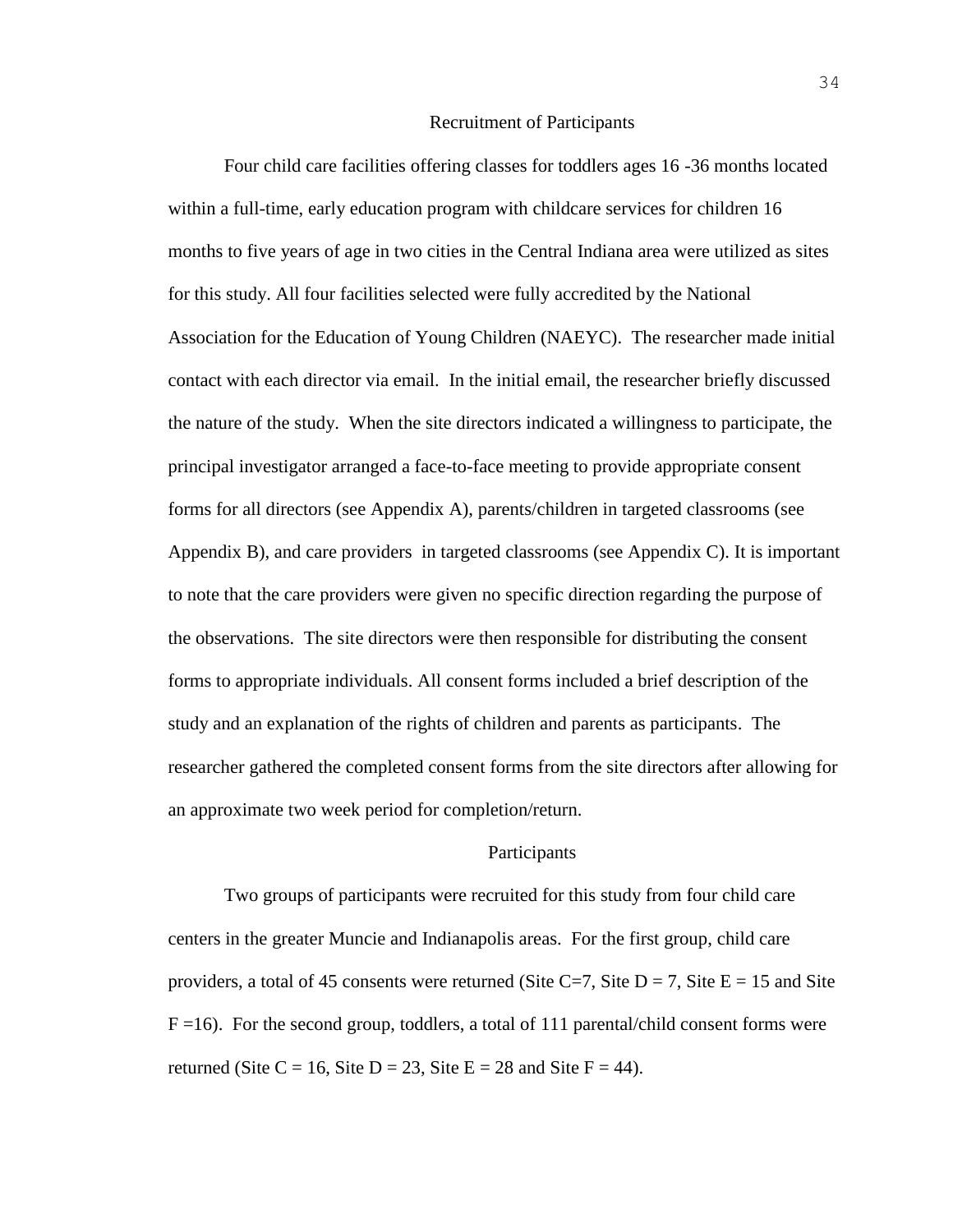All 111 children with returned consent forms were included as *potential* subjects for the study. For the purposes of this study, participating toddlers were divided into two groups by the primary investigator –typically developing and atypically developing. Ten children were placed into the atypical group. These ten children were designated as such based upon a diagnosis of developmental delay in one or more of the six developmental domains utilized by First Steps, Inc. of Indiana. These domains include; gross motor, fine motor, adaptive, cognition, communication and social. All ten children were receiving services from First Steps providers. These criteria were affirmed by either the child's care provider or the director of the center. Only 10 children were actually included in the study despite the fact that more atypically developing children were identified at the beginning of the study (approximately 15) due to poor attendance or families moving. The remaining 101 children were placed in a pool for random selection as typically developing toddlers. For the study, 26 typically developing toddlers were randomly selected for inclusion by use of a random number generator [\(www.statrek.com/Tables/Random.aspex\)](http://www.statrek.com/Tables/Random.aspex). This number was determined based upon availability of children during the observation times completed by the researcher.

Child care providers who submitted consent forms and who worked directly with the children during the observations were included if they verbally interacted with the target child during the observation. It is important to note that the child care providers were not appraised of the true nature of the study. They were informed in their consent form that the researcher was interested in learning more about child language and would be observing verbal interactions occurring naturally in the classroom. A total of 23 child care providers were included. Several providers were not included due to the fact that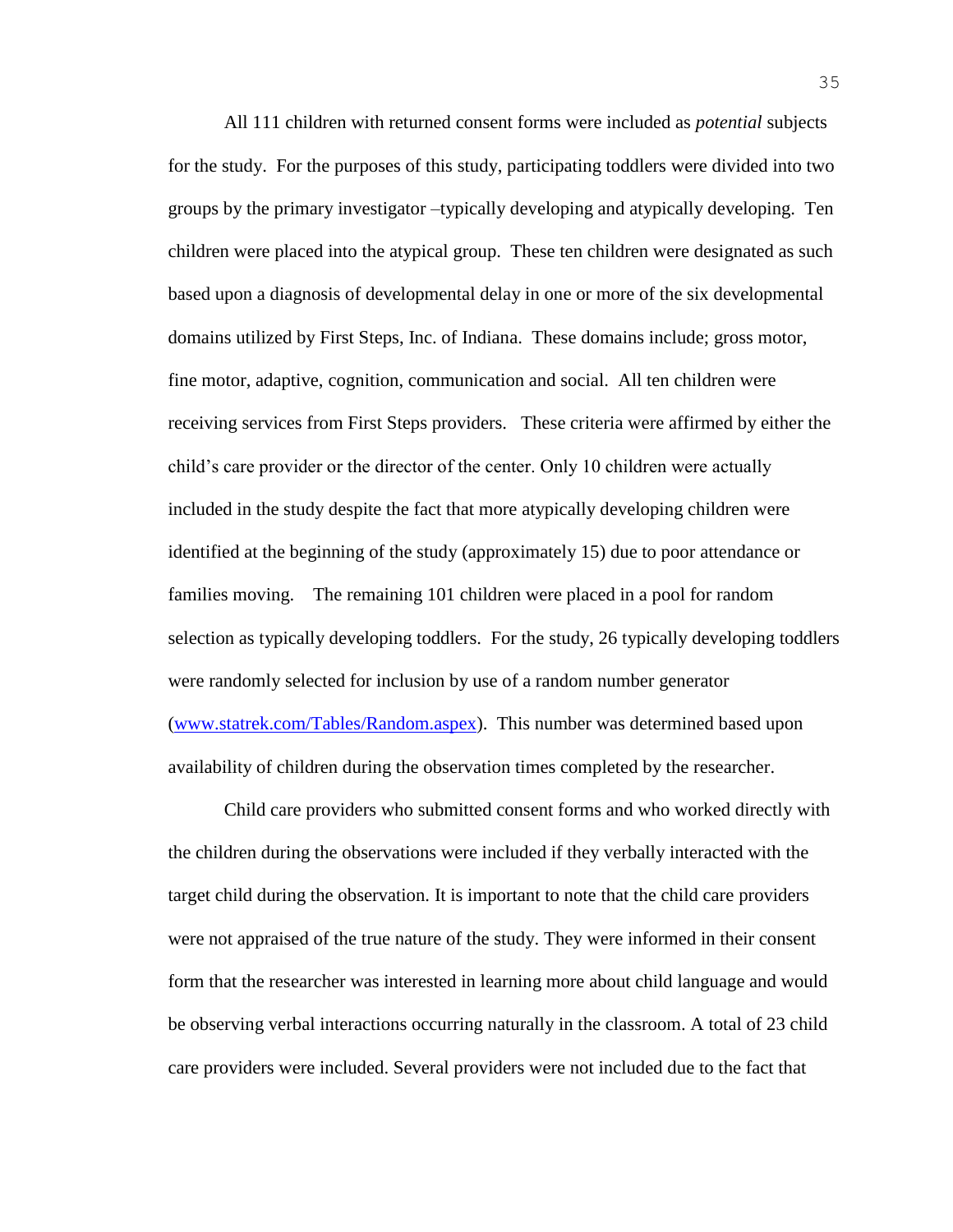they did not interact with the targeted children at the time of observation, ceased employment at the center, or were moved to another classroom not included in the age range for this study. Demographic data regarding years of experience and education was collected (Appendix G) Providers varied in years of experience ranging from one year to 16 years. In addition, they varied in education. Some had not completed a degree in any field while others had completed associate degrees in early childhood or bachelor's degrees in related fields. A few held advanced degrees in fields not related to early childhood.

At child care center "C" two classrooms were utilized for recruitment of participants. Classrooms were similar in physical arrangement in that the care space was contained to one room arranged with floor space for play, a gross motor area and an area with toddler size tables and chairs. Each room also contained an area for diapering and hand washing. In room one, two teachers, four typical toddlers and two toddlers developing atypically were included in the data collection. On average, seven children and one "lead teacher" were in attendance each day. In room two of center "C", one teacher, three typical toddlers and two toddlers developing atypically were included. As with room one, seven children and one "lead teacher" were present on average. Observation times coincided with free play, craft time and snack time.

At child care center "D", one classroom was utilized for recruitment. This classroom was much larger in size and had an average daily attendance of 13 children with one "lead" teacher and several assistants. The primary role of the assistants was to assist the "lead" teacher in execution of activities, preparation of snack/lunch and for diapering/toileting. Centers throughout the classroom included a story/music corner,

36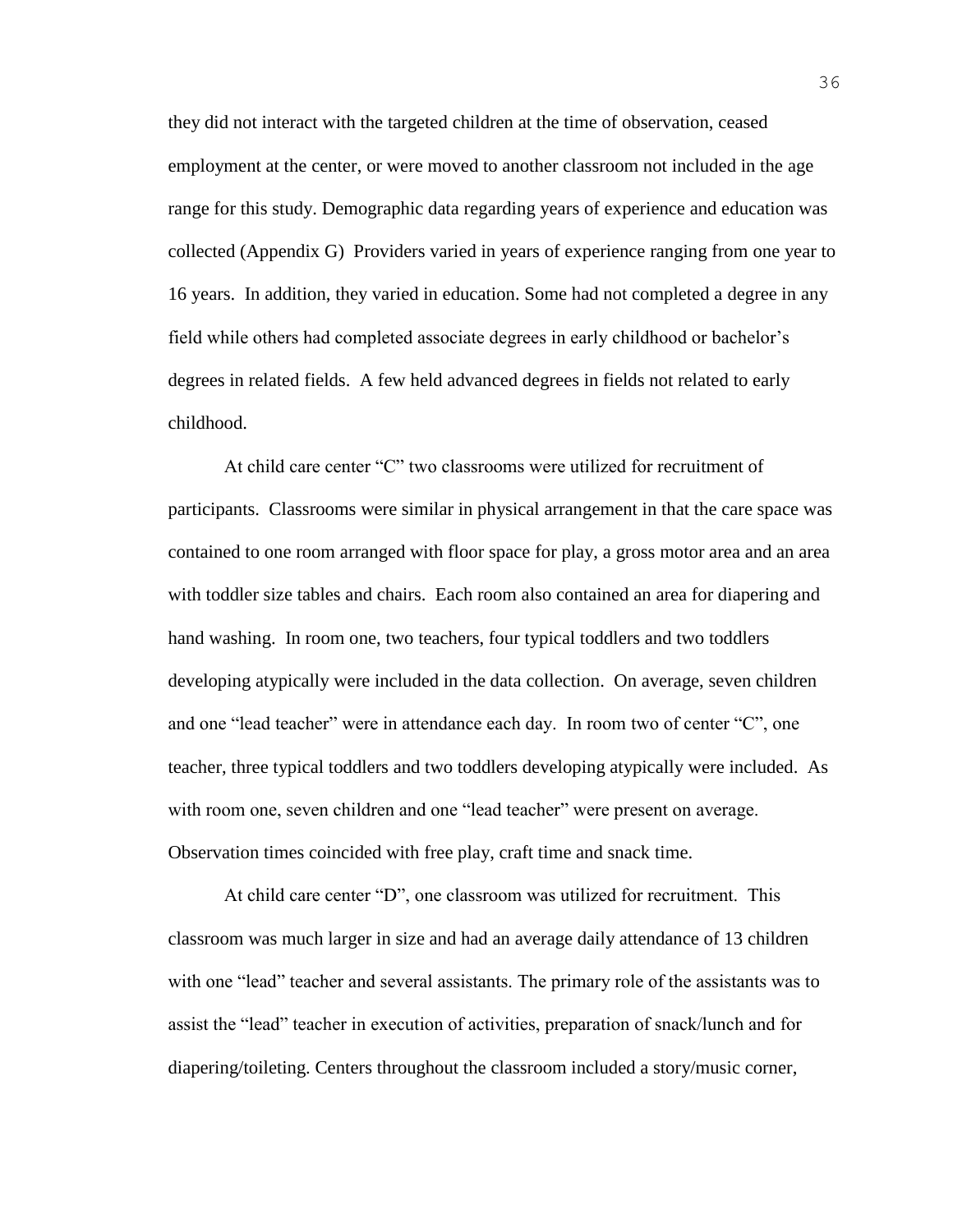tables/chairs for crafts and snacks/meals, block tables, pretend play areas, and a diaper changing area. Observation times coincided with circle time, free play and outside/gross motor time. Two care providers, five typical toddlers and one toddler developing atypically were utilized for the study.

Child care center "E" provided four classrooms of toddlers for recruitment. Classrooms were similar in size and design to that of center "D". In the first room, two typical children and one teacher were included. In the second room, one typical toddler and one toddler developing atypically as well as two care providers were included in the data. From the third room, one toddler developing atypically and two care providers were included. In the fourth room one care provider and two typical toddlers were included. On average, 8-10 children were present each day along with at least one care provider and assistants. Assistants helped with activity set-up, diapering/toileting and snack time.

Child care center "F" provided three classrooms of potential subjects. Classrooms were smaller in size, much like center "C" and on average provided care for 8-12 children with varying numbers of teachers and assistants each day. In room one, two typical toddlers and two toddlers developing atypically along with five care providers were included. In room two, four typical toddlers, one toddler with atypical development, and three care providers were included. In room three, three typical and one toddler developing atypically were included with three care providers.

Across all four centers, the daily routine was very similar. All included the routines of free play, story/song time, outside/gross motor play, circle time, fine motor/craft time, diaper time, snack/lunch and nap. Most played music in the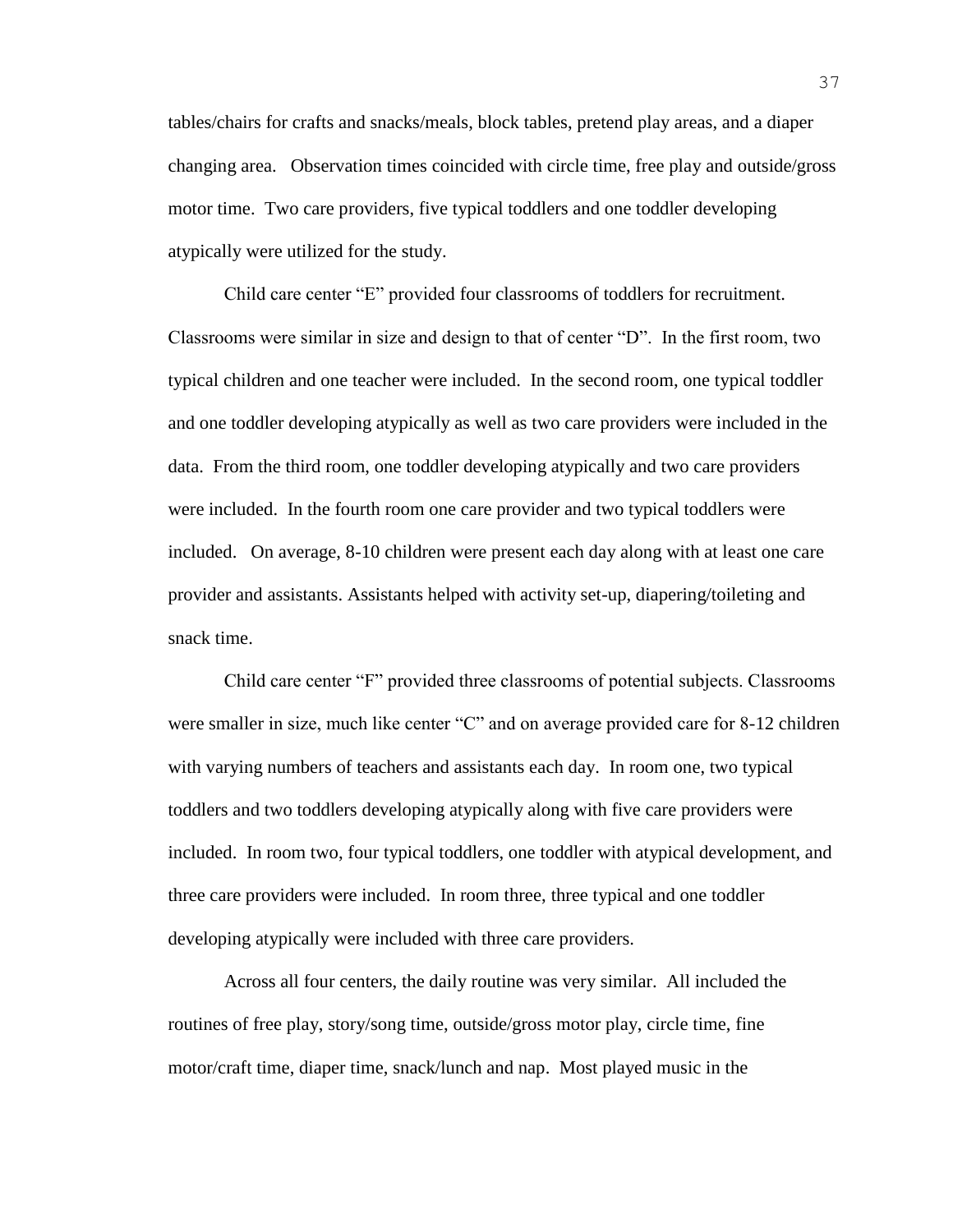background throughout the day, even when other routines were occurring. Throughout the observational time at each center the primary care providers remained relatively stable. This was not the case for the assistants which fluctuated on a daily, sometimes hourly, basis from room to room.

#### Role of the Researcher

Both language development and language competence were of interest to the researcher. In order to best gather information essential to the research question, the primary investigator assumed the role of limited participant observer. Twice, the researcher visited each classroom with the intent of allowing the toddlers and child care providers to become familiar with her presence. No data other than those having to do with classroom routines, setting, and casual observations were gathered during these initial visits. Due to the inquisitive nature of children, the researcher initially interacted with the children when approached and with providers on a limited, casual basis to establish acceptance/rapport, thus the role of limited participant. Care providers were informed of the researcher's interest in child language development both verbally by the researcher and in written form in the consent they were given.

#### Research Design/Procedures

The research design selected for this study was direct observation. The purpose of direct observation is to determine the extent to which select behaviors of interest to the researcher are present using a "systematic procedure for identifying, categorizing, and recording behavior in either a natural or a contrive situation) (Ary, Jacobs & Razavich,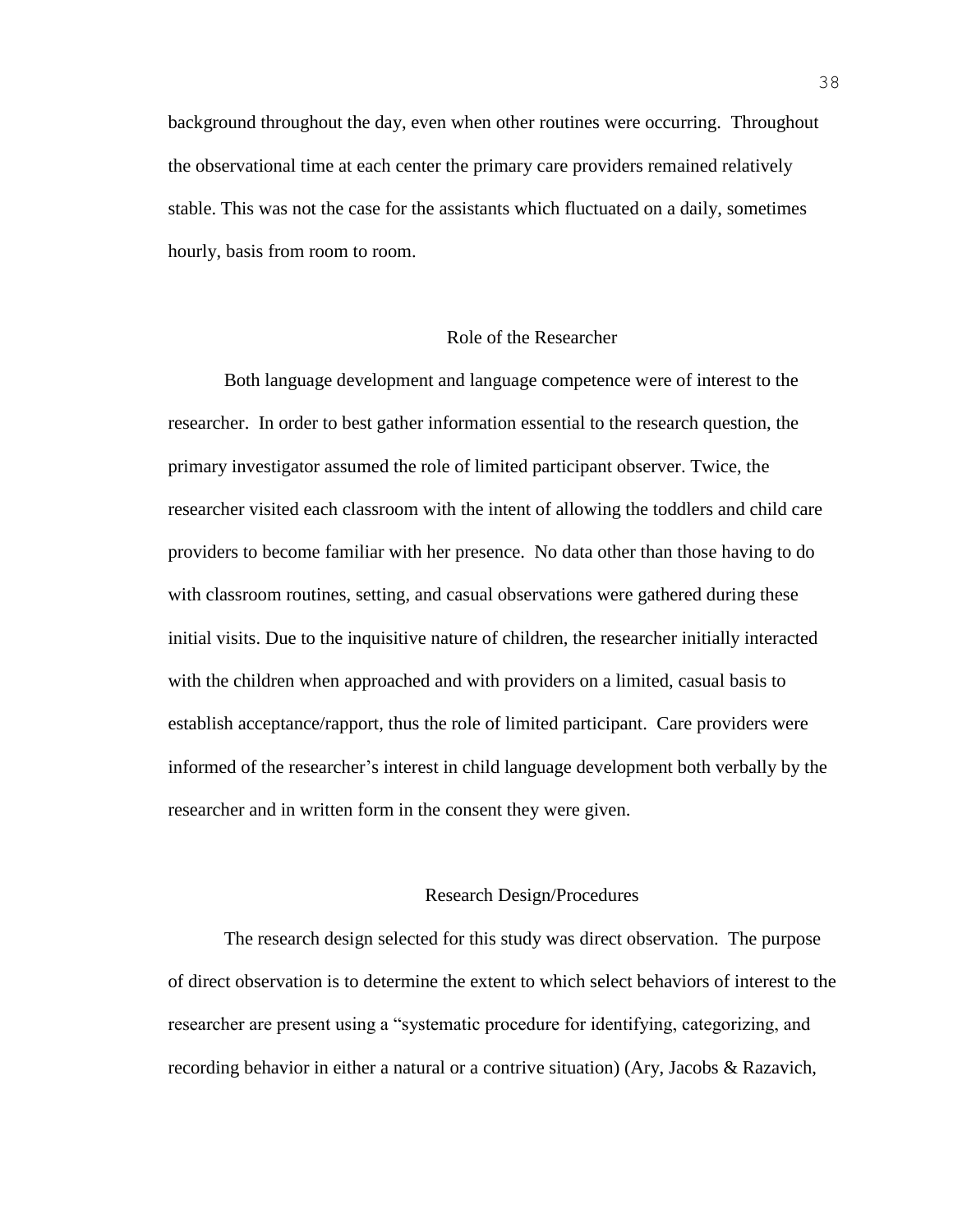2002, p. 233). Coding systems are utilized in direct observational studies to categorize and count behaviors as they occur. The coding system utilized in this study is explained further in chapter four.

Following the initial visits for establishment of rapport and understanding of classroom routine, the primary investigator, along with a second, trained observer (Licensed Speech Language Pathologist skilled in the area of child language/development) conducted four visits for the purpose of establishing inter-rater reliability. Both researchers sat off to the side of the classroom yet close enough to hear and record what the care provider said to the target child. Utterances said by the provider were transcribed live. Following the observation, utterances transcribed by both researchers were compared for accuracy of transcription. Each researcher then independently coded the utterances and interrater reliability was determined. Reliability in this case refers to the extent to which findings can be replicated by others interested in the research question. An existing system of coding verbal interactions developed and utilized by previous researchers (Girolametto et al., 2000a) was adopted which contributed to reliability; however, reliability was strengthened by inclusion of inter-rater reliability (consistency of two or more independent scorers/raters, Borg & Gall, 1983). The first two observations were utilized for training purposes. Coded observations from each observer gathered during the next two visits were compared. Reliability was determined to be 84% which, according to Borg and Gall indicates an acceptable level of inter-rater reliability where 79-80% agreement is usually considered satisfactory.

Additional means to strengthen the integrity of this study were also included. First,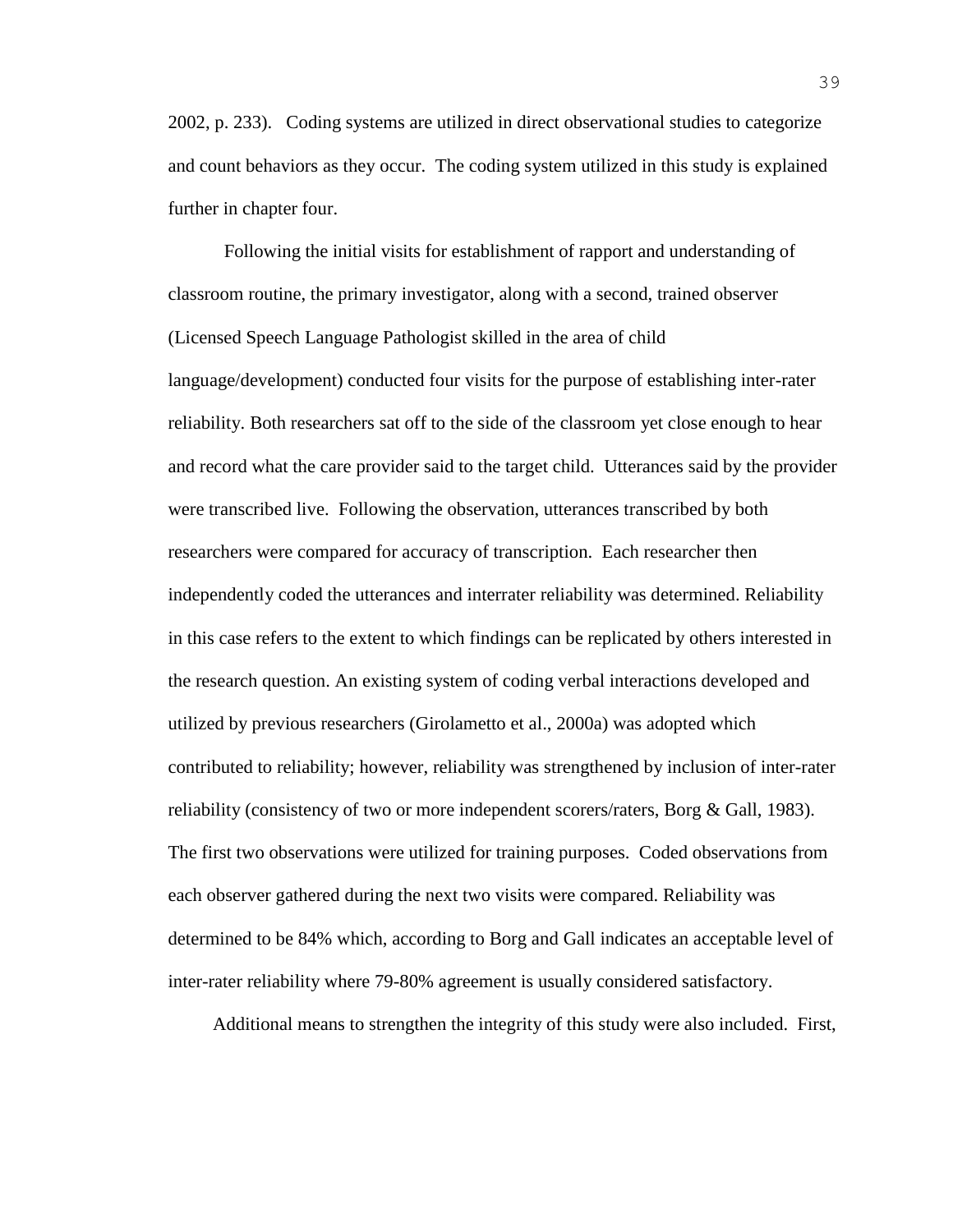the researcher utilized a similar system for coding from existing research which included a method for coding verbal interactions in child care (Bardige, 2005; Girolametto & Weitzman, 2002; Girolametto, et al, 2000a; Girolametto, et al, 2000b; Murray et al., 2006) as a guide for designing further inquiry into the research question. In addition, use of facilities accredited by the National Association for the Education of Young Children (NAEYC) using developmentally appropriate practices further strengthened the external validity of this study. Accredited facilities must meet and maintain a set of standards developed by the organization as best practice. All four centers were fully accredited.

During observation, the researcher sat near the naturally occurring routine, close enough to hear utterances directed to all children but was not included within the activity itself. Utterances were transcribed live. Utterances used as data during observations were assigned one code immediately following each observation. Codes were utilized for designation of 13 recognized forms of verbal utterances (See Appendix D). This coding system was utilized consistently throughout the data collection phase. The primary investigator conducted observations across 26 visits to gather the data. Observations lasted 25-45 minutes in length dependent upon the nature of the activity being observed and the interactions available for coding (See Appendices E and F for sample of observation data).

For purposes of identification, toddlers were assigned and identified by a number. Child care providers were assigned and identified by a letter. Observations were conducted at varying times during classroom routines in which children and providers had an increased chance of verbal interactions. For example, snack time and transition to nap time were not selected as activities that would have an increased chance of verbal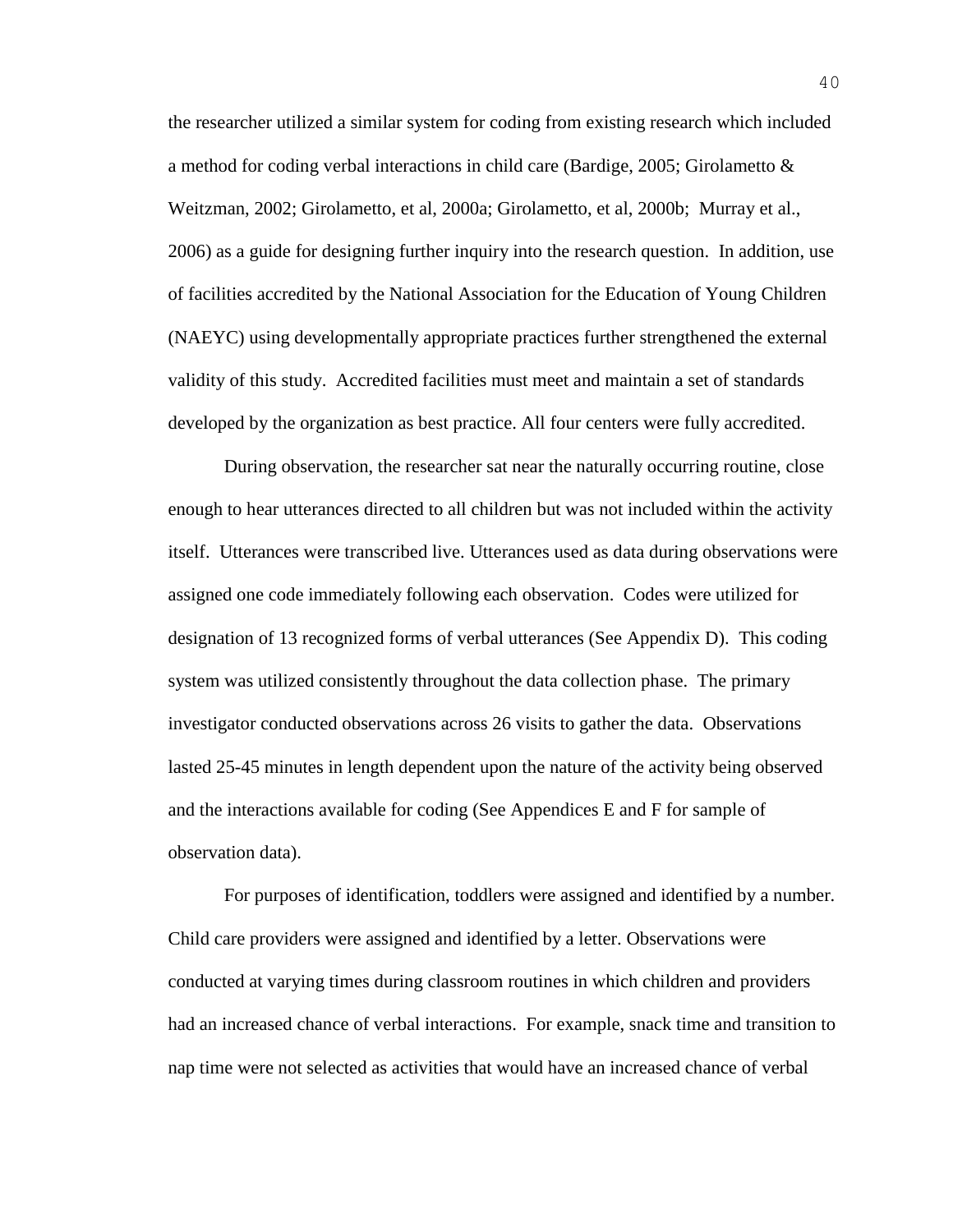interactions. Classroom routines varied and included such activities as; free play, gross motor activities, circle time, and story/song time.

#### Statistical Analysis of the Data

The data analyzed in this study included frequency counts. Statistical analyses appropriate for dependent variables (frequency counts) which are also low in number include the models of Poisson regression and negative binomial model. These analyses are appropriate for rate data where rate is a count of events occurring during a particular unit of observation. The statistical procedures and results will be presented in detail in the following chapter along with notable patterns evident.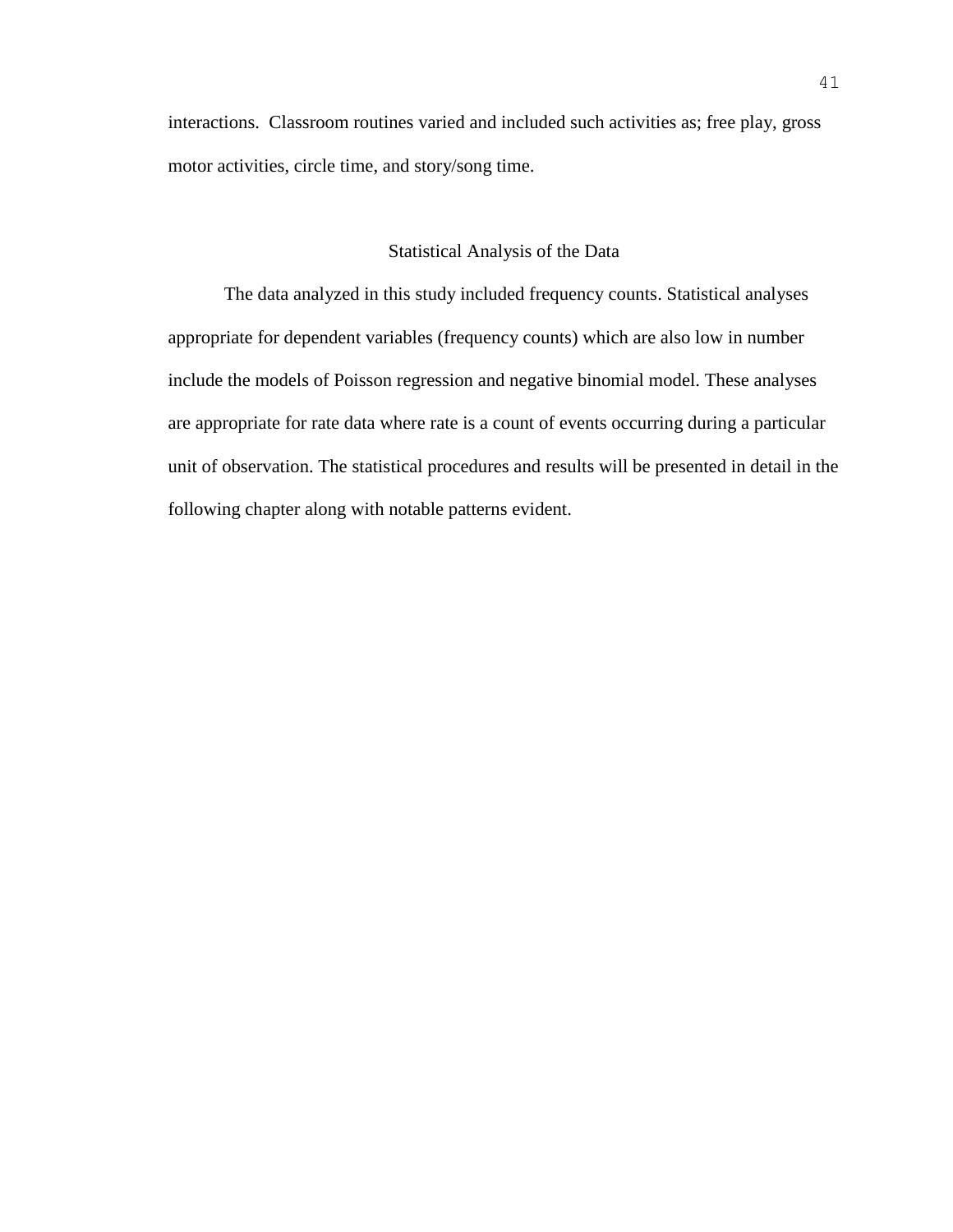#### CHAPTER IV

# RESULTS

In this chapter, the data collected during direct observations as well as a description of the analyses performed and the accompanying results will be reported. The purpose of this study was to explore the verbal interactions of child care providers occurring with children developing typically and those developing atypically in child care settings. *Research Question:* 

Do differences exist in the verbal interactions of child care providers with typically developing toddlers vs. atypically developing toddlers?

#### *Hypothesis:*

No differences in frequency and type of responses by child care providers will be evident between typically and atypically developing toddlers.

### Data Collection and Coding Specifications

The coding system used in this study was based upon one utilized in previous research (Girolametto et al., 2000a). Child care providers included in the study were informed, via the consent form, that the researcher was interested in learning more about child language and would be using codes to describe the language occurring within the classroom. Each utterance spoken to the targeted toddler during the observation period was assigned one code. Codes were utilized for designation of 13 recognized forms of verbal utterances. These 13 forms were broadly categorized into three main types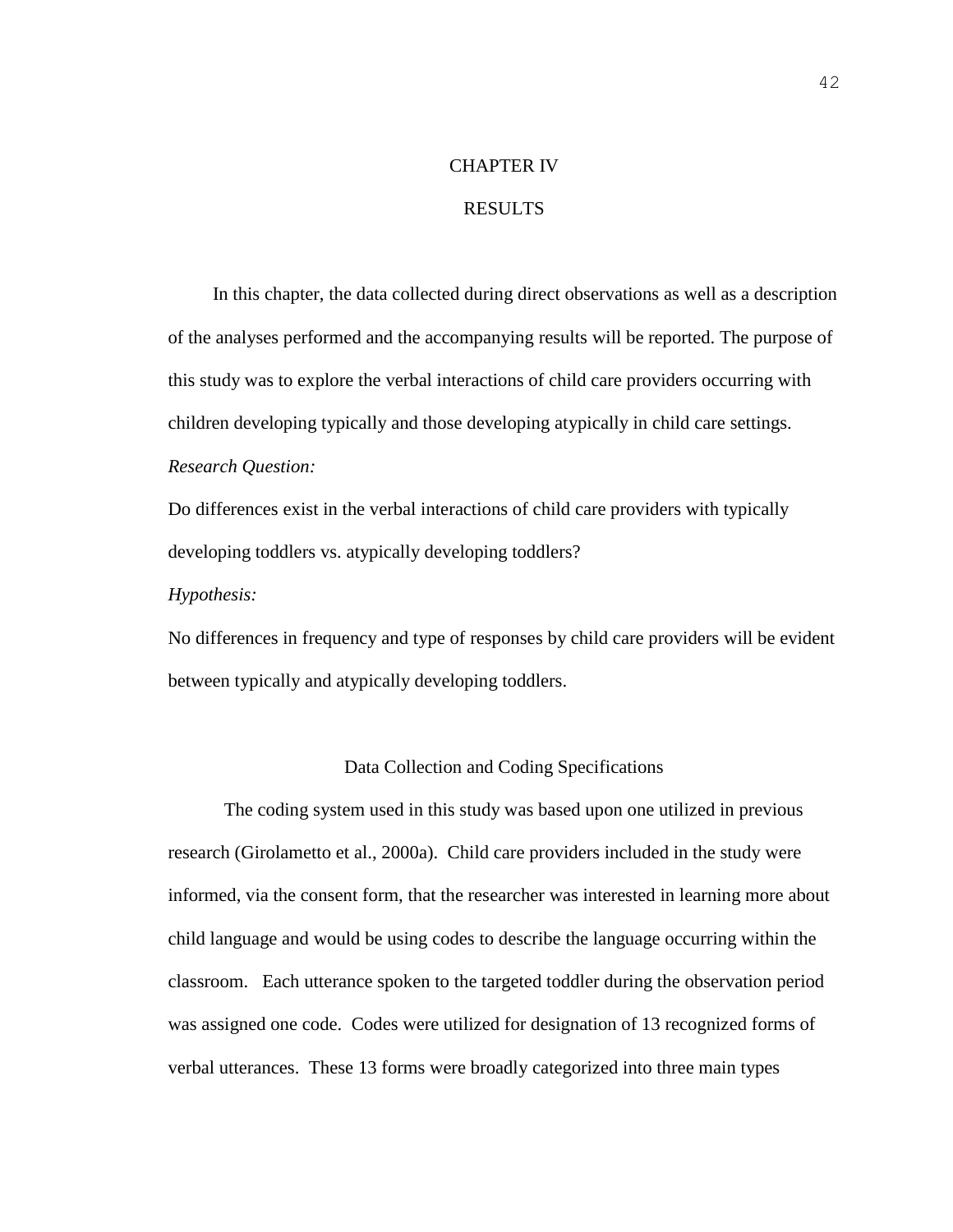dependent upon the facilitative role attributed to the utterance. The first form was that of directives and included the utterances of behavior control, attention call, commands, yes/no directives and test questions. A sampling of each type of directive noted during data collection is included in Table 1.

Table 1

*Directive Utterances - Sample*

| <b>Behavior Control</b> | (Child's name), Stop!        |
|-------------------------|------------------------------|
|                         |                              |
|                         | Too rough $-$ be gentle!     |
|                         |                              |
| <b>Attention Call</b>   | Here, (child's name)         |
|                         |                              |
|                         |                              |
|                         | Hey, (child's name)          |
|                         |                              |
|                         | Ready, (child's name)?       |
|                         |                              |
|                         | (Child's name), let go.      |
|                         |                              |
| Commands                | Walk away, please.           |
|                         |                              |
|                         | Sit down.                    |
|                         |                              |
|                         | Come here.                   |
|                         |                              |
| Yes/No Directive        | Can you get it?              |
|                         |                              |
|                         | Want to put it on the table? |
|                         |                              |
|                         | Gotta go potty?              |
|                         |                              |
| <b>Test Questions</b>   | What color is this?          |
|                         |                              |
|                         | What color's that block?     |
|                         |                              |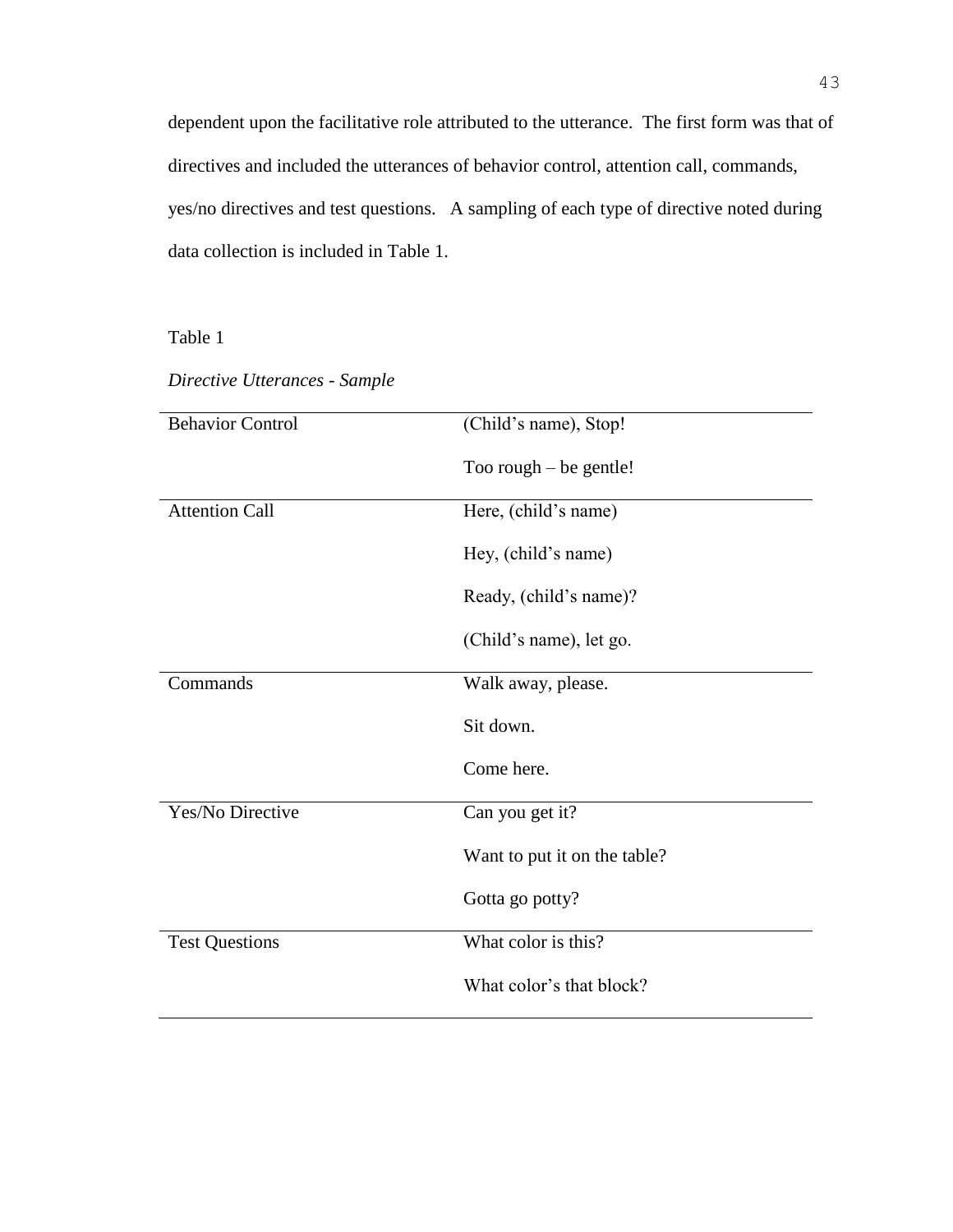The second form, interaction promoting, included WH questions, Yes/No conversational questions, and clarification. Table 2 provides examples of interaction promoting comments obtained during data collection.

# Table 2

| <b>WH</b> Questions          | What do you want?                   |
|------------------------------|-------------------------------------|
|                              | What did you bring for lunch?       |
|                              | Where are you going?                |
| <b>Yes/No Conversational</b> | Do you like it?                     |
| Questions                    | Are you going to the grocery store? |
|                              | Can you tell what I'm painting?     |
| Clarification                | Was something in your way?          |
|                              | You think (child's name) did it?    |

*Interaction Promoting Utterances - Sample*

The third form, language modeling, included imitation, labels, recasts, comments and other utterances (praise, reinforcement, etc.). Table 3 provides examples gathered during data collection for each.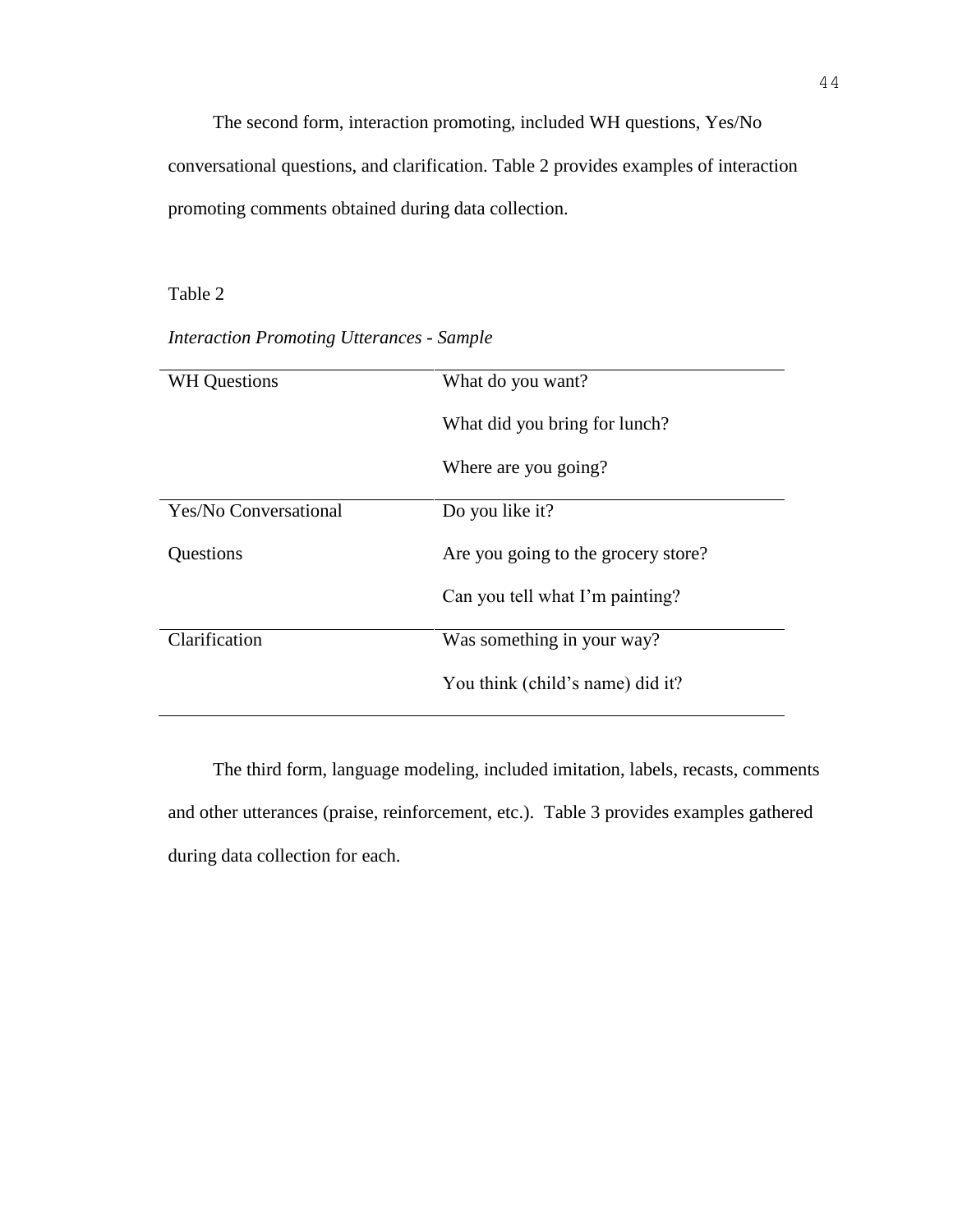| Imitation                  | Only imitation of "sounds" such as laughter was |
|----------------------------|-------------------------------------------------|
|                            | observed                                        |
| Labels                     | It is a giraffe.                                |
|                            | You see daisies                                 |
|                            | Little ones.                                    |
| Recasts                    | None observed                                   |
| Comments                   | There you go!                                   |
|                            | Bounce!                                         |
|                            | You have purple.                                |
| Other-Praise/Reinforcement | Good job, (child's name)!                       |
|                            | Great job!                                      |
|                            | There you go!                                   |

*Language Modeling Utterances - Sample*

The data gathered at each of four child care settings were analyzed using Statistical Analysis Software 9.1 (SAS 9.1) to address the research question pertinent to this study. Data were gathered during a total of 26 visits and included 36 toddlers and 23 child care providers. Coded utterances were the primary focus of data analysis. Descriptive statistics were utilized to describe and summarize the properties inherent in the data collected.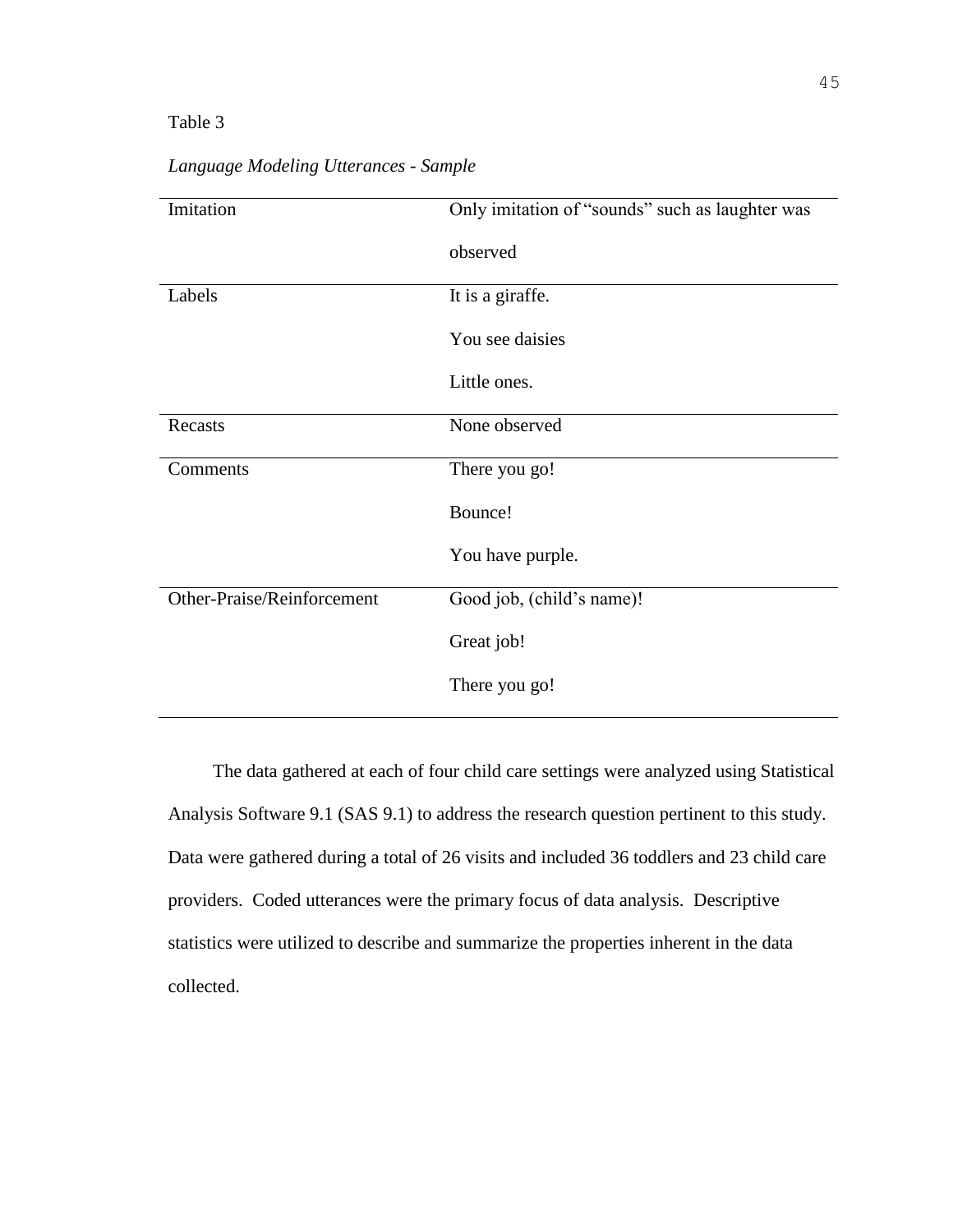#### Analysis of Data

#### *Hypothesis:*

# **No differences in frequency and type of interactions by child care providers will be evident between typically and atypically developing toddlers.**

One statistical model of data analysis appropriate to use when the data to be analyzed involve low frequency counts and also involve a relatively small sample size, or in other words, a low frequency count or infrequently occurring events, is that of Poisson regression. One important assumption in using Poisson regression is that the population mean equals population variance. To assess model fit when using Poisson regression, deviance and Pearson Chi-square are utilized. Good model fit occurs when deviance/DF or  $\chi^2$ /DF is close to 1. A larger value means that the model does not predict the frequency of occurrence well and thus represents a poor model fit. As shown in Table 4, the value of deviance/DF and  $\chi^2$ /DF for all three dependent variables, directives, interaction-promoting, and language modeling, were all above 4, indicating overly dispersed data for all three dependent variables. Therefore, the results of Poisson regression, although showing significant group differences, were not reliable.

#### Table 4

|                       |             | Pearson Chi- |
|-----------------------|-------------|--------------|
| Dependent Variables   | Deviance/DF | Square/DF    |
| <b>Directives</b>     | 4.76        | 4.82         |
| Interaction-Promoting | 5.69        | 6.85         |
| Language-Modeling     | 5.99        | 6.04         |

*Model Fit Statistics for Each of the Three Dependent Variables Using Poisson Regression*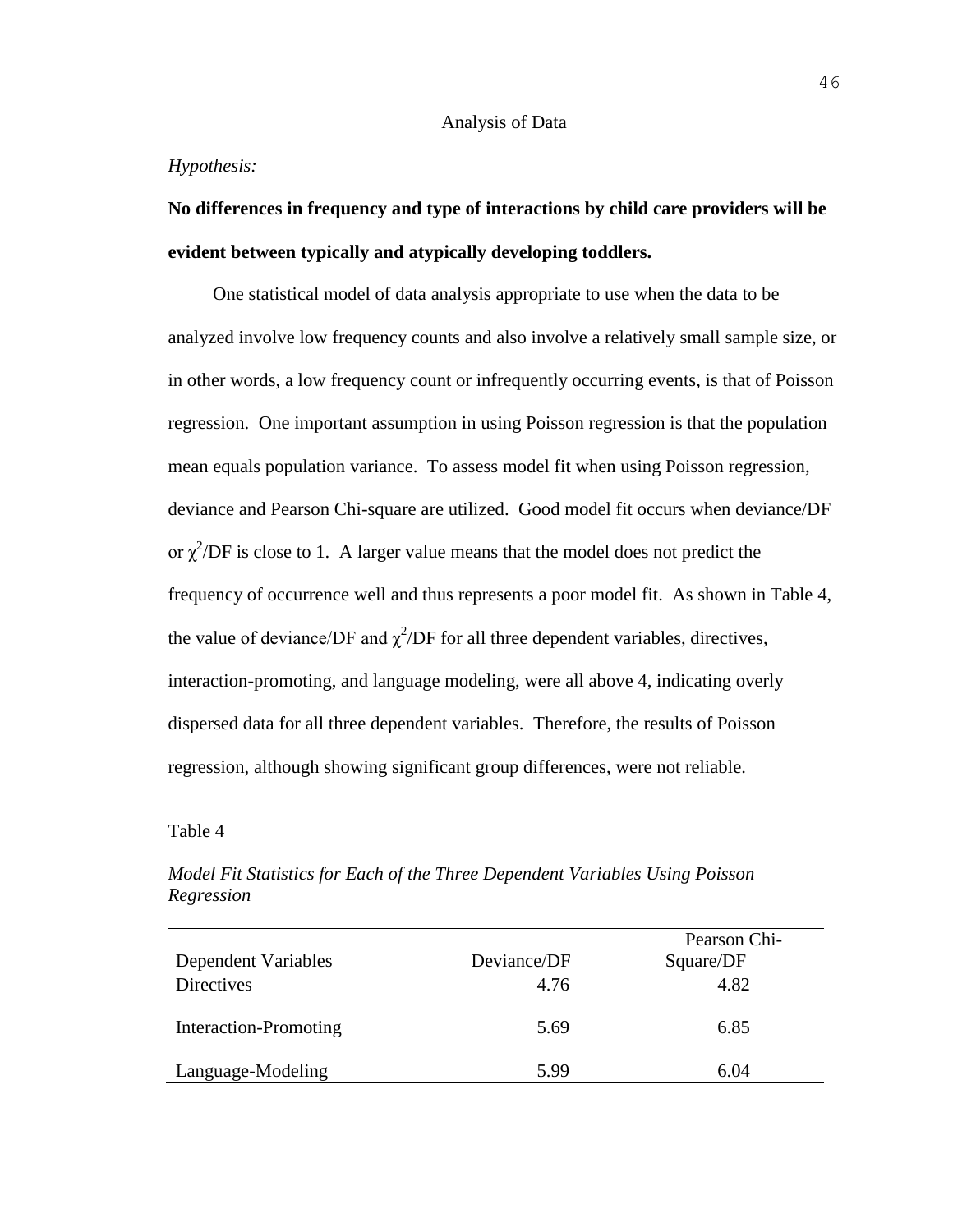In the case of overly dispersed data for a small sample size, the appropriate statistical analysis to use is that of negative binomial regression. As shown in Table 5, the value of deviance/DF and  $\chi^2$ /DF for all three dependent variables were around 1. This indicated a good model fit and that negative binomial regression was appropriate for data analysis for this study.

#### Table 5

*Model Fit Statistics for Each of the Three Dependent Variables Using Negative Binomial Regression*

|                       |             | Pearson Chi- |
|-----------------------|-------------|--------------|
| Dependent Variables   | deviance/DF | square/DF    |
| <b>Directives</b>     | 1.10        | 1.02         |
| Interaction-Promoting | 1.18        | 1.17         |
| Language-Modeling     | 1.21        | 0.97         |

Results in Table 6 below indicate results of the negative binomial regression analysis. For analysis alpha level was set at .05 and compared to *p*-values.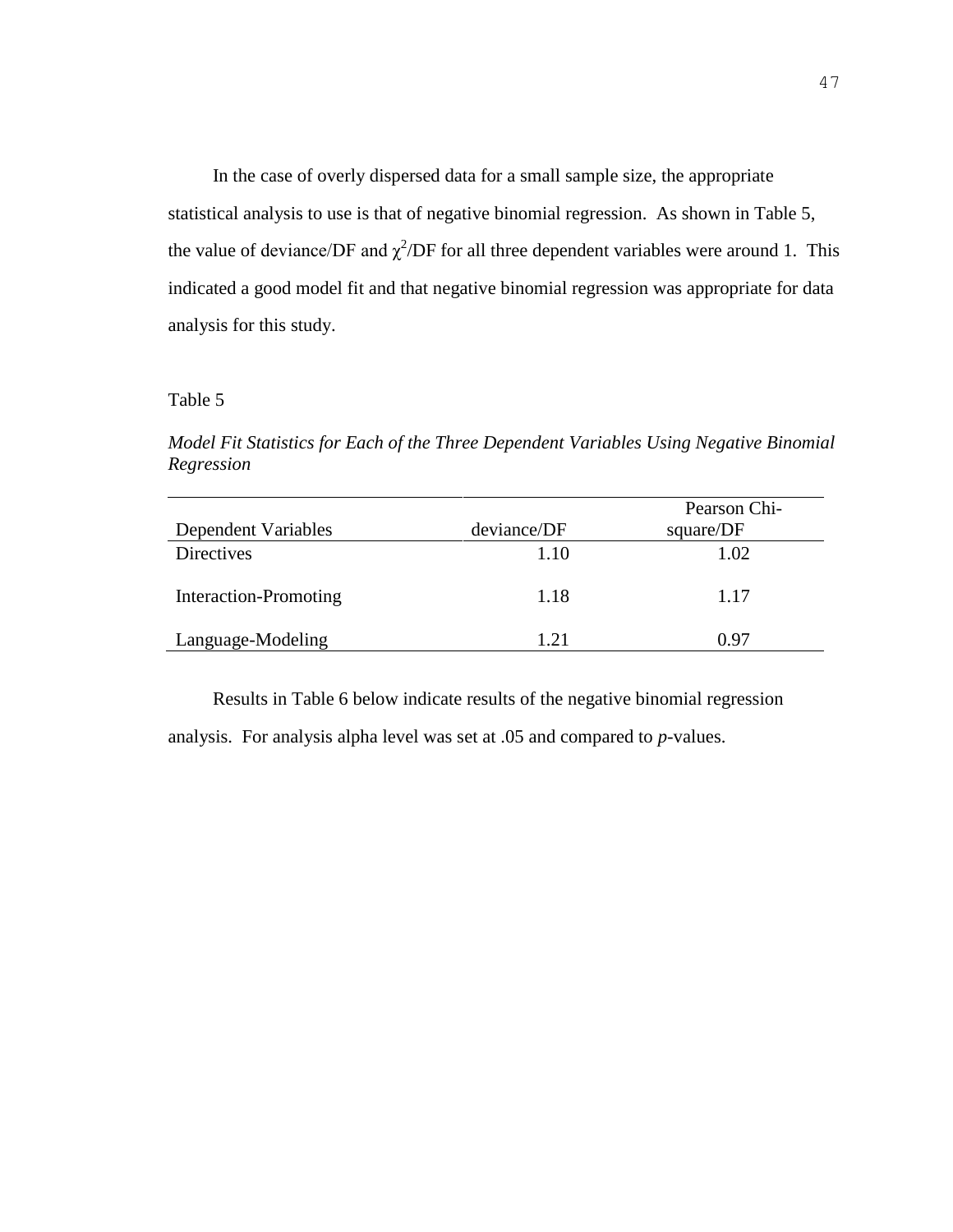# *Analysis of Parameter Estimates Using Negative Binomial Regression*

| Dependent Variables | Parameter df Estimate |                 |      | Standard | Chi-   | $p-$  |
|---------------------|-----------------------|-----------------|------|----------|--------|-------|
|                     |                       |                 |      | Error    | Square | value |
| Directives          | Group                 |                 | 0.21 | 0.23     | 0.82   | 0.37  |
| Interaction-        | Group                 | $1\overline{ }$ | 0.04 | 0.41     | 0.01   | 0.92  |
| Promoting           |                       |                 |      |          |        |       |
| Language-Modeling   | Group                 |                 | 0.48 | 0.31     | 2.34   | 0.13  |

The results indicated no significant group differences of interactions with care providers between typical toddlers and atypical toddlers in terms of the frequency of occurrence of directives,  $p=37$ ,  $\alpha=0.05$ , ns; interaction-promoting ,  $p=0.92$ ,  $\alpha=0.05$ , ns; and language modeling,  $p=13$ ,  $\alpha=0.05$ , ns.

An additional statistical analysis was completed to further analyze the data in terms of potential differences in frequency of interactions for both groups of toddlers. A comparison of means including standard deviation appears in Table 7. Results of this comparison indicate that atypical toddlers received more interaction from their care providers in all three dependent variables; however, there was no statistical significance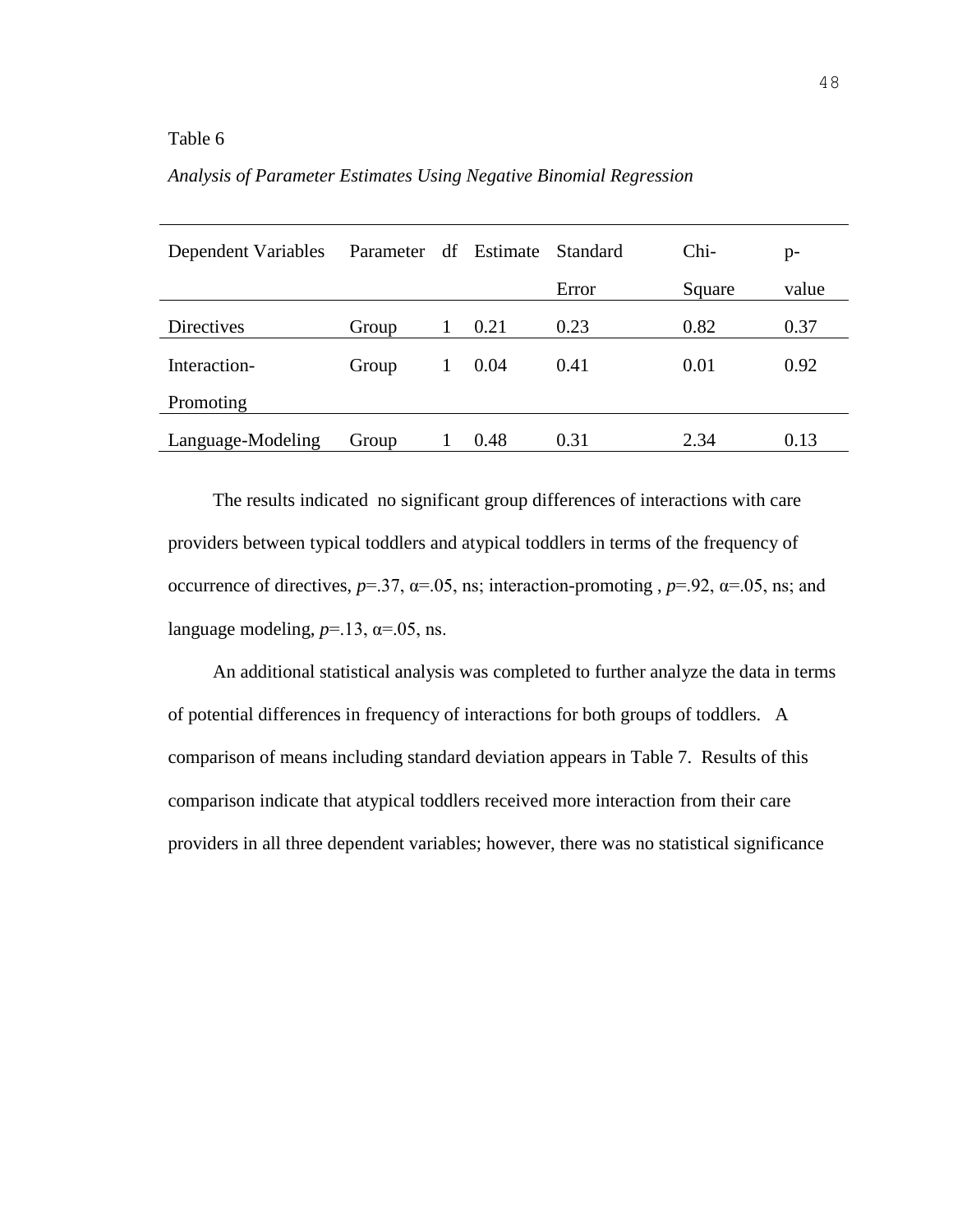| Variables             |       | Atypical M Atypical SD Typical M Typical SD |       |      |
|-----------------------|-------|---------------------------------------------|-------|------|
|                       |       |                                             |       |      |
| <b>Directives</b>     | 13.60 | 8.24                                        | 11.00 | 7.23 |
|                       |       |                                             |       |      |
| Interaction-Promoting | 5.00  | 4.45                                        | 4.81  | 6.16 |
|                       |       |                                             |       |      |
| Language-Modeling     | 11.40 | 10.65                                       | 7.04  | 5.71 |
|                       |       |                                             |       |      |

The results of the negative binomial regression indicated no significant group differences in the nature of verbal interactions of child care providers between toddlers developing typically and toddlers developing atypically. Results support the hypothesis made by the researcher. Results also support prior research investigating language input of child care providers with children with identified developmental delay which reported utterances that were directive and not "finely tuned" to expressive levels (Girolametto et al., 2000a). In addition, Girolametto et al., in their research with preschool age children found a pattern of increased use of directives for those with developmental/language delay.

In addition to the statistical data described, occurrence rates of interaction types used with all children are presented in Table 8.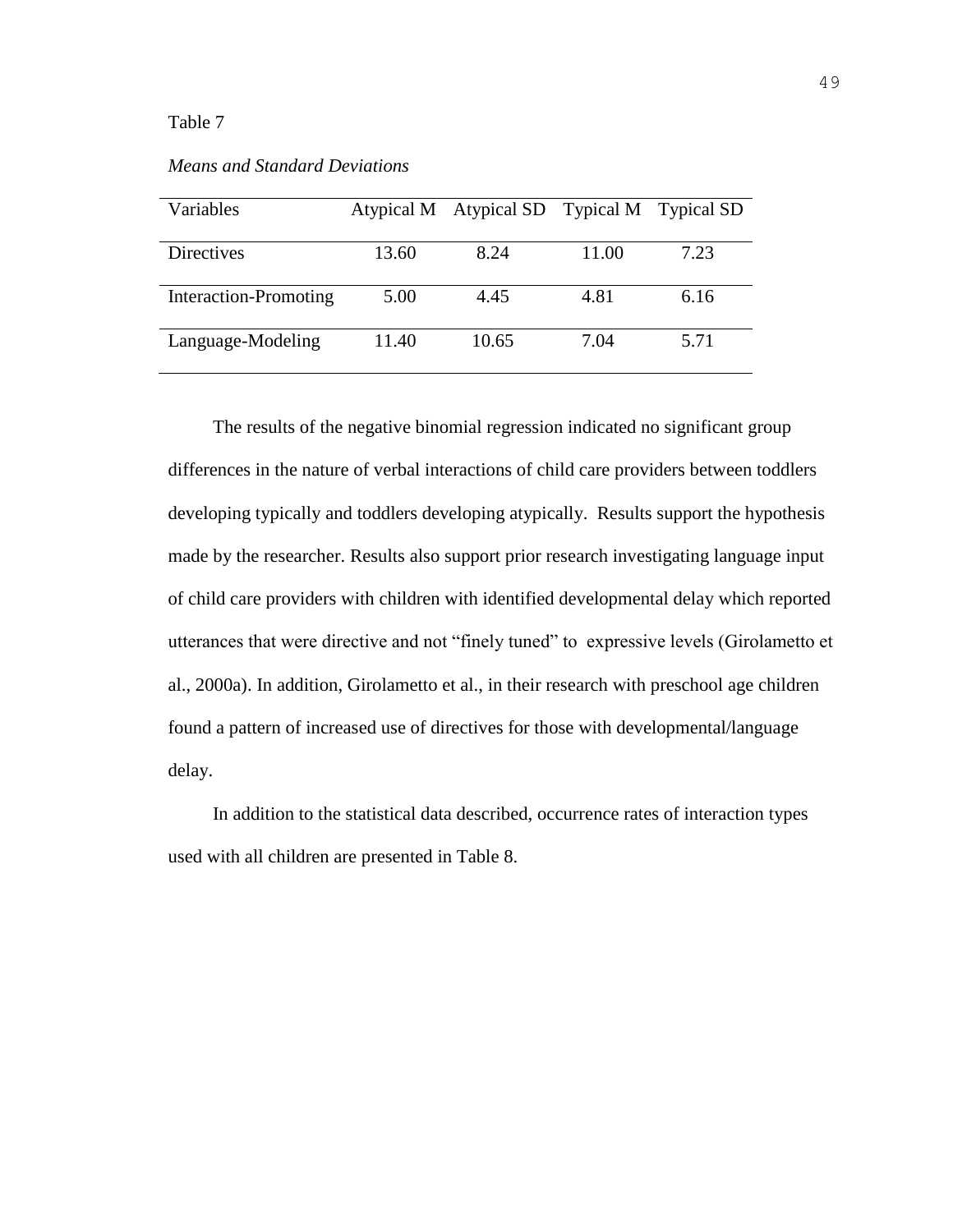| Type                  | Total | <b>Typical</b> | Atypical    |
|-----------------------|-------|----------------|-------------|
| <b>Directives</b>     | 433   | 297 (68.5%)    | 136 (31.4%) |
| Interaction-Promoting | 178   | 128 (71.9%)    | 50 (28%)    |
| Language-Modeling     | 304   | 190 (62.5%)    | 114 (37.5%) |

*Occurrence Rates of Interaction Types*

Directives were previously identified in this analysis as the predominant form of interaction used with all children while interaction –promoting interactions occurred least in the natural routines observed. Totals included in Table 8 indicate that a directive form of interaction occurred over twice as frequently as interaction-promoting interactions. Table 9 provides a further break-down of the frequency of occurrence for each of the 13 forms of utterances that were coded throughout the study. This table includes percentage of occurrence by type and percentage of occurrence related to total number of utterances (915). Results of this study support the work of previous researchers (Cicognani & Zani, 1992; Girolametto et al., 2000a; Pellegrino & Scopesi, 1990; and Polyzoi, 1997) who reported care providers speech directed to children as overly directive in nature.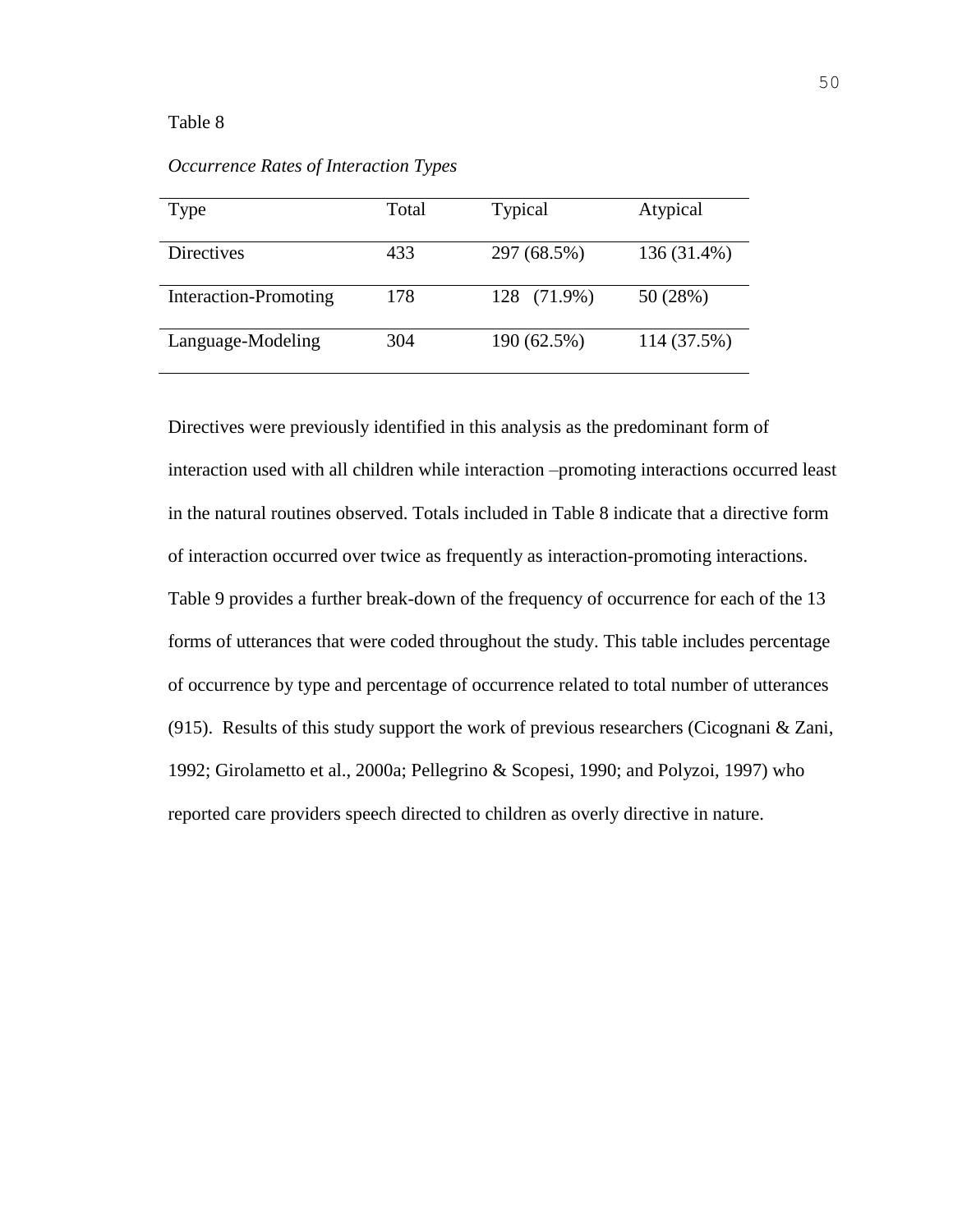| Occurrence Rates of All Interaction Types with All Children |  |  |  |
|-------------------------------------------------------------|--|--|--|
|                                                             |  |  |  |

| Type                                                  | Total          | % By Type | % of Total |
|-------------------------------------------------------|----------------|-----------|------------|
| Directive-Behavior Control                            | 62             | 14.3%     | 6.7%       |
| Directive-Attention Call                              | 131            | 30.2%     | 14.3%      |
| Directive-Command                                     | 176            | 40.6%     | 19.2%      |
| Directive-Yes/No Directive                            | 52             | 12%       | 5.6%       |
| Directive-Test Question                               | 12             | 2.7%      | 1.3%       |
|                                                       |                |           |            |
| Interaction Promoting -WH?                            | 71             | 39.8%     | 7.7%       |
| Interaction Promoting-Yes/No Conversation             | 60             | 33.7%     | 6.5%       |
| Interaction Promoting -Clarification                  | 47             | 26.4%     | 5.1%       |
| <b>Interaction Promoting - Clarification Question</b> | $\overline{0}$ | 0%        | 0%         |
|                                                       |                |           |            |
| Language Modeling-Imitation                           | 3              | .09%      | .03%       |
| Language Modeling-Labels                              | 31             | 10.1%     | .33%       |
| Language Modeling-Recast                              | $\overline{4}$ | 1.3%      | .04%       |
| Language Modeling-Comment                             | 177            | 58.2%     | 19.3%      |
| Language Modeling-Other(praise, reinforcement)        | 89             | 29.2%     | 9.7%       |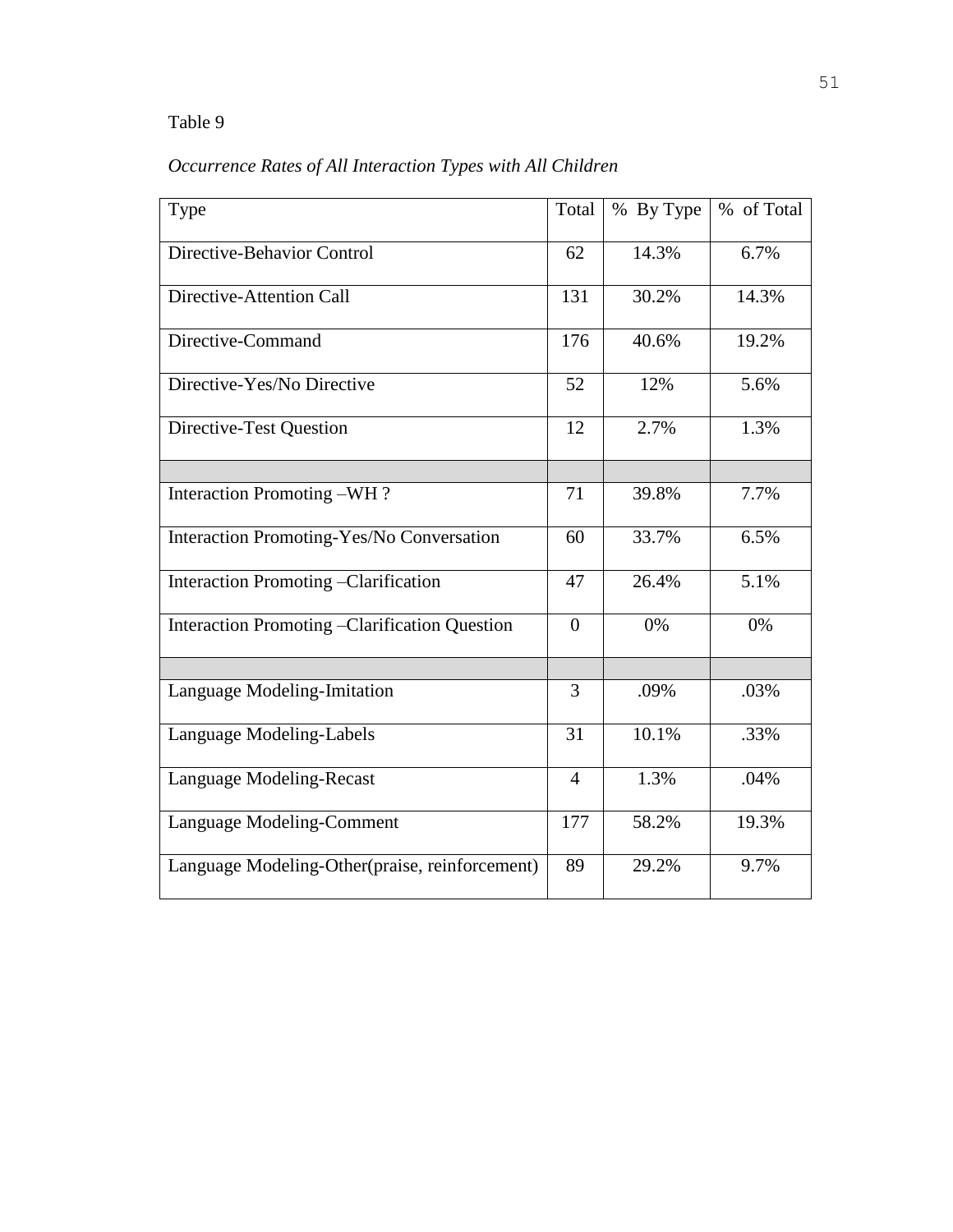#### Additional Analysis

Lastly, the researcher was interested to know more about the providers in relationship to utterance type used – specifically related to degree type and years of experience (Appendix G). To complete the analysis related to degree, providers were placed into two distinct groups. Group one included all providers with a degree in Early Childhood (EC), a Child Development Associate's degree (CDA) or a degree in a related field that pertained to child development.  $(N = 12)$ . Group two included all other providers  $(N = 11)$ . Some toddlers had more than one provider interacting verbally with him/her during the observation time. In this case, the provider who interacted the most was selected for analysis. Table 10 depicts means and standard deviations related to the three broad types of utterances related to the two degree groups.

#### Table 10

*Providers' Degree Means and Standard Deviations*

| Variables                    | EC/CDA |           | EC/CDA OTHERS   | <b>OTHERS</b> |
|------------------------------|--------|-----------|-----------------|---------------|
|                              | M      | <b>SD</b> | M               | SD            |
| <b>Directives</b>            | 10.08  | 8.67      | $12.54^{\circ}$ | 6.89          |
| <b>Interaction-Promoting</b> | 5.25   | 6.08      | 4.67            | 5.59          |
| Language-Modeling            | 5.50   | 4.01      | 9.63            | 6.45          |

A negative binomial regression analysis was again selected to analyze the data in regard to degree type. First, model fit statistics for each of the three dependent variables of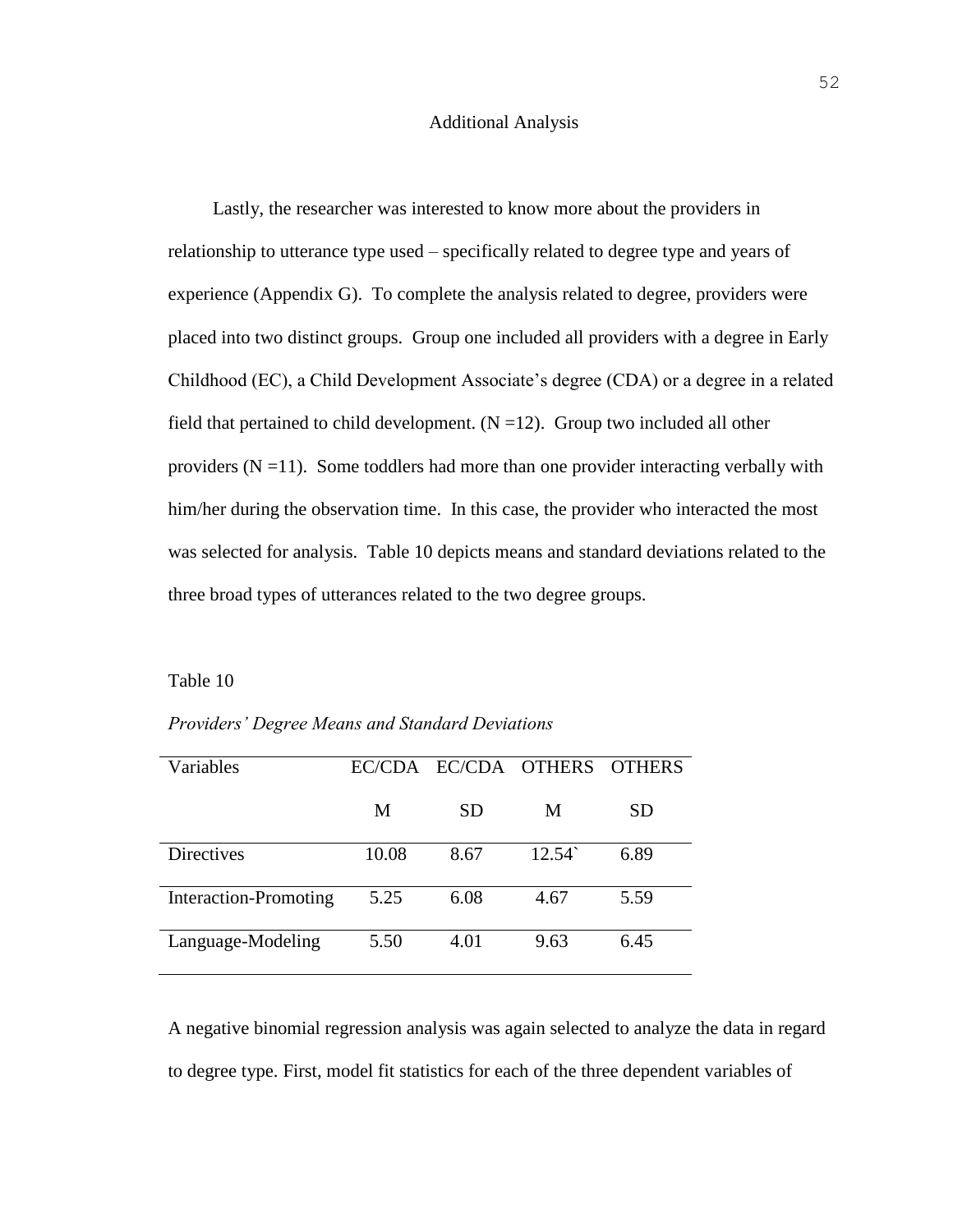directives, interaction-promoting, and language modeling and providers' degrees were determined. Table 11 provides these results indicating that a negative binomial model would be appropriate to use for analysis based upon the Chi-square values approximating the value of one.

# Table 11

*Model Fit Statistics for Providers' Degrees and the Three Dependent Variables*

| <b>Providers Degrees</b> | deviance/DF | Pearson Chi-square/DF |
|--------------------------|-------------|-----------------------|
| <b>Directives</b>        | 1.10        | 1.09                  |
| Interaction promoting    | 1.18        | 1.16                  |
| Language modeling        |             | ) Qr                  |

For the negative binomial analysis, alpha level was again set at .05. The results indicated no significant difference between degree groups for the utterance types of directives  $(p=0.34)$  or interaction promoting  $(p=0.76)$ . However, the significance was found to be marginal for the occurrence of language modeling utterances (*p*=.07). This marginal significance indicates language modeling techniques were used less frequently by providers in Group one, providers with a degree in Early Childhood or a related discipline. Table 12 provides results of the negative binomial regression related to providers' degrees.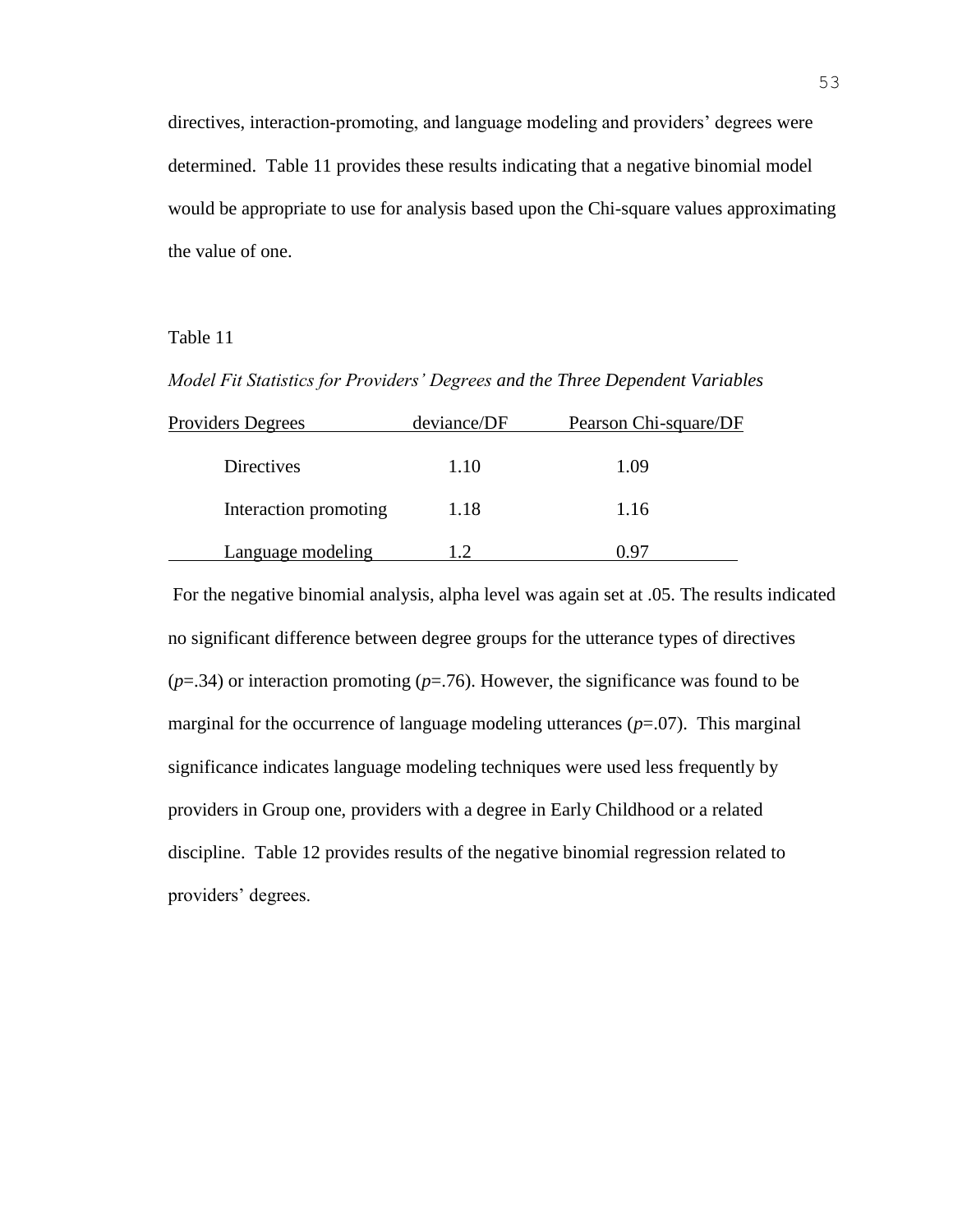| Dependent         | Parameter | df | Estimate | Standard | Chi-   | P-value |
|-------------------|-----------|----|----------|----------|--------|---------|
| Variables         |           |    |          | Error    | square |         |
| <b>Directives</b> | Degree    | 1  | $-0.22$  | 0.23     | 0.93   | 0.34    |
| Interaction       | Degree    | 1  | 0.12     | 0.39     | 0.09   | 0.76    |
| promoting         |           |    |          |          |        |         |
| Language          | Degree    |    | $-0.56$  | 0.31     | 3.31   | 0.07    |
| modeling          |           |    |          |          |        |         |

*Results of Negative Binomial Regression Analysis for Providers' Degrees* 

Similar to analyses previously described, model fit statistics were completed for the three dependent variables and providers years of experience to assure use of a negative binomial analysis (Table 13). Years of experience was treated as a continuous variable for this analysis. Results supported the use of a negative binomial regression with Chisquare values close to one.

Table 13

*Model Fit Statistics for Years of Experience and the Three Dependent Variables*

| Providers' Years of Experience | deviance/DF | Pearson Chi-square/DF |  |  |
|--------------------------------|-------------|-----------------------|--|--|
| Directives                     | 1.10        | 1.04                  |  |  |
| Interaction promoting          | 1.18        | 1.33                  |  |  |
| Language modeling              | .21         | l () 9                |  |  |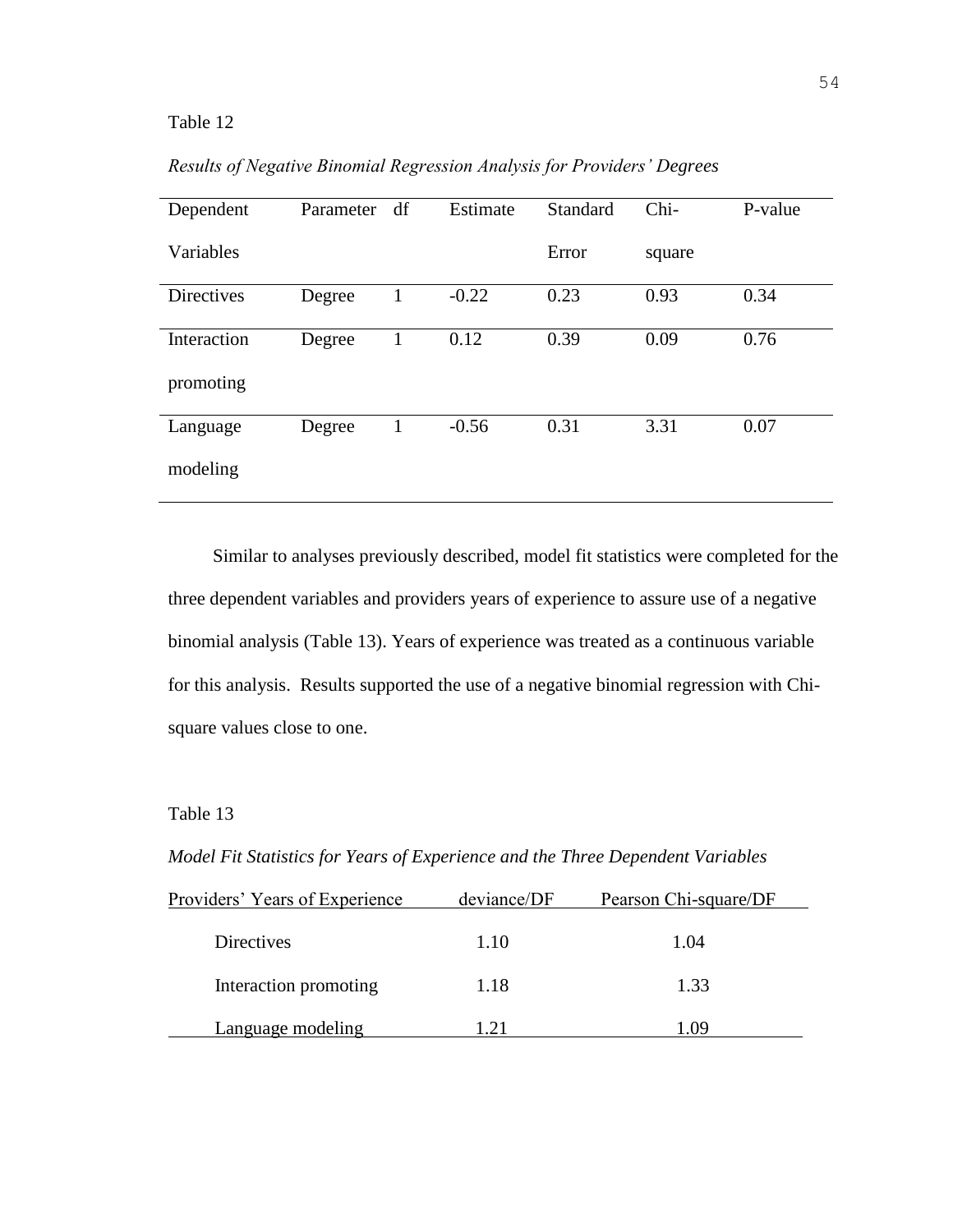The results of the negative binomial regression (Table 14) indicated no significant relationship between providers' years of experience as a care provider and the form of interaction used with toddlers.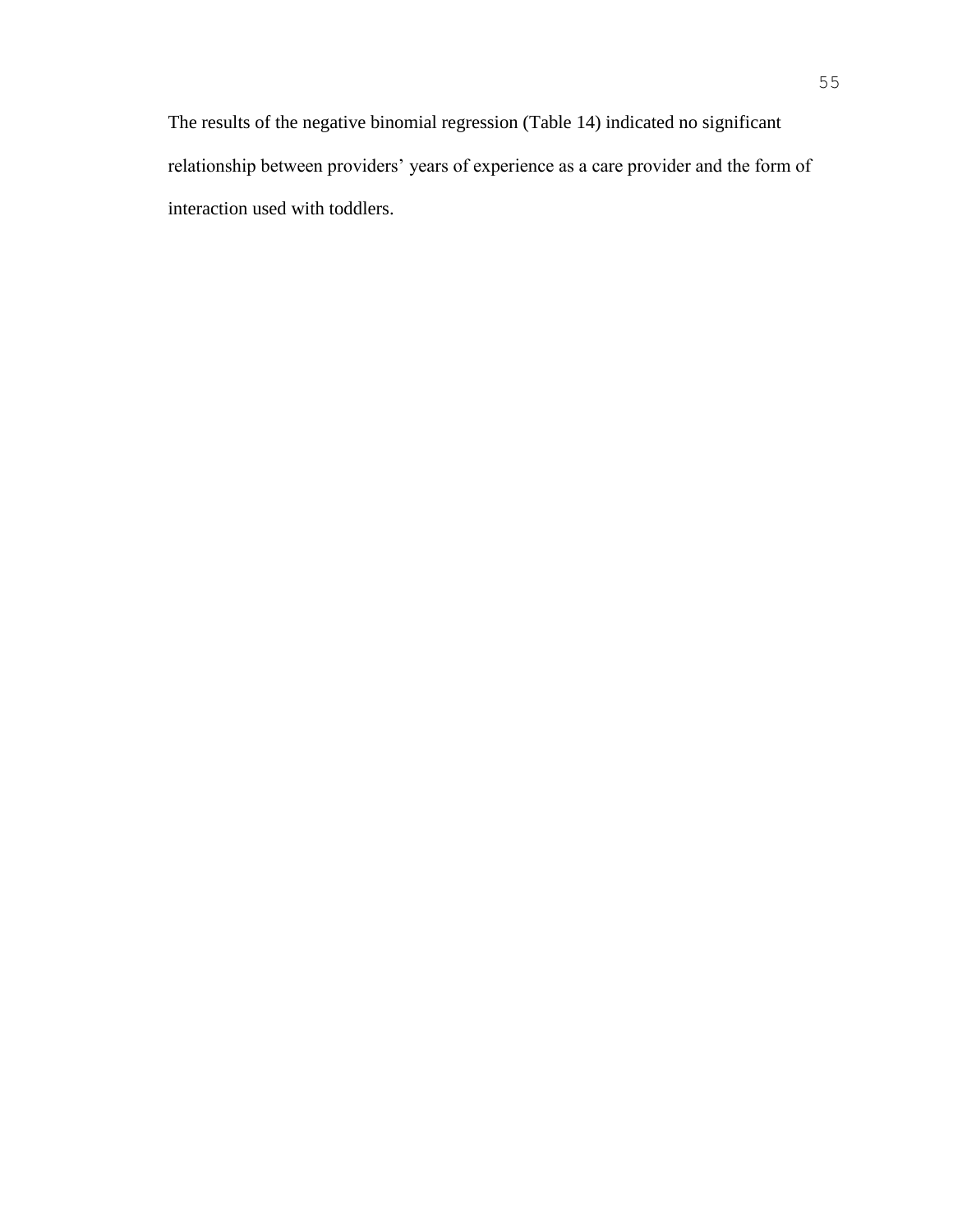| Dependent         |              |    | Estimate | <b>Standard</b> | Chi-   | $P-$  |
|-------------------|--------------|----|----------|-----------------|--------|-------|
| Variables         | Parameter    | df |          | Error           | Square | value |
| <b>Directives</b> | Experience 1 |    | 0.02     | 0.03            | 0.46   | 0.50  |
| Interaction       | Experience 1 |    | $-0.04$  | 0.04            | 0.70   | 0.40  |
| promoting         |              |    |          |                 |        |       |
| Language          | Experience 1 |    | 0.003    | 0.03            | 0.01   | 0.93  |
| modeling          |              |    |          |                 |        |       |

*Results of Negative Binomial Regression Analysis for Providers' Years of Experience*

Throughout the data collection process, field notes were written following each observation. These notes contained information related to patterns that emerged across observations. One predominant pattern was that of noise level within classrooms. Newman (2005) reported the background noise level in some centers was high enough to interfere with language development in children younger than 13 months. Some classrooms included playing of children's songs during free play which was often not turned off when a transition occurred to a new routine such as story time or snack. The music remained on while children participated in the next routine creating unnecessary background noise. Implications of results, including that of noise levels, will be discussed in Chapter V.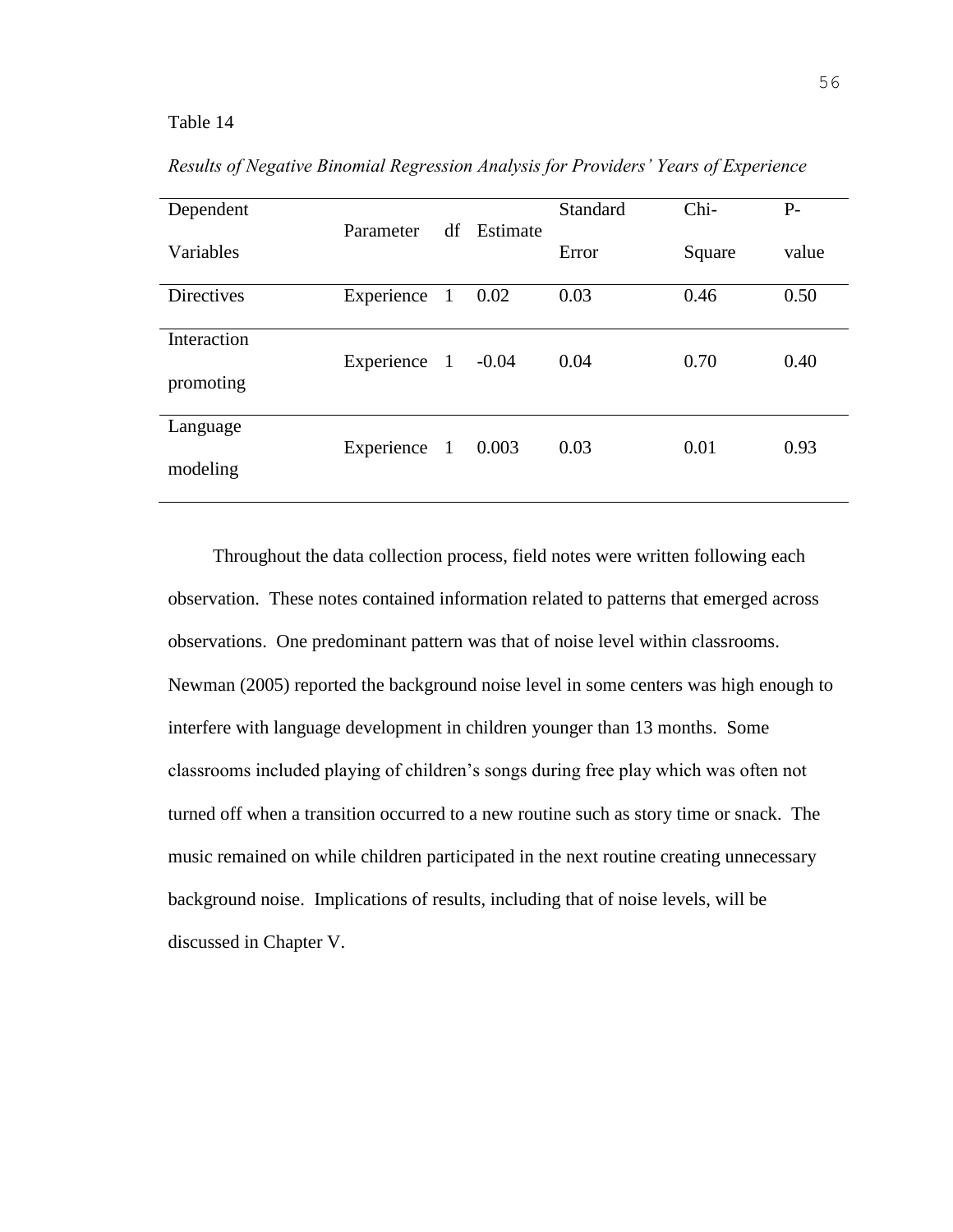# CHAPTER V

#### DISCUSSION AND CONCLUSIONS

This chapter provides a brief summary of the research study followed by discussion of the data and results reported in Chapter IV. Included in the discussion will be the research question, assumptions, and limitations of the study. The chapter will conclude with recommendations for further research related to the nature of language utilized in child care centers.

This study investigated the language interactions occurring with toddlers during natural routines in child care settings. Data were gathered to examine the types of verbal interactions used by child care providers with toddlers developing typically versus toddlers developing atypically. The researcher completed observations in four child care centers including a total of 23 child care providers, 26 toddlers developing typically and 10 toddlers developing atypically. During observations verbal interactions were coded. The research question addressed by the study examined whether verbal interactions directed to toddlers developing atypically were different from verbal interactions directed to toddlers developing typically. A negative binomial regression analysis was used to address the research question:

Do differences exist in the verbal interactions of child care providers with typically developing toddlers vs. atypically developing toddlers?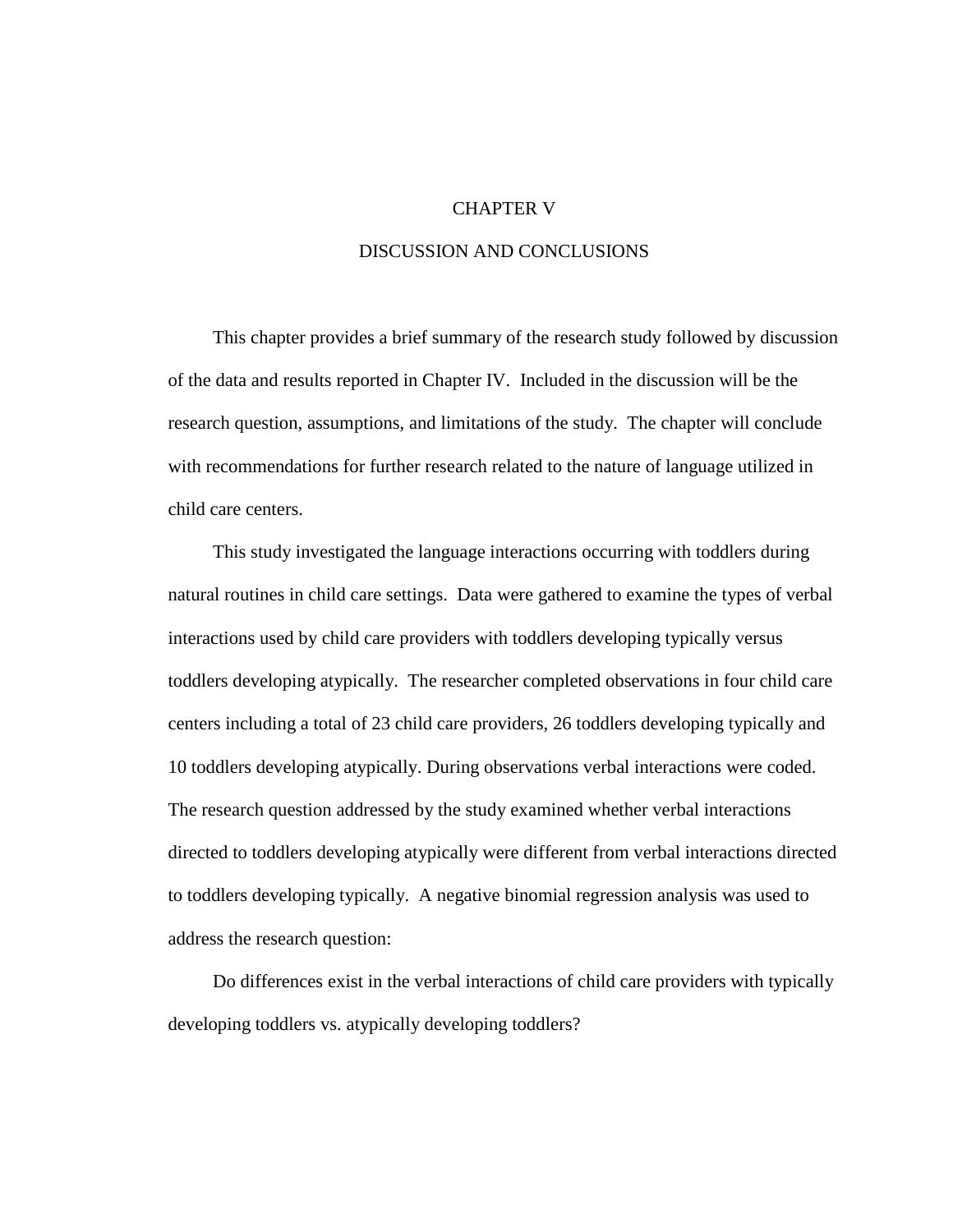In addition, negative binomial regression was used to further analyze the existing data in regard to providers' degrees and providers' years of experience. A discussion of the results follows in the next section.

# **Discussion**

In this section, data and results to address the research question, assumptions of the researcher and limitations of the study will be presented.

#### *Codes for Verbal Interactions*

All utterances spoken by providers to targeted children, both typical and atypical, were transcribed live during natural routines. Immediately following each observation each utterance was coded using an established system (see Appendix A) developed by Girolametto et al., (2000) and discussed in the review of the literature.. The system includes 13 forms of utterances divided into three broad forms – directive, interactionpromoting and language modeling, dependent upon their contribution to language development. In addition to coding of utterances, brief field notes were also written about related events occurring within the classroom.

#### *Demographic data*

Subjects were gathered from four child care centers all accredited by the National Association for the Education of Young Children (NAEYC). One center was located in the large urban area. Three centers were located in a mid-size city. Twenty-three care providers were included in the study. These providers varied widely in age, degree type and years of experience (Appendix G). Eleven of the care providers were from the urban center and 13 were from those in the mid-sized city. The median age of child care providers was in the age range of 46-55 years. The median years of experience was five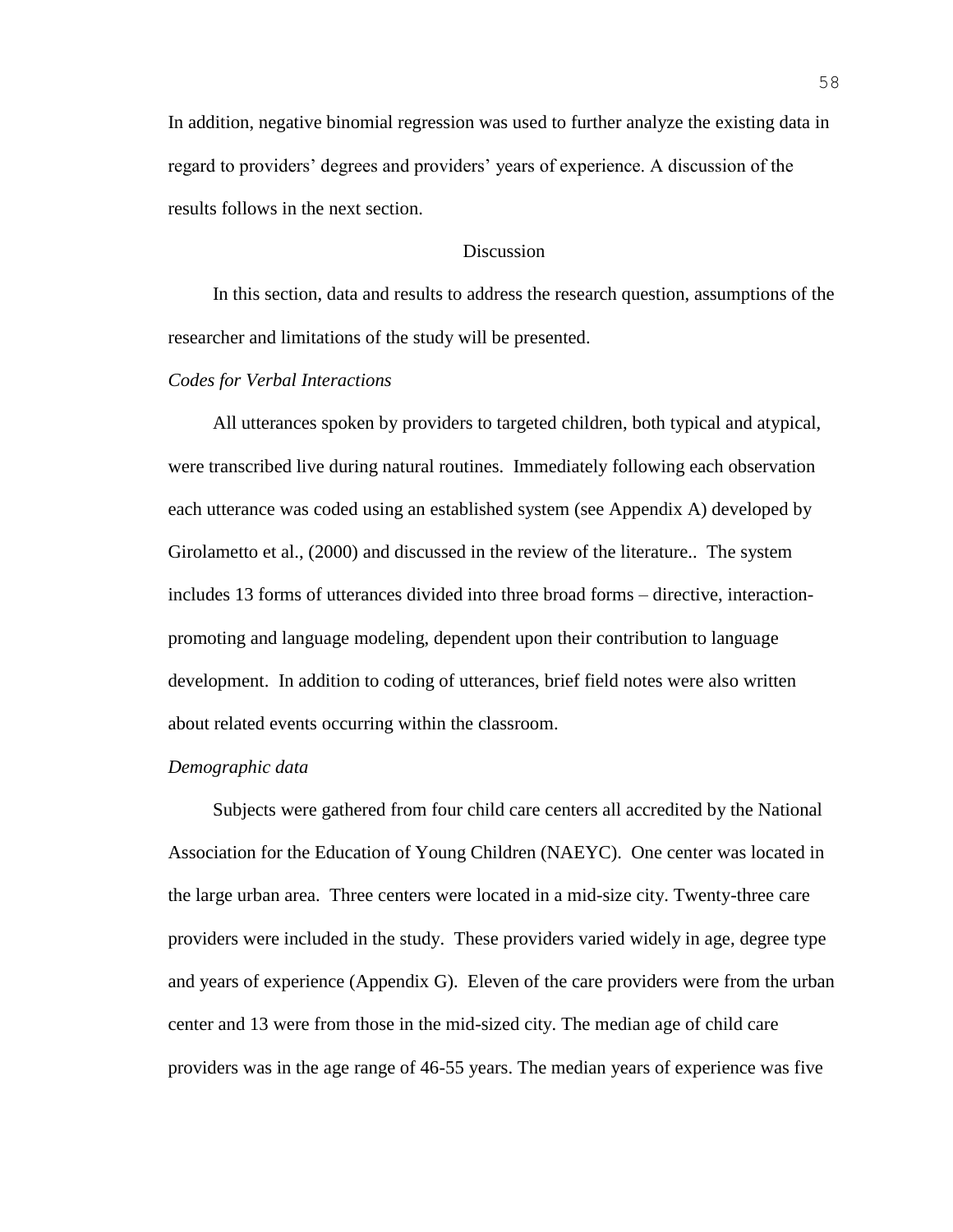years (range one to sixteen years). All providers had a least a high school diploma and 86% of the providers included had an associate's degree or higher. These factors of age and degree differed from the data reported by the Bureau of Labor Statistics (2008) cited in the review of the literature which indicated 42% of providers with a high school diploma or less and the mean age being 38. A total of 36 toddlers ranging in age from 16 -36 months were included as subjects – 26 were developing typically and 10 were developing atypically. Of the 26 toddlers developing typically, 9 were from the urban setting and 17 were from the mid-size city settings. Of the 10 children developing atypically, 3 attended the urban center and 7 attended the mid-size city centers.

# *Research question*

The research question set forth at the beginning of the study was:

Do differences exist in the verbal interactions of child care providers with typically developing toddlers vs. atypically developing toddlers?

*Hypothesis –* No differences in frequency and type of responses by child care providers will be evident between typically and atypically developing toddlers.

#### Findings

The results indicated no significant differences in the verbal interactions of child care providers directed toward toddlers developing typically and those developing atypically. Results indicated an important feature of the verbal interactions of care providers directed towards toddlers in that the majority of interactions were directive in nature. Specifically stated, in natural daily child care routines, the purpose of the majority of verbal interactions used with toddlers in child care settings dealt primarily with behavior management. In addition, although not statistically significant, care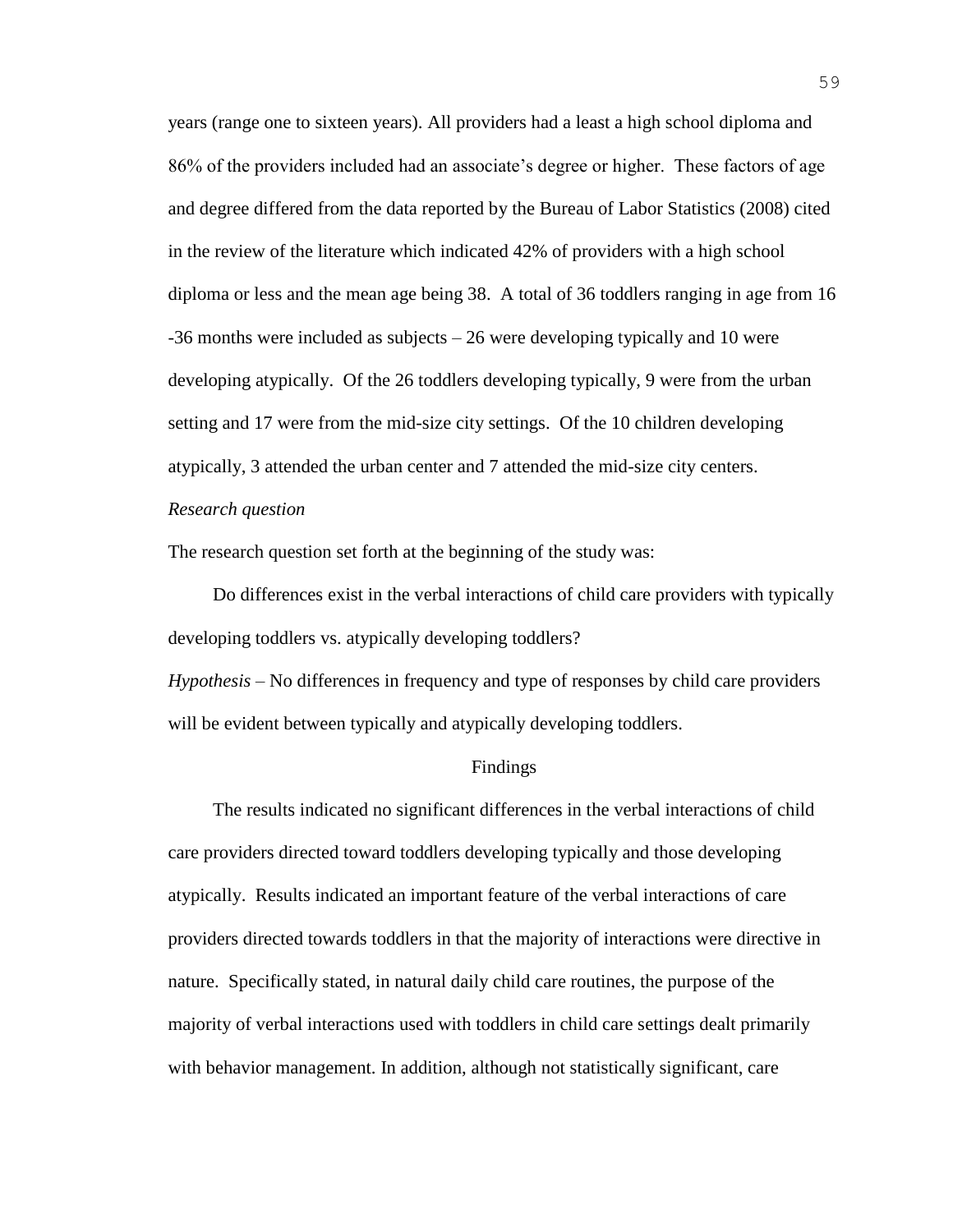providers, on average, interacted more frequently with toddlers developing atypically than they did with toddlers developing typically.

To further analyze the existing data, the researcher investigated the implications of provider degree and years of experience related to types of verbal utterances used. Results revealed no significant differences for the two types of utterances, directives and interaction-promoting, related to type of degree and a marginal degree of significance for language modeling. This marginal difference indicated that providers with degrees in early childhood or an associated degree used this form of utterance less than those with degrees in other fields. In terms of years of experience impacting utterance types used, no significant difference was found.

#### Direct Implications of the Study/Conclusions

The results of this study, based upon a small sample, support concern for quality of language exposure available to all children in child care settings previously reported in the literature by others (Cicognani & Zani, 1992; Pellegrino & Scopesi, 1990; Polyzoi, 1997). The statistical analysis indicated a predominance of directive type interactions that do very little to stimulate language development. A directive type of interaction is not responsive, limits turn taking and is strongly associated with less language use by children (Girolametto et al., 2000a). In addition, interaction promoting strategies which are positively related to production of language by toddlers by prompting responses, engaging young children in extended conversations, and encouraging turn taking, occurred the least. All toddlers, but particularly those developing atypically, require responsive strategies of interaction that promote social, affective and language outcomes (Girolametto et al., 2000: Rocissano & Yatchmink, 1993; Tennant et al., 1988). Research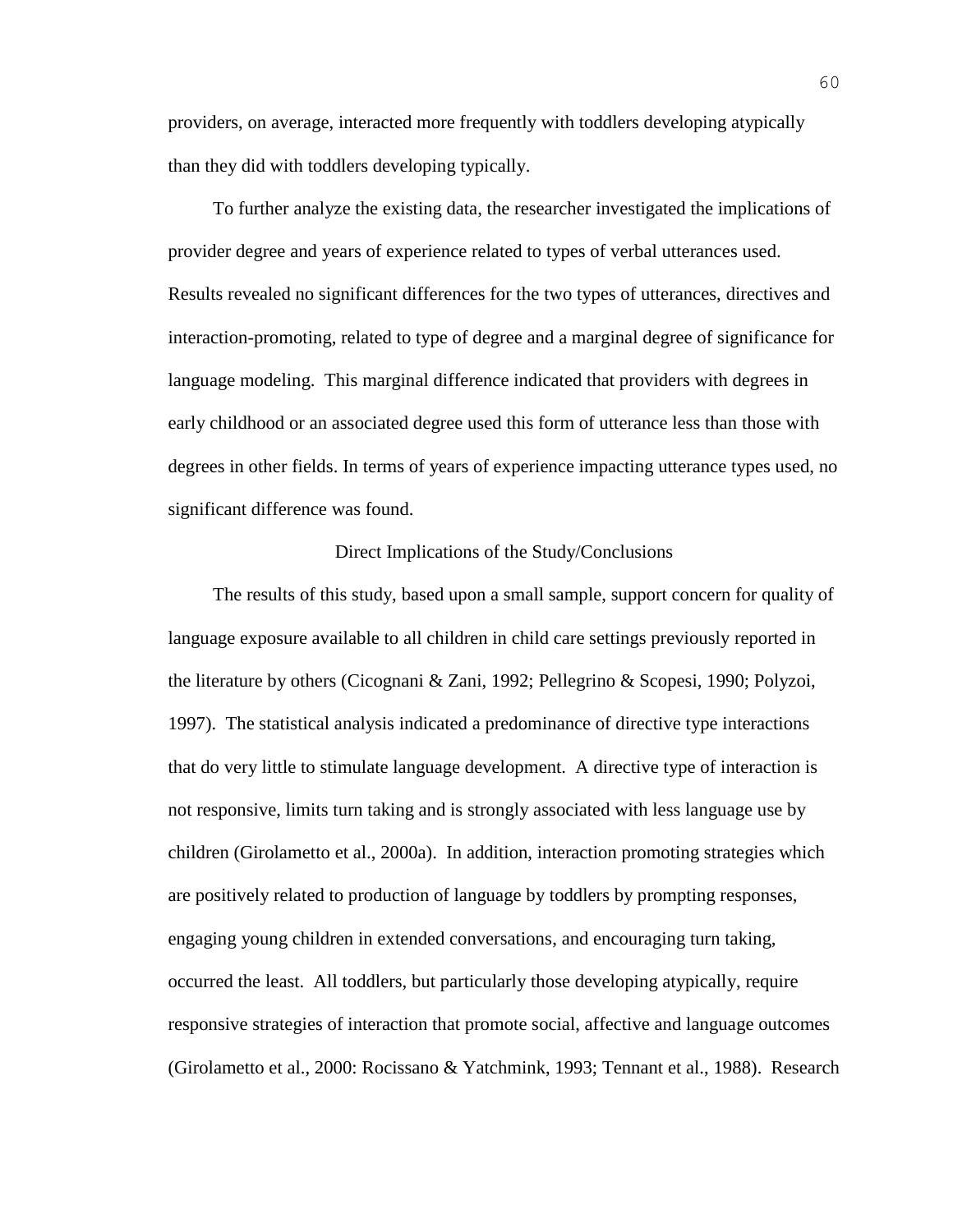indicates children receiving a directive style of interaction dominated by commands and following of adult agendas present with inhibited language development (Murray & Hornbaker, 1997; Rocissano & Yatchmink, 1983).

As discussed in the review of the literature, Hart and Risley (1999) reported on the importance of "optional" talk that occurs between a parent and child when playing together or when participating in parallel tasks. Parents engaged in playful conversations with their one and two year old children which supplemented daily routines. This "dance of communication" was not apparent in the child care setting. Providers did not provide increasingly complex, information-rich language during natural routines but instead provided verbal interactions to primarily direct behavior.

Recall that the purpose of this study was to examine the nature of verbal interactions with toddlers in child care settings. Although no difference was found in regard to the verbal interactions used with toddlers developing typically versus those developing atypically, important data in regard to the nature of interactions available to all children in child care settings were evident. The results of this study indicate a potential area of concern related to the language stimulation available to toddlers in child care settings. The data and statistical analysis indicate a predominance of language used to regulate behavior rather than stimulate language development. Predominant utterance types utilized in verbal interactions in all four, high-quality (NAEYC accredited) child care settings included those related to behavior control, calling attention, yes/no directive questions, commands, and test questions.

Researchers have repeatedly published on the strong link between experiences in the early years, including those in child care, and the relation to both cognitive and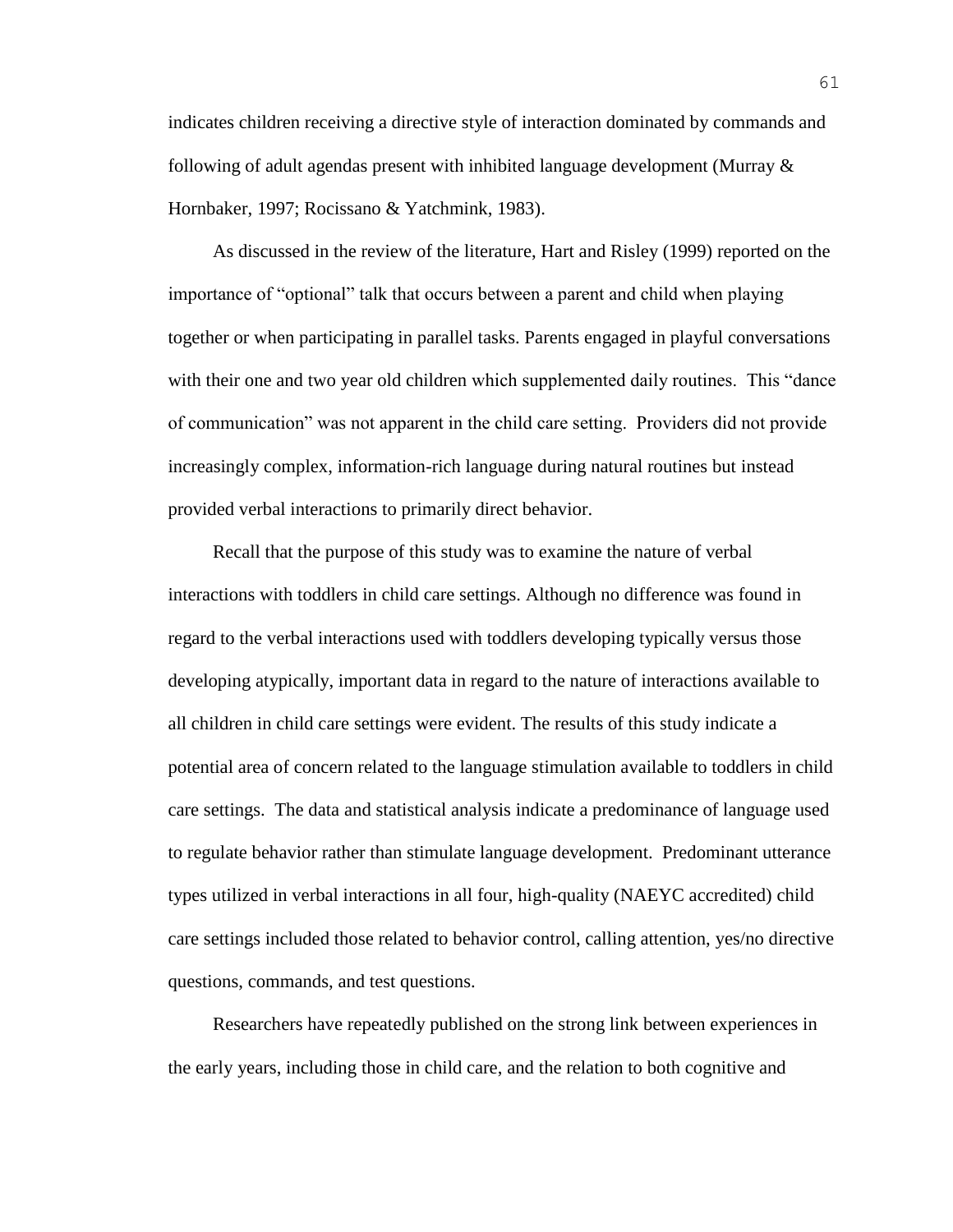language development (Bloom, 1991; Bronstein & Bruner, 1989; National Institute of Child Health and Human Development Early Child Care Research, 2000; Rudd, Cain, & Saxon, 2008). Despite this knowledge that quality early experiences enhance both cognition and language development, approximately one-third of children enter kindergarten in the United States not ready for the level of work required – often due to limited language competence (Bardige, 2005; Carnegie Task Force on Meeting the Needs of Young Children, 1994: Hart & Risley, 1995; Shonkoff & Phillips, 2000; Wertheimer & Croan, 2003). When this fact is viewed in relation to the estimated 60% of preschool children, including children with disabilities (Stahmer & Carter, 2005), age birth to five years,spending time in child care, some as much as 33 hours per week, (National Center for Education Statistics, 2005), a potential correlation emerges. Recall the 1995 classic study of Hart and Risley which reported children from lower SES homes received more prohibitions (directive interactions) resulting in inhibited language development. Results of this small study suggest that language experiences for toddlers in child care today may be similar to that reported in lower SES homes well over a decade ago.

Another area of concern identified in the small sample of children included with developmental delay is the seeming lack of accommodations and/or modifications made by providers in the verbal interactions provided to children developing atypically. Providers who are aware of developmental delays, particularly in cognition and language domains, should, in best practice, provide enriching and stimulating experiences and interactions to encourage catch-up. The results of this study would suggest this is not occurring in natural, daily routines in child care settings and would support the work of Girolametto et al., (2000a) who reported that care providers do not "finely tune" their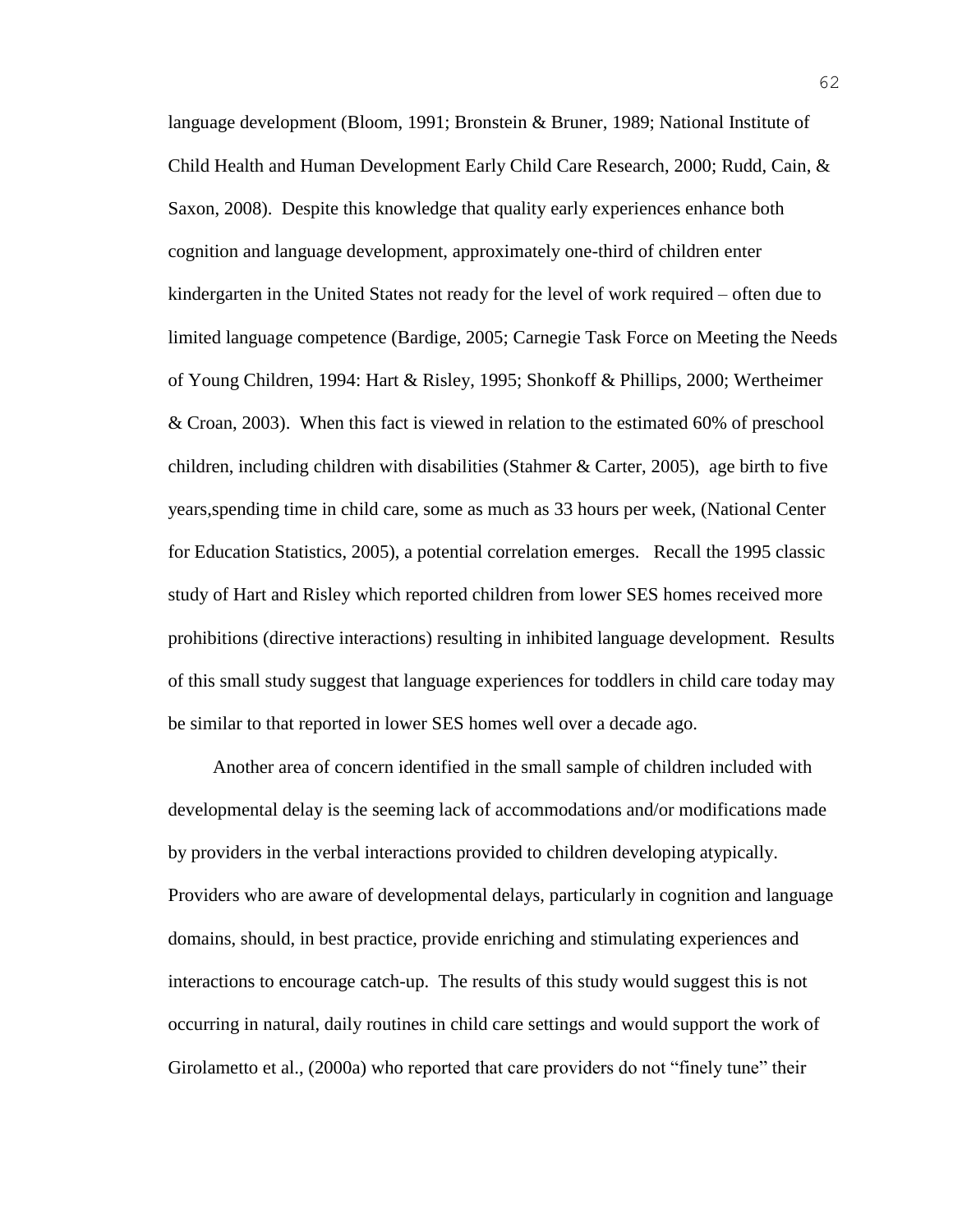utterances to accommodate children with development delay. Extensive training in child development, including language development, has been highlighted as one of the most important indicators of quality of care (Doherty et al., 2000). Those providers with specialized training have been found to be more likely to provide responsive interactions necessary for language learning. Arnett (1989) reported that those providers lacking in specialized training related to responsive, verbal interactions are more likely to be directive in what they say to children. Appropriate, specialized training regarding verbal appears to be lacking.

Girolametto, Weitzman, and Greenburg, (2003), conducted an exploratory study with sixteen, randomly selected child care providers in which in-service training for facilitative language strategies was provided. Caregivers learned how to be more responsive to children, how to engage children in verbal interactions, how to model appropriate language and how to foster peer interactions. Results indicated positive changes in both provider skills and increased verbal productions of targeted children which supports the success of provider training.

One hypothesis for the decreased language competence and lack of school readiness at kindergarten entry for many children, especially those already identified as at-risk due to developmental delay, may be due, at least in part, to the nature of verbal interactions occurring or not occurring in child care. Researchers have reported a strong relationship between a directive style of interaction dominated by commands and following of adult agendas as contributing to inhibited language development (Murray  $\&$ Hornbaker, 1997; Rocissano & Yatchmink, 1983). For all toddlers, but particularly those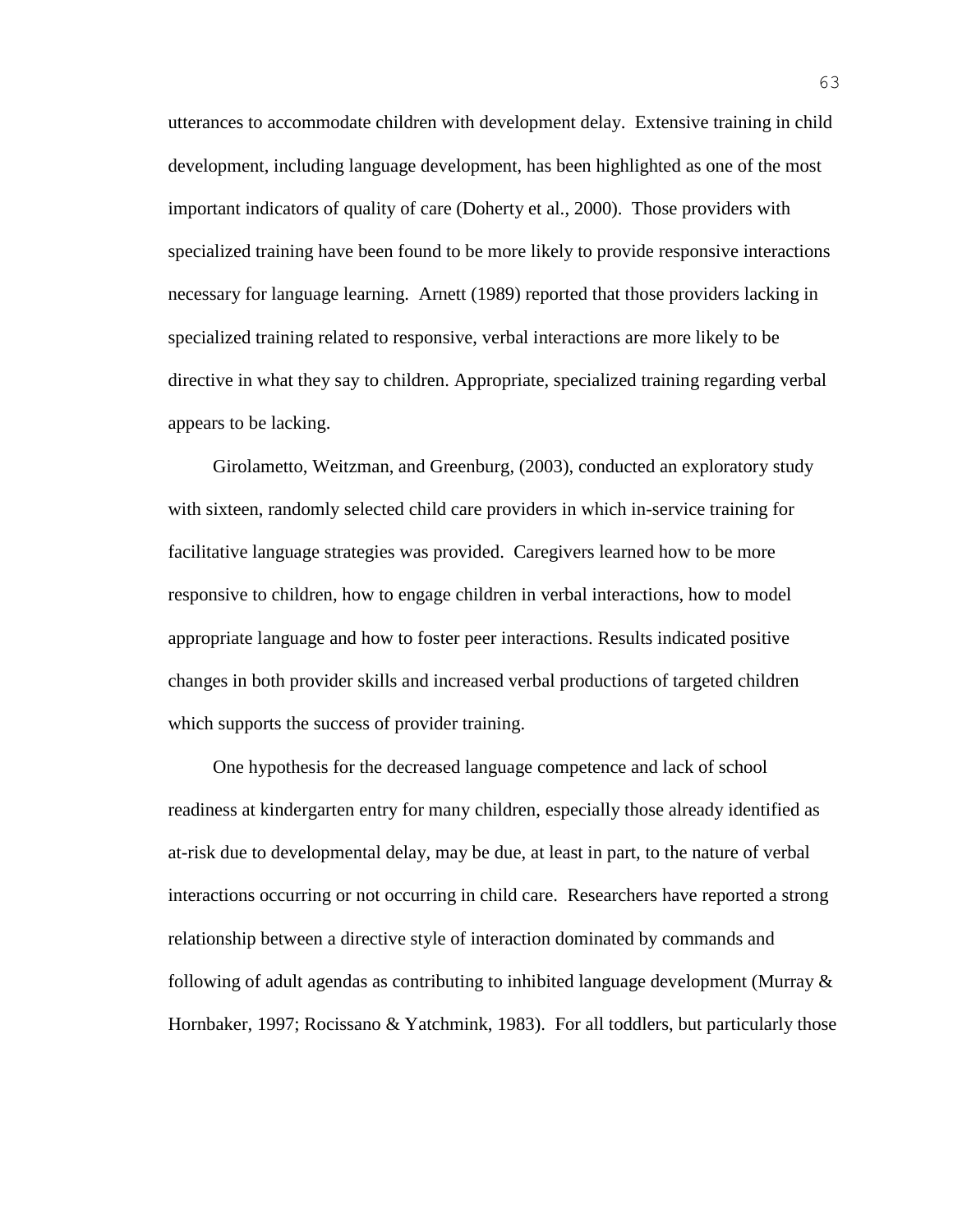who are developmentally delayed who spend many of their waking, interactive hours in child care, results of this study added to prior research, support reason for concern.

As explained in Chapter 4, additional analysis of the existing data was completed in regard to both providers' degree and providers' years of experience related to utterance types used. This additional analysis indicated no differences related to either of these provider aspects. In other words, despite having a degree in early childhood or related field and regardless of years of experience, providers persisted in use of utterances that were directive in nature providing little in the way of language stimulation to encourage language development.

One last finding, which became apparent in field notes, was that of the presence of unnecessary background noise in some classrooms. Playing of children's songs/music was a common theme in all centers during free play. This music was never directly referred to by the teachers. Music was turned on at the start of free play and often not turned off when free play was concluded. Care providers were not questioned regarding this practice. The result was continued background noise in the form of music while other, more directive activities such as story time or table time, occurred. Music created a form of background noise in which toddlers were forced to discriminate speech from noise to participate in activities appropriately. Newman (2005) reported the presence of background noise in child care centers at such levels as to cause interference with language development. Newman also stressed that young children have difficulty discriminating voices from even mild levels of background noise.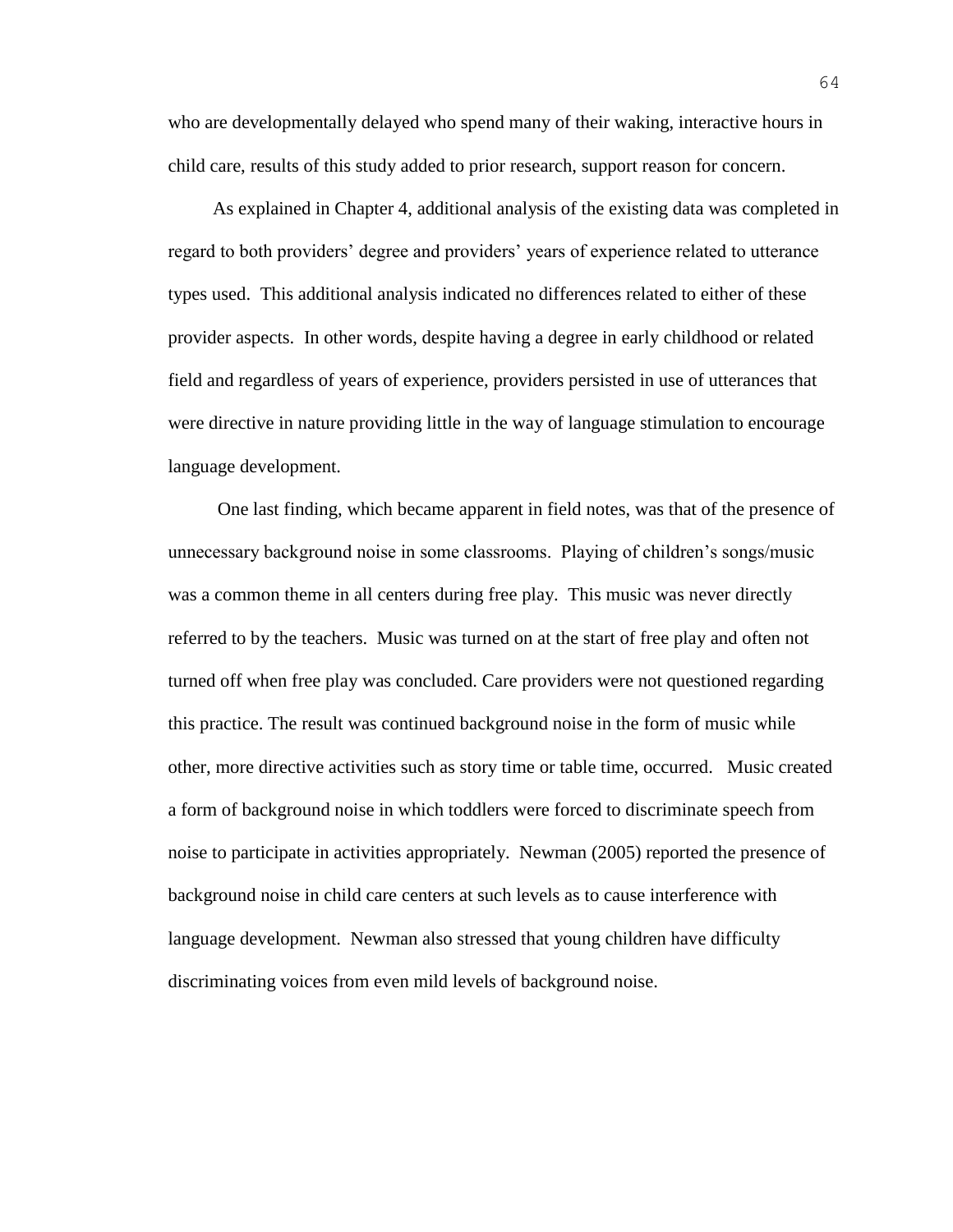#### Summary of Results of the Research

The results addressing the main research question suggest that when child care providers interact verbally with the toddlers in their care, the predominant form of utterance used is directive in nature with the intent being to control or manage behavior. Providers do not appear to adjust their verbal interactions with regard for level of development or developmental delay. These findings agree with prior published research. No statistically significant differences were found with regard to utterances used in relation to typically versus atypically developing toddlers.

Additional supplemental analysis suggested that the predominant use of directive utterances did not change when type of degree held by the care provider or when years of experience were considered. All providers, regardless of training and years of experience, used predominantly a directive style of interaction.

Review of field notes kept throughout the observation phase of the research revealed the consistent use of background noise in the form of music in most classrooms. This background noise provided a difficult environment for toddlers in which to listen to and discriminate speech.

These findings, when considered in conjunction with existing research related to limited language competence in today's preschool children and in children beginning kindergarten (Bardige, 2005; Hart & Risley, 1995; Wertheimer & Croan, 2003), the increase in the number of families utilizing child care for young children (Burchinal et al., 2000; Fontaine et al., 2006; National Center for Education Statistics, 2005; Peisner-Feinberg et al., 1999; Stahmer & Carter, 2005), advances in neurobiology indicating children need high quality interactions for proper brain development (Acredolo  $\&$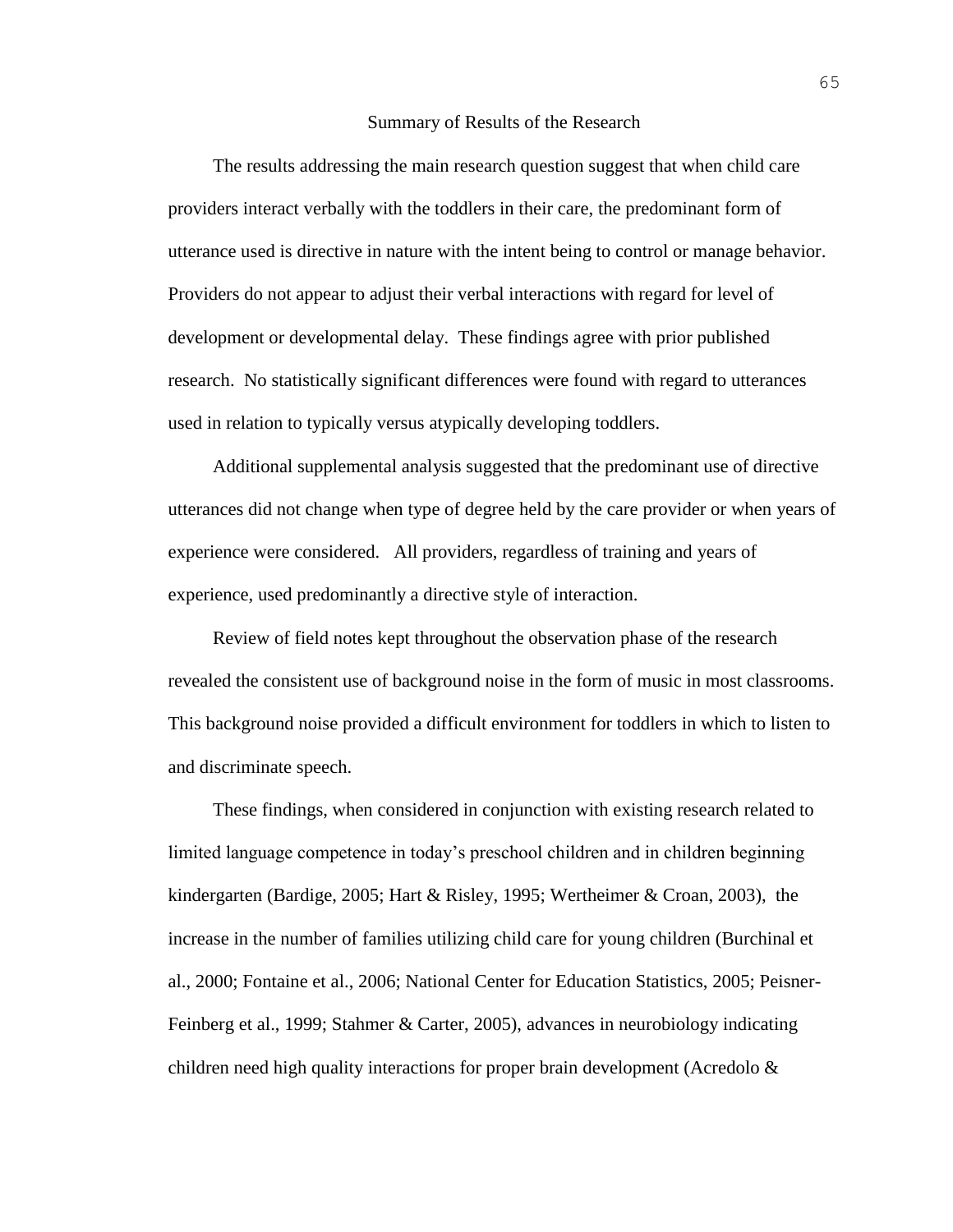Goodwyn, 2000; Center on the Developing Child at Harvard University, 2007a; National Scientific Council on the Developing Child, 2007; Nelson, 1999) and what theorists believe about language development correlated with social interaction, create reason for concern and support need for further research on this topic.

### Recommendations for Future Practice

1. What is the knowledge base of child care providers in regard to language development? Research may indicate that providers are not adequately prepared in the use of consistent responsive strategies embedded within natural, daily routines to provide adequate language stimulation and foster language development in all toddlers. In addition, a curriculum heavily focused on the development of critical language skills may assist child care providers. Understanding both language development and techniques on how to embed language stimulation into naturally occurring routines, increases the likelihood of facilitating adequate language development.

2. Despite the fact that care providers were aware toddlers in their care presented with developmental delays, particularly in communication, they made few obvious attempts to provide additional language stimulation for these children. Why? Granted, providers cannot be expected to have specific expertise in working with children with developmental delay but some accommodation or modification would be expected. Further research, perhaps in the form of interview or questionnaire, might provide insight into this aspect highlighting gaps in training or skill. It would be interesting to further explore the beliefs about developmental delay and the role of the care provider.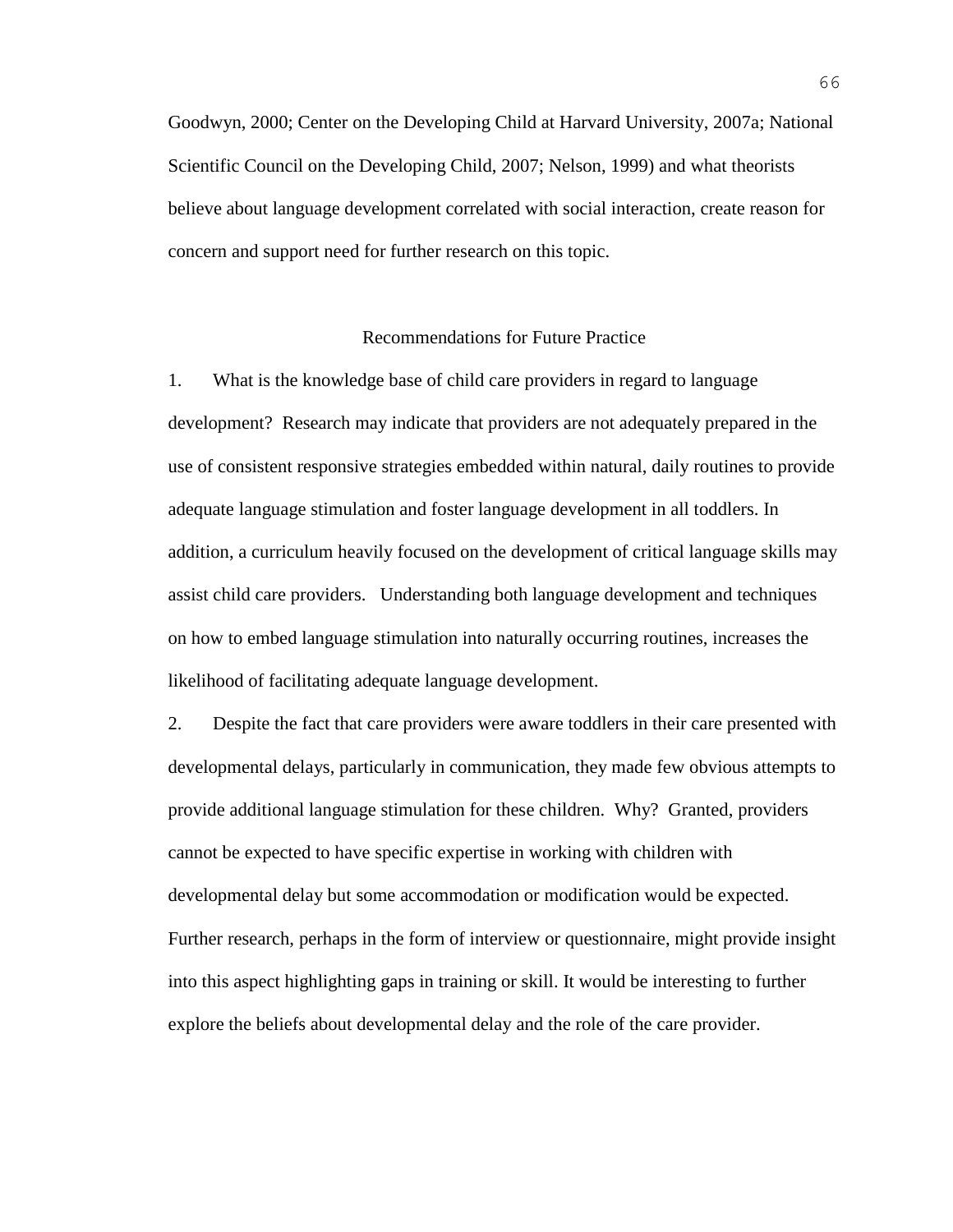3. Child care providers included within this study varied in age, years of experience and type of degree held (if any). Additional investigation related to these characteristics in conjunction with the nature of verbal interactions used, might indicate specific populations of providers that would benefit most from additional training. In addition, further inquiry into the SES of care providers and verbal interactions might prove informative.

4. If this study had included a larger sample size of toddlers developing atypically, would the results continue to show that care providers show no significant difference in the nature of their verbal interactions? A larger number of participants may increase the likelihood that the results obtained would be different and/or generalized to a larger population. In addition, inclusion/analysis of information regarding the SES of families in the program might prove insightful.

5. Further inquiry and investigation into the frequent presence of background noise (music) is warranted. What is the rationale for playing music during some natural routines? How frequently do providers neglect to turn it off when language-rich routines such as story-time occur?

5. Statistical analyses indicated an unexplained variance in the data that precluded the use of a Poission regression model of data analysis. Further investigation as to the cause of this variance of overly dispersed data is warranted. Potential reasons for this variance in data include, but are not limited to, the small sample size and/or independent variable of age of toddlers and specific special needs of the toddlers developing atypically, and/or the training/education/years of experience of the care providers.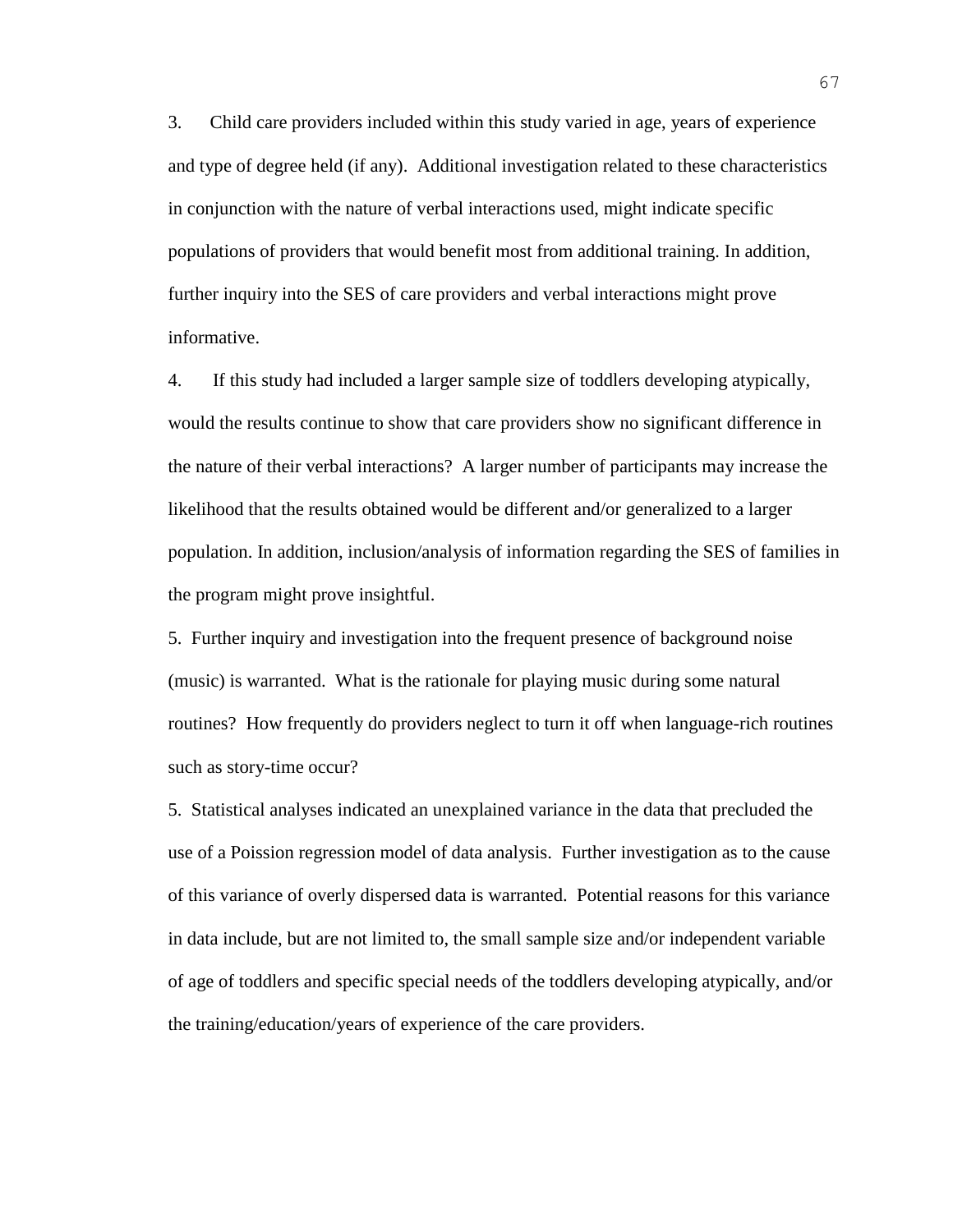#### Limitations of the Study

As inherent with any study, there are limitations noted with this research. These limitations will be discussed in accordance to potential influence on generalization of results.

First, due to the small number of both toddlers and child care providers who participated in this study, caution should be utilized when attempting to generalize reported results to the larger population of toddlers developing typically, toddlers developing atypically, as well as to all child care providers. In addition, child care centers, providers and toddlers were located in a relatively small geographic area. This would also suggest precaution when attempting to generalize results to other geographic regions/larger populations.

A second possible limitation to this study is the impact the presence of the researcher in the classroom may have had on the results. Although the researcher remained a passive observer and participants were not fully aware of the purpose of the study, interactions might not be representative of "typical", naturally occurring routines. Care providers may have interacted differently because the researcher was in the room thus impacting the results.

A third possible limitation to this study is the criteria utilized to differentiate typically developing toddlers from those developing atypically, It is possible that some "atypically" developing toddlers were not yet identified by the criteria used at the time of data collection and therefore included as part of the "typical" population.

Finally, although general data were collected in regard to provider age, years of experience and degree, it was beyond the scope of this dissertation to investigate these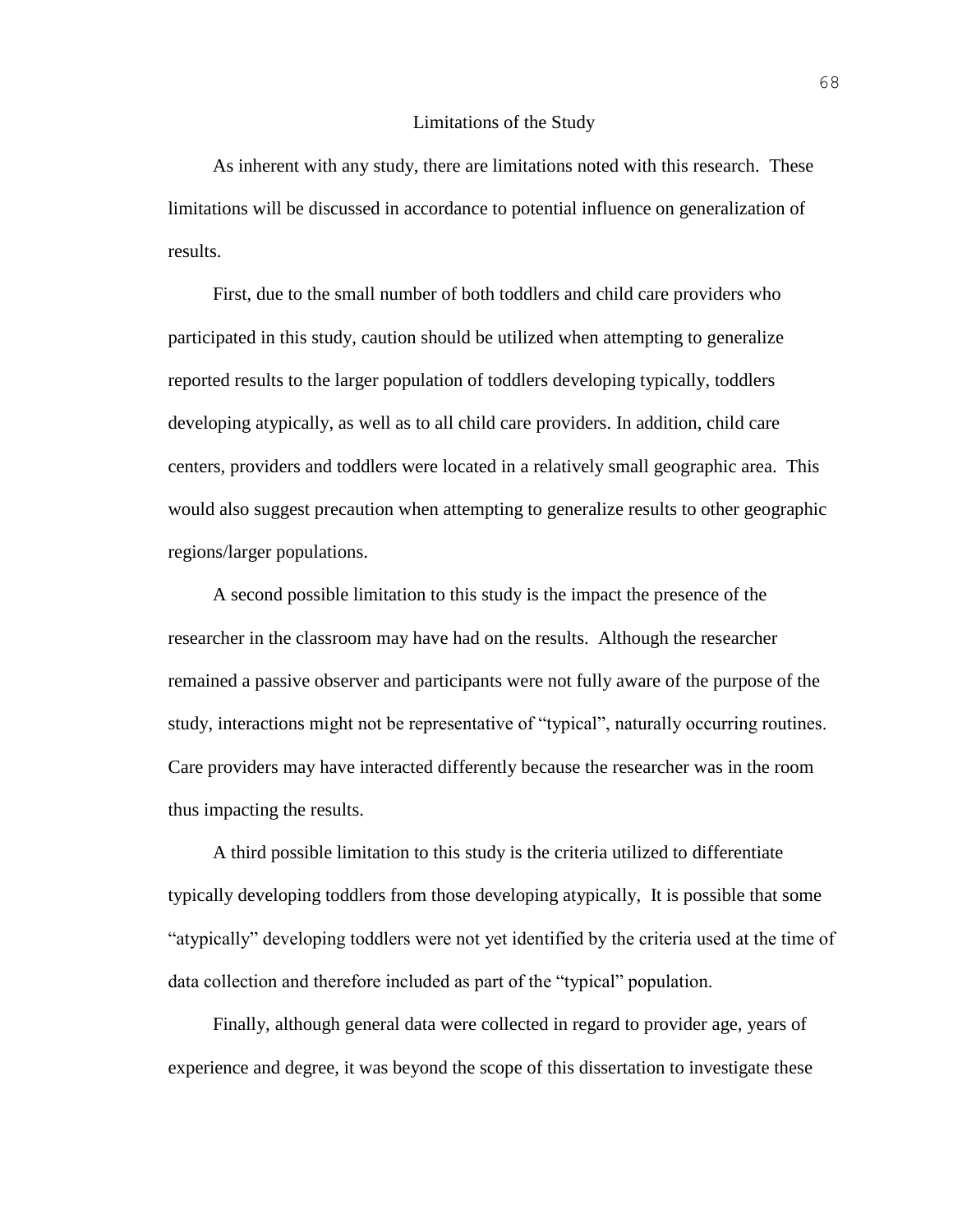variables in detail. Perhaps patterns would emerge related to one or all of these dependent variables if investigated further in relation to the hypothesis originally established.

### Recommendations for Future Research

While the results of this study did not find a significant difference in the type or frequency of verbal interactions of child care providers used with toddlers developing typically versus toddlers developing atypically, it is important to consider the small sample size that cannot be reliably generalized to other populations. Continuing to investigate the nature of verbal interactions occurring in child care settings for the critical toddler years can help impact, shape, and strengthen provider skills and early childhood curriculum/programs. Viewing verbal interactions for toddlers in child care as having equal importance to maternal interactions would help foster a positive change. It would also be interesting to investigate the verbal interactions occurring with children who are of preschool age, 4-5 years.

Understanding more about the long range impact of the experiences of toddlers in child care in relation to later school readiness and success can increase the likelihood of facilitating the development of positive change. Early childhood educators/providers, as well as pre-service teachers, may benefit from advanced or additional training in regard to language stimulation and techniques to embed language facilitating opportunities into the natural routines of child care. Continuing to investigate the training needs of current and future child care providers is recommended.

Greenwood (2011) has replicated part of the original Hart and Risley study of 1995 using automatic speech recognition technology. This technology was used to record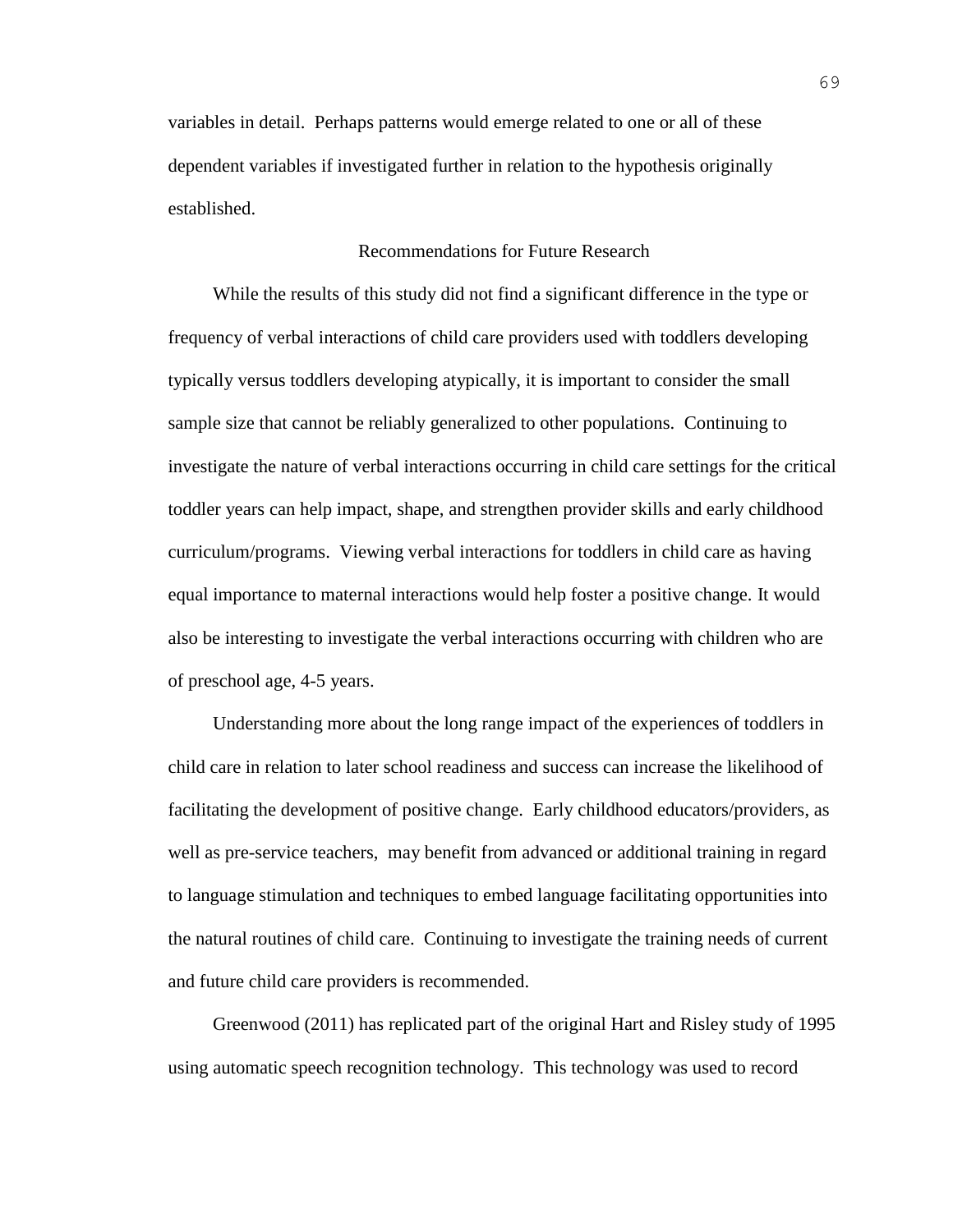natural language environments of 30 typically developing toddlers, age 12-20 months, and their families. Recordings were made for 12 hours per day, one to three times per week across ten months. Families included in this replication were from middle and upper socio-economic status (SES). Both the age range of this study and the SES of the families participating were narrower than that included by Hart and Risley. Results were similar to the original reported in 1995 in regard to differences related to SES. A new finding was also reported. These included a "circadian rhythm" in daily talk. Greenwood reported that talk shifted significantly on an hourly basis with most occurring at the start of the day and around dinner time in the evening. Based upon this new information, additional research is warranted in regard to the rhythm of talk identified in family environments and if similar rhythm exists, or should exist, in child care. In addition, the use of automatic speech recognition technology to complete further investigation would help to decrease, or perhaps, eliminate the limitations imposed by the presence of a researcher in natural settings/routines as well as allow for a variety of other analyses of the verbal utterances.

### Conclusion

In summary, the results of this study provide additional practical and educational information regarding the nature of verbal interactions with toddlers in child care. The study included a small number of participants and no statistically significant differences were noted in verbal interactions with toddlers developing atypically in comparison to toddlers developing typically. The predominant form of interaction used with all children was directive in nature used to control behavior. The directive form of interaction limits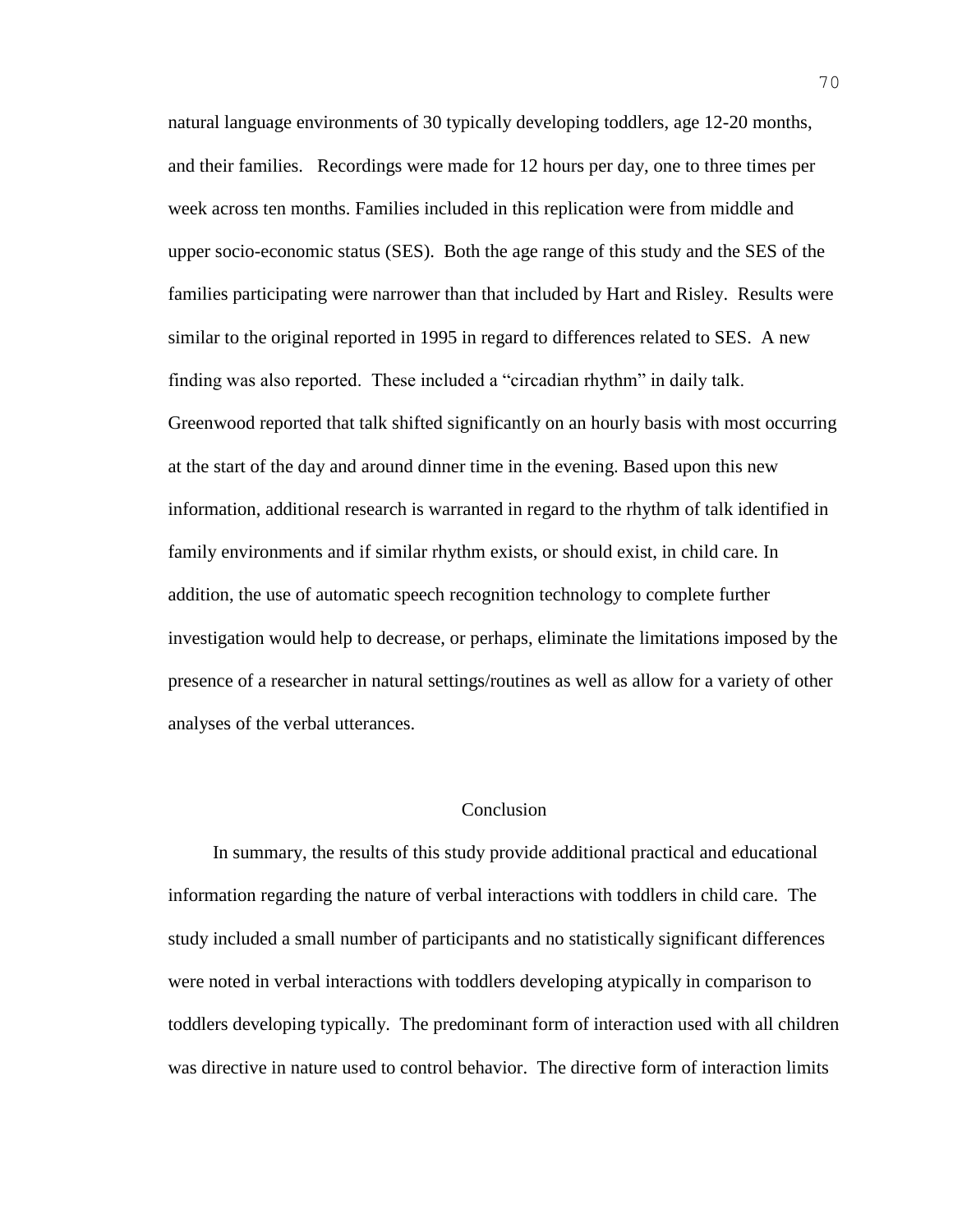turn-taking, is associated with less language use by children, and does very little to contribute to language development. Interaction-promoting techniques that are positively related to language production in toddlers occurred the least. Results of this study will add to data currently available to researchers and early childhood educators to potentially impact change in policy and practice and to better prepare young learners for school readiness and academic success.

The implications for toddlers with developmental delay suggest need for further investigation in the area of provider knowledge base regarding how best to include these all children in naturally occurring routines in a manner that will encourage development in cognitive and language skills. Children exhibiting developmental delay as toddlers are most at risk for not having the necessary skills to be ready to learn at school entry. If these children spend many waking hours in daily child care, it makes sense that providing quality care that promotes language development is the responsibility of child care providers. Changing the predominant type of verbal interactions occurring in natural, daily routines in child care settings to interaction-promoting techniques supplemented by language modeling techniques may result in significant changes in language/cognition skills for all children, but particularly for those children developing atypically.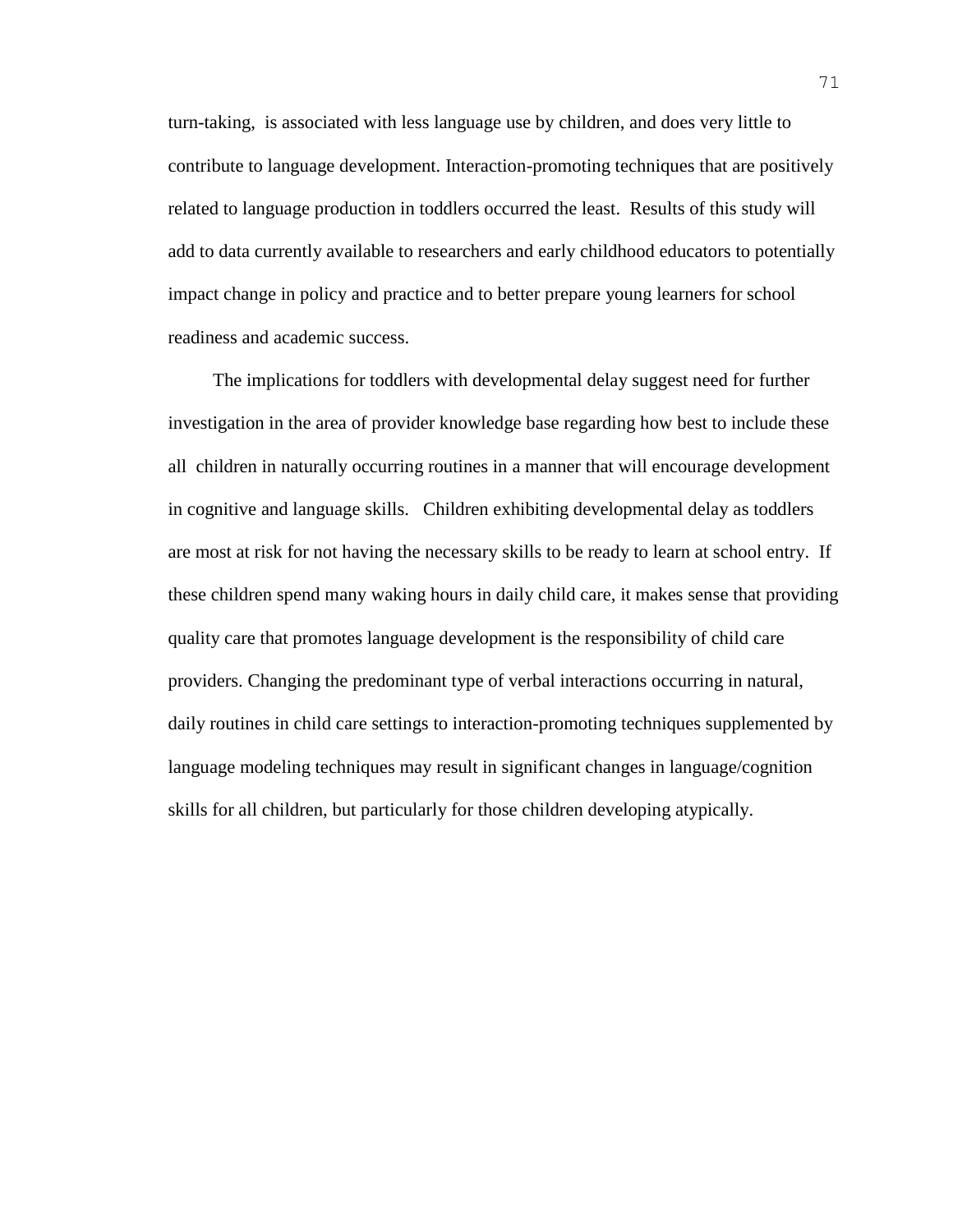#### REFERENCES

- Acredolo, L., & Goodwyn, S. (2000). *Baby minds: brain-building games your baby will love to play*. New York: Bantam Books.
- Apel, K., & Masterson, J. J. (2001). *Beyond baby talk.* Roseville, CA: Prima Publishing.
- Arnett, J. (1989). Caregivers in day-care centers: Does training matter? *Journal of Applied Developmental Psychology, 10,* 541-552.
- Ary, D., Jacobs, L. C., & Razavich, A. (2002). *Introduction to research in education 6th edition.* Belmont, CA: Wadsworth Thompson Learning.
- Bardige, B. (2005). *At a loss for words: how America is failing our children and what we can do about it.* Philadelphia, PA: Temple University Press.
- Bloom, L. (1991). *Language development from two to three.* Cambridge, U. K. Cambridge University Press.
- Bloom, L. (2000). Pushing the limits on theories of word learning. *Monographs of the Society.*
- Borg, W. & Gall, M. (1983). *Educational Research: An Introduction 4th edition.*  Longman, Onc. Broadway, New York.
- Brazelton, T. B. & Cramer, B. G. (1990). *Earliest relationships: parents, infants and the drama of early attachment.* Perseus Books Group.
- Briggs-Gowan, M.J., & Carter.A. S. (2002). Brief Infant-Toddler Social and Emotional Assessment (BITSEA) manual, version 2.0. New Haven, CT: Yale University.
- Bronstein, M. H., & Bruner, J. S. (1989). *Interaction in human development*. Lawrence Erlbaum Associates, Inc., Hillsdale, NJ.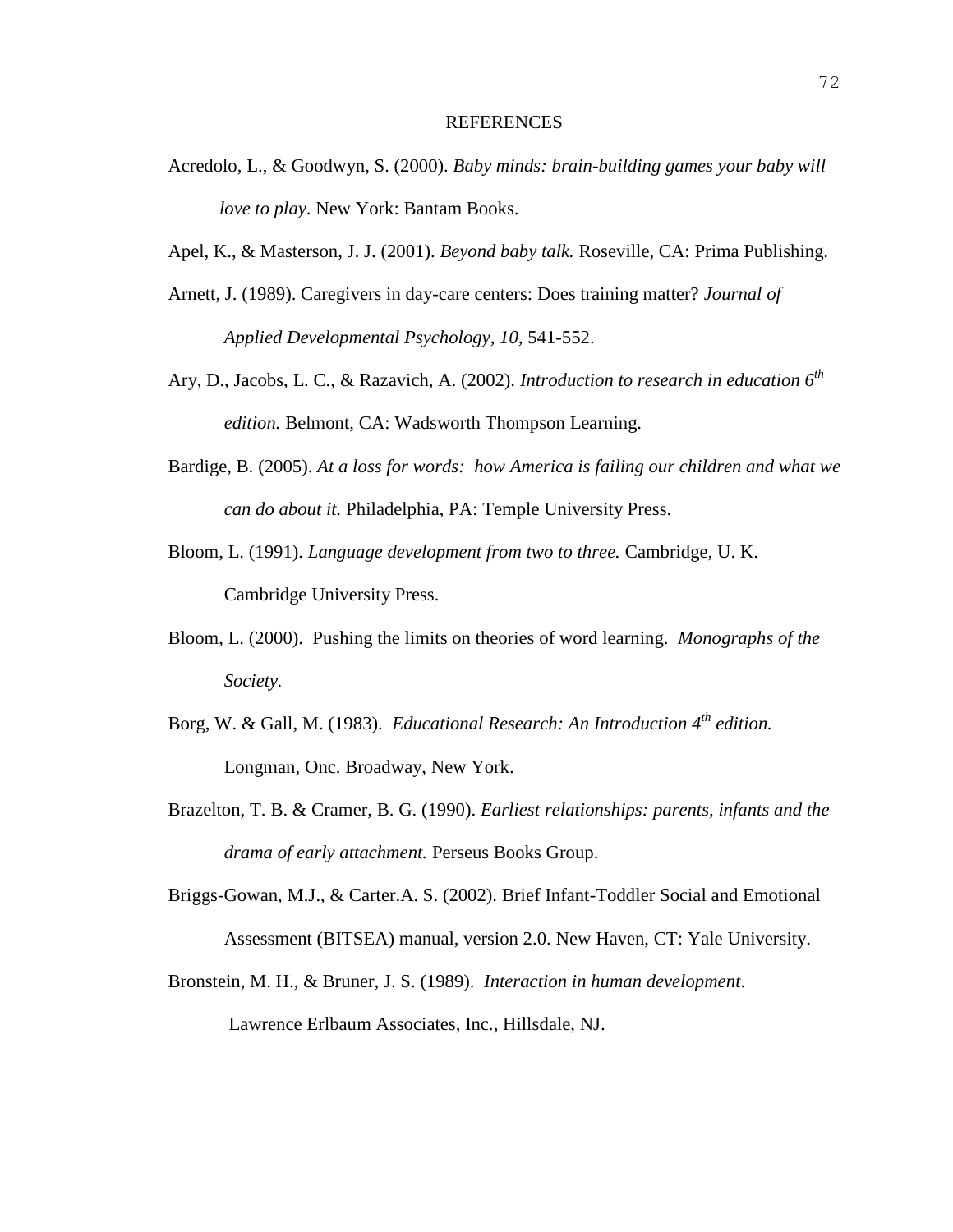Bruner. J. (1981). The social context of language acquisition. *Language & communication, 1,*155-178.

Bruner, J. (1983). *Child's talk: learning to use language.* New York: Norton.

Burchinal, M. E., Roberts, J. E., Riggins, R., Zeisel, S. A., Neebe, E., & Bryant, D. (2000). Relating quality of center-based child care to early cognitive and language development longitudinally. *Child Development, 71*(2), 339-357.

Bureau of Labor Statistics (2008). Retrieved February 7, 2009 from

<http://www.bls.gov/oco/cg/cgs032.htm>

Carnegie Task Force On Meeting The Needs Of Young Children (1994). *Starting points: meeting the needs of our youngest children*. New York: Carnegie Corporation.

Center on the Developing Child at Harvard University (2007). *A Science-Based Framework for Early Childhood Policy: Using Experience to Improve Outcomes in Learning, Behavior, and Health for Vulnerable Children.* Retrieved February 7, 09, from [www.developingchild.harvard.edu.](http://www.developingchild.harvard.edu/)

- Cicognani, E., & Zani, B. (1992). Teacher-children interactions in a nursery school: an exploratory study. *Language and Education, 6,* 1-11.
- Clifford, R. M., Early, D. M., Hills, T. W. (1999). Almost a million children in school before kindergarten: who is responsible for early childhood services? *Young Children, 54(5), 48-51.*
- Dickinson, D. K. & Tabors, P. O. (2001). *Beginning literacy with language experiences: young children learning at home and school.* Paul H Brookes Publishing Co. Baltimore, MD.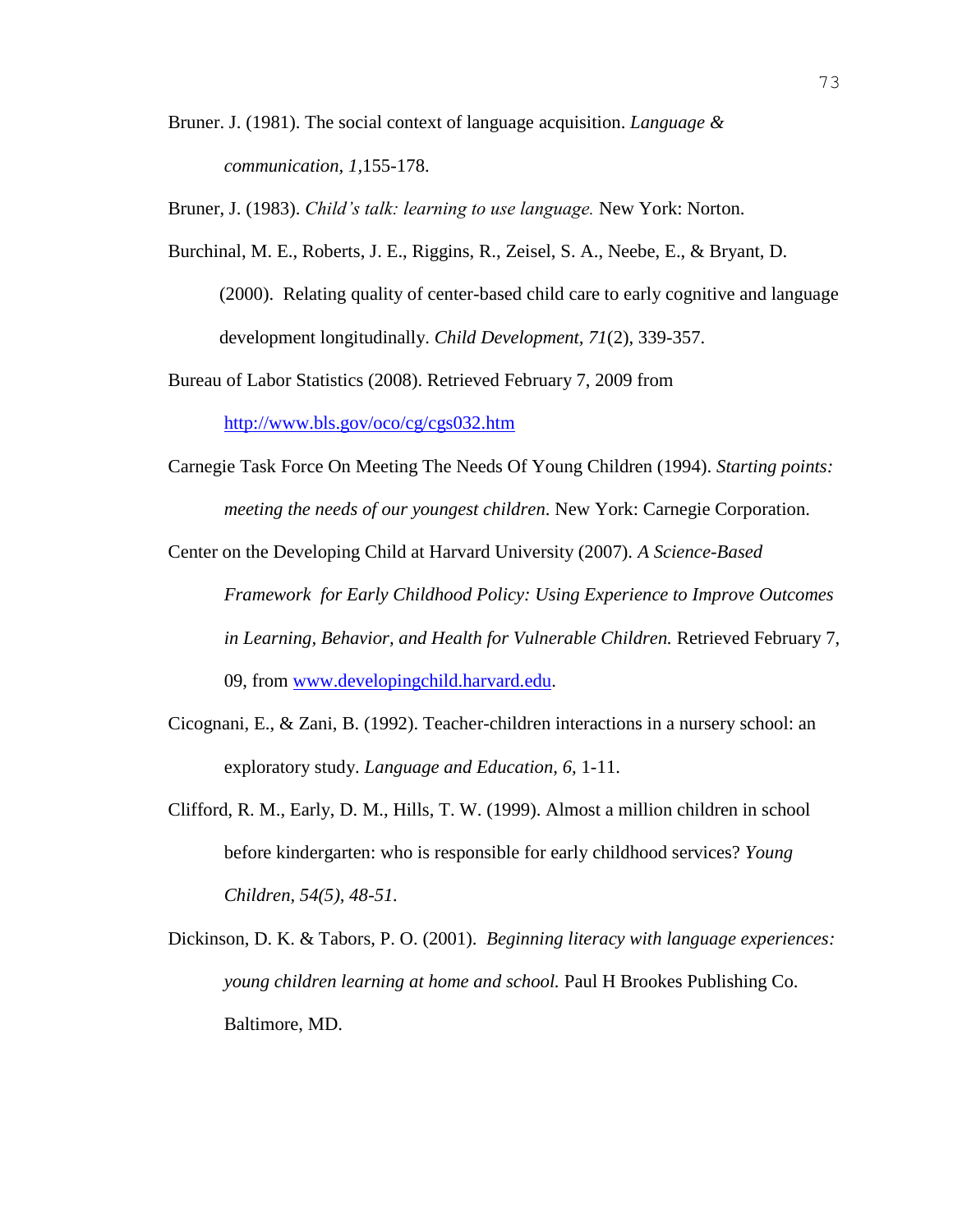- Doherty, G. , Lero, D., Goelman, H., Tougas, J., & Lagrange, A. (2000). *You bet I care: key findings and their implications.* Guelph, Ontario, Canada: The Centre for Families, Work and Well-Being.
- Family & Social Services Administration (2011). Retrieved February 14, 2011 from <http://www.in.gov/fssa/ddrs/3382.htm>
- Fontaine, N. S., Torre, D. L., & Grafwallner, R. (2006). Effects of quality early care on school readiness skills of children at risk. *Early Child Development and Care, 176*(1), 99-109.
- Forum on Child and Family Statistics (2007). Retrieved February 7, 2009 from [www.childstats.gov/americaschildren/famsoc3asp.](http://www.childstats.gov/americaschildren/famsoc3asp)
- Gallagher, J., Clifford, R. & Maxwell, K. (2004). Getting from here to there: to an ideal early preschool system. *Early Childhood Research & Practice, 4*(1). Retrieved February 7, 09, from<http://ecrp.uiuc.edu/index.html>
- Girolametto, L., Weitzman, E., & Greenberg, J. (2003). Training day care staff to facilitate children's language. *American Journal of Speech-Language Pathology, 12,* 299-311.
- Girolametto, L., & Weitzman, E. (2002). Responsiveness of child care providers in interactions with toddlers and preschoolers. *Language, Speech, and Hearing Servicess in Schools, 33*(4) *,*268-281.
- Girolametto, L., Hoaken, L., Weitzman, E., & Van Lieshout, R. (2000a). Patterns of adult-child linguistic interaction in integrated day care groups. *Language, Speech, and Hearing Services in Schools, 31,* 155-168.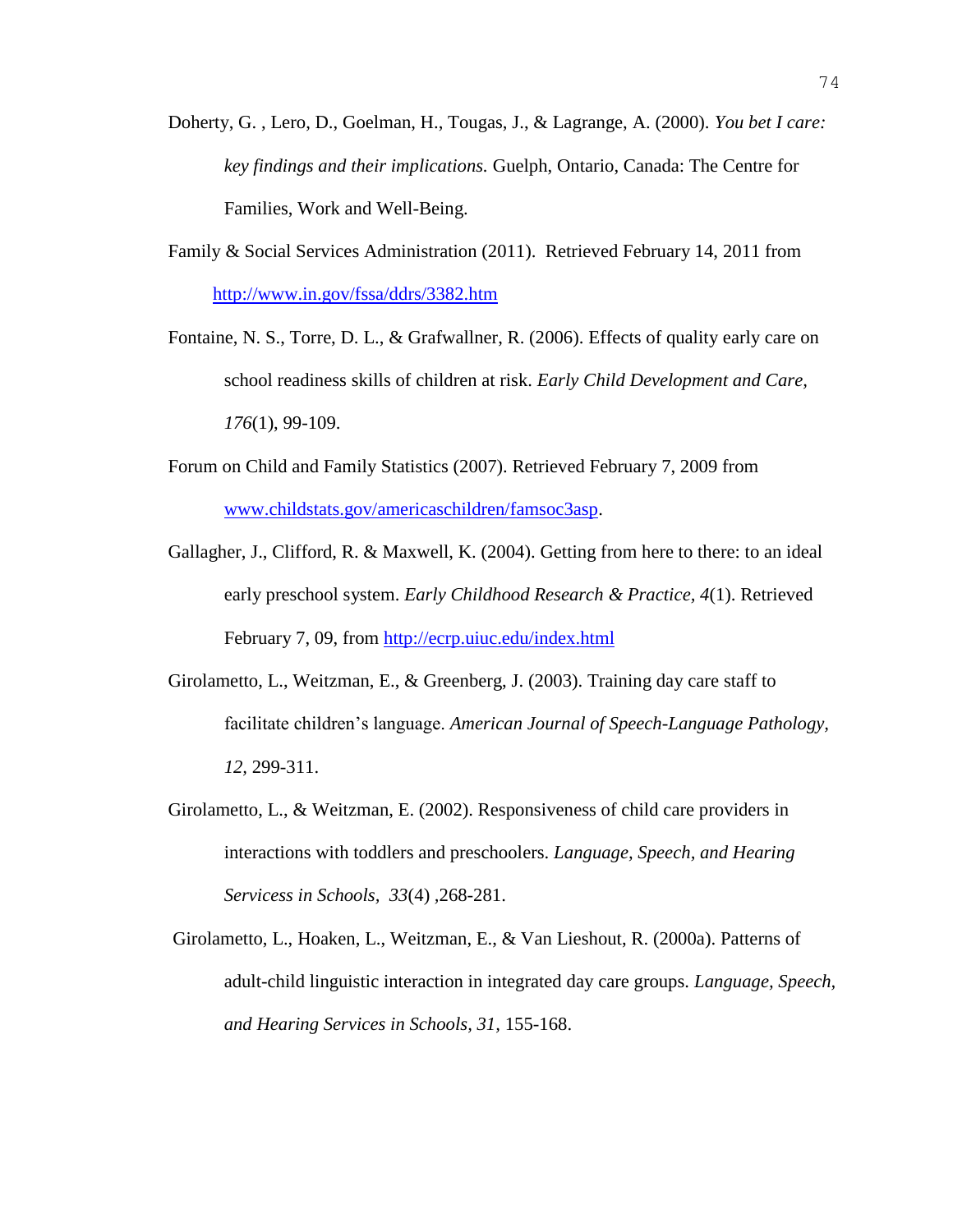- Girolametto, L., Weitzman, E., Van Lieshout, R., & Duff, D. (2000b). Directiveness in teachers' language input to toddlers and preschoolers in day care. *Journal of Speech, Language, and Hearing Research, 43*(5)*,* 1101-1114.
- Goleman, D. (1995). *Emotional intelligence.* New York: Bantam Books.
- Gopnik, A., Meltzoff, A., & Kuhl, P. (1999). *The scientist in the crib: minds, brains, and how children learn*. New York: William Morrow and Company. H. Brookes Publishing Company.
- Greenwood, C.R., Thiemann-Bourque, K., Walker, D., Buzhardt, J., & Gilderson, J. (2011). Assessing children's home language environments using automatic speech recognition technology. *Communication Disorders Quarterly, 32*(2), 83- 92.
- Hart, B., & Risley, T. (1995). *Meaningful differences in the everyday experience of young American children.* Baltimore: Paul H Brookes Publishing Company.
- Hart, B. & Risley, T. (1999). *The social world of children learning to talk.* Baltimore: Paul H Brookes Publishing Company.
- Hoff, E. (2003). The specificity of environmental influence: socioeconomic status affects early vocabulary development via maternal speech. *Child Development, 74,* 1368- 1378.
- Honig, A. S. & Wittmer, D. S. (1982). Teachers and low-income toddlers in metropolitan day care. *Early Childhood Develoipment and Care, 10* (1), 95-112.
- Hulit, L. M., & Howard, M. R. (2006). Language acquisition: a theoretical journey. In *Born to talk: an introduction to speech and language development 4th edition.* Boston, MA: Pearson Education, Inc.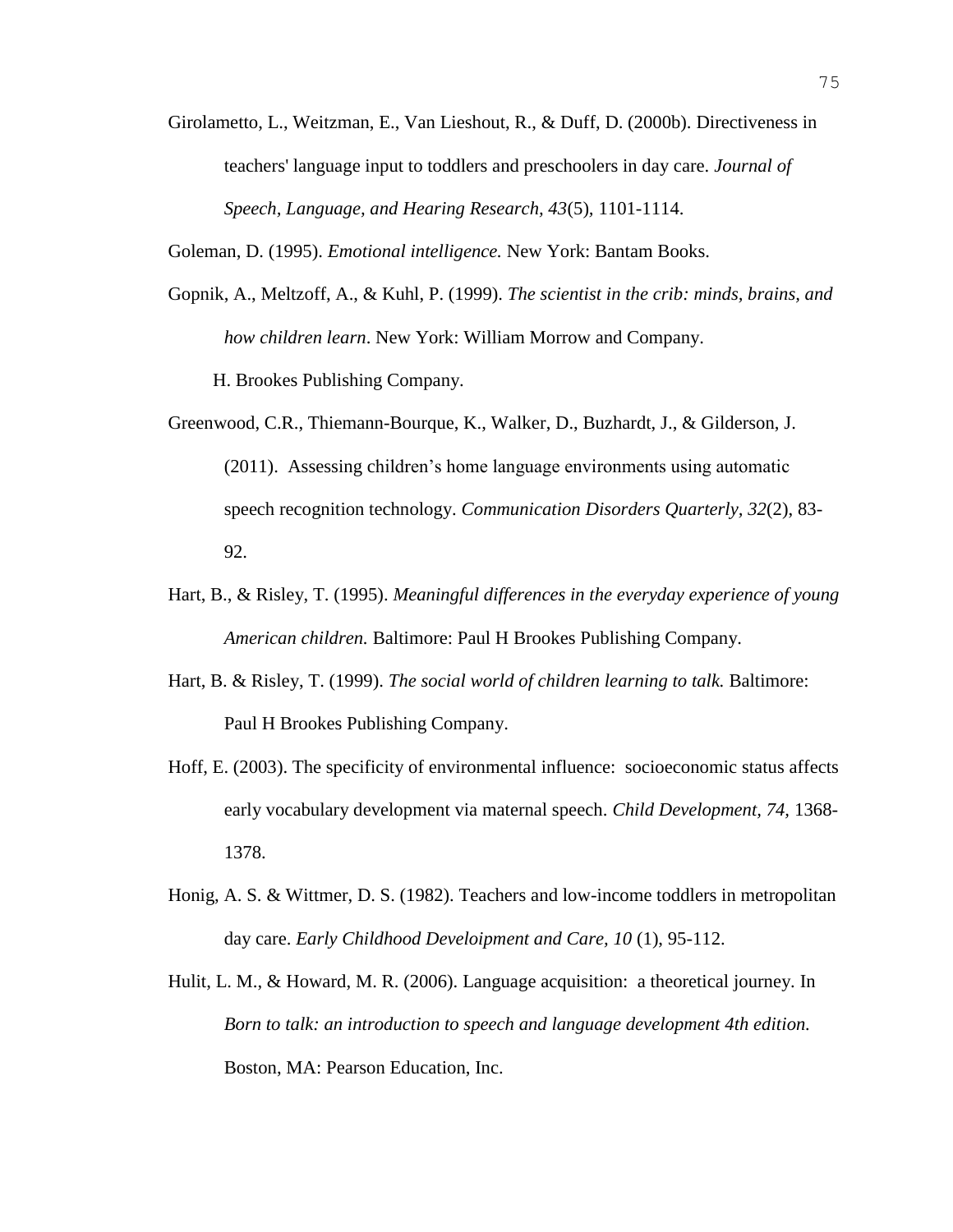- Huttenlocher, J. (1998). Language input and language growth. *Preventive Medicine, 27,* 195-199.
- Indiana Bureau of Child Care Annual Report (2006). Retrieved February 7, 2009 from <http://www.in.gov/fssa/files/BCC-Annual-Report-2006.pdf>

Indiana Child Care Workforce Study (2005). Retrieved February 8, 2009 from [http://www.iaeyc.org/portals/11/2005\\_Indiana\\_Child\\_Care\\_Workforce\\_Study.pdf](http://www.iaeyc.org/portals/11/2005_Indiana_Child_Care_Workforce_Study.pdf)

Indiana Family & Social Services. *First Steps Indiana Statewide Profile Report*. Retrieved February 3, 2009, from Indiana Family & Social Services Administration Web site:

[http://www.in.gov/fssa/files/First\\_Steps\\_Evaluation\\_and\\_Audit\\_2008.pdf](http://www.in.gov/fssa/files/First_Steps_Evaluation_and_Audit_2008.pdf)

- Kagan, S. B. & Cohen, N. E. (1997). *Not by chance: creating an early care and education system for America's children.* New Haven, CT: Bush Center in Child Development and Social Policy.
- Kamerman, S. B. & Gatenio, S. (2003). Overview of the current policy context. In Debby Cryer & Richard M. Clifford (Eds.), *Early Childhood Education and Care in the USA* (pp. 1-30). Baltimore, MD: Paul H. Brookes.
- Lee, V., & Burkham, D. (2002). *Inequality at the starting gate: social background differences and achievement as children begin school*. Washington, DC: Economic Policy Institute.
- Linver, M.R., Brooks-Gunn, J., & Kohen, D. E. (2002). Family processes and pathways from income to young children's development. *Developmental Psychology, 38,* 719-734.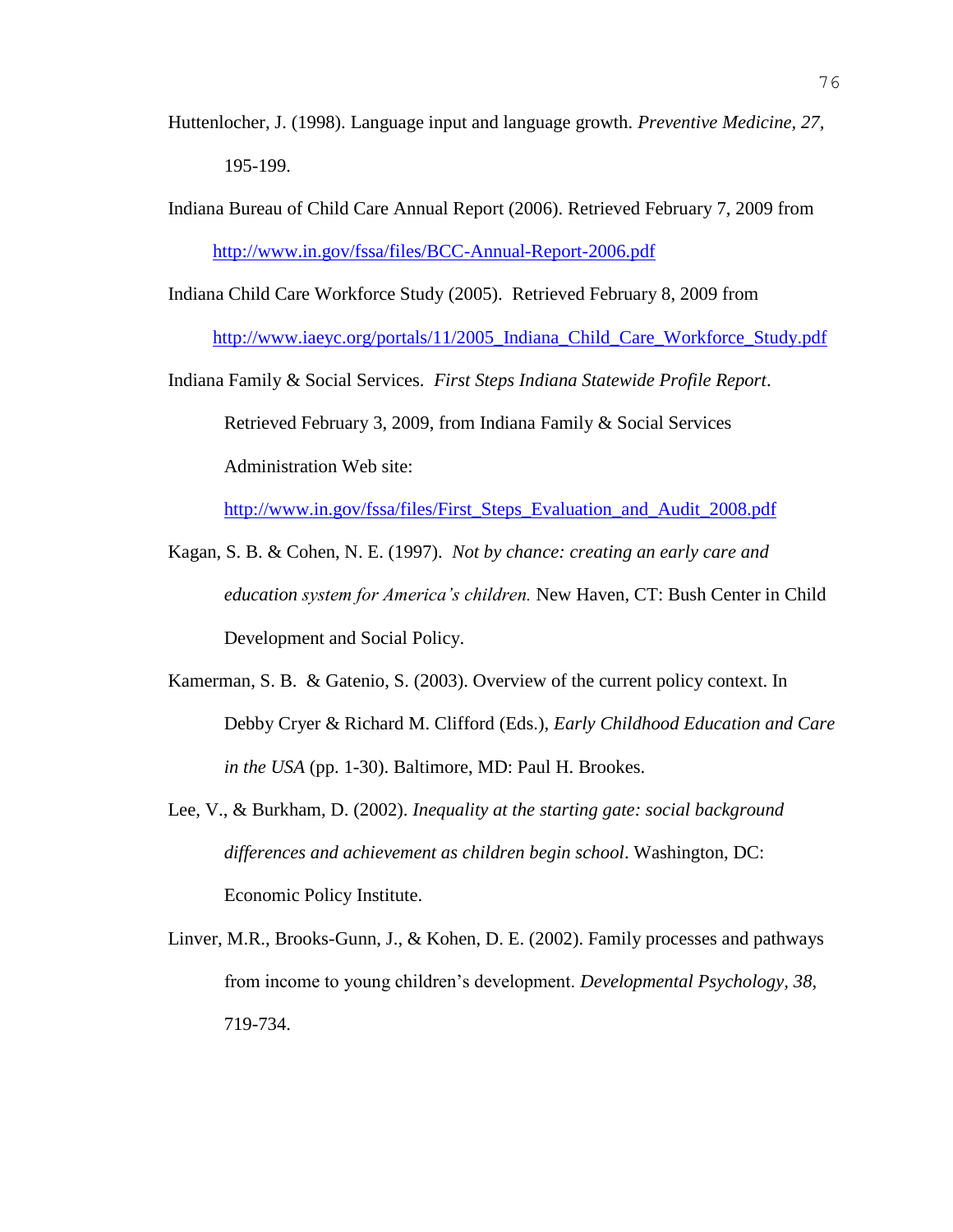- Machado, J. M. (2010). *Early childhood experiences in language arts: early literacy. 9th edition.* Belmont, CA: Wadsworth, Carnegie Learning.
- McMillen, M. M. & Kaufman, P. (2006). *Dropout rates in the United States: 1994*  (NCES- 96-863). Washington, DC: National Center for Education Statistics.
- Miller, J. F., & Chapman, R. S. (2008). Systematic analysis of language transcripts. Madison, WI
- Murray, A., & Hornbaker, A. (1997). Maternal directive and facilitative interaction styles: associations with language and cognitive development of low risk and high risk toddlers. *Development and Psychopathology, 9*(507-516).
- Murray, A., Fees, B. S., Crowe, L. K., Murphy, M. E., & Henriksen, A. L. (2006). The language environment of toddlers in center-based care versus home settings. *Childhood Education Journal, 34*(3), 233-239.

Nash, J. M. (1997, February 3). Fertile minds. *Time, 149*(5)*,* 48-56.

- National Center for Education Statistics (2005). *National Household Education Survey, 2005.*
- National Institute Of Child Health and Human Development (1998). *The NICHD Study of Early Child Care*. Washington, DC: U.S. Government Printing Office.
- National Institute of Child Health and Human Development Early Child Care Research Network (2000). The relation of child care to cognitive and language development. *Child Development, 71*(4), 960-980.
- National Scientific Council on the Developing Child (2007). *The Science of Early Childhood Development. [www.developingchild.net.](http://www.developingchild.net/)*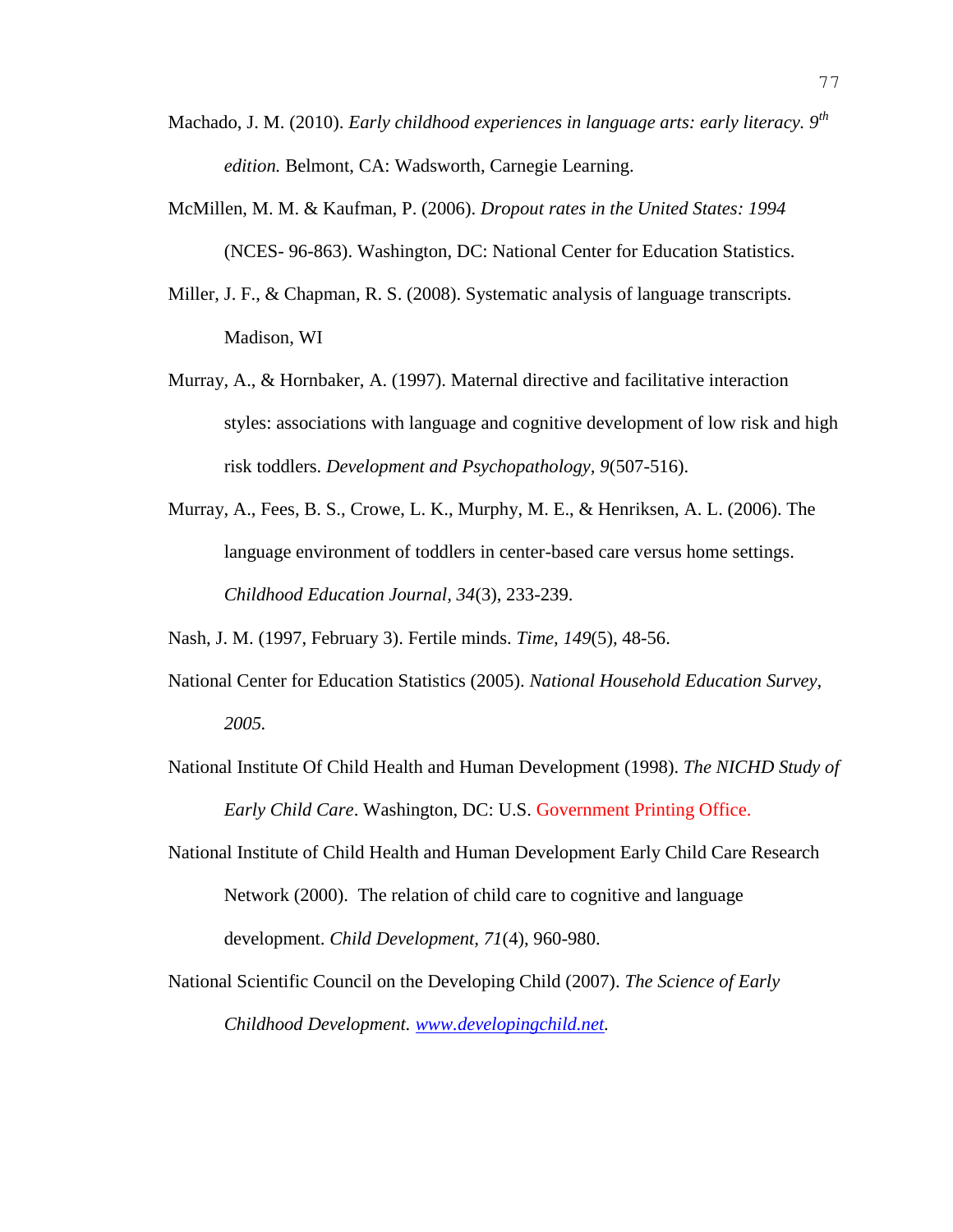- National Scientific Council on the Developing Child (2007b). *The Timing and Quality of Early Experiences Combine to Shape Brain Architecture: Working Paper #5.* [http://www.developingchild.net.](http://www.developingchild.net/)
- Nelson, C.A. (1999). Neural plasticity and human development. *Current directions in psychological science, 8,* 42-45.
- Neuman, S. B. (2003). From rhetoric to reality: the case for high-quality compensatory prekindergarten programs. *Phi Delta Kappan, 85*(4), 286-291
- Newman, R. (2005). Noise at daycare and home interferes with infants learning to speak. *Developmental Psychology, 40*(2).
- NICHD Early Child Care Research Network. (2002). Child-care structure, processes, outcome: direct and indirect effects of child-care quality on young children's development. *Psychological Science, 13* (3), 199-206.
- NICHD Early Child Care Research Networ. (2005). Pathways to reading: the roll of oral language in the transition to reading. *Developmental Psychology, 41* (2), 428-442.

No Child Left Behind (NCLB) Act of 2001, Pub. L. No. 107-110, § 115, Stat. 1425 (2002).

- O'Brien, M. & Bi, X. ((1995). Language learning in context: teacher and toddler speech in three classroom play areas. *Topics in Early Childhood Special Education, 15* (2), 148-163.
- Odom, S.L. & Diamond, K.E. (1998). Inclusion of young children with special needs in early childhood education: the research base. *Early Childhood Research Quarterly, 13* (1), 3-25.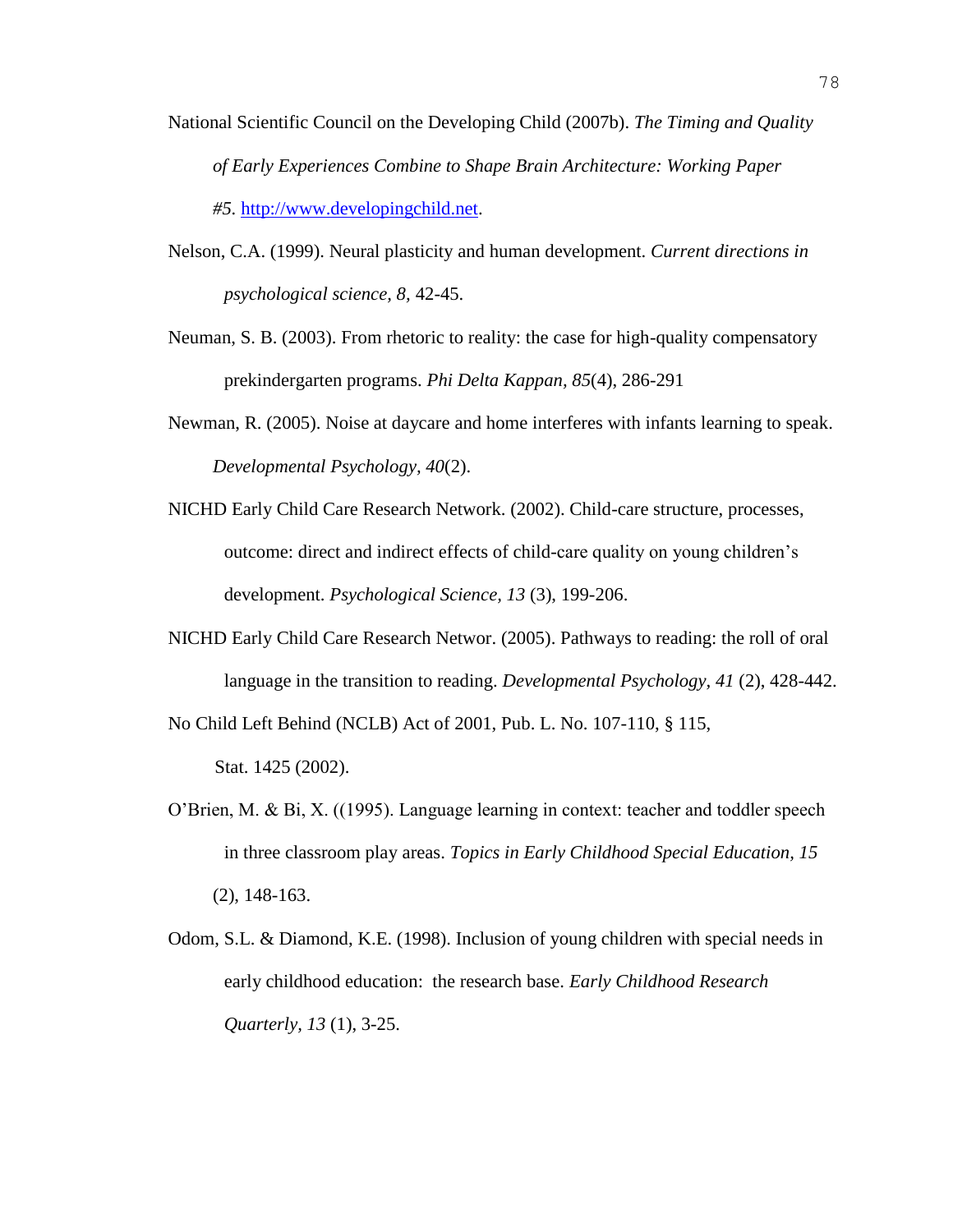- Otto, B. (2002). Learning and language. In A. C. David (Ed.), *Language development in Early Childhood* (pp. 23-47). Columbus, OH: Merrill Prentice Hall.
- Peisner-Feinberg, E. S., Burchinal, M. R., Clifford, R. M., Culkin, M. L., Howes, C.,Kagan, S. L., et al. (1999). *The children of the cost, quality, and outcomes study go to school: executive summary*. Chapel Hill, NC: University of North Carolina at Chapel Hill, Frank Porter Graham Child Development Center.
- Peisner-Feinberg, E. S., Burchinal, M. R., Clifford, R. M., Culkin, M. L., Howes, D., Kagan, S. L., & Yazejian, N. (2001). The relation of preschool child-care quality to children's cognitive and social development trajectories through second grade. *Child Development, 72*(5), 1534-1553.
- Pellegrino, M.L.M., & Scopesi, A. (1990). Structure and function of baby talk in a daycare centre. *Journal of Child Language, 17,*101-113.
- Piaget, J. (1962). Play, dreams and imitation in childhood. New York: W. W. Norton.
- Piaget, J. (1970). Science of education and the psychology of the child. New York: Penguin.
- Polyzoi, E. (1997). Quality of young children's talk with adult caregivers and peers during play interactions in the day care setting. *Canadian Journal of Research in Early Childhood Education,* 6, 21-30.

Replicating meaningful differences. *Juniper Gardens Children's Project uses LENA to Validate and Expand on Hart & Risley Findings.* Retrieved April 2, 2010 from [http://www.lenafoundation.org/Resources/Newsletter.aspx?PageMethod=ViewNew](http://www.lenafoundation.org/Resources/Newsletter.aspx?PageMethod=ViewNewsletter&newsletterToken=20100401) [sletter&newsletterToken=20100401](http://www.lenafoundation.org/Resources/Newsletter.aspx?PageMethod=ViewNewsletter&newsletterToken=20100401)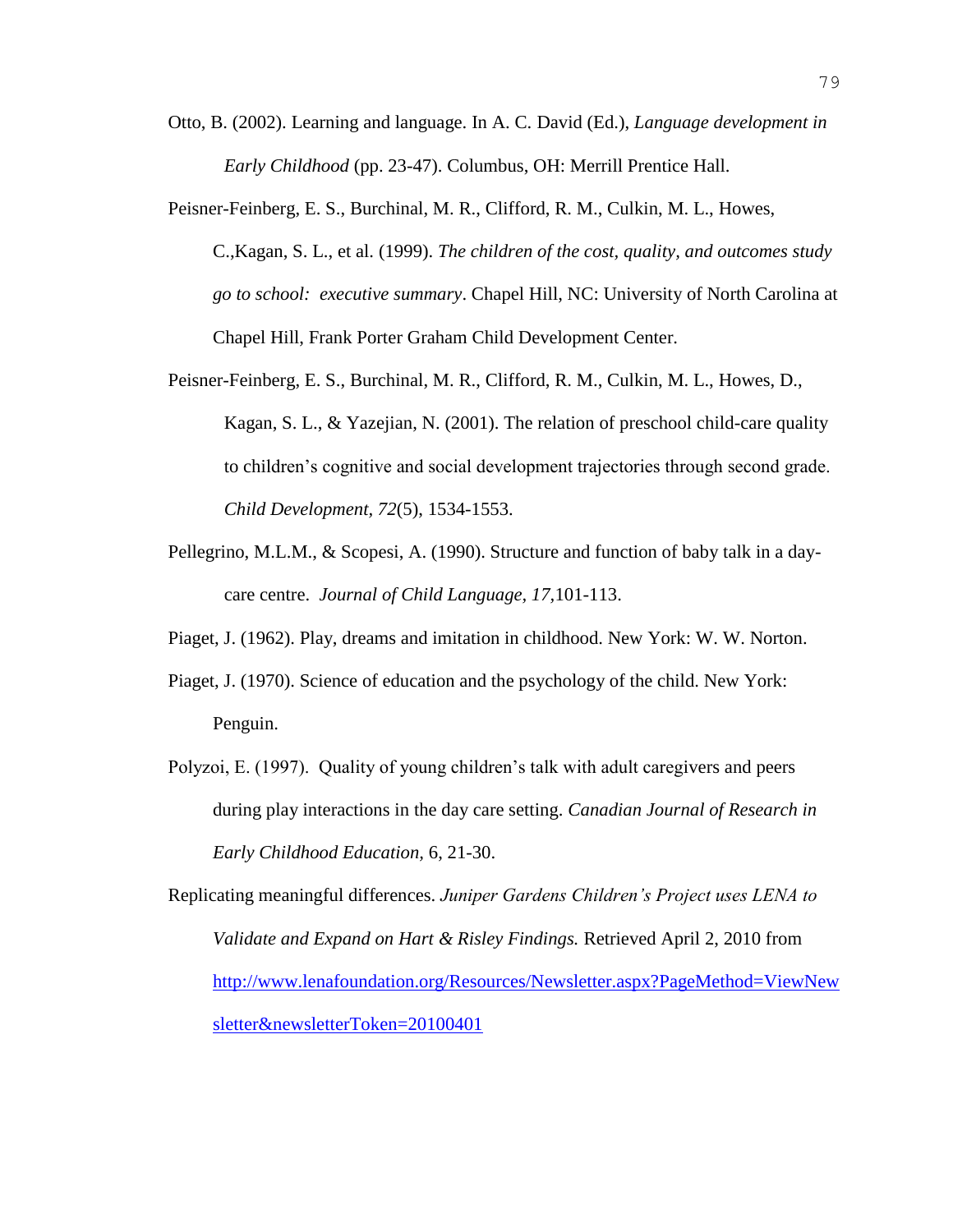Rescorla, L., Ross, G. S., & McClure, S. (2007). Language delay and behavioral/emotional problems in toddlers: findings from two developmental clinics. *Journal of Speech, Language and Hearing Research, 50,* 1063-1078

- Rocissano, L., & Yatchmink, Y. (1983). Language skill and interactive patterns in prematurely born toddlers. *Child Development, 72,* 748- 767.
- Rocissano, L., & Yatchmink, Y. (1984). Joint attention in mother-toddler interaction: a study of individual variation. *Merrill-Palmer Quarterly, 30,* 11-31.
- Rudd, L., Cain, D.W., Saxon, T. F. (2008). Does improving joint attention in low-quality child-care enhance language development? *Early Child Development & Care, 178,*(3).
- Sheskin, D.J. (1997). *Handbook of parametric and nonparametric statistical procedures*. Boca Rotan, FLA; CPR Press, Inc.
- Shonkoff, J. P., & Phillips, D. A. (Eds.). (2000). *From neurons to neighborhoods: the science of early childhood development.* Washington, D. C.: National Academy Press.
- Shore, R. (1997). *Rethinking the brain: new insights into early development.* New York: Families and Work Institute.
- Society For Research In Child Development, Inc (2000). The relation of child care to cognitive and language development. *Child Development, 71*(4), 960-980.
- Stahmer, A. & Carter, C. (2005). An empirical examination of toddler development in inclusive childcare. *Early Child Development & Care, 175*(4), 321-333.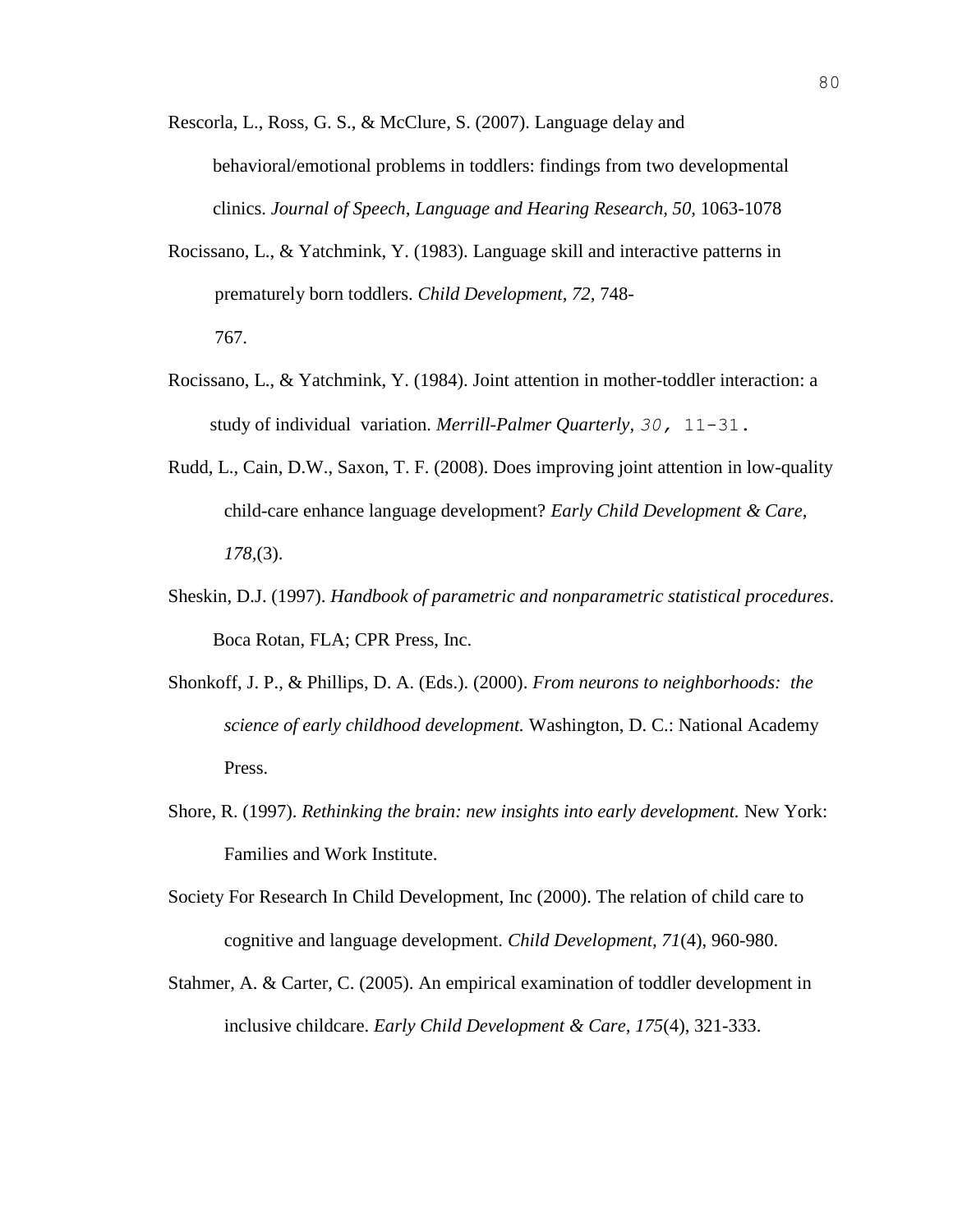- Temas-LeMonda, C., Bornstein, M., & Baumwell, L. (2001). Maternal responsiveness and children's achievement of language milestones. *Child Development, 72,* 748- 767.
- Tennant, J., McNaughton, S., & Glynn, T. (1988). Increasing children's language in day care through caregiver conversations. *Early Child Development and Care, 35*, 39- 51.
- Tervo, R. C. (2007). Language proficiency, development, and behavioral difficulties in toddlers. *Clinical Pediatrics, 46*(6), 530-539.
- U.S. Census Bureau. (2006). Retrieved October 20, 07, from U.S. Census Bureau database.
- U.S. Census Bureau News (2008). Retrieved February 7, 09, from [http://www.census.gov/PressRelease/www/releases/archives/children/011574.htm](http://www.census.gov/PressRelease/www/releases/archives/children/011574.html) [l](http://www.census.gov/PressRelease/www/releases/archives/children/011574.html)
- U.S. Department of Education, National Center for Education Statistics. (2006). *Digest of Education Statistics, 2005* (NCES 2006-030).

University of Wisconsin-Madison.

- Vernon-Feagans, L., Hurley, M.M., Yont, K.M., Wambolt, P.M., & Kolak, A. (2007). Quality of childcare and otits media: relationships to children's language during naturalistic interactions at 18, 24, and 36 months. *Journal of Applied Developmental Psychology, 28*(2).
- Volling, B. L. ((2001). Early attachment relationships as predictors of preschool children's emotion regulation with a distress sibling. *Early Education and Development, 12*(2), 185-207.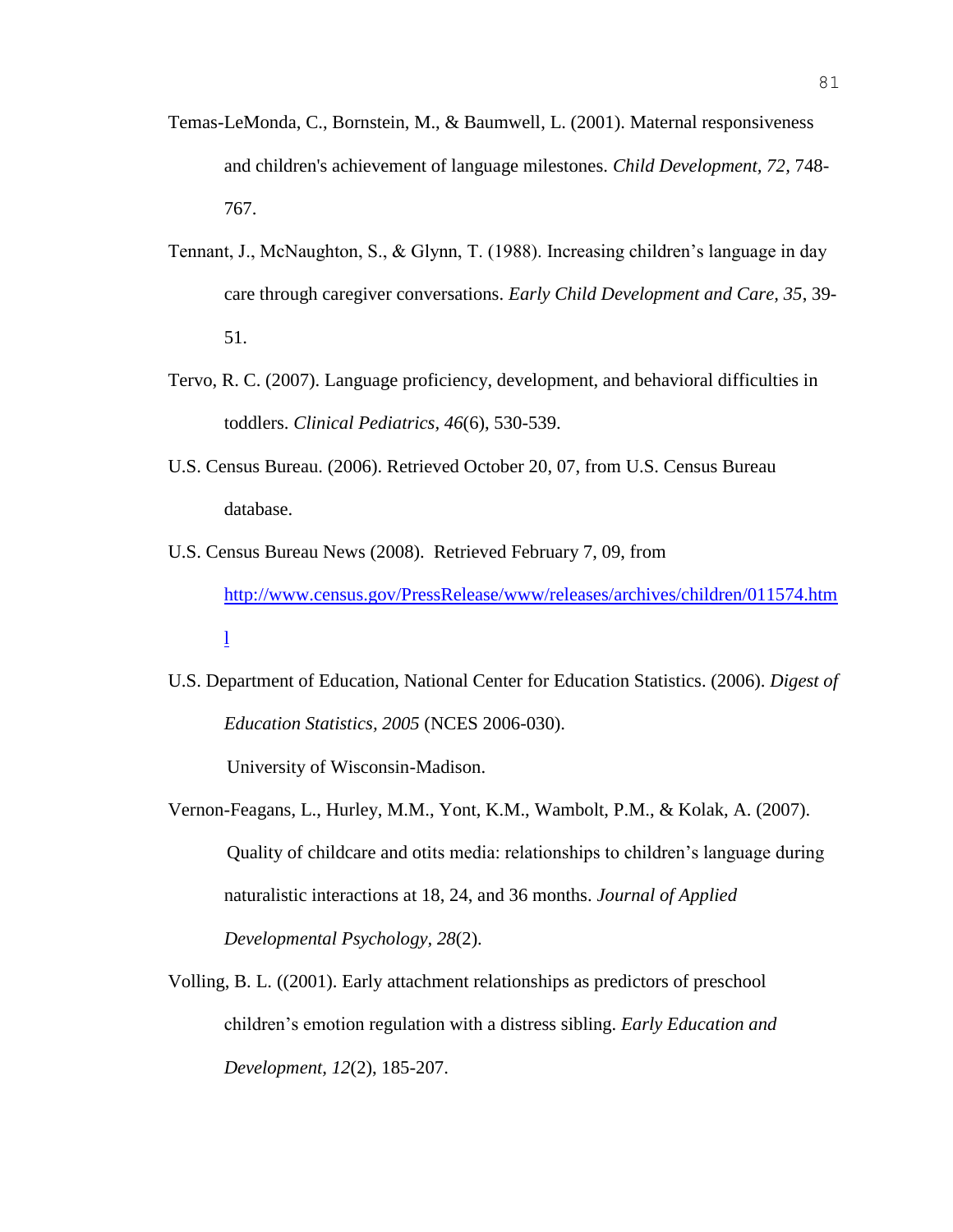Vygotsky, L. (1978). *Mind in Society.* Cambridge, MA: Harvard University Press.

- Vygotsky, L. S. (1986). *Thought and language*. Cambridge, MA: MIT Press. Washington, DC, United States Department of Education, National Center for Education
- Webster, R. I., Erdo, C., Evans, K., Majnemer, A., Kehayia, E., Thordardottir, E., et al. (2006). The clinical spectrum of developmental language impairment in schoolage children: language, cognitive, and motor findings. *Pediatrics, 118*(5), 1541- 1549. doi:10.1542/peds.2005-2761
- Wertheimer, R., & Croan, T. (2003). In *Attending kindergarten and already behind: a statistical portrait of vulnerable children*. Retrieved November 3, 2007, from Washington, D.C. Child Trends Web Site Web Site: [http://www.childtrends.org.](http://www.childtrends.org/)
- Wittmer, D. S., & Honig, A. S. (1991). Convergent or divergent? Teacher questions to three-year-old children in day care. *Early Child Development and Care, 68,* 141- 147.
- Zill, N. & West, J. (2001). *Entering kindergarten: a portrait of American children when they begin school* (NCES-2001-035). Washington, DC: National Center for Education Statistics.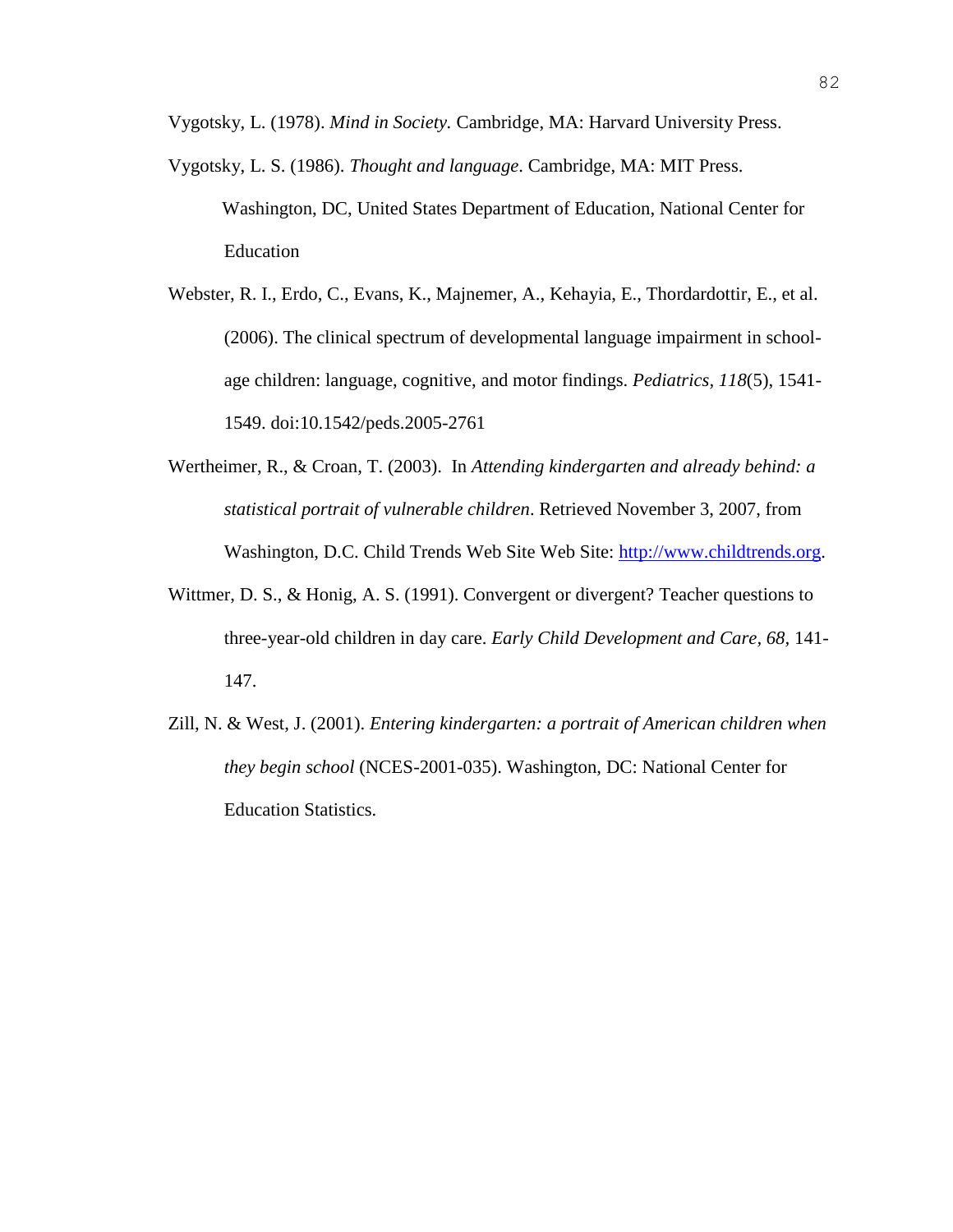Appendix A: Consent for Center Director

Dear Child Care Center Director,

Your center has been chosen to participate in a research project. The purpose of the project is to understand more about child language. Over the course of the next few months, the researcher will visit a classroom at your facility approximately 5 times. During these visits the researcher will observe the children and care providers during their everyday, natural routines. During observations written codes will be used to categorize the language occurring. This written information will be stored in a locked file cabinet in the researcher's office. The identity of the center, the care providers, and that of the children will be protected because the data will be coded so that they remain confidential.

There are no foreseeable risks or discomforts from participating in this study. Providers and children may feel initially anxious about having an unknown adult in the classroom. The researcher will interact only minimally with the providers and children and only if approached by them.

Thank you for allowing me to observe within your facility. I will be contacting you via phone in early August to arrange specific dates and times, to distribute parental and provider informed consents, gather demographic and developmental information, and to answer any questions you may have.

For one's rights as a research subject, contact the Director of Research Compliance at the Sponsored Programs Office, Ball State University, Muncie, IN 47306, (765)285- 5070.

 $\overline{\phantom{a}}$  ,  $\overline{\phantom{a}}$  ,  $\overline{\phantom{a}}$  ,  $\overline{\phantom{a}}$  ,  $\overline{\phantom{a}}$  ,  $\overline{\phantom{a}}$  ,  $\overline{\phantom{a}}$  ,  $\overline{\phantom{a}}$  ,  $\overline{\phantom{a}}$  ,  $\overline{\phantom{a}}$  ,  $\overline{\phantom{a}}$  ,  $\overline{\phantom{a}}$  ,  $\overline{\phantom{a}}$  ,  $\overline{\phantom{a}}$  ,  $\overline{\phantom{a}}$  ,  $\overline{\phantom{a}}$ 

#### Director Signature Date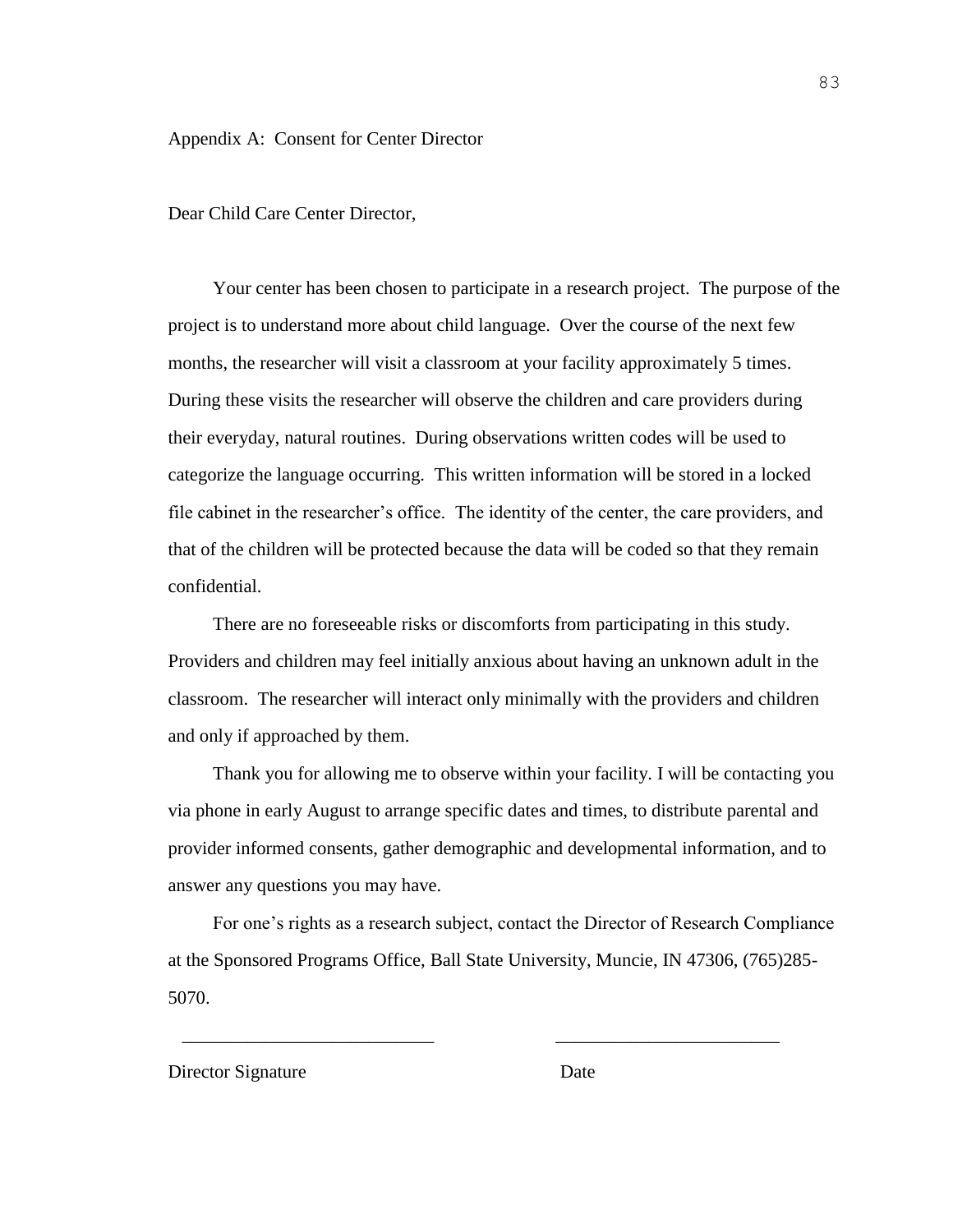| Investigator                         | <b>Faculty Supervisor</b>    |
|--------------------------------------|------------------------------|
| Jeanne K. McMillan, Graduate Student | Dr. Nina Yssel               |
| <b>Special Education</b>             | <b>Special Education</b>     |
| <b>Ball State University</b>         | <b>Ball State University</b> |
| Muncie, IN 47306                     | Muncie, IN 47306             |
| Telephone: (765)285-8176             | Telephone: (765)285-5703     |
| Email: jmcmillan@bsu.edu             | Email: <u>nyssel@bsu.edu</u> |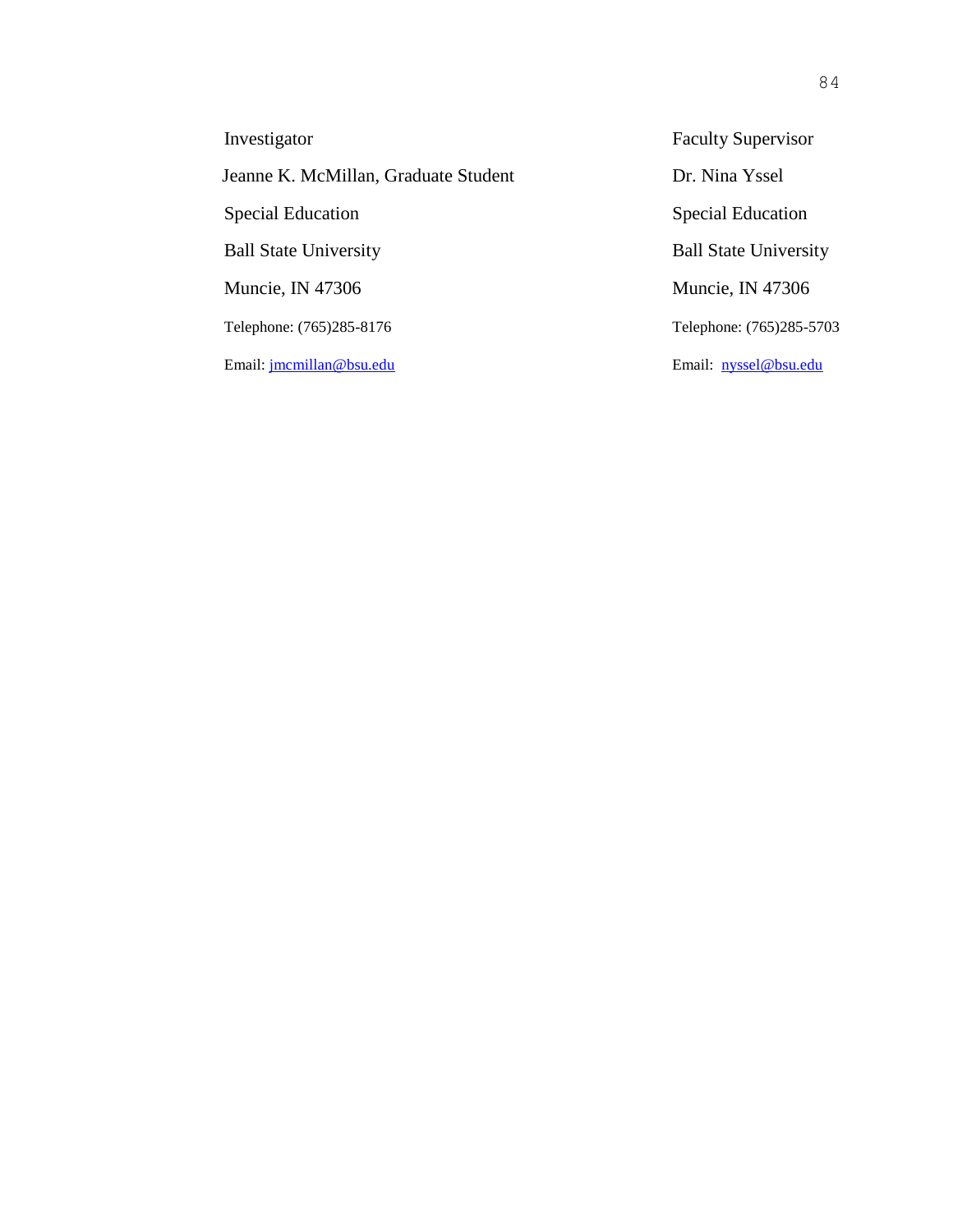#### Appendix B: Parent Consent

## Informed Consent for Parents/Guardians

#### Dear Parent/Guardian,

Your child's classroom has been chosen to participate in a research project. The purpose of the project is to understand more about language development in children. Over the course of the next few months, the researcher will visit your child's classroom approximately 5 times. During these visits the researcher will observe the children during their everyday, natural routines. During observations written codes will be used to categorize the language interactions occurring. This written information will be stored in a locked file cabinet in the researcher's office. Your child's identity will be protected because the data will be coded so that they remain confidential.

There are no foreseeable risks from participating in this study. Children may feel initially anxious about having an unknown adult in their classroom. The researcher will interact only minimally with your child and only if approached by your child. Your child's teacher/s will be present at all times.

In signing this consent, you are also giving permission to the facility director to release demographic and developmental information pertaining to your child to the researcher.

This study will help early childhood teachers and related professionals know more about how children develop language.

Your child's participation in this study is completely voluntary. You are free to withdraw participation of your child at any time without penalty. Your child's care at the center will not be affected by your withdrawal. Your child's daily routine will not be interrupted in any way. Please feel free to contact the researcher to ask any questions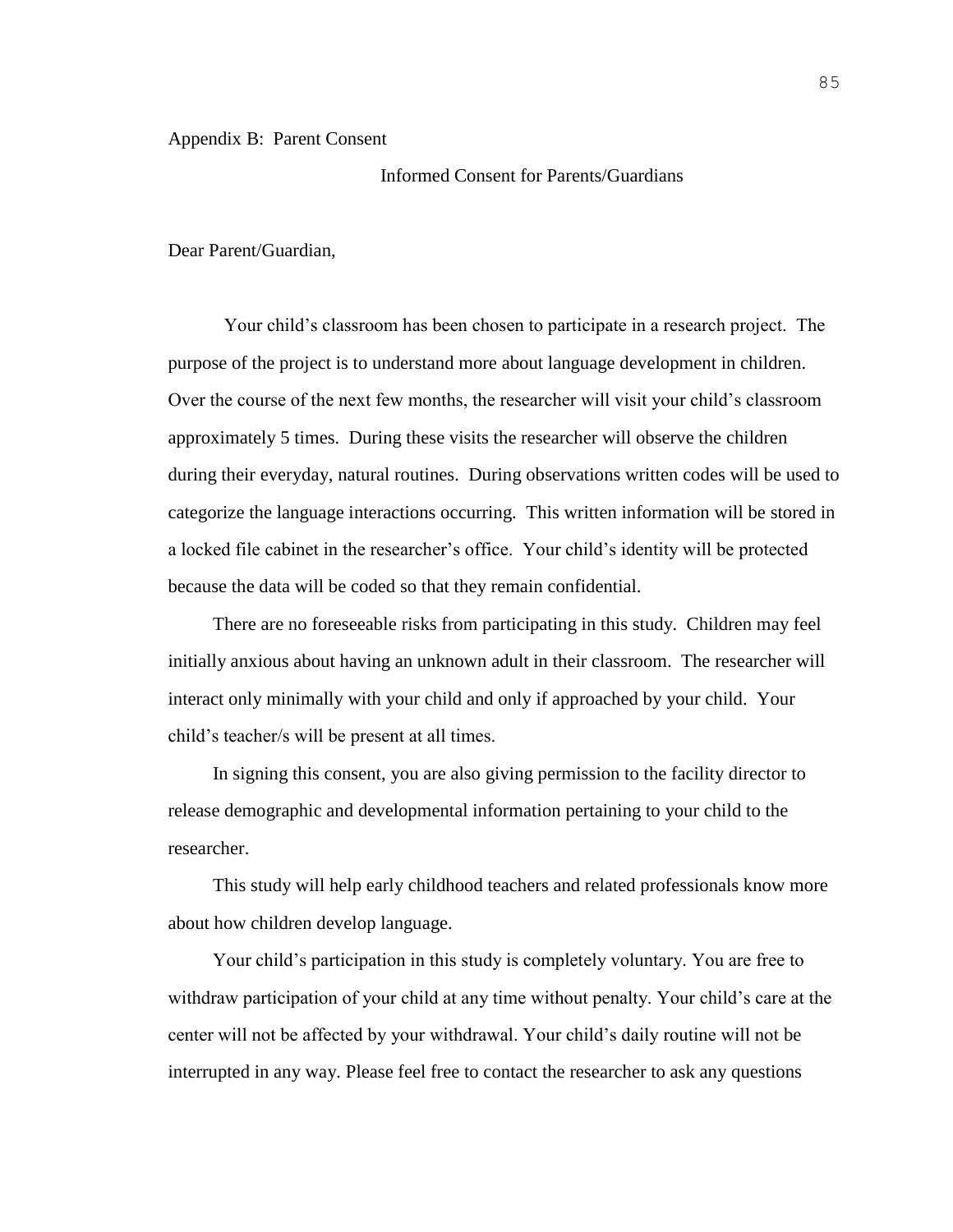before signing the Parental Permission form or at any time the researcher is visiting your child's center.

For one's rights as a research subject, contact the Director of Research Compliance at the Sponsored Programs Office, Ball State University, Muncie, IN 47306, (765)285- 5070.

I, \_\_\_\_\_\_\_\_\_\_\_\_\_\_\_\_\_\_\_\_\_\_\_\_\_\_\_\_\_(print your name), give informed consent for my child,  $\qquad \qquad$  (print your child's first and last name), to participate in this research project entitled "Child Language". I have read the description of this project and give permission for my child to be included. I understand I will receive a copy of this consent form for future reference.

\_\_\_\_\_\_\_\_\_\_\_\_\_\_\_\_\_\_\_\_\_\_\_\_\_\_\_\_ \_\_\_\_\_\_\_\_\_\_\_\_\_\_\_\_\_\_\_\_\_\_\_\_\_\_

Parent Signature Date

Jeanne K. McMillan, Graduate Student Dr. Nina Yssel Special Education Special Education Ball State University Ball State University Muncie, IN 47306 Muncie, IN 47306 Telephone: (765)285-8176 Telephone: (765)285-5703 Email: [jmcmillan@bsu.edu](mailto:jmcmillan@bsu.edu) Email[:nyssel@bsu.edu](mailto:nyssel@bsu.edu)

**Investigator** Faculty Supervisor

#### **Please return this completed form to your child's teacher no later than Monday, October**

**26 th if you consent to the above. Thank you!!**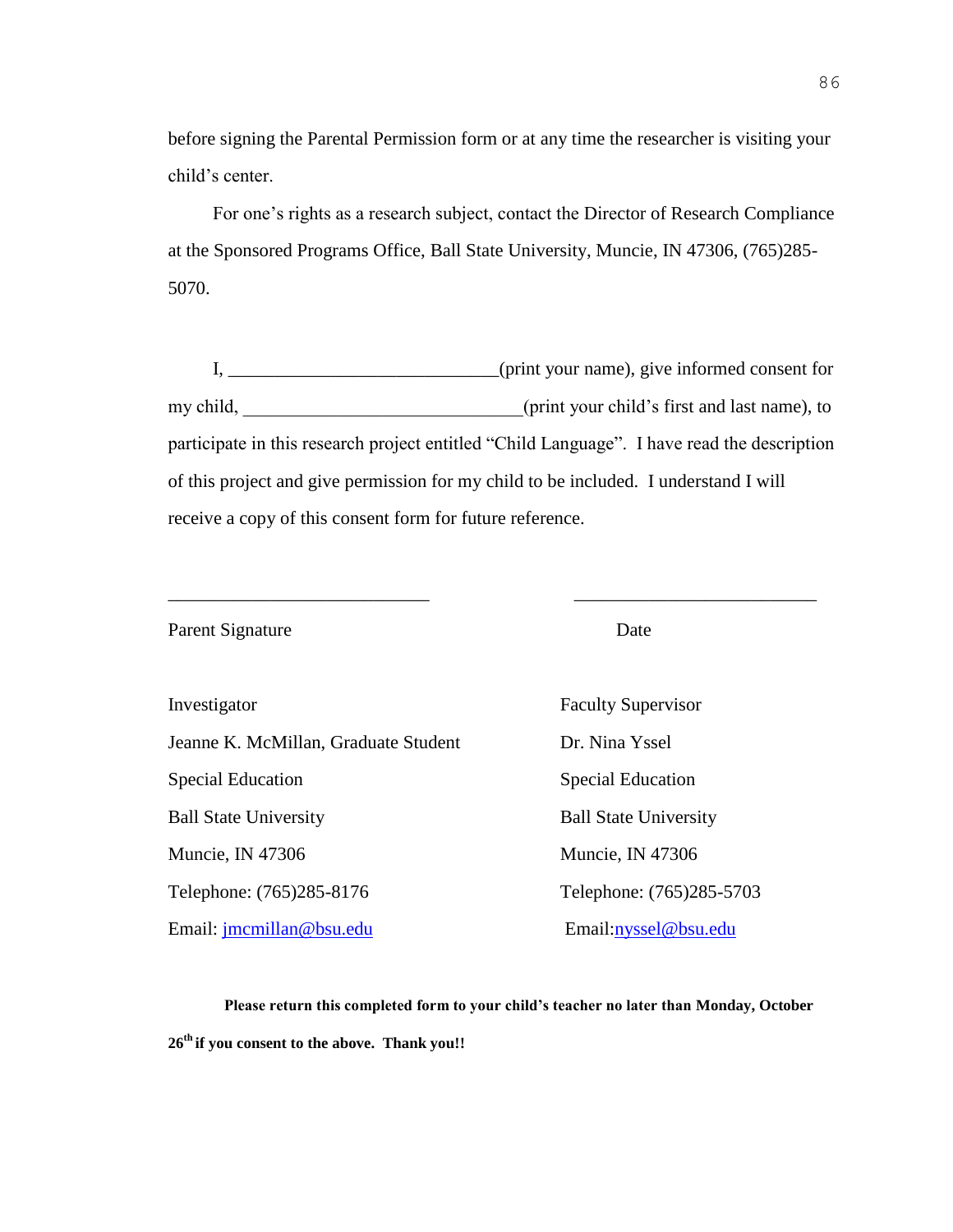Dear Child Care Provider,

Your classroom has been chosen to participate in a research project. The purpose of the project is to understand more about child language. Over the course of the next few months, the researcher will visit your classroom approximately 5 times. During these visits the researcher will observe the children during their everyday, natural routines. During observations written codes will be used to categorize the language occurring. This written information will be stored in a locked file cabinet in the researcher's office. Your identity and that of the children will be protected because the data will be coded so that they remain confidential.

There are no foreseeable risks from participating in this study. You may feel initially anxious about having an unknown adult in your classroom. The researcher will interact only minimally with you and with the children and only if approached.

In signing this consent, you are also giving permission to the facility director to release your demographic information.

This study will help early childhood teachers and related professionals know more about how children develop language.

Your participation in this study is completely voluntary. You may withdraw participation at any time without penalty. Your daily routine will not be interrupted in any way. Please feel free to contact the researcher to ask any questions before signing this informed consent form.

For one's rights as a research subject, contact the Sponsored Programs Office, Ball State University, Muncie, IN 47306, (765)285-5070.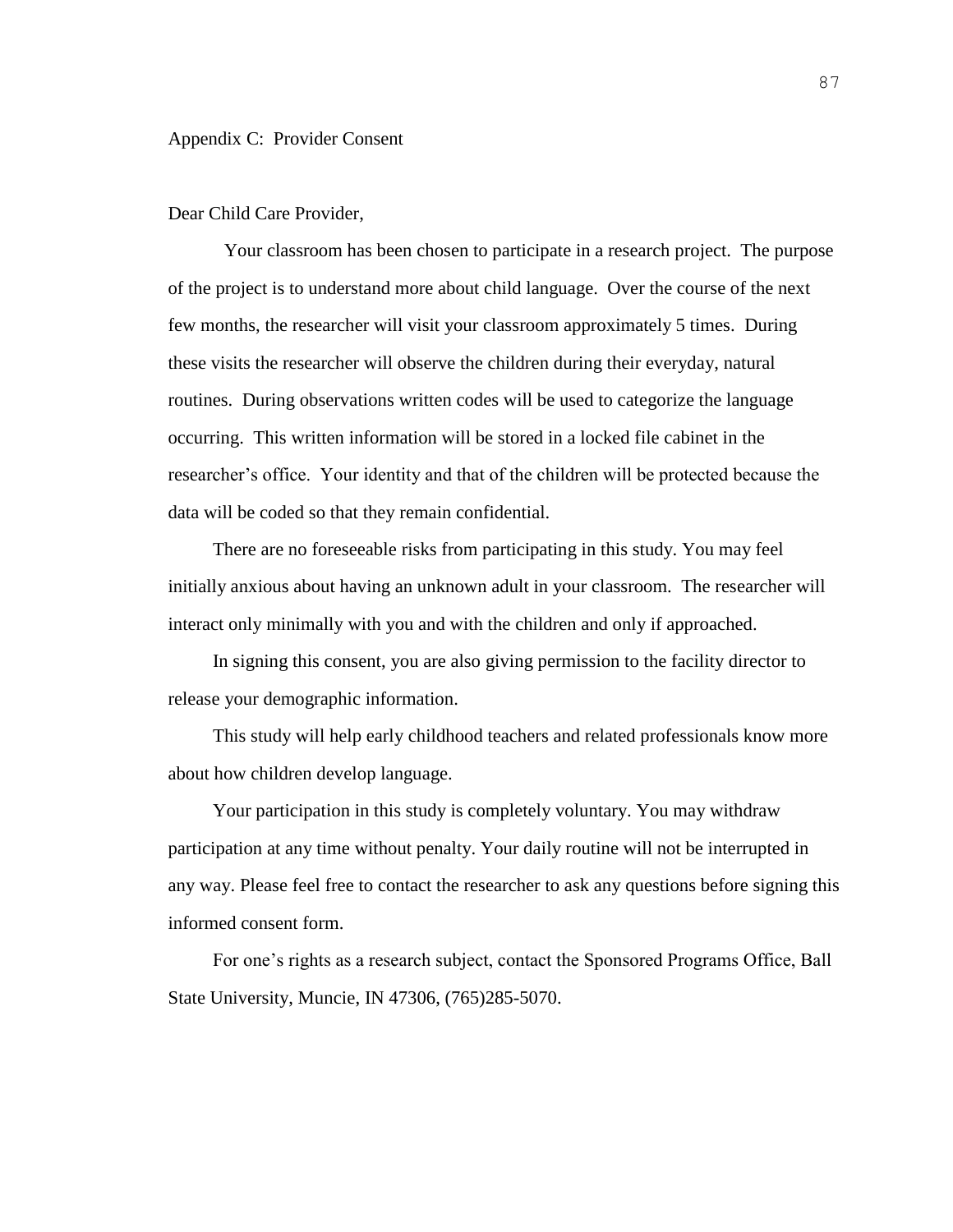I, \_\_\_\_\_\_\_\_\_\_\_\_\_\_\_\_\_\_\_\_\_\_\_\_\_\_(print your name), would like to participate in this research project entitled "Child Language". I have read the description of this project and give permission to be included. I understand that I will receive a copy of this Informed Consent form to keep for future reference.

\_\_\_\_\_\_\_\_\_\_\_\_\_\_\_\_ \_\_\_\_\_\_\_\_\_\_ \_\_\_\_\_\_\_\_\_\_\_\_\_\_\_\_\_\_\_\_\_\_\_\_\_\_

Provider Signature Date

Investigator Faculty Supervisor Jeanne K. McMillan, Graduate Student Dr. Nina Yssel Special Education Special Education Ball State University Ball State University Muncie, IN 47306 Muncie, IN 47306 Telephone: (765)285-8176 Telephone: (765)285-5703 Email: [jmcmillan@bsu.edu](mailto:jmcmillan@bsu.edu) Email: [nyssel@bsu.edu](mailto:nyssel@bsu.edu)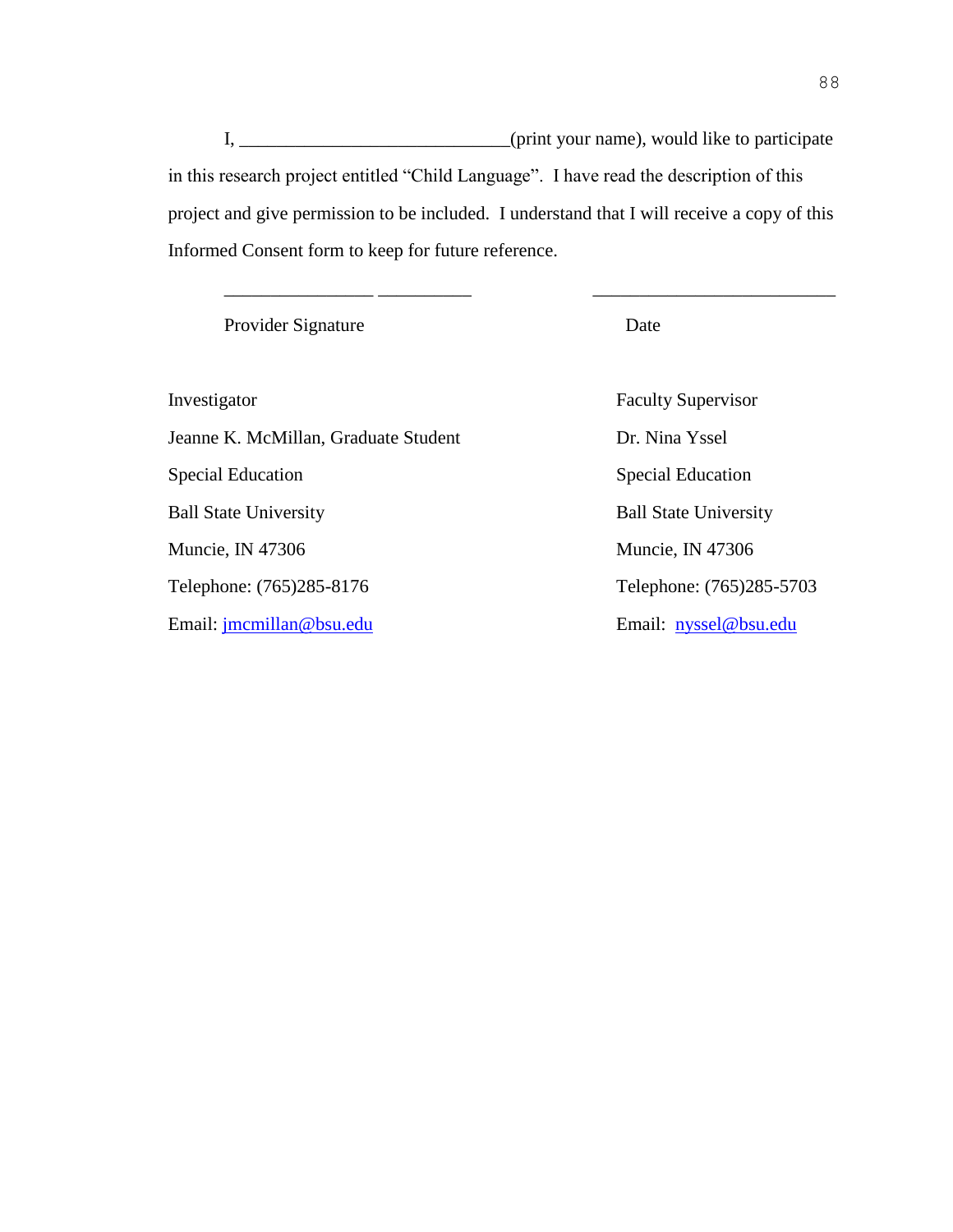Appendix D: Adult-Child Coding System

Girolametto, L., Hoaken, L., Weitzman E., & Van Lieshout, R. (2000a). Patterns of adult-child linguistic interaction in integrated day care groups*. Language, Speech*, *and Hearing in Schools,* 31, 155-168.

| <b>Directives</b>                        | <b>Interaction-Promoting</b><br><b>Questions</b> | Language-<br><b>Modeling Utterances</b> |
|------------------------------------------|--------------------------------------------------|-----------------------------------------|
| <b>BC</b> -Behavior                      | $WH - WH$ Question                               | $IM$ – Imitation                        |
| Control                                  |                                                  |                                         |
| <b>AC</b> - Attention Call               | <b>YN-C</b> Conversational Yes-No<br>Questions   | $LA - Labels$                           |
| <b>CO-Command</b>                        | <b>CL</b> -Clarification                         | <b>RE-Recast</b>                        |
| <b>YN</b> - Directive Yes-No<br>Question | $OQ -$ Other Questions                           | <b>CM-</b> Comments                     |
| <b>TQ-Test Question</b>                  |                                                  | $\mathbf{OU}$ – Other Utterance         |

Refer to original article for a more detailed description of each code indicated

above.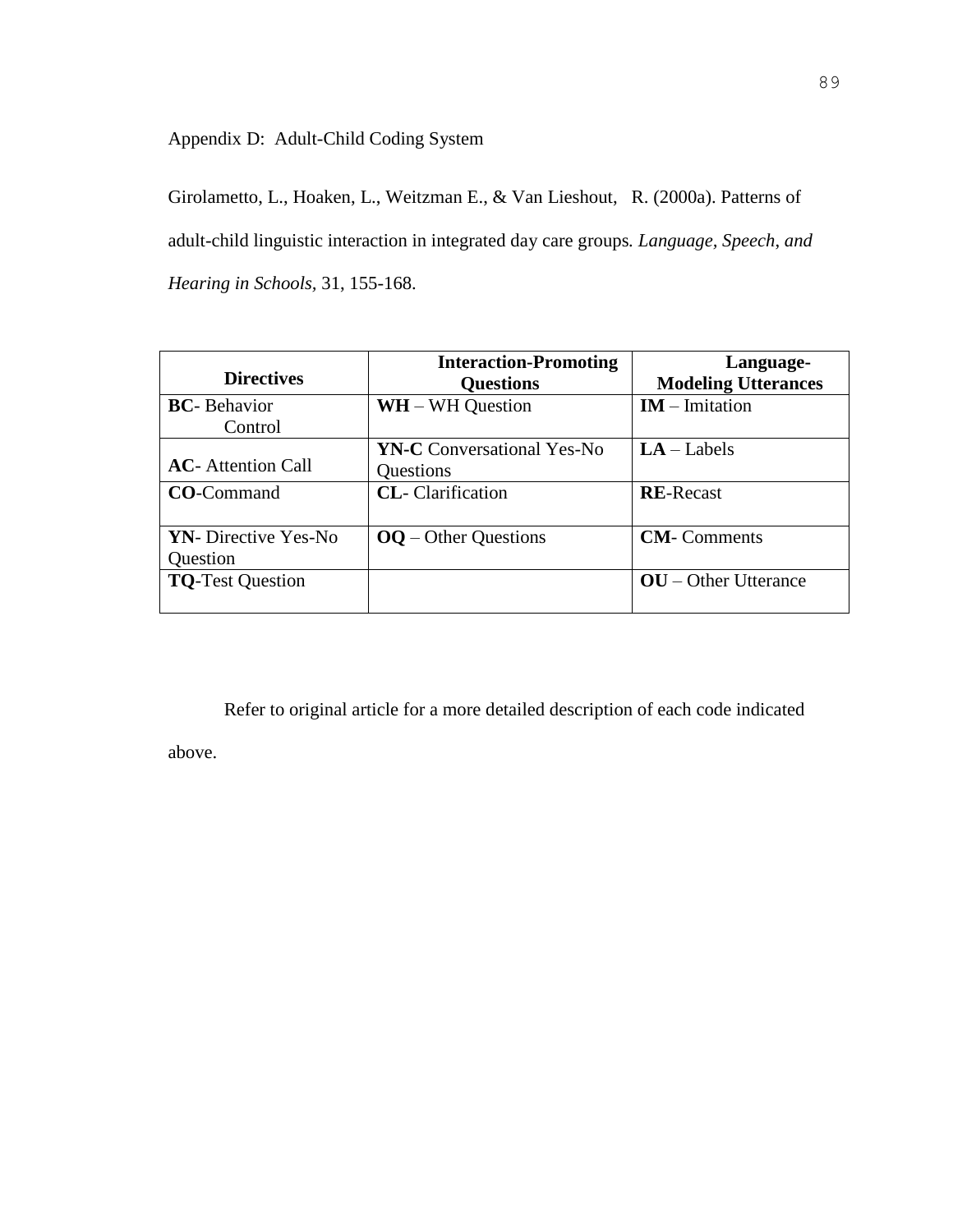# Appendix E – Sample observation/data – Typical Toddler (25 minutes)

| Child 28Ft |  |
|------------|--|
|------------|--|

Teachers J, K & L Site D

| Teacher | Utterance                       | Code      |
|---------|---------------------------------|-----------|
| J       | $A^*$ , What are you doing?     | $AC**$    |
| L       | Let's see that.                 | CM        |
| L       | We don't need that.             | CM        |
| L       | Put L. night-night.             | CM        |
| K       | A., bodies don't go there       | AC        |
| K       | Thank you, $A - You$ did it!    | OU        |
| J       | What, A?                        | WH        |
| J       | What did you do?                | WH        |
| J       | You sit down on couch!          | CM        |
| J       | You are!                        | CM        |
| J       | Like a big girl!                | CM        |
| J       | A, that's not safe              | AC        |
| J       | You may not climb on this stuff | <b>BC</b> |
| J       | A                               | AC        |

\* "A" refers to child's name

\*\* If an utterance began by first calling the toddler's name, it was coded as attention call (AC). Utterances were only assigned one code.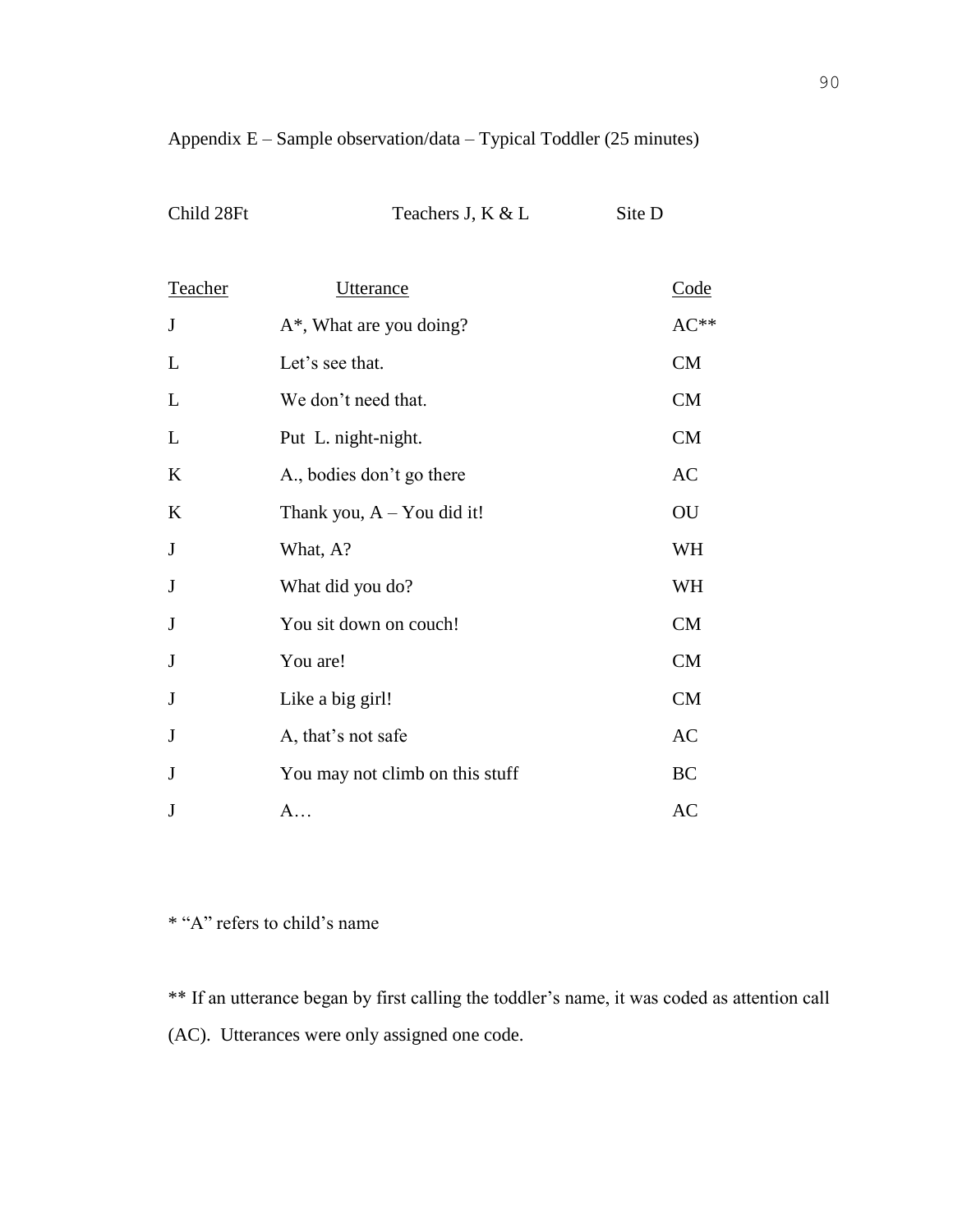| Child 3Fa    | Teachers F, G, H & M              | Site F    |
|--------------|-----------------------------------|-----------|
| Teacher      | <b>Utterance</b>                  | Code      |
| $\mathbf G$  | I. has cheerios.                  | CM        |
| G            | $\mathbf{I}$                      | AC        |
| ${\bf F}$    | Bye-bye? I'm not going now where. | CL        |
| H            | I. turn around                    | <b>AC</b> |
| G            | I, turn around sit on your bottom | AC        |
| H            | Nogo                              | <b>BC</b> |
| $\mathbf M$  | Go, I                             | <b>BC</b> |
| $\mathbf G$  | I. did it!                        | OU        |
| G            | $I - no$ -no, come here           | <b>AC</b> |
| G            | kiss-kiss                         | OU        |
| ${\bf F}$    | Shoot it                          | CO        |
| ${\rm F}$    | I                                 | <b>AC</b> |
| ${\bf F}$    | I let it go                       | AC        |
| ${\bf F}$    | Here, I.                          | CO        |
| ${\bf F}$    | Here, shhhhhh                     | CO        |
| $\mathbf F$  | Shoot it like this.               | CO        |
| ${\bf F}$    | (Imitated laugh)                  | IM        |
| $\mathbf{F}$ | You did it!                       | OU        |
| $\mathbf{F}$ | Come out here.                    | CO        |
| $\mathbf{F}$ | Whoa!                             | OU        |

Appendix F – Sample observation/data – Atypical Toddler (25 minutes)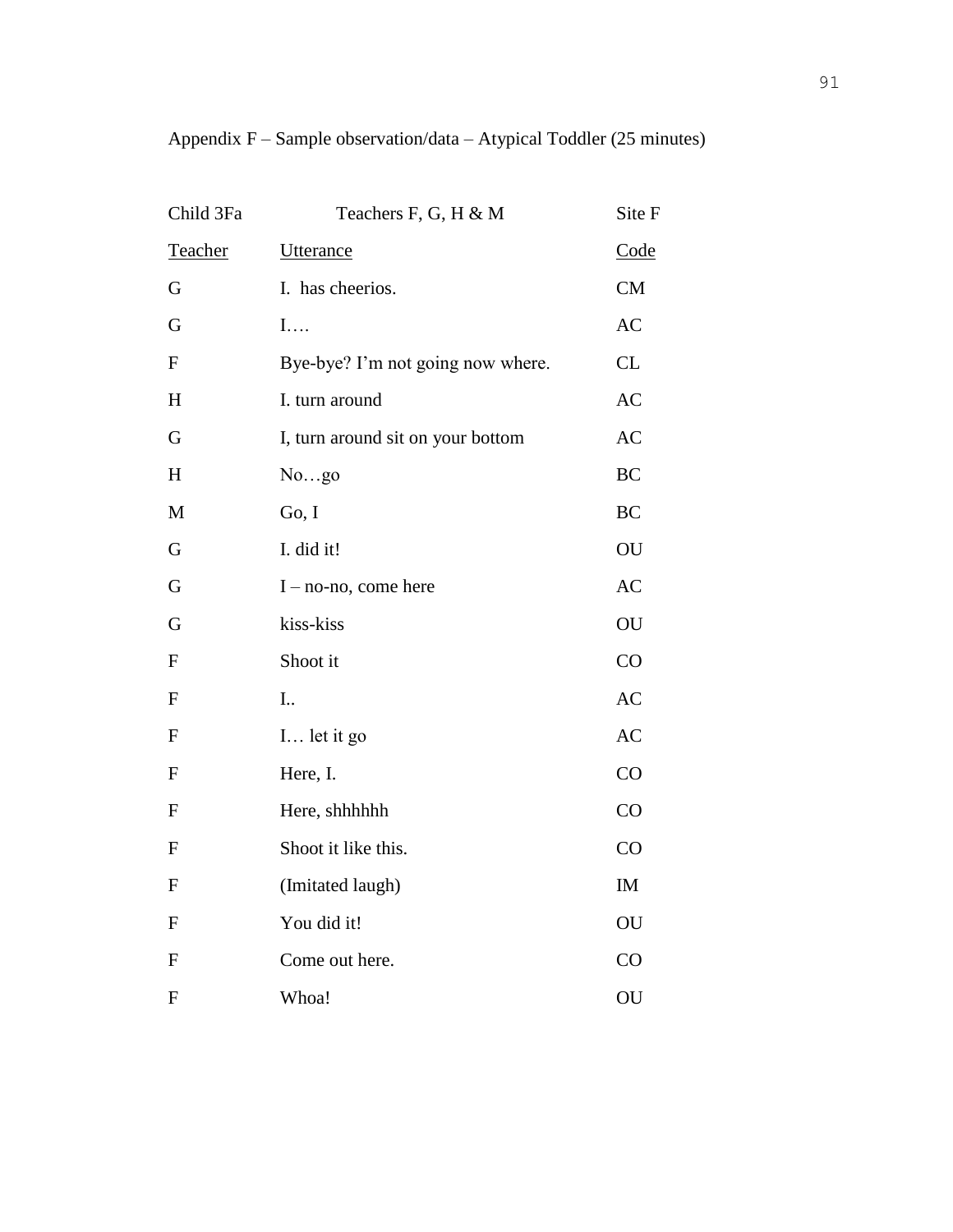# Appendix G

# Provider Demographics

| Provider    | $Age*$       | Degree                                       | Years of Experience |
|-------------|--------------|----------------------------------------------|---------------------|
| A           | A            | <b>BS</b> in Speech Language Pathology       | $\mathbf{1}$        |
| B           | A            | BS in Psychology                             | $\overline{2}$      |
| C           | B            | Associates degree in progress (Family        | 12                  |
|             |              | &Child)                                      |                     |
| D           | B            | <b>BA</b> in General Studies                 | 10                  |
| E           | A            | Associates degree in Early Childhood         | 1.5                 |
| $\mathbf F$ | A            | Associates degree in Child Development (CDA) | $\mathbf{1}$        |
| G           | D            | None                                         | 10                  |
| H           | E            | <b>BS</b> in Occupational Thearapy           | 16                  |
| I           | D            | <b>BS</b> in Psychology                      | 5                   |
| J           | $\mathsf{C}$ | None                                         | 10                  |
| K           | $\mathbf C$  | <b>BS</b> in General Studies                 | 11                  |
| L           | D            | MA in Management                             | 3                   |
| M           | B            | <b>CDA</b>                                   | 11                  |
| $\mathbf N$ | A            | <b>CDA</b>                                   | $\overline{4}$      |
| O           | A            | BS in Early Childhood Education              | $\overline{2}$      |
| $\mathbf P$ | $\mathbf C$  | BS in Civil Engineering                      | 3                   |
| $\mathbf R$ | $\mathbf D$  | <b>CDA</b>                                   | $\mathbf{2}$        |
| ${\bf S}$   | $\mathbf C$  | <b>CDA</b>                                   | 9                   |
| $\mathbf T$ | $\mathbf{A}$ | <b>CDA</b>                                   | 3                   |
| U           | $\mathbf C$  | <b>CDA</b>                                   | $\mathfrak{Z}$      |